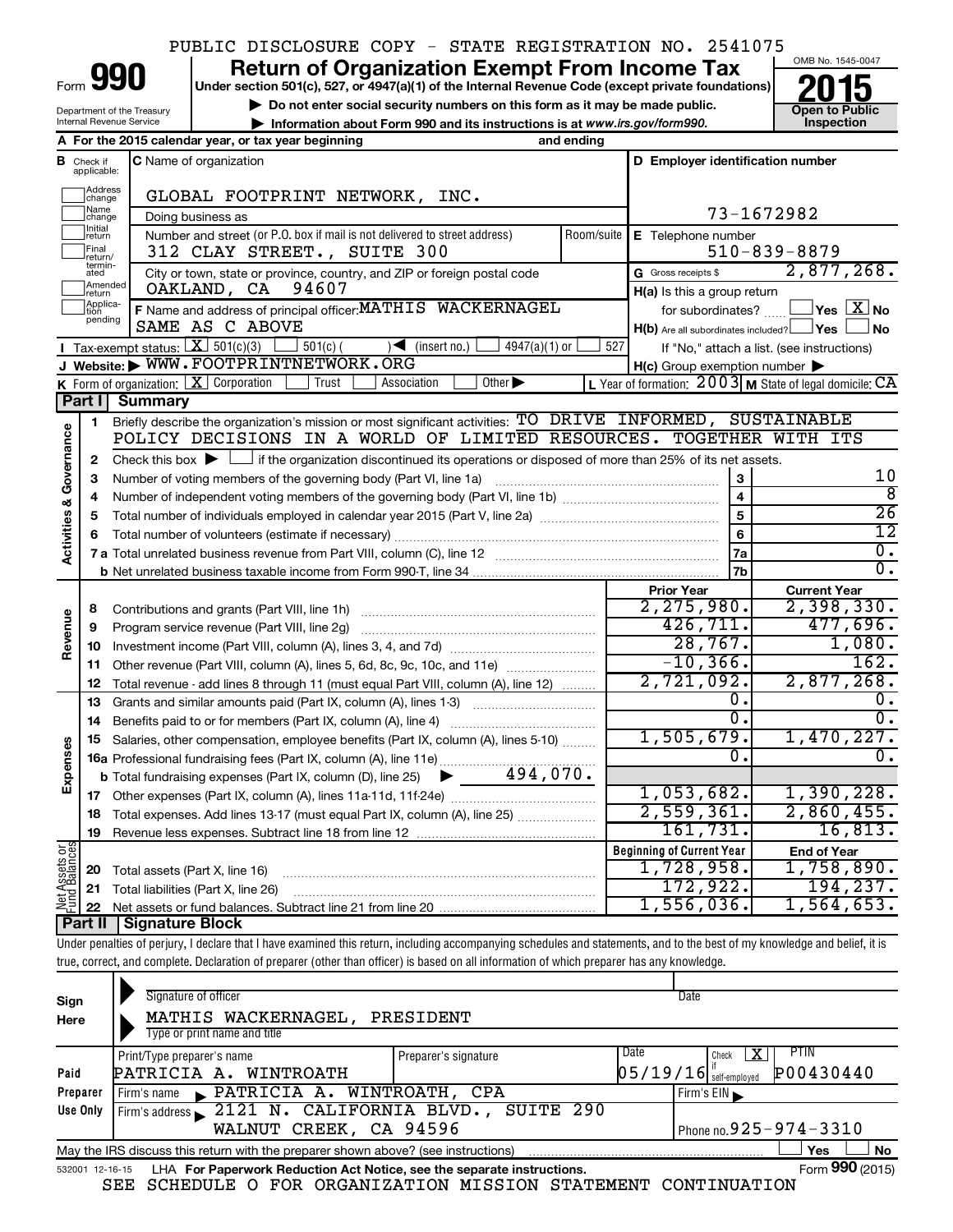|                          | GLOBAL FOOTPRINT NETWORK, INC.<br>Form 990 (2015)                                                                                            | 73-1672982                              | Page 2            |
|--------------------------|----------------------------------------------------------------------------------------------------------------------------------------------|-----------------------------------------|-------------------|
|                          | <b>Part III   Statement of Program Service Accomplishments</b>                                                                               |                                         |                   |
|                          |                                                                                                                                              |                                         | $\mathbf{X}$      |
| 1                        | Briefly describe the organization's mission:                                                                                                 |                                         |                   |
|                          | TO DRIVE INFORMED, SUSTAINABLE POLICY DECISIONS IN A WORLD OF LIMITED                                                                        |                                         |                   |
|                          | RESOURCES. TOGETHER WITH ITS PARTNERS, GLOBAL FOOTPRINT NETWORK                                                                              |                                         |                   |
|                          | COORDINATES RESEARCH, DEVELOPS METHODOLOGICAL STANDARDS AND PROVIDES                                                                         |                                         |                   |
|                          | DECISION-MAKERS A MENU OF TOOLS TO HELP THE HUMAN ECONOMY OPERATE                                                                            |                                         |                   |
| 2                        | Did the organization undertake any significant program services during the year which were not listed on                                     |                                         |                   |
|                          | the prior Form 990 or 990-EZ?                                                                                                                | $\exists$ Yes $\boxed{\text{X}}$ No     |                   |
|                          | If "Yes," describe these new services on Schedule O.                                                                                         |                                         |                   |
| 3                        | Did the organization cease conducting, or make significant changes in how it conducts, any program services?                                 | $\Box$ Yes $[\overline{\mathrm{X}}]$ No |                   |
|                          | If "Yes," describe these changes on Schedule O.                                                                                              |                                         |                   |
| 4                        | Describe the organization's program service accomplishments for each of its three largest program services, as measured by expenses.         |                                         |                   |
|                          | Section 501(c)(3) and 501(c)(4) organizations are required to report the amount of grants and allocations to others, the total expenses, and |                                         |                   |
|                          | revenue, if any, for each program service reported.                                                                                          |                                         |                   |
| 4a                       | $1,232,215$ $\cdot$ including grants of \$<br>) (Expenses \$<br>) (Revenue \$<br>(Code:                                                      | 219, 208.                               |                   |
|                          | CORE RESEARCH - EVERY YEAR, GLOBAL FOOTPRINT NETWORK'S TEAM OF                                                                               |                                         |                   |
|                          | RESEARCHERS AND INTERNATIONAL SCIENTIFIC PARTNERS STRENGTHEN THE                                                                             |                                         |                   |
|                          | METHODOLOGY AND DATABASE FOR THE ECOLOGICAL FOOTPRINT, WHICH GOVERNMENT                                                                      |                                         |                   |
|                          | AND PRIVATE CLIENTS AROUND THE WORLD USE TO TRACK AND COMPARE                                                                                |                                         |                   |
|                          | COUNTRIES' DEMAND ON NATURE. THE FOUNDATION OF ALL ECOLOGICAL FOOTPRINT                                                                      |                                         |                   |
|                          | ACCOUNTING AT THE NATIONAL LEVEL IS OUR NATIONAL FOOTPRINT ACCOUNTS,                                                                         |                                         |                   |
|                          | WHICH TRACK HUMAN DEMAND ON NATURE AND OUR PLANET'S CAPACITY TO MEET                                                                         |                                         |                   |
|                          | THAT DEMAND FOR MORE THAN 200 NATIONS, BASED ON 6,000 DATA POINTS PER                                                                        |                                         |                   |
|                          | COUNTRY PER YEAR, STARTING IN 1961. EVERY YEAR, WE PRODUCE A NEW                                                                             |                                         |                   |
|                          | EDITION OF THE NATIONAL FOOTPRINT ACCOUNTS TO INCLUDE THE LATEST                                                                             |                                         |                   |
|                          | AVAILABLE DATA. (INCLUDES NFA PROD/NFA RESEARCH/NON-NFA RESEARCH &                                                                           |                                         |                   |
|                          | COMMUNICATIONS)                                                                                                                              |                                         |                   |
| 4b                       | 100, 538 . including grants of \$<br>(Expenses \$<br>) (Revenue \$<br>(Code:                                                                 | 220, 816.                               |                   |
|                          | SUSTAINABILITY POLICY & INTERNATIONAL AGREEMENTS - OUR INITIATIVES                                                                           |                                         |                   |
|                          | UNDER THIS PROGRAM ARE DESIGNED TO APPLY ECOLOGICAL LIMITS TO HELP                                                                           |                                         |                   |
|                          | NATIONS AND LARGE INTERNATIONAL INSTITUTIONS WEIGH THEIR OPTIONS FOR                                                                         |                                         |                   |
|                          | SHIFTING INVESTMENTS AND POLICIES IN A SUSTAINABLE DIRECTION.                                                                                | SO FAR,                                 |                   |
|                          | 13 NATIONS HAVE ADOPTED THE ECOLOGICAL FOOTPRINT FOR AN OFFICIAL                                                                             |                                         |                   |
|                          | APPLICATION, WITH MORE TO FOLLOW. (INCLUDES COMPETITIVENESS &                                                                                |                                         |                   |
|                          | ENVIRONMENTAL POLICY)                                                                                                                        |                                         |                   |
|                          |                                                                                                                                              |                                         |                   |
|                          |                                                                                                                                              |                                         |                   |
|                          |                                                                                                                                              |                                         |                   |
|                          |                                                                                                                                              |                                         |                   |
|                          |                                                                                                                                              |                                         |                   |
| 4с                       | $\overline{183,559}$ . including grants of \$<br>) (Revenue \$<br>(Code:<br>) (Expenses \$                                                   |                                         | $\overline{0}$ .) |
|                          | FINANCE FOR CHANGE - THE GOAL OF OUR FINANCE FOR CHANGE PROGRAM IS                                                                           |                                         | TО                |
|                          | INCORPORATE ECOLOGICAL RISK MEASURES INTO THE BOND MARKET, AND                                                                               |                                         |                   |
|                          | TO MAKE BETTER POLICY AND INVESTMENT DECISIONS.<br>INCENTIVIZE GOVERNMENTS                                                                   |                                         |                   |
|                          | WE ARE<br>PARTNERING WITH UN ENVIRONMENT PROGRAMME<br>FINANCE INITIATIVE                                                                     |                                         |                   |
|                          |                                                                                                                                              |                                         |                   |
|                          | "ERISC,"<br>AND LEADING FINANCIAL INSTITUTIONS ON<br>(UNEP FI)                                                                               | A PROJECT THAT                          |                   |
|                          | INTERCONNECTED ECOLOGICAL AND FINANCIAL RISKS AT THE COUNTRY<br>ANALYSES                                                                     |                                         |                   |
|                          | LEVEL AND DEMONSTRATES A METHOD FOR INCORPORATING<br>THIS                                                                                    | ANALYSIS<br>INTO                        |                   |
|                          | BOND RISK MODELS.<br>(FINANCE<br>INITIATIVE)                                                                                                 |                                         |                   |
|                          |                                                                                                                                              |                                         |                   |
|                          |                                                                                                                                              |                                         |                   |
|                          |                                                                                                                                              |                                         |                   |
|                          |                                                                                                                                              |                                         |                   |
|                          |                                                                                                                                              |                                         |                   |
|                          | Other program services (Describe in Schedule O.)<br>(Expenses \$<br>(Revenue \$                                                              | 37,672.                                 |                   |
|                          | 426, 296. including grants of \$<br>1,942,608.                                                                                               |                                         |                   |
| 4d<br>4e                 | Total program service expenses                                                                                                               |                                         |                   |
| 532002<br>$12 - 16 - 15$ |                                                                                                                                              | Form 990 (2015)                         |                   |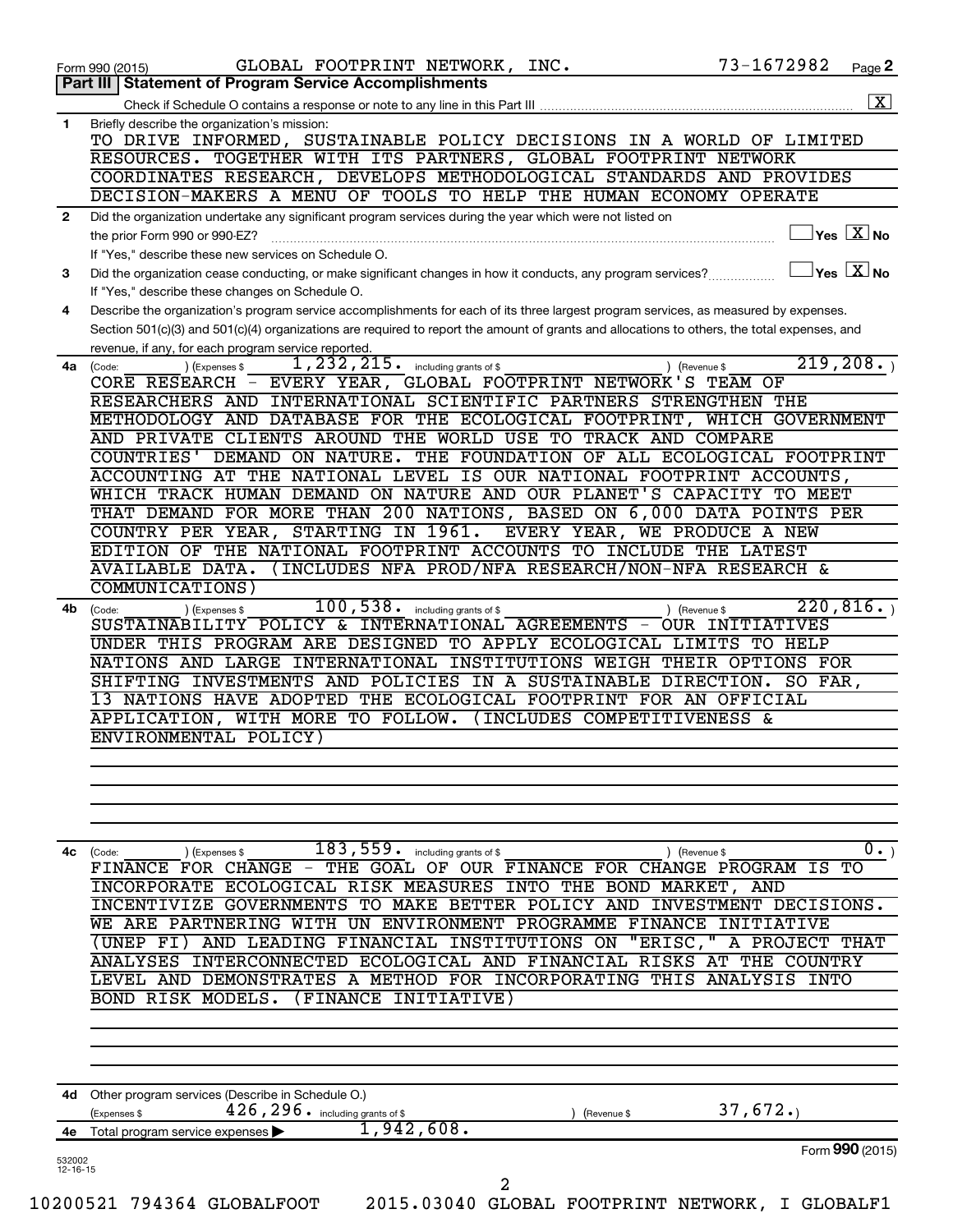| Form 990 (201 |  |  |
|---------------|--|--|
|---------------|--|--|

 $\frac{1}{3}$  Form 990 (2015) GLOBAL FOOTPRINT NETWORK, INC. The state of  $13$  – 16 / 2982 Page GLOBAL FOOTPRINT NETWORK, INC. 73-1672982

|    | Part IV   Checklist of Required Schedules                                                                                            |                |                         |                       |
|----|--------------------------------------------------------------------------------------------------------------------------------------|----------------|-------------------------|-----------------------|
|    |                                                                                                                                      |                | Yes                     | No.                   |
| 1  | Is the organization described in section 501(c)(3) or $4947(a)(1)$ (other than a private foundation)?                                |                |                         |                       |
|    |                                                                                                                                      | 1              | х                       |                       |
| 2  |                                                                                                                                      | $\overline{2}$ | $\overline{\textbf{x}}$ |                       |
| 3  | Did the organization engage in direct or indirect political campaign activities on behalf of or in opposition to candidates for      |                |                         |                       |
|    |                                                                                                                                      | З              |                         | x                     |
| 4  | Section 501(c)(3) organizations. Did the organization engage in lobbying activities, or have a section 501(h) election in effect     |                |                         |                       |
|    |                                                                                                                                      | 4              |                         | X                     |
| 5  | Is the organization a section 501(c)(4), 501(c)(5), or 501(c)(6) organization that receives membership dues, assessments, or         |                |                         |                       |
|    |                                                                                                                                      | 5              |                         | X                     |
| 6  | Did the organization maintain any donor advised funds or any similar funds or accounts for which donors have the right to            |                |                         |                       |
|    | provide advice on the distribution or investment of amounts in such funds or accounts? If "Yes," complete Schedule D, Part I         | 6              |                         | x                     |
| 7  |                                                                                                                                      |                |                         |                       |
|    | Did the organization receive or hold a conservation easement, including easements to preserve open space,                            |                |                         | X                     |
|    | the environment, historic land areas, or historic structures? If "Yes," complete Schedule D, Part II                                 | 7              |                         |                       |
| 8  | Did the organization maintain collections of works of art, historical treasures, or other similar assets? If "Yes," complete         |                |                         | x                     |
|    |                                                                                                                                      | 8              |                         |                       |
| 9  | Did the organization report an amount in Part X, line 21, for escrow or custodial account liability, serve as a custodian for        |                |                         |                       |
|    | amounts not listed in Part X; or provide credit counseling, debt management, credit repair, or debt negotiation services?            |                |                         |                       |
|    | If "Yes." complete Schedule D. Part IV                                                                                               | 9              |                         | x                     |
| 10 | Did the organization, directly or through a related organization, hold assets in temporarily restricted endowments, permanent        |                |                         |                       |
|    |                                                                                                                                      | 10             |                         | x                     |
| 11 | If the organization's answer to any of the following questions is "Yes," then complete Schedule D, Parts VI, VII, VIII, IX, or X     |                |                         |                       |
|    | as applicable.                                                                                                                       |                |                         |                       |
|    | a Did the organization report an amount for land, buildings, and equipment in Part X, line 10? If "Yes," complete Schedule D,        |                |                         |                       |
|    | Part VI                                                                                                                              | 11a            | х                       |                       |
|    | <b>b</b> Did the organization report an amount for investments - other securities in Part X, line 12 that is 5% or more of its total |                |                         |                       |
|    |                                                                                                                                      | 11b            |                         | x                     |
|    | c Did the organization report an amount for investments - program related in Part X, line 13 that is 5% or more of its total         |                |                         |                       |
|    |                                                                                                                                      | 11c            |                         | х                     |
|    | d Did the organization report an amount for other assets in Part X, line 15 that is 5% or more of its total assets reported in       |                |                         |                       |
|    |                                                                                                                                      | 11d            |                         | x                     |
|    | e Did the organization report an amount for other liabilities in Part X, line 25? If "Yes," complete Schedule D, Part X              | 11e            |                         | $\overline{\text{X}}$ |
| f  | Did the organization's separate or consolidated financial statements for the tax year include a footnote that addresses              |                |                         |                       |
|    | the organization's liability for uncertain tax positions under FIN 48 (ASC 740)? If "Yes," complete Schedule D, Part X               | 11f            |                         | x                     |
|    | 12a Did the organization obtain separate, independent audited financial statements for the tax year? If "Yes," complete              |                |                         |                       |
|    | Schedule D, Parts XI and XII                                                                                                         | 12a            | х                       |                       |
|    | b Was the organization included in consolidated, independent audited financial statements for the tax year?                          |                |                         |                       |
|    | If "Yes," and if the organization answered "No" to line 12a, then completing Schedule D, Parts XI and XII is optional                | 12b            |                         | х                     |
| 13 | Is the organization a school described in section 170(b)(1)(A)(ii)? If "Yes," complete Schedule E [[[[[[[[[[[[                       | 13             |                         | X                     |
|    | 14a Did the organization maintain an office, employees, or agents outside of the United States?                                      | 14a            | X                       |                       |
|    | <b>b</b> Did the organization have aggregate revenues or expenses of more than \$10,000 from grantmaking, fundraising, business,     |                |                         |                       |
|    | investment, and program service activities outside the United States, or aggregate foreign investments valued at \$100,000           |                |                         |                       |
|    |                                                                                                                                      | 14b            | х                       |                       |
| 15 | Did the organization report on Part IX, column (A), line 3, more than \$5,000 of grants or other assistance to or for any            |                |                         |                       |
|    |                                                                                                                                      | 15             | х                       |                       |
| 16 | Did the organization report on Part IX, column (A), line 3, more than \$5,000 of aggregate grants or other assistance to             |                |                         |                       |
|    |                                                                                                                                      | 16             |                         | x                     |
| 17 | Did the organization report a total of more than \$15,000 of expenses for professional fundraising services on Part IX,              |                |                         |                       |
|    |                                                                                                                                      | 17             |                         | x                     |
| 18 | Did the organization report more than \$15,000 total of fundraising event gross income and contributions on Part VIII, lines         |                |                         |                       |
|    |                                                                                                                                      | 18             |                         | х                     |
| 19 | Did the organization report more than \$15,000 of gross income from gaming activities on Part VIII, line 9a? If "Yes,"               |                |                         |                       |
|    |                                                                                                                                      | 19             |                         | X                     |

Form **990** (2015)

532003 12-16-15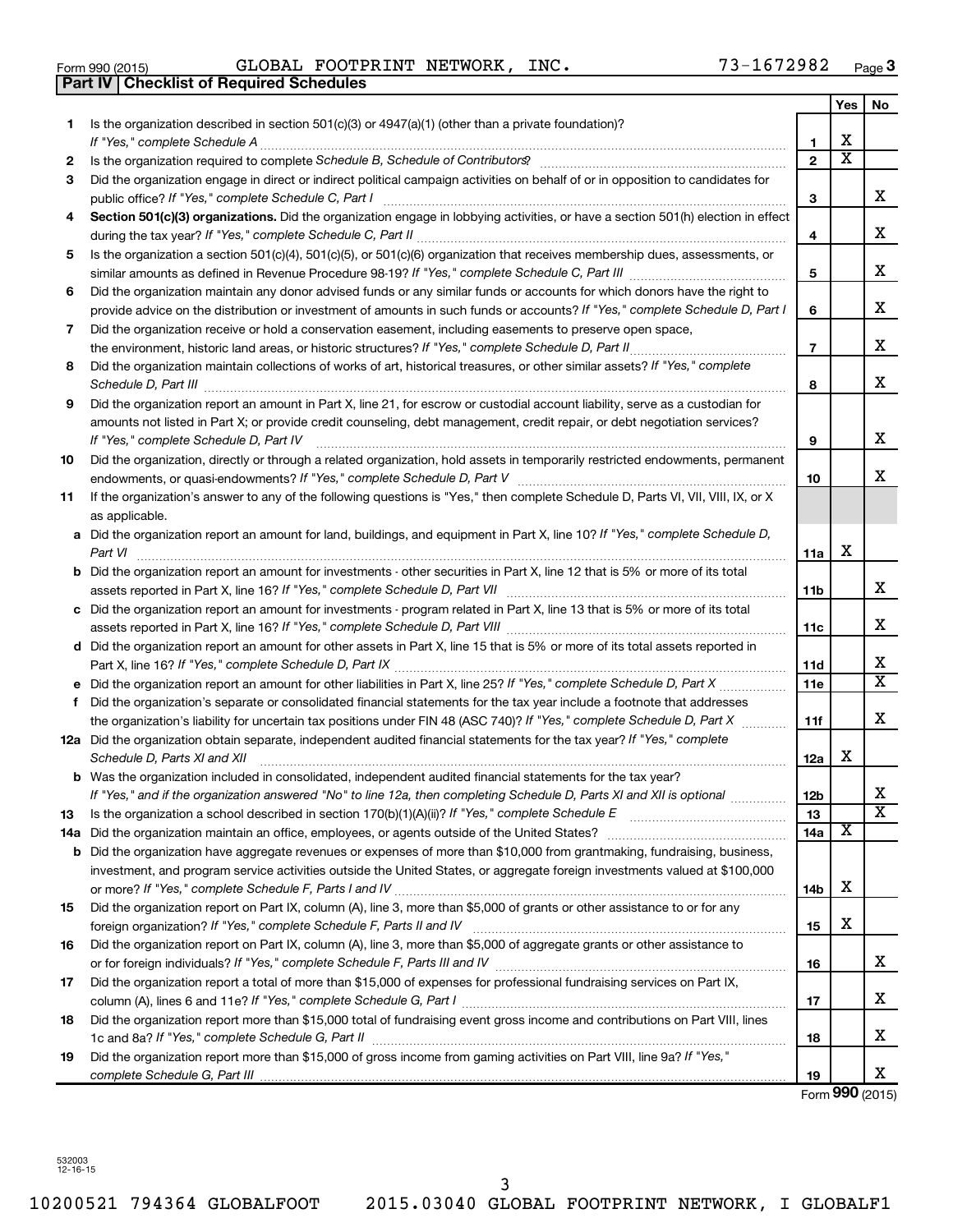|  | Form 990 (2015) |
|--|-----------------|
|  |                 |

Form 990 (2015) Page GLOBAL FOOTPRINT NETWORK, INC. 73-1672982

*(continued)* **Part IV Checklist of Required Schedules**

|    |                                                                                                                                                                                                                                                 |                 | Yes                          | No                      |
|----|-------------------------------------------------------------------------------------------------------------------------------------------------------------------------------------------------------------------------------------------------|-----------------|------------------------------|-------------------------|
|    | 20a Did the organization operate one or more hospital facilities? If "Yes," complete Schedule H                                                                                                                                                 | 20a             |                              | X                       |
|    | <b>b</b> If "Yes" to line 20a, did the organization attach a copy of its audited financial statements to this return?                                                                                                                           | 20 <sub>b</sub> |                              |                         |
| 21 | Did the organization report more than \$5,000 of grants or other assistance to any domestic organization or                                                                                                                                     |                 |                              |                         |
|    | domestic government on Part IX, column (A), line 1? If "Yes," complete Schedule I, Parts I and II                                                                                                                                               | 21              |                              | x                       |
| 22 | Did the organization report more than \$5,000 of grants or other assistance to or for domestic individuals on                                                                                                                                   |                 |                              |                         |
|    |                                                                                                                                                                                                                                                 | 22              |                              | x                       |
| 23 | Did the organization answer "Yes" to Part VII, Section A, line 3, 4, or 5 about compensation of the organization's current                                                                                                                      |                 |                              |                         |
|    | and former officers, directors, trustees, key employees, and highest compensated employees? If "Yes," complete                                                                                                                                  |                 |                              |                         |
|    |                                                                                                                                                                                                                                                 | 23              |                              | x                       |
|    | 24a Did the organization have a tax-exempt bond issue with an outstanding principal amount of more than \$100,000 as of the                                                                                                                     |                 |                              |                         |
|    | last day of the year, that was issued after December 31, 2002? If "Yes," answer lines 24b through 24d and complete<br>Schedule K. If "No", go to line 25a                                                                                       | 24a             |                              | x                       |
| b  | Did the organization invest any proceeds of tax-exempt bonds beyond a temporary period exception?                                                                                                                                               | 24b             |                              |                         |
| c  | Did the organization maintain an escrow account other than a refunding escrow at any time during the year to defease                                                                                                                            |                 |                              |                         |
|    |                                                                                                                                                                                                                                                 | 24 <sub>c</sub> |                              |                         |
|    |                                                                                                                                                                                                                                                 | 24d             |                              |                         |
|    | 25a Section 501(c)(3), 501(c)(4), and 501(c)(29) organizations. Did the organization engage in an excess benefit                                                                                                                                |                 |                              |                         |
|    | transaction with a disqualified person during the year? If "Yes," complete Schedule L, Part I manual manual manual manual manual manual manual manual manual manual manual manual manual manual manual manual manual manual ma                  | 25a             |                              | x                       |
|    | <b>b</b> Is the organization aware that it engaged in an excess benefit transaction with a disqualified person in a prior year, and                                                                                                             |                 |                              |                         |
|    | that the transaction has not been reported on any of the organization's prior Forms 990 or 990-EZ? If "Yes," complete                                                                                                                           |                 |                              | x                       |
|    | Schedule L, Part I                                                                                                                                                                                                                              | 25b             |                              |                         |
| 26 | Did the organization report any amount on Part X, line 5, 6, or 22 for receivables from or payables to any current or<br>former officers, directors, trustees, key employees, highest compensated employees, or disqualified persons? If "Yes," |                 |                              |                         |
|    | complete Schedule L, Part II                                                                                                                                                                                                                    | 26              |                              | x                       |
| 27 | Did the organization provide a grant or other assistance to an officer, director, trustee, key employee, substantial                                                                                                                            |                 |                              |                         |
|    | contributor or employee thereof, a grant selection committee member, or to a 35% controlled entity or family member                                                                                                                             |                 |                              |                         |
|    |                                                                                                                                                                                                                                                 | 27              |                              | x                       |
| 28 | Was the organization a party to a business transaction with one of the following parties (see Schedule L, Part IV                                                                                                                               |                 |                              |                         |
|    | instructions for applicable filing thresholds, conditions, and exceptions):                                                                                                                                                                     |                 |                              |                         |
|    | a A current or former officer, director, trustee, or key employee? If "Yes," complete Schedule L, Part IV                                                                                                                                       | 28a             |                              | х                       |
| b  | A family member of a current or former officer, director, trustee, or key employee? If "Yes," complete Schedule L, Part IV                                                                                                                      | 28 <sub>b</sub> |                              | $\overline{\texttt{x}}$ |
|    | c An entity of which a current or former officer, director, trustee, or key employee (or a family member thereof) was an officer,                                                                                                               |                 |                              |                         |
|    |                                                                                                                                                                                                                                                 | 28c             | х<br>$\overline{\textbf{X}}$ |                         |
| 29 | Did the organization receive more than \$25,000 in non-cash contributions? If "Yes," complete Schedule M                                                                                                                                        | 29              |                              |                         |
| 30 | Did the organization receive contributions of art, historical treasures, or other similar assets, or qualified conservation                                                                                                                     | 30              |                              | x                       |
| 31 | Did the organization liquidate, terminate, or dissolve and cease operations?                                                                                                                                                                    |                 |                              |                         |
|    |                                                                                                                                                                                                                                                 | 31              |                              | x                       |
| 32 | Did the organization sell, exchange, dispose of, or transfer more than 25% of its net assets? If "Yes," complete                                                                                                                                |                 |                              |                         |
|    | Schedule N, Part II                                                                                                                                                                                                                             | 32              |                              | x                       |
| 33 | Did the organization own 100% of an entity disregarded as separate from the organization under Regulations                                                                                                                                      |                 |                              |                         |
|    |                                                                                                                                                                                                                                                 | 33              |                              | x                       |
| 34 | Was the organization related to any tax-exempt or taxable entity? If "Yes," complete Schedule R, Part II, III, or IV, and                                                                                                                       |                 |                              |                         |
|    | Part V, line 1                                                                                                                                                                                                                                  | 34              | х<br>$\overline{\textbf{x}}$ |                         |
|    |                                                                                                                                                                                                                                                 | <b>35a</b>      |                              |                         |
|    | b If "Yes" to line 35a, did the organization receive any payment from or engage in any transaction with a controlled entity                                                                                                                     |                 |                              | x                       |
| 36 | Section 501(c)(3) organizations. Did the organization make any transfers to an exempt non-charitable related organization?                                                                                                                      | 35b             |                              |                         |
|    |                                                                                                                                                                                                                                                 | 36              |                              | x                       |
| 37 | Did the organization conduct more than 5% of its activities through an entity that is not a related organization                                                                                                                                |                 |                              |                         |
|    |                                                                                                                                                                                                                                                 | 37              |                              | x                       |
| 38 | Did the organization complete Schedule O and provide explanations in Schedule O for Part VI, lines 11b and 19?                                                                                                                                  |                 |                              |                         |
|    |                                                                                                                                                                                                                                                 | 38              | х                            |                         |

Form **990** (2015)

532004 12-16-15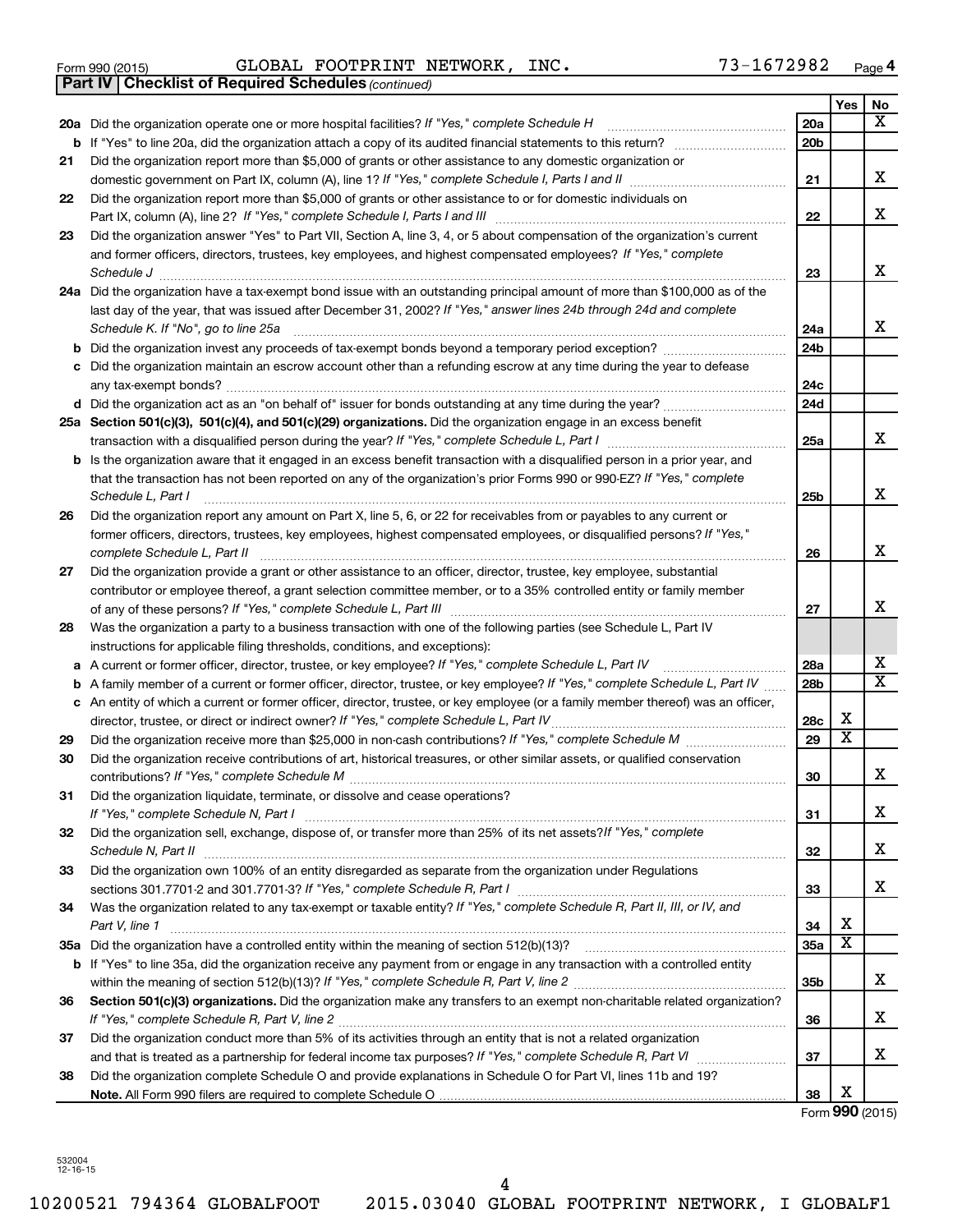|        | Part V<br><b>Statements Regarding Other IRS Filings and Tax Compliance</b><br>Check if Schedule O contains a response or note to any line in this Part V                                                                         |                 |                 |                         |
|--------|----------------------------------------------------------------------------------------------------------------------------------------------------------------------------------------------------------------------------------|-----------------|-----------------|-------------------------|
|        |                                                                                                                                                                                                                                  |                 | Yes             | No                      |
|        | 26<br>1a                                                                                                                                                                                                                         |                 |                 |                         |
| b      | N<br>Enter the number of Forms W-2G included in line 1a. Enter -0- if not applicable<br>1b                                                                                                                                       |                 |                 |                         |
| с      | Did the organization comply with backup withholding rules for reportable payments to vendors and reportable gaming                                                                                                               |                 |                 |                         |
|        |                                                                                                                                                                                                                                  | 1c              | X               |                         |
|        | 2a Enter the number of employees reported on Form W-3, Transmittal of Wage and Tax Statements,                                                                                                                                   |                 |                 |                         |
|        | 26<br>filed for the calendar year ending with or within the year covered by this return <i>[[[[[[[[[[[[[[]]]</i> ]]<br>2a                                                                                                        |                 |                 |                         |
|        | b If at least one is reported on line 2a, did the organization file all required federal employment tax returns?                                                                                                                 | 2 <sub>b</sub>  | х               |                         |
|        | Note. If the sum of lines 1a and 2a is greater than 250, you may be required to e-file (see instructions) <i></i>                                                                                                                |                 |                 |                         |
|        | 3a Did the organization have unrelated business gross income of \$1,000 or more during the year?                                                                                                                                 | За              |                 | х                       |
|        | If "Yes," has it filed a Form 990 T for this year? If "No," to line 3b, provide an explanation in Schedule O manumerrous                                                                                                         | 3b              |                 |                         |
|        | 4a At any time during the calendar year, did the organization have an interest in, or a signature or other authority over, a                                                                                                     |                 |                 |                         |
|        | financial account in a foreign country (such as a bank account, securities account, or other financial account)?                                                                                                                 | 4a              | х               |                         |
|        | <b>b</b> If "Yes," enter the name of the foreign country: $\triangleright$ SWITZERLAND, BELGIUM                                                                                                                                  |                 |                 |                         |
|        | See instructions for filing requirements for FinCEN Form 114, Report of Foreign Bank and Financial Accounts (FBAR).                                                                                                              |                 |                 |                         |
|        |                                                                                                                                                                                                                                  | 5a              |                 | х                       |
| b      |                                                                                                                                                                                                                                  | 5b              |                 | X                       |
| с      |                                                                                                                                                                                                                                  | <b>5c</b>       |                 |                         |
|        | 6a Does the organization have annual gross receipts that are normally greater than \$100,000, and did the organization solicit                                                                                                   |                 |                 |                         |
|        |                                                                                                                                                                                                                                  | 6a              |                 | х                       |
|        | <b>b</b> If "Yes," did the organization include with every solicitation an express statement that such contributions or gifts                                                                                                    |                 |                 |                         |
|        |                                                                                                                                                                                                                                  | 6b              |                 |                         |
| 7      | Organizations that may receive deductible contributions under section 170(c).<br>Did the organization receive a payment in excess of \$75 made partly as a contribution and partly for goods and services provided to the payor? | 7a              |                 | х                       |
| а<br>b |                                                                                                                                                                                                                                  | 7b              |                 |                         |
|        | c Did the organization sell, exchange, or otherwise dispose of tangible personal property for which it was required                                                                                                              |                 |                 |                         |
|        |                                                                                                                                                                                                                                  | 7c              |                 | x                       |
|        | 7d                                                                                                                                                                                                                               |                 |                 |                         |
| е      |                                                                                                                                                                                                                                  | 7е              |                 | х                       |
| f.     | Did the organization, during the year, pay premiums, directly or indirectly, on a personal benefit contract?                                                                                                                     | 7f              |                 | $\overline{\mathbf{X}}$ |
| g      | If the organization received a contribution of qualified intellectual property, did the organization file Form 8899 as required?                                                                                                 | 7g              |                 | X                       |
| h      | If the organization received a contribution of cars, boats, airplanes, or other vehicles, did the organization file a Form 1098-C?                                                                                               | 7h              |                 | х                       |
| 8      | Sponsoring organizations maintaining donor advised funds. Did a donor advised fund maintained by the                                                                                                                             |                 |                 |                         |
|        |                                                                                                                                                                                                                                  | 8               |                 |                         |
| 9      | Sponsoring organizations maintaining donor advised funds.                                                                                                                                                                        |                 |                 |                         |
|        |                                                                                                                                                                                                                                  | эа              |                 |                         |
| b      | Did the sponsoring organization make a distribution to a donor, donor advisor, or related person?                                                                                                                                | 9b              |                 |                         |
| 10     | Section 501(c)(7) organizations. Enter:                                                                                                                                                                                          |                 |                 |                         |
| а      | 10a                                                                                                                                                                                                                              |                 |                 |                         |
| b      | 10 <sub>b</sub><br>Gross receipts, included on Form 990, Part VIII, line 12, for public use of club facilities                                                                                                                   |                 |                 |                         |
| 11     | Section 501(c)(12) organizations. Enter:                                                                                                                                                                                         |                 |                 |                         |
| а      | 11a                                                                                                                                                                                                                              |                 |                 |                         |
| b      | Gross income from other sources (Do not net amounts due or paid to other sources against                                                                                                                                         |                 |                 |                         |
|        | amounts due or received from them.)<br>11b                                                                                                                                                                                       |                 |                 |                         |
|        | 12a Section 4947(a)(1) non-exempt charitable trusts. Is the organization filing Form 990 in lieu of Form 1041?                                                                                                                   | 12a             |                 |                         |
| b      | If "Yes," enter the amount of tax-exempt interest received or accrued during the year<br>12b                                                                                                                                     |                 |                 |                         |
| 13     | Section 501(c)(29) qualified nonprofit health insurance issuers.                                                                                                                                                                 |                 |                 |                         |
|        | a Is the organization licensed to issue qualified health plans in more than one state?<br>Note. See the instructions for additional information the organization must report on Schedule O.                                      | 13a             |                 |                         |
|        | <b>b</b> Enter the amount of reserves the organization is required to maintain by the states in which the                                                                                                                        |                 |                 |                         |
|        | 13b                                                                                                                                                                                                                              |                 |                 |                         |
| c      | 13c                                                                                                                                                                                                                              |                 |                 |                         |
|        | 14a Did the organization receive any payments for indoor tanning services during the tax year?                                                                                                                                   | 14a             |                 | х                       |
|        |                                                                                                                                                                                                                                  | 14 <sub>b</sub> |                 |                         |
|        |                                                                                                                                                                                                                                  |                 | Form 990 (2015) |                         |

Form 990 (2015) GLOBAL FOOTPRINT NETWORK , INC **.** 73–1672982 <sub>Page</sub> 5

| 32005 |  |
|-------|--|
|       |  |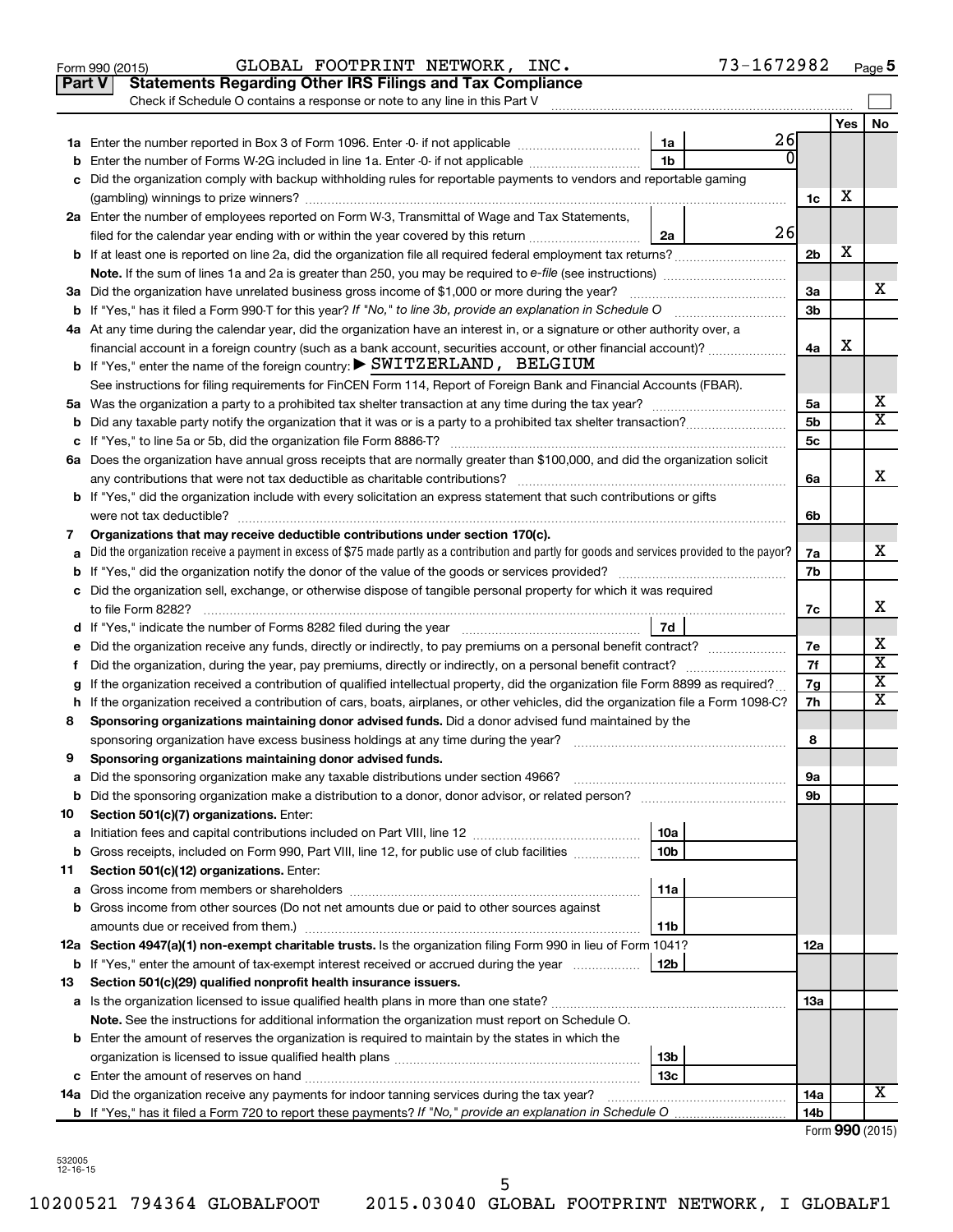Form 990 (2015) Page GLOBAL FOOTPRINT NETWORK, INC. 73-1672982

Check if Schedule O contains a response or note to any line in this Part VI

**6**

 $\boxed{\text{X}}$ 

| Part VI   Governance, Management, and Disclosure For each "Yes" response to lines 2 through 7b below, and for a "No" response |  |
|-------------------------------------------------------------------------------------------------------------------------------|--|
| to line 8a, 8b, or 10b below, describe the circumstances, processes, or changes in Schedule O. See instructions.              |  |

|     | <b>Section A. Governing Body and Management</b>                                                                                                                                                                                |    |    |                 |                         |                               |
|-----|--------------------------------------------------------------------------------------------------------------------------------------------------------------------------------------------------------------------------------|----|----|-----------------|-------------------------|-------------------------------|
|     |                                                                                                                                                                                                                                |    |    |                 | Yes                     | No                            |
|     | 1a Enter the number of voting members of the governing body at the end of the tax year                                                                                                                                         | 1a | 10 |                 |                         |                               |
|     | If there are material differences in voting rights among members of the governing body, or if the governing                                                                                                                    |    |    |                 |                         |                               |
|     | body delegated broad authority to an executive committee or similar committee, explain in Schedule O.                                                                                                                          |    |    | 8               |                         |                               |
| b   | Enter the number of voting members included in line 1a, above, who are independent                                                                                                                                             | 1b |    |                 |                         |                               |
| 2   | Did any officer, director, trustee, or key employee have a family relationship or a business relationship with any other                                                                                                       |    |    | $\mathbf{2}$    | х                       |                               |
|     | officer, director, trustee, or key employee?<br>Did the organization delegate control over management duties customarily performed by or under the direct supervision                                                          |    |    |                 |                         |                               |
| 3   |                                                                                                                                                                                                                                |    |    | 3               |                         | х                             |
| 4   | Did the organization make any significant changes to its governing documents since the prior Form 990 was filed?                                                                                                               |    |    | 4               |                         | $\overline{\textbf{x}}$       |
| 5   |                                                                                                                                                                                                                                |    |    | 5               |                         | $\overline{\textbf{X}}$       |
| 6   | Did the organization have members or stockholders?                                                                                                                                                                             |    |    | 6               |                         | $\overline{\mathtt{x}}$       |
| 7a  | Did the organization have members, stockholders, or other persons who had the power to elect or appoint one or                                                                                                                 |    |    |                 |                         |                               |
|     |                                                                                                                                                                                                                                |    |    | 7a              | х                       |                               |
|     | <b>b</b> Are any governance decisions of the organization reserved to (or subject to approval by) members, stockholders, or                                                                                                    |    |    |                 |                         |                               |
|     | persons other than the governing body?                                                                                                                                                                                         |    |    | 7b              |                         | x                             |
| 8   | Did the organization contemporaneously document the meetings held or written actions undertaken during the year by the following:                                                                                              |    |    |                 |                         |                               |
| a   |                                                                                                                                                                                                                                |    |    | 8а              | х                       |                               |
| b   | Each committee with authority to act on behalf of the governing body?                                                                                                                                                          |    |    | 8b              | $\overline{\textbf{x}}$ |                               |
| 9   | Is there any officer, director, trustee, or key employee listed in Part VII, Section A, who cannot be reached at the                                                                                                           |    |    |                 |                         |                               |
|     |                                                                                                                                                                                                                                |    |    | 9               |                         | x                             |
|     | Section B. Policies (This Section B requests information about policies not required by the Internal Revenue Code.)                                                                                                            |    |    |                 |                         |                               |
|     |                                                                                                                                                                                                                                |    |    |                 | Yes                     | No<br>$\overline{\mathbf{X}}$ |
|     |                                                                                                                                                                                                                                |    |    | <b>10a</b>      |                         |                               |
|     | <b>b</b> If "Yes," did the organization have written policies and procedures governing the activities of such chapters, affiliates,                                                                                            |    |    | 10 <sub>b</sub> |                         |                               |
|     | 11a Has the organization provided a complete copy of this Form 990 to all members of its governing body before filing the form?                                                                                                |    |    | 11a             | х                       |                               |
| b   | Describe in Schedule O the process, if any, used by the organization to review this Form 990.                                                                                                                                  |    |    |                 |                         |                               |
| 12a | Did the organization have a written conflict of interest policy? If "No," go to line 13                                                                                                                                        |    |    | 12a             | х                       |                               |
| b   | Were officers, directors, or trustees, and key employees required to disclose annually interests that could give rise to conflicts?                                                                                            |    |    | 12 <sub>b</sub> | $\overline{\textbf{x}}$ |                               |
| с   | Did the organization regularly and consistently monitor and enforce compliance with the policy? If "Yes," describe                                                                                                             |    |    |                 |                         |                               |
|     | in Schedule O how this was done                                                                                                                                                                                                |    |    | 12c             | х                       |                               |
| 13  | Did the organization have a written whistleblower policy?                                                                                                                                                                      |    |    | 13              | $\overline{\textbf{x}}$ |                               |
| 14  |                                                                                                                                                                                                                                |    |    | 14              | $\overline{\textbf{x}}$ |                               |
| 15  | Did the process for determining compensation of the following persons include a review and approval by independent                                                                                                             |    |    |                 |                         |                               |
|     | persons, comparability data, and contemporaneous substantiation of the deliberation and decision?                                                                                                                              |    |    |                 |                         |                               |
|     | The organization's CEO, Executive Director, or top management official [111] [12] manument contains an according to the organization's CEO, Executive Director, or top management official [12] manument contains and the orig |    |    | 15a             | Χ                       |                               |
|     |                                                                                                                                                                                                                                |    |    | 15b             | $\overline{\texttt{x}}$ |                               |
|     | If "Yes" to line 15a or 15b, describe the process in Schedule O (see instructions).                                                                                                                                            |    |    |                 |                         |                               |
|     | <b>16a</b> Did the organization invest in, contribute assets to, or participate in a joint venture or similar arrangement with a                                                                                               |    |    |                 |                         |                               |
|     | taxable entity during the year?                                                                                                                                                                                                |    |    | 16a             |                         | х                             |
|     | <b>b</b> If "Yes," did the organization follow a written policy or procedure requiring the organization to evaluate its participation                                                                                          |    |    |                 |                         |                               |
|     | in joint venture arrangements under applicable federal tax law, and take steps to safeguard the organization's                                                                                                                 |    |    |                 |                         |                               |
|     | exempt status with respect to such arrangements?<br><b>Section C. Disclosure</b>                                                                                                                                               |    |    | 16b             |                         |                               |
| 17  | List the states with which a copy of this Form 990 is required to be filed $\blacktriangleright$ CA                                                                                                                            |    |    |                 |                         |                               |
| 18  | Section 6104 requires an organization to make its Forms 1023 (or 1024 if applicable), 990, and 990-T (Section 501(c)(3)s only) available                                                                                       |    |    |                 |                         |                               |
|     | for public inspection. Indicate how you made these available. Check all that apply.                                                                                                                                            |    |    |                 |                         |                               |
|     | $\lfloor X \rfloor$ Another's website<br>$\lfloor \underline{X} \rfloor$ Upon request<br>Own website<br>Other (explain in Schedule O)                                                                                          |    |    |                 |                         |                               |
| 19  | Describe in Schedule O whether (and if so, how) the organization made its governing documents, conflict of interest policy, and financial                                                                                      |    |    |                 |                         |                               |
|     | statements available to the public during the tax year.                                                                                                                                                                        |    |    |                 |                         |                               |
| 20  | State the name, address, and telephone number of the person who possesses the organization's books and records:                                                                                                                |    |    |                 |                         |                               |
|     | FRANK THOMPSON - 510-839-8879                                                                                                                                                                                                  |    |    |                 |                         |                               |
|     | SUITE 300, OAKLAND,<br>94607<br>312 CLAY STREET,<br>CA                                                                                                                                                                         |    |    |                 |                         |                               |
|     | 532006 12-16-15                                                                                                                                                                                                                |    |    |                 |                         | Form 990 (2015)               |
|     | 6                                                                                                                                                                                                                              |    |    |                 |                         |                               |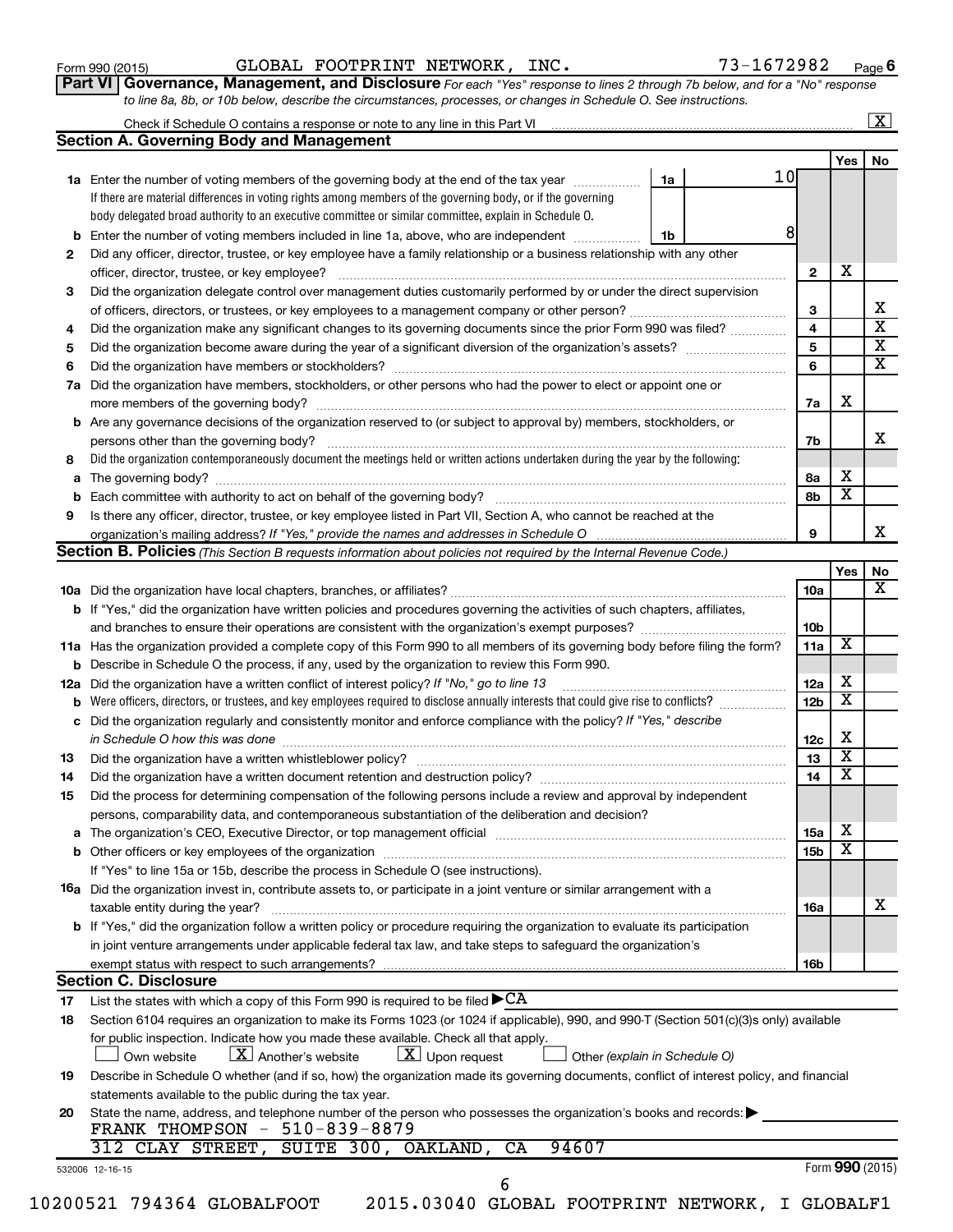$\Box$ 

| Part VII Compensation of Officers, Directors, Trustees, Key Employees, Highest Compensated |  |  |  |  |
|--------------------------------------------------------------------------------------------|--|--|--|--|
| <b>Employees, and Independent Contractors</b>                                              |  |  |  |  |

Check if Schedule O contains a response or note to any line in this Part VII

**Section A. Officers, Directors, Trustees, Key Employees, and Highest Compensated Employees**

**1a**  Complete this table for all persons required to be listed. Report compensation for the calendar year ending with or within the organization's tax year.

**•** List all of the organization's current officers, directors, trustees (whether individuals or organizations), regardless of amount of compensation. Enter -0- in columns  $(D)$ ,  $(E)$ , and  $(F)$  if no compensation was paid.

**•** List all of the organization's **current** key employees, if any. See instructions for definition of "key employee."

**•** List the organization's five current highest compensated employees (other than an officer, director, trustee, or key employee) who received reportable compensation (Box 5 of Form W-2 and/or Box 7 of Form 1099-MISC) of more than \$100,000 from the organization and any related organizations.

**•** List all of the organization's former officers, key employees, and highest compensated employees who received more than \$100,000 of reportable compensation from the organization and any related organizations.

**•** List all of the organization's former directors or trustees that received, in the capacity as a former director or trustee of the organization, more than \$10,000 of reportable compensation from the organization and any related organizations.

List persons in the following order: individual trustees or directors; institutional trustees; officers; key employees; highest compensated employees; and former such persons.

Check this box if neither the organization nor any related organization compensated any current officer, director, or trustee.  $\Box$ 

| (A)                             | (B)               |                                |                                                                  | (C)         |              |                                  |        | (D)             | (E)                          | (F)                |
|---------------------------------|-------------------|--------------------------------|------------------------------------------------------------------|-------------|--------------|----------------------------------|--------|-----------------|------------------------------|--------------------|
| Name and Title                  | Average           |                                | (do not check more than one                                      |             | Position     |                                  |        | Reportable      | Reportable                   | Estimated          |
|                                 | hours per<br>week |                                | box, unless person is both an<br>officer and a director/trustee) |             |              |                                  |        | compensation    | compensation<br>from related | amount of<br>other |
|                                 | (list any         |                                |                                                                  |             |              |                                  |        | from<br>the     | organizations                | compensation       |
|                                 | hours for         |                                |                                                                  |             |              |                                  |        | organization    | (W-2/1099-MISC)              | from the           |
|                                 | related           |                                |                                                                  |             |              |                                  |        | (W-2/1099-MISC) |                              | organization       |
|                                 | organizations     |                                |                                                                  |             |              |                                  |        |                 |                              | and related        |
|                                 | below             | Individual trustee or director | Institutional trustee                                            | Officer     | Key employee | Highest compensated<br> employee | Former |                 |                              | organizations      |
| (1)<br>SUSAN BURNS              | line)<br>40.00    |                                |                                                                  |             |              |                                  |        |                 |                              |                    |
| CEO                             |                   | $\mathbf X$                    |                                                                  | $\mathbf X$ |              |                                  |        | 110,798.        | 0.                           | 4,344.             |
| (2)<br>MATHIS WACKERNAGEL       | 40.00             |                                |                                                                  |             |              |                                  |        |                 |                              |                    |
| PRESIDENT                       |                   | $\mathbf X$                    |                                                                  | $\mathbf X$ |              |                                  |        | 110,798.        | 0.                           | 4,689.             |
| EVON VOGT<br>(3)                | 1.00              |                                |                                                                  |             |              |                                  |        |                 |                              |                    |
| CHAIR & TREASURER               |                   | $\mathbf X$                    |                                                                  | $\mathbf X$ |              |                                  |        | $\mathbf 0$ .   | $\mathbf 0$ .                | $\mathbf 0$ .      |
| RAZAN KHALIFA AL MUBARAK<br>(4) | 1.00              |                                |                                                                  |             |              |                                  |        |                 |                              |                    |
| <b>DIRECTOR</b>                 |                   | $\mathbf X$                    |                                                                  |             |              |                                  |        | $\mathbf 0$ .   | $\mathbf 0$ .                | $\mathbf 0$ .      |
| (5)<br>ROB LILLEY               | 1.00              |                                |                                                                  |             |              |                                  |        |                 |                              |                    |
| <b>DIRECTOR</b>                 |                   | X                              |                                                                  |             |              |                                  |        | $\mathbf 0$ .   | $\mathbf 0$ .                | $\mathbf 0$ .      |
| LUIS DE MONTPELLIER<br>(6)      | 1.00              |                                |                                                                  |             |              |                                  |        |                 |                              |                    |
| <b>DIRECTOR</b>                 |                   | $\mathbf X$                    |                                                                  |             |              |                                  |        | 0               | $\mathbf 0$ .                | $\mathbf 0$ .      |
| (7)<br><b>JAMSHYD GODREJ</b>    | 1.00              |                                |                                                                  |             |              |                                  |        |                 |                              |                    |
| <b>DIRECTOR</b>                 |                   | X                              |                                                                  |             |              |                                  |        | $\mathbf 0$ .   | $\mathbf 0$ .                | $\mathbf 0$ .      |
| LYNDA MANSSON<br>(8)            | 1.00              |                                |                                                                  |             |              |                                  |        |                 |                              |                    |
| <b>DIRECTOR</b>                 |                   | $\mathbf X$                    |                                                                  |             |              |                                  |        | $\mathbf 0$     | $\mathbf 0$ .                | $\mathbf 0$ .      |
| (9)<br>SAROSH KUMANA            | 1.00              |                                |                                                                  |             |              |                                  |        |                 |                              |                    |
| <b>DIRECTOR</b>                 |                   | $\mathbf X$                    |                                                                  |             |              |                                  |        | $\mathbf 0$ .   | $\mathbf 0$ .                | 0.                 |
| (10) ANDREW LISAC               | 40.00             |                                |                                                                  |             |              |                                  |        |                 |                              |                    |
| VP EXTERNAL AFFAIRS             |                   | $\mathbf X$                    |                                                                  | $\mathbf X$ |              |                                  |        | 132,492.        | $\mathbf 0$ .                | 5,491.             |
| (11) DANIEL GOLDSCHEIDER        | 1.00              |                                |                                                                  |             |              |                                  |        |                 |                              |                    |
| <b>DIRECTOR</b>                 |                   | $\mathbf X$                    |                                                                  |             |              |                                  |        | 0.              | $\mathbf 0$ .                | $\boldsymbol{0}$ . |
| (12) KEITH TUFFLEY              | 1.00              |                                |                                                                  |             |              |                                  |        |                 |                              |                    |
| <b>DIRECTOR</b>                 |                   | $\mathbf X$                    |                                                                  |             |              |                                  |        | $\mathbf 0$ .   | $\mathbf 0$ .                | $0$ .              |
|                                 |                   |                                |                                                                  |             |              |                                  |        |                 |                              |                    |
|                                 |                   |                                |                                                                  |             |              |                                  |        |                 |                              |                    |
|                                 |                   |                                |                                                                  |             |              |                                  |        |                 |                              |                    |
|                                 |                   |                                |                                                                  |             |              |                                  |        |                 |                              |                    |
|                                 |                   |                                |                                                                  |             |              |                                  |        |                 |                              |                    |
|                                 |                   |                                |                                                                  |             |              |                                  |        |                 |                              |                    |
|                                 |                   |                                |                                                                  |             |              |                                  |        |                 |                              |                    |
|                                 |                   |                                |                                                                  |             |              |                                  |        |                 |                              |                    |
|                                 |                   |                                |                                                                  |             |              |                                  |        |                 |                              |                    |
|                                 |                   |                                |                                                                  |             |              |                                  |        |                 |                              |                    |

532007 12-16-15

10200521 794364 GLOBALFOOT 2015.03040 GLOBAL FOOTPRINT NETWORK, I GLOBALF1

7

Form (2015) **990**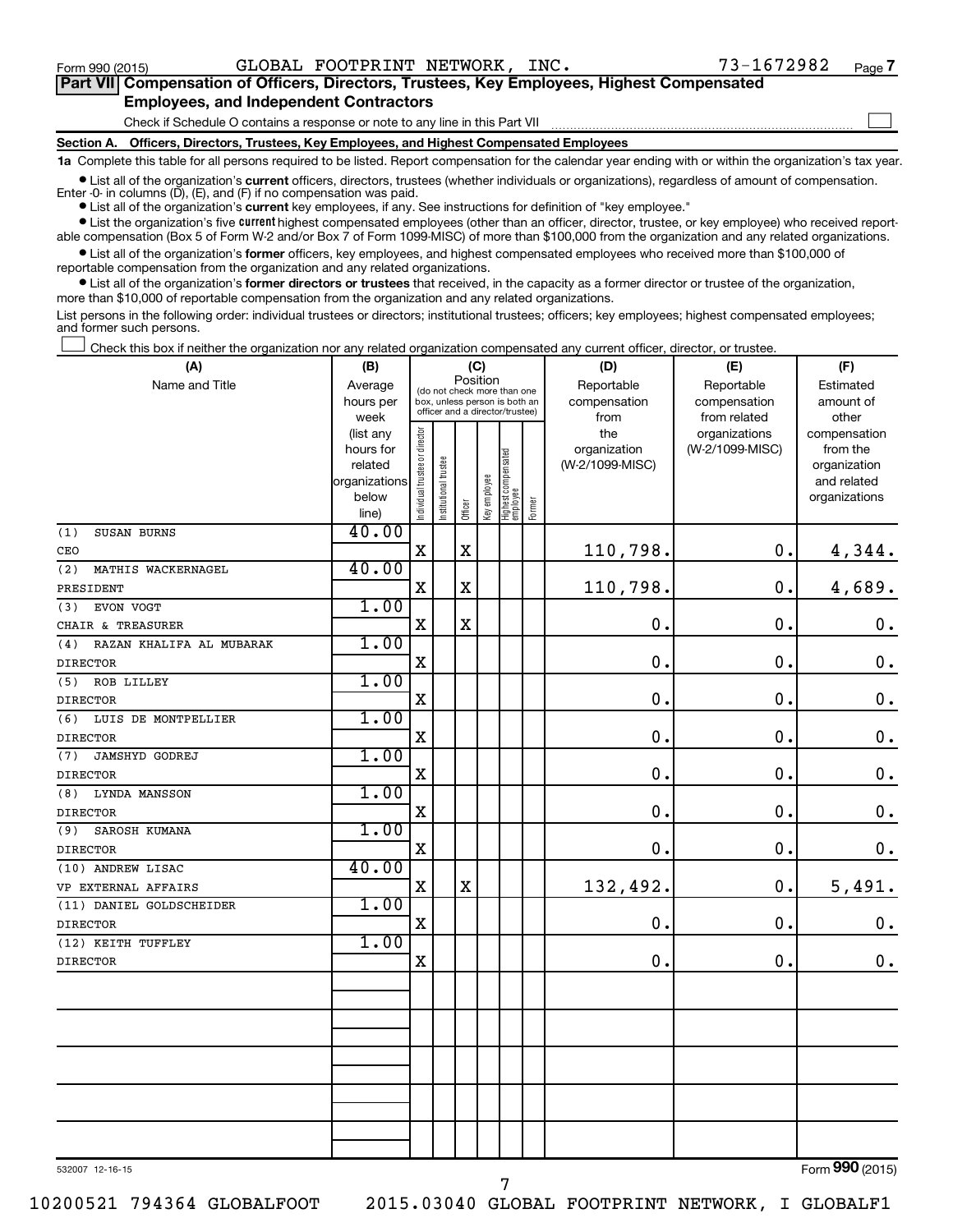|                    | GLOBAL FOOTPRINT NETWORK, INC.<br>Form 990 (2015)                                                                                                                                                                                                                                                                                                             |                                                                      |                                                                                                                    |                       |         |              |                                   |        |                                           | 73-1672982                                        |                             |     |                                                                          | Page 8           |
|--------------------|---------------------------------------------------------------------------------------------------------------------------------------------------------------------------------------------------------------------------------------------------------------------------------------------------------------------------------------------------------------|----------------------------------------------------------------------|--------------------------------------------------------------------------------------------------------------------|-----------------------|---------|--------------|-----------------------------------|--------|-------------------------------------------|---------------------------------------------------|-----------------------------|-----|--------------------------------------------------------------------------|------------------|
|                    | <b>Part VII</b><br>Section A. Officers, Directors, Trustees, Key Employees, and Highest Compensated Employees (continued)                                                                                                                                                                                                                                     |                                                                      |                                                                                                                    |                       |         |              |                                   |        |                                           |                                                   |                             |     |                                                                          |                  |
|                    | (A)<br>Name and title                                                                                                                                                                                                                                                                                                                                         | (B)<br>Average<br>hours per<br>week                                  | (C)<br>Position<br>(do not check more than one<br>box, unless person is both an<br>officer and a director/trustee) |                       |         |              |                                   |        | (D)<br>Reportable<br>compensation<br>from | (E)<br>Reportable<br>compensation<br>from related |                             |     | (F)<br>Estimated<br>amount of<br>other                                   |                  |
|                    |                                                                                                                                                                                                                                                                                                                                                               | (list any<br>hours for<br>related<br>organizations<br>below<br>line) | Individual trustee or director                                                                                     | Institutional trustee | Officer | Key employee | Highest compensated<br>  employee | Former | the<br>organization<br>(W-2/1099-MISC)    | organizations<br>(W-2/1099-MISC)                  |                             |     | compensation<br>from the<br>organization<br>and related<br>organizations |                  |
|                    |                                                                                                                                                                                                                                                                                                                                                               |                                                                      |                                                                                                                    |                       |         |              |                                   |        |                                           |                                                   |                             |     |                                                                          |                  |
|                    |                                                                                                                                                                                                                                                                                                                                                               |                                                                      |                                                                                                                    |                       |         |              |                                   |        |                                           |                                                   |                             |     |                                                                          |                  |
|                    |                                                                                                                                                                                                                                                                                                                                                               |                                                                      |                                                                                                                    |                       |         |              |                                   |        |                                           |                                                   |                             |     |                                                                          |                  |
|                    |                                                                                                                                                                                                                                                                                                                                                               |                                                                      |                                                                                                                    |                       |         |              |                                   |        |                                           |                                                   |                             |     |                                                                          |                  |
|                    |                                                                                                                                                                                                                                                                                                                                                               |                                                                      |                                                                                                                    |                       |         |              |                                   |        |                                           |                                                   |                             |     |                                                                          |                  |
|                    |                                                                                                                                                                                                                                                                                                                                                               |                                                                      |                                                                                                                    |                       |         |              |                                   |        | 354,088.                                  |                                                   | $\overline{\mathfrak{o}}$ . |     | 14,524.                                                                  |                  |
|                    |                                                                                                                                                                                                                                                                                                                                                               |                                                                      |                                                                                                                    |                       |         |              |                                   |        | $\overline{0}$ .<br>354,088.              |                                                   | σ.<br>$\overline{0}$ .      |     | 14,524.                                                                  | $\overline{0}$ . |
| 2                  | Total number of individuals (including but not limited to those listed above) who received more than \$100,000 of reportable<br>compensation from the organization $\blacktriangleright$                                                                                                                                                                      |                                                                      |                                                                                                                    |                       |         |              |                                   |        |                                           |                                                   |                             |     |                                                                          | 3                |
| 3                  | Did the organization list any former officer, director, or trustee, key employee, or highest compensated employee on<br>line 1a? If "Yes," complete Schedule J for such individual [11] manufacture manufacture in the set of the set o                                                                                                                       |                                                                      |                                                                                                                    |                       |         |              |                                   |        |                                           |                                                   |                             | 3   | Yes                                                                      | No<br>х          |
| 5                  | For any individual listed on line 1a, is the sum of reportable compensation and other compensation from the organization<br>and related organizations greater than \$150,000? If "Yes," complete Schedule J for such individual<br>Did any person listed on line 1a receive or accrue compensation from any unrelated organization or individual for services |                                                                      |                                                                                                                    |                       |         |              |                                   |        |                                           |                                                   |                             | 4   |                                                                          | х                |
|                    | <b>Section B. Independent Contractors</b>                                                                                                                                                                                                                                                                                                                     |                                                                      |                                                                                                                    |                       |         |              |                                   |        |                                           |                                                   |                             | 5   |                                                                          | X                |
| 1                  | Complete this table for your five highest compensated independent contractors that received more than \$100,000 of compensation from<br>the organization. Report compensation for the calendar year ending with or within the organization's tax year.                                                                                                        |                                                                      |                                                                                                                    |                       |         |              |                                   |        |                                           |                                                   |                             |     |                                                                          |                  |
|                    | (A)<br>Name and business address                                                                                                                                                                                                                                                                                                                              |                                                                      |                                                                                                                    | <b>NONE</b>           |         |              |                                   |        | (B)<br>Description of services            |                                                   |                             | (C) | Compensation                                                             |                  |
|                    |                                                                                                                                                                                                                                                                                                                                                               |                                                                      |                                                                                                                    |                       |         |              |                                   |        |                                           |                                                   |                             |     |                                                                          |                  |
|                    |                                                                                                                                                                                                                                                                                                                                                               |                                                                      |                                                                                                                    |                       |         |              |                                   |        |                                           |                                                   |                             |     |                                                                          |                  |
|                    |                                                                                                                                                                                                                                                                                                                                                               |                                                                      |                                                                                                                    |                       |         |              |                                   |        |                                           |                                                   |                             |     |                                                                          |                  |
| 2                  | Total number of independent contractors (including but not limited to those listed above) who received more than                                                                                                                                                                                                                                              |                                                                      |                                                                                                                    |                       |         |              |                                   |        |                                           |                                                   |                             |     |                                                                          |                  |
| 532008<br>12-16-15 | \$100,000 of compensation from the organization                                                                                                                                                                                                                                                                                                               |                                                                      |                                                                                                                    |                       |         | 0            |                                   |        |                                           |                                                   |                             |     | Form 990 (2015)                                                          |                  |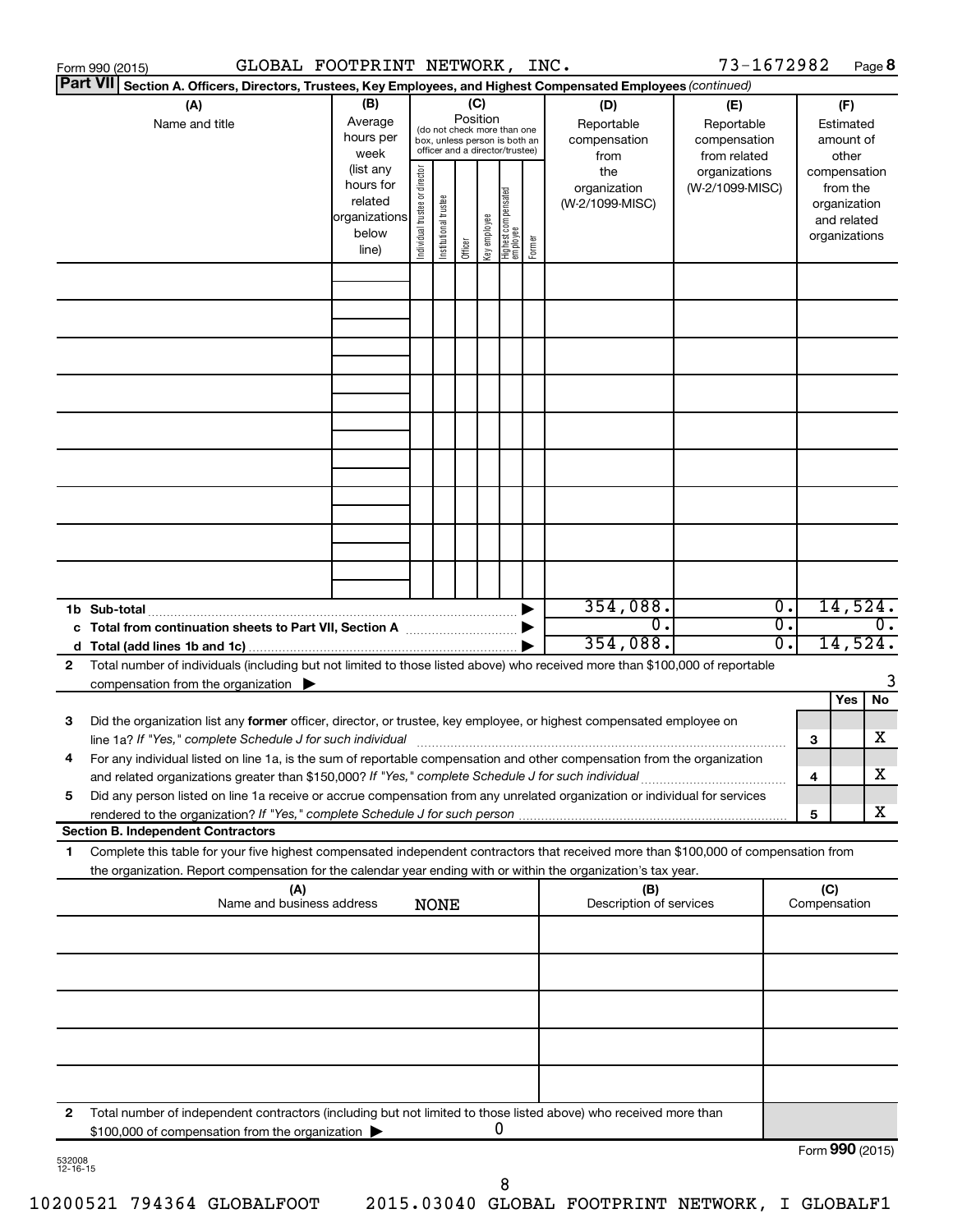|                                                           |                  |   | Form 990 (2015)                                                                                                                     |                                                                       |                              | GLOBAL FOOTPRINT NETWORK, INC.   |                                          | 73-1672982                       | Page 9                                                             |
|-----------------------------------------------------------|------------------|---|-------------------------------------------------------------------------------------------------------------------------------------|-----------------------------------------------------------------------|------------------------------|----------------------------------|------------------------------------------|----------------------------------|--------------------------------------------------------------------|
|                                                           | <b>Part VIII</b> |   | <b>Statement of Revenue</b>                                                                                                         |                                                                       |                              |                                  |                                          |                                  |                                                                    |
|                                                           |                  |   |                                                                                                                                     |                                                                       |                              |                                  |                                          |                                  |                                                                    |
|                                                           |                  |   |                                                                                                                                     |                                                                       |                              | Total revenue                    | Related or<br>exempt function<br>revenue | Unrelated<br>business<br>revenue | (D)<br>Revenue excluded<br>trom tax under<br>sections<br>512 - 514 |
|                                                           |                  |   | 1 a Federated campaigns                                                                                                             | 1a                                                                    |                              |                                  |                                          |                                  |                                                                    |
| Contributions, Gifts, Grants<br>and Other Similar Amounts |                  |   | <b>b</b> Membership dues                                                                                                            | 1b                                                                    |                              |                                  |                                          |                                  |                                                                    |
|                                                           |                  |   | c Fundraising events                                                                                                                | 1 <sub>c</sub>                                                        |                              |                                  |                                          |                                  |                                                                    |
|                                                           |                  |   | d Related organizations                                                                                                             | 1d                                                                    |                              |                                  |                                          |                                  |                                                                    |
|                                                           |                  |   | e Government grants (contributions)                                                                                                 | 1e                                                                    |                              |                                  |                                          |                                  |                                                                    |
|                                                           |                  |   | f All other contributions, gifts, grants, and                                                                                       |                                                                       |                              |                                  |                                          |                                  |                                                                    |
|                                                           |                  |   | similar amounts not included above                                                                                                  |                                                                       | $1$ f $\sqrt{2}$ , 398, 330. |                                  |                                          |                                  |                                                                    |
|                                                           |                  |   | <b>g</b> Noncash contributions included in lines 1a-1f: \$                                                                          |                                                                       | 131,042.                     |                                  |                                          |                                  |                                                                    |
|                                                           |                  |   |                                                                                                                                     |                                                                       |                              | 2,398,330.                       |                                          |                                  |                                                                    |
|                                                           |                  |   |                                                                                                                                     |                                                                       | <b>Business Code</b>         |                                  |                                          |                                  |                                                                    |
|                                                           |                  |   | 2 a SERVICE FEES                                                                                                                    |                                                                       | 541900                       | 395,978.                         | 395,978.                                 |                                  |                                                                    |
|                                                           |                  |   | LICENSE FEES                                                                                                                        |                                                                       | 541900<br>541900             | 58,305.                          | 58,305.                                  |                                  |                                                                    |
|                                                           |                  |   | <b>HONORARIA</b>                                                                                                                    |                                                                       |                              | 23,413.                          | 23,413.                                  |                                  |                                                                    |
| Program Service<br>Revenue                                |                  | d |                                                                                                                                     |                                                                       |                              |                                  |                                          |                                  |                                                                    |
|                                                           |                  | е |                                                                                                                                     |                                                                       |                              |                                  |                                          |                                  |                                                                    |
|                                                           |                  |   |                                                                                                                                     |                                                                       |                              | 477,696.                         |                                          |                                  |                                                                    |
|                                                           | З                |   | Investment income (including dividends, interest, and                                                                               |                                                                       |                              |                                  |                                          |                                  |                                                                    |
|                                                           |                  |   |                                                                                                                                     |                                                                       |                              | 1,080.                           |                                          |                                  | 1,080.                                                             |
|                                                           | 4                |   | Income from investment of tax-exempt bond proceeds                                                                                  |                                                                       |                              |                                  |                                          |                                  |                                                                    |
|                                                           | 5                |   |                                                                                                                                     |                                                                       |                              | 162.                             |                                          |                                  | 162.                                                               |
|                                                           |                  |   |                                                                                                                                     | (i) Real                                                              | (ii) Personal                |                                  |                                          |                                  |                                                                    |
|                                                           |                  |   | <b>6 a</b> Gross rents<br>$\ldots \ldots \ldots \ldots \ldots$                                                                      |                                                                       |                              |                                  |                                          |                                  |                                                                    |
|                                                           |                  |   | <b>b</b> Less: rental expenses                                                                                                      |                                                                       |                              |                                  |                                          |                                  |                                                                    |
|                                                           |                  |   | <b>c</b> Rental income or (loss) $\ldots$                                                                                           |                                                                       |                              |                                  |                                          |                                  |                                                                    |
|                                                           |                  |   |                                                                                                                                     |                                                                       |                              |                                  |                                          |                                  |                                                                    |
|                                                           |                  |   | <b>7 a</b> Gross amount from sales of                                                                                               | (i) Securities                                                        | (ii) Other                   |                                  |                                          |                                  |                                                                    |
|                                                           |                  |   | assets other than inventory<br><b>b</b> Less: cost or other basis                                                                   |                                                                       |                              |                                  |                                          |                                  |                                                                    |
|                                                           |                  |   | and sales expenses                                                                                                                  |                                                                       |                              |                                  |                                          |                                  |                                                                    |
|                                                           |                  |   |                                                                                                                                     |                                                                       |                              |                                  |                                          |                                  |                                                                    |
|                                                           |                  |   |                                                                                                                                     |                                                                       |                              |                                  |                                          |                                  |                                                                    |
|                                                           |                  |   | 8 a Gross income from fundraising events (not                                                                                       |                                                                       |                              |                                  |                                          |                                  |                                                                    |
| <b>Other Revenue</b>                                      |                  |   | including \$<br>and the contract of the contract of the contract of the contract of the contract of the contract of the contract of |                                                                       |                              |                                  |                                          |                                  |                                                                    |
|                                                           |                  |   | contributions reported on line 1c). See                                                                                             |                                                                       |                              |                                  |                                          |                                  |                                                                    |
|                                                           |                  |   |                                                                                                                                     |                                                                       |                              |                                  |                                          |                                  |                                                                    |
|                                                           |                  |   |                                                                                                                                     |                                                                       |                              |                                  |                                          |                                  |                                                                    |
|                                                           |                  |   | c Net income or (loss) from fundraising events                                                                                      |                                                                       |                              |                                  |                                          |                                  |                                                                    |
|                                                           |                  |   | 9 a Gross income from gaming activities. See                                                                                        |                                                                       |                              |                                  |                                          |                                  |                                                                    |
|                                                           |                  |   |                                                                                                                                     |                                                                       |                              |                                  |                                          |                                  |                                                                    |
|                                                           |                  |   | c Net income or (loss) from gaming activities                                                                                       |                                                                       |                              |                                  |                                          |                                  |                                                                    |
|                                                           |                  |   | 10 a Gross sales of inventory, less returns                                                                                         |                                                                       |                              |                                  |                                          |                                  |                                                                    |
|                                                           |                  |   |                                                                                                                                     |                                                                       |                              |                                  |                                          |                                  |                                                                    |
|                                                           |                  |   | <b>b</b> Less: cost of goods sold $\ldots$ <b>b</b>                                                                                 |                                                                       |                              |                                  |                                          |                                  |                                                                    |
|                                                           |                  |   | c Net income or (loss) from sales of inventory                                                                                      |                                                                       |                              |                                  |                                          |                                  |                                                                    |
|                                                           |                  |   | Miscellaneous Revenue                                                                                                               |                                                                       | <b>Business Code</b>         |                                  |                                          |                                  |                                                                    |
|                                                           | 11 a             |   |                                                                                                                                     |                                                                       |                              |                                  |                                          |                                  |                                                                    |
|                                                           |                  | b |                                                                                                                                     |                                                                       |                              |                                  |                                          |                                  |                                                                    |
|                                                           |                  | с |                                                                                                                                     | <u> 1989 - Johann Harry Barn, mars ar breist fan de Fryske kommer</u> |                              |                                  |                                          |                                  |                                                                    |
|                                                           |                  |   |                                                                                                                                     |                                                                       |                              |                                  |                                          |                                  |                                                                    |
|                                                           |                  |   |                                                                                                                                     |                                                                       |                              | $\blacktriangleright$ 2,877,268. | 477,696.                                 | 0.                               | 1,242。                                                             |
|                                                           | 12               |   |                                                                                                                                     |                                                                       |                              |                                  |                                          |                                  |                                                                    |

532009 12-16-15

9

Form (2015) **990**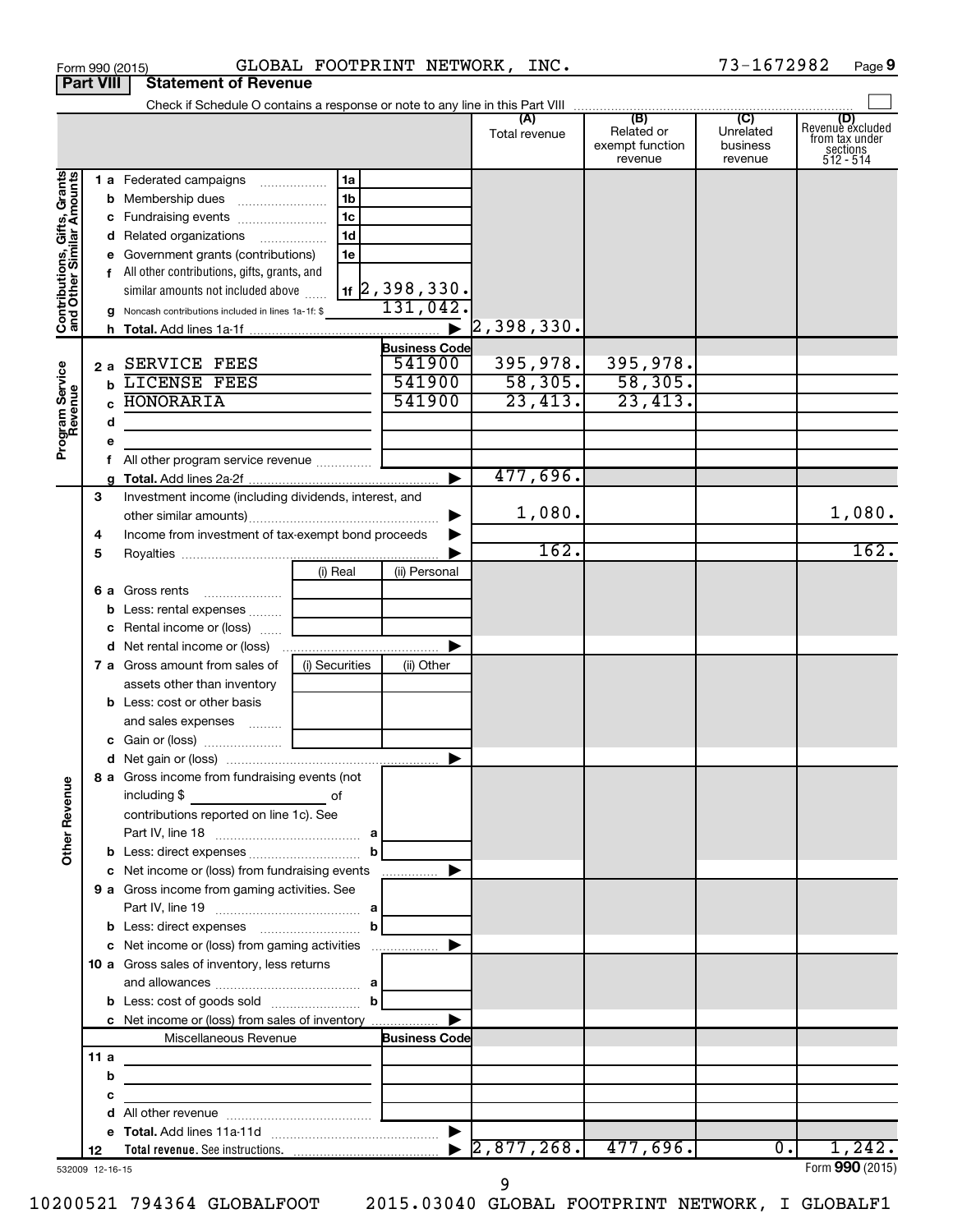**Part IX | Statement of Functional Expenses** 

Form 990 (2015) Page GLOBAL FOOTPRINT NETWORK, INC. 73-1672982

|    | Section 501(c)(3) and 501(c)(4) organizations must complete all columns. All other organizations must complete column (A). |                |                             |                                    | $\overline{\mathbf{x}}$ |  |  |
|----|----------------------------------------------------------------------------------------------------------------------------|----------------|-----------------------------|------------------------------------|-------------------------|--|--|
|    | Check if Schedule O contains a response or note to any line in this Part IX                                                | (A)            | (B)                         | (C)                                | (D)                     |  |  |
|    | Do not include amounts reported on lines 6b,<br>7b, 8b, 9b, and 10b of Part VIII.                                          | Total expenses | Program service<br>expenses | Management and<br>general expenses | Fundraising<br>expenses |  |  |
| 1  | Grants and other assistance to domestic organizations                                                                      |                |                             |                                    |                         |  |  |
|    | and domestic governments. See Part IV, line 21                                                                             |                |                             |                                    |                         |  |  |
| 2  | Grants and other assistance to domestic                                                                                    |                |                             |                                    |                         |  |  |
|    | individuals. See Part IV, line 22                                                                                          |                |                             |                                    |                         |  |  |
| 3  | Grants and other assistance to foreign                                                                                     |                |                             |                                    |                         |  |  |
|    | organizations, foreign governments, and foreign                                                                            |                |                             |                                    |                         |  |  |
|    | individuals. See Part IV, lines 15 and 16                                                                                  |                |                             |                                    |                         |  |  |
| 4  | Benefits paid to or for members                                                                                            |                |                             |                                    |                         |  |  |
| 5  | Compensation of current officers, directors,                                                                               |                |                             |                                    |                         |  |  |
| 6  | trustees, and key employees<br>Compensation not included above, to disqualified                                            |                |                             |                                    |                         |  |  |
|    | persons (as defined under section 4958(f)(1)) and                                                                          |                |                             |                                    |                         |  |  |
|    | persons described in section 4958(c)(3)(B)                                                                                 |                |                             |                                    |                         |  |  |
| 7  | $\overline{\phantom{a}}$                                                                                                   | 1,310,383.     | 829,662.                    | 260,081.                           | 220,640.                |  |  |
| 8  | Pension plan accruals and contributions (include                                                                           |                |                             |                                    |                         |  |  |
|    | section 401(k) and 403(b) employer contributions)                                                                          |                |                             |                                    |                         |  |  |
| 9  |                                                                                                                            | 53,552.        | 32, 269.                    | 9,948.                             | 11,335.                 |  |  |
| 10 |                                                                                                                            | 106, 292.      | 67,298.                     | 21,097.                            | 17,897.                 |  |  |
| 11 | Fees for services (non-employees):                                                                                         |                |                             |                                    |                         |  |  |
|    |                                                                                                                            |                |                             |                                    |                         |  |  |
| b  |                                                                                                                            |                |                             |                                    |                         |  |  |
| с  |                                                                                                                            | 13,901.        |                             | 13,901.                            |                         |  |  |
| d  |                                                                                                                            |                |                             |                                    |                         |  |  |
|    | Professional fundraising services. See Part IV, line 17                                                                    |                |                             |                                    |                         |  |  |
| f  | Investment management fees                                                                                                 |                |                             |                                    |                         |  |  |
| g  | Other. (If line 11g amount exceeds 10% of line 25,                                                                         |                |                             |                                    |                         |  |  |
|    | column (A) amount, list line 11g expenses on Sch O.)                                                                       | 390,145.       | 220,873.                    | 18,821.                            | 150,451.                |  |  |
| 12 |                                                                                                                            |                |                             |                                    |                         |  |  |
| 13 |                                                                                                                            | 467.           | 307.                        | $\overline{78}$ .                  | 82.                     |  |  |
| 14 |                                                                                                                            |                |                             |                                    |                         |  |  |
| 15 |                                                                                                                            | 131,014.       | 77,909.                     | 25,739.                            | 27,366.                 |  |  |
| 16 |                                                                                                                            | 96,331.        | 80, 332.                    | 5,286.                             | 10, 713.                |  |  |
| 17 |                                                                                                                            |                |                             |                                    |                         |  |  |
| 18 | Payments of travel or entertainment expenses                                                                               |                |                             |                                    |                         |  |  |
| 19 | for any federal, state, or local public officials<br>Conferences, conventions, and meetings                                |                |                             |                                    |                         |  |  |
| 20 | Interest                                                                                                                   | 1,154.         |                             | 1,154.                             |                         |  |  |
| 21 |                                                                                                                            |                |                             |                                    |                         |  |  |
| 22 | Depreciation, depletion, and amortization                                                                                  | 13,868.        | 8,226.                      | 2,753.                             | 2,889.                  |  |  |
| 23 | Insurance                                                                                                                  | 9,330.         | 5,534.                      | 1,852.                             | 1,944.                  |  |  |
| 24 | Other expenses. Itemize expenses not covered                                                                               |                |                             |                                    |                         |  |  |
|    | above. (List miscellaneous expenses in line 24e. If line<br>24e amount exceeds 10% of line 25, column (A)                  |                |                             |                                    |                         |  |  |
|    | amount, list line 24e expenses on Schedule O.) [                                                                           |                |                             |                                    |                         |  |  |
| a  | DIRECT PROGRAM EXPENSES                                                                                                    | 360, 924.      | 322, 278.                   | 16,569.                            | 22,077.                 |  |  |
| b  | FUNDING OF INTERNATIONA                                                                                                    | 150,000.       | 150,000.                    |                                    |                         |  |  |
|    | INKIND MATERIALS                                                                                                           | 131,042.       | 100, 828.                   | 18,728.                            | 11,486.                 |  |  |
|    | COMPUTER EXPENSES                                                                                                          | 39,160.        | 25, 369.                    | 6,014.                             | 7,777.                  |  |  |
|    | e All other expenses                                                                                                       | 52,892.        | 21,723.                     | 21,756.                            | 9,413.                  |  |  |
| 25 | Total functional expenses. Add lines 1 through 24e                                                                         | 2,860,455.     | 1,942,608.                  | 423,777.                           | 494,070.                |  |  |
| 26 | Joint costs. Complete this line only if the organization                                                                   |                |                             |                                    |                         |  |  |
|    | reported in column (B) joint costs from a combined                                                                         |                |                             |                                    |                         |  |  |
|    | educational campaign and fundraising solicitation.                                                                         |                |                             |                                    |                         |  |  |
|    | Check here<br>if following SOP 98-2 (ASC 958-720)                                                                          |                |                             |                                    |                         |  |  |

532010 12-16-15

Form (2015) **990**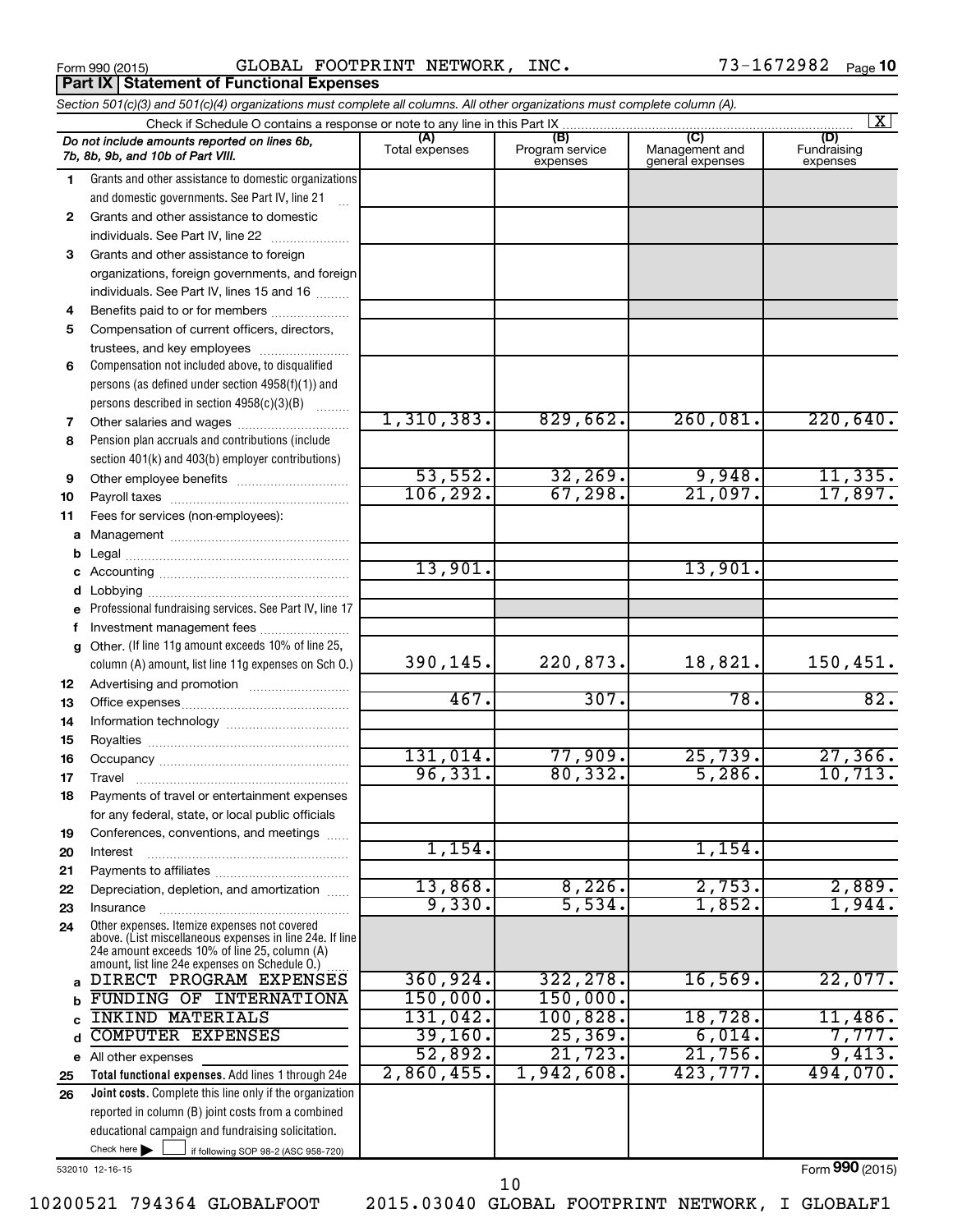## Form 990 (2015) Page GLOBAL FOOTPRINT NETWORK, INC. 73-1672982

**Part X Balance Sheet**

73-1672982 Page 11

|                             |    |                                                                                                                                                                                                                               |          |                      | (A)<br>Beginning of year |                         | (B)<br>End of year                          |
|-----------------------------|----|-------------------------------------------------------------------------------------------------------------------------------------------------------------------------------------------------------------------------------|----------|----------------------|--------------------------|-------------------------|---------------------------------------------|
|                             | 1  |                                                                                                                                                                                                                               |          |                      | 156.                     | $\mathbf{1}$            | 8,500.                                      |
|                             | 2  |                                                                                                                                                                                                                               |          |                      | 1, 130, 682.             | $\mathbf{2}$            | 1,056,989.                                  |
|                             | З  |                                                                                                                                                                                                                               |          |                      | 496, 314.                | $\overline{\mathbf{3}}$ | 595, 965.                                   |
|                             | 4  |                                                                                                                                                                                                                               |          |                      | 4                        |                         |                                             |
|                             | 5  | Loans and other receivables from current and former officers, directors,                                                                                                                                                      |          |                      |                          |                         |                                             |
|                             |    | trustees, key employees, and highest compensated employees. Complete                                                                                                                                                          |          |                      |                          |                         |                                             |
|                             |    |                                                                                                                                                                                                                               |          |                      |                          | 5                       |                                             |
|                             | 6  | Loans and other receivables from other disqualified persons (as defined under                                                                                                                                                 |          |                      |                          |                         |                                             |
|                             |    | section 4958(f)(1)), persons described in section 4958(c)(3)(B), and contributing                                                                                                                                             |          |                      |                          |                         |                                             |
|                             |    | employers and sponsoring organizations of section 501(c)(9) voluntary                                                                                                                                                         |          |                      |                          |                         |                                             |
|                             |    | employees' beneficiary organizations (see instr). Complete Part II of Sch L                                                                                                                                                   |          |                      |                          | 6                       |                                             |
| Assets                      | 7  |                                                                                                                                                                                                                               |          |                      |                          | $\overline{7}$          |                                             |
|                             | 8  |                                                                                                                                                                                                                               |          |                      |                          | 8                       |                                             |
|                             | 9  | Prepaid expenses and deferred charges [11] [11] Prepaid expenses and deferred charges [11] [11] Martin Martin Martin Martin Martin Martin Martin Martin Martin Martin Martin Martin Martin Martin Martin Martin Martin Martin |          |                      | 33,593.                  | 9                       | 41,501.                                     |
|                             |    | <b>10a</b> Land, buildings, and equipment: cost or other                                                                                                                                                                      |          |                      |                          |                         |                                             |
|                             |    | basis. Complete Part VI of Schedule D  10a                                                                                                                                                                                    |          | 187,776.<br>142,018. |                          |                         |                                             |
|                             |    | <b>b</b> Less: accumulated depreciation                                                                                                                                                                                       | 57, 352. | 10 <sub>c</sub>      | 45,758.                  |                         |                                             |
|                             | 11 |                                                                                                                                                                                                                               |          | 11                   |                          |                         |                                             |
|                             | 12 |                                                                                                                                                                                                                               |          | 12                   |                          |                         |                                             |
|                             | 13 |                                                                                                                                                                                                                               |          | 13                   |                          |                         |                                             |
|                             | 14 |                                                                                                                                                                                                                               |          | 14                   |                          |                         |                                             |
|                             | 15 |                                                                                                                                                                                                                               |          | 10,861.              | 15                       | 10, 177.                |                                             |
|                             | 16 |                                                                                                                                                                                                                               |          |                      | 1,728,958.               | 16                      | 1,758,890.                                  |
|                             | 17 |                                                                                                                                                                                                                               | 164,026. | 17                   | 194, 237.                |                         |                                             |
|                             | 18 |                                                                                                                                                                                                                               |          | 18                   |                          |                         |                                             |
|                             | 19 |                                                                                                                                                                                                                               |          |                      | 8,896.                   | 19                      | $\overline{0}$ .                            |
|                             | 20 |                                                                                                                                                                                                                               |          |                      |                          | 20                      |                                             |
|                             | 21 | Escrow or custodial account liability. Complete Part IV of Schedule D                                                                                                                                                         |          |                      |                          | 21                      |                                             |
|                             | 22 | Loans and other payables to current and former officers, directors, trustees,                                                                                                                                                 |          |                      |                          |                         |                                             |
| Liabilities                 |    | key employees, highest compensated employees, and disqualified persons.                                                                                                                                                       |          |                      |                          |                         |                                             |
|                             |    |                                                                                                                                                                                                                               |          |                      |                          | 22                      |                                             |
|                             | 23 | Secured mortgages and notes payable to unrelated third parties                                                                                                                                                                |          |                      |                          | 23                      |                                             |
|                             | 24 | Unsecured notes and loans payable to unrelated third parties                                                                                                                                                                  |          |                      |                          | 24                      |                                             |
|                             | 25 | Other liabilities (including federal income tax, payables to related third                                                                                                                                                    |          |                      |                          |                         |                                             |
|                             |    | parties, and other liabilities not included on lines 17-24). Complete Part X of                                                                                                                                               |          |                      |                          |                         |                                             |
|                             |    | Schedule D                                                                                                                                                                                                                    |          |                      |                          | 25                      |                                             |
|                             | 26 |                                                                                                                                                                                                                               |          |                      | 172,922.                 | 26                      | 194, 237.                                   |
|                             |    | Organizations that follow SFAS 117 (ASC 958), check here $\blacktriangleright \begin{array}{c} \perp X \end{array}$ and                                                                                                       |          |                      |                          |                         |                                             |
|                             |    | complete lines 27 through 29, and lines 33 and 34.                                                                                                                                                                            |          |                      |                          |                         |                                             |
|                             | 27 |                                                                                                                                                                                                                               |          |                      | 722,189.                 | 27                      | 550, 102.                                   |
|                             | 28 |                                                                                                                                                                                                                               |          |                      | 833,847.                 | 28                      | 1,014,551.                                  |
|                             | 29 | Permanently restricted net assets                                                                                                                                                                                             |          |                      |                          | 29                      |                                             |
|                             |    | Organizations that do not follow SFAS 117 (ASC 958), check here ▶                                                                                                                                                             |          |                      |                          |                         |                                             |
|                             |    | and complete lines 30 through 34.                                                                                                                                                                                             |          |                      |                          |                         |                                             |
|                             | 30 |                                                                                                                                                                                                                               |          |                      | 30                       |                         |                                             |
|                             | 31 | Paid-in or capital surplus, or land, building, or equipment fund                                                                                                                                                              |          |                      |                          | 31                      |                                             |
| Net Assets or Fund Balances | 32 | Retained earnings, endowment, accumulated income, or other funds                                                                                                                                                              |          |                      |                          | 32                      |                                             |
|                             | 33 |                                                                                                                                                                                                                               |          |                      | 1,556,036.<br>1,728,958. | 33                      | 1,564,653.                                  |
|                             | 34 |                                                                                                                                                                                                                               |          |                      |                          | 34                      | 1,758,890.<br>$T_{\text{max}}$ 000 $(0.25)$ |

Form (2015) **990**

10200521 794364 GLOBALFOOT 2015.03040 GLOBAL FOOTPRINT NETWORK, I GLOBALF1

11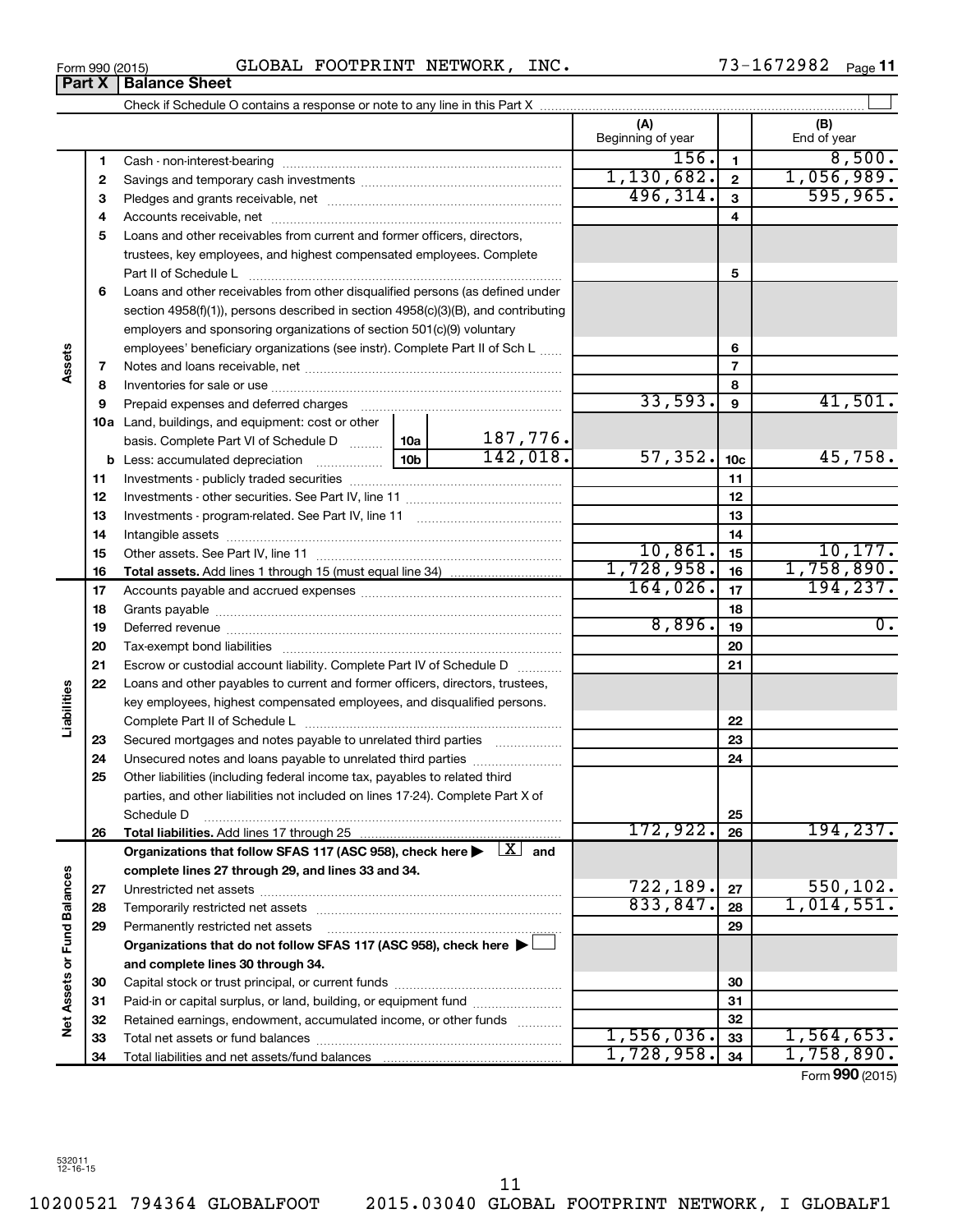|    | GLOBAL FOOTPRINT NETWORK, INC.<br>Form 990 (2015)                                                                                                                                                                                                                                                                                                                                                                                                                         | 73-1672982              |                |            | Page 12                 |
|----|---------------------------------------------------------------------------------------------------------------------------------------------------------------------------------------------------------------------------------------------------------------------------------------------------------------------------------------------------------------------------------------------------------------------------------------------------------------------------|-------------------------|----------------|------------|-------------------------|
|    | <b>Part XI Reconciliation of Net Assets</b>                                                                                                                                                                                                                                                                                                                                                                                                                               |                         |                |            |                         |
|    | Check if Schedule O contains a response or note to any line in this Part XI [11] [12] Check if Schedule O contains a response or note to any line in this Part XI                                                                                                                                                                                                                                                                                                         |                         |                |            |                         |
|    |                                                                                                                                                                                                                                                                                                                                                                                                                                                                           |                         |                |            |                         |
| 1  |                                                                                                                                                                                                                                                                                                                                                                                                                                                                           | $\mathbf{1}$            | 2,877,268.     |            |                         |
| 2  |                                                                                                                                                                                                                                                                                                                                                                                                                                                                           | $\overline{2}$          | 2,860,455.     |            |                         |
| З  |                                                                                                                                                                                                                                                                                                                                                                                                                                                                           | 3                       |                | 16,813.    |                         |
| 4  |                                                                                                                                                                                                                                                                                                                                                                                                                                                                           | $\overline{\mathbf{4}}$ | 1,556,036.     |            |                         |
| 5  | Net unrealized gains (losses) on investments [111] www.martime.community.community.community.community.communi                                                                                                                                                                                                                                                                                                                                                            | 5                       |                |            | $-8,196.$               |
| 6  |                                                                                                                                                                                                                                                                                                                                                                                                                                                                           | 6                       |                |            |                         |
| 7  | Investment expenses                                                                                                                                                                                                                                                                                                                                                                                                                                                       | $\overline{7}$          |                |            |                         |
| 8  | Prior period adjustments<br>$\begin{minipage}{0.5\textwidth} \begin{tabular}{ l l l } \hline \multicolumn{1}{ l l l } \hline \multicolumn{1}{ l l } \hline \multicolumn{1}{ l } \multicolumn{1}{ l } \hline \multicolumn{1}{ l } \multicolumn{1}{ l } \multicolumn{1}{ l } \multicolumn{1}{ l } \hline \multicolumn{1}{ l } \multicolumn{1}{ l } \multicolumn{1}{ l } \multicolumn{1}{ l } \multicolumn{1}{ l } \hline \multicolumn{1}{ l } \multicolumn{1}{ l } \multic$ | 8                       |                |            |                         |
| 9  |                                                                                                                                                                                                                                                                                                                                                                                                                                                                           | $\mathbf{Q}$            |                |            | $\overline{0}$ .        |
| 10 | Net assets or fund balances at end of year. Combine lines 3 through 9 (must equal Part X, line 33,                                                                                                                                                                                                                                                                                                                                                                        |                         |                |            |                         |
|    | column (B))                                                                                                                                                                                                                                                                                                                                                                                                                                                               | 10                      | 1,564,653.     |            |                         |
|    | Part XII Financial Statements and Reporting                                                                                                                                                                                                                                                                                                                                                                                                                               |                         |                |            |                         |
|    |                                                                                                                                                                                                                                                                                                                                                                                                                                                                           |                         |                |            | $\overline{\mathbf{X}}$ |
|    |                                                                                                                                                                                                                                                                                                                                                                                                                                                                           |                         |                | <b>Yes</b> | <b>No</b>               |
| 1  | $X$ Accrual<br>Accounting method used to prepare the Form 990: [16] Cash<br>Other                                                                                                                                                                                                                                                                                                                                                                                         |                         |                |            |                         |
|    | If the organization changed its method of accounting from a prior year or checked "Other," explain in Schedule O.                                                                                                                                                                                                                                                                                                                                                         |                         |                |            |                         |
|    | 2a Were the organization's financial statements compiled or reviewed by an independent accountant?                                                                                                                                                                                                                                                                                                                                                                        |                         | 2a             |            | x                       |
|    | If "Yes," check a box below to indicate whether the financial statements for the year were compiled or reviewed on a                                                                                                                                                                                                                                                                                                                                                      |                         |                |            |                         |
|    | separate basis, consolidated basis, or both:                                                                                                                                                                                                                                                                                                                                                                                                                              |                         |                |            |                         |
|    | Consolidated basis<br>Separate basis<br>Both consolidated and separate basis                                                                                                                                                                                                                                                                                                                                                                                              |                         |                |            |                         |
|    |                                                                                                                                                                                                                                                                                                                                                                                                                                                                           |                         | 2 <sub>b</sub> | X          |                         |
|    | If "Yes," check a box below to indicate whether the financial statements for the year were audited on a separate basis,                                                                                                                                                                                                                                                                                                                                                   |                         |                |            |                         |
|    | consolidated basis, or both:                                                                                                                                                                                                                                                                                                                                                                                                                                              |                         |                |            |                         |
|    | $ \mathbf{X} $ Separate basis<br>Consolidated basis<br>Both consolidated and separate basis                                                                                                                                                                                                                                                                                                                                                                               |                         |                |            |                         |
|    | c If "Yes" to line 2a or 2b, does the organization have a committee that assumes responsibility for oversight of the audit,                                                                                                                                                                                                                                                                                                                                               |                         |                |            |                         |
|    |                                                                                                                                                                                                                                                                                                                                                                                                                                                                           |                         | 2c             | X          |                         |
|    | If the organization changed either its oversight process or selection process during the tax year, explain in Schedule O.                                                                                                                                                                                                                                                                                                                                                 |                         |                |            |                         |
|    | 3a As a result of a federal award, was the organization required to undergo an audit or audits as set forth in the Single Audit                                                                                                                                                                                                                                                                                                                                           |                         |                |            |                         |
|    |                                                                                                                                                                                                                                                                                                                                                                                                                                                                           |                         | За             |            | х                       |
|    | <b>b</b> If "Yes," did the organization undergo the required audit or audits? If the organization did not undergo the required audit                                                                                                                                                                                                                                                                                                                                      |                         |                |            |                         |
|    |                                                                                                                                                                                                                                                                                                                                                                                                                                                                           |                         | 3b             |            |                         |
|    |                                                                                                                                                                                                                                                                                                                                                                                                                                                                           |                         |                |            | Form 990 (2015)         |

532012 12-16-15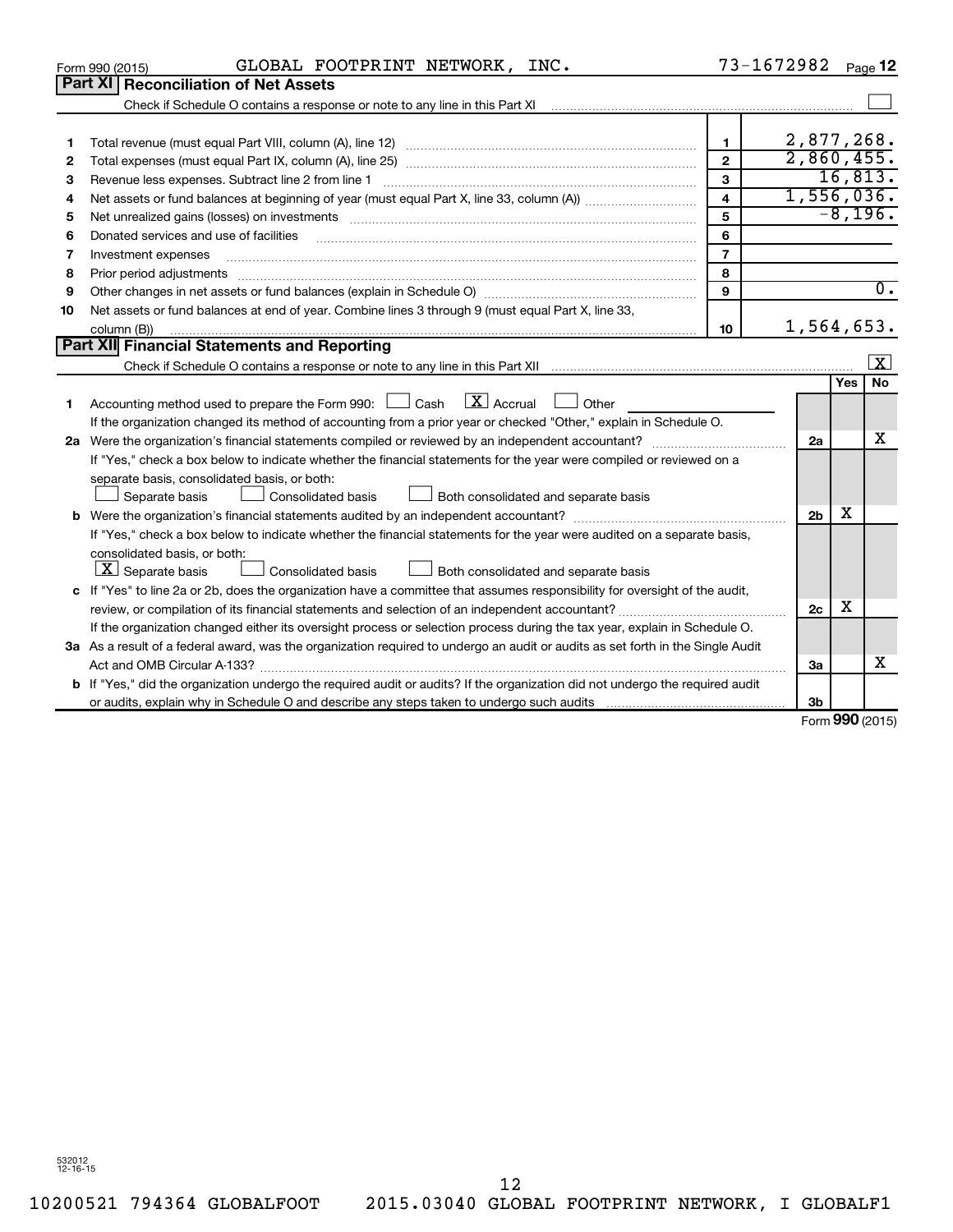| <b>SCHEDULE A</b> |  |
|-------------------|--|
|-------------------|--|

|  |  | (Form 990 or 990-EZ |
|--|--|---------------------|
|--|--|---------------------|

# Form 990 or 990-EZ) **Public Charity Status and Public Support**<br>
Complete if the organization is a section 501(c)(3) organization or a section<br> **2015**

**4947(a)(1) nonexempt charitable trust. | Attach to Form 990 or Form 990-EZ.** 

| Open to Public<br>Inspection |
|------------------------------|

OMB No. 1545-0047

Department of the Treasury Internal Revenue Service

| Information about Schedule A (Form 990 or 990-EZ) and its instructions is at WWW.irs.gov/form990. |         |
|---------------------------------------------------------------------------------------------------|---------|
|                                                                                                   | l Emplo |

|                         | Name of the organization                                                                                                                      |          |                                                       |                          |    |                                        | <b>Employer identification number</b> |
|-------------------------|-----------------------------------------------------------------------------------------------------------------------------------------------|----------|-------------------------------------------------------|--------------------------|----|----------------------------------------|---------------------------------------|
|                         |                                                                                                                                               |          | GLOBAL FOOTPRINT NETWORK, INC.                        |                          |    |                                        | 73-1672982                            |
| Part I                  | Reason for Public Charity Status (All organizations must complete this part.) See instructions.                                               |          |                                                       |                          |    |                                        |                                       |
|                         | The organization is not a private foundation because it is: (For lines 1 through 11, check only one box.)                                     |          |                                                       |                          |    |                                        |                                       |
| 1                       | A church, convention of churches, or association of churches described in section 170(b)(1)(A)(i).                                            |          |                                                       |                          |    |                                        |                                       |
| 2                       | A school described in section 170(b)(1)(A)(ii). (Attach Schedule E (Form 990 or 990-EZ).)                                                     |          |                                                       |                          |    |                                        |                                       |
| 3                       | A hospital or a cooperative hospital service organization described in section 170(b)(1)(A)(iii).                                             |          |                                                       |                          |    |                                        |                                       |
| 4                       | A medical research organization operated in conjunction with a hospital described in section 170(b)(1)(A)(iii). Enter the hospital's name,    |          |                                                       |                          |    |                                        |                                       |
|                         | city, and state:                                                                                                                              |          |                                                       |                          |    |                                        |                                       |
| 5                       | An organization operated for the benefit of a college or university owned or operated by a governmental unit described in                     |          |                                                       |                          |    |                                        |                                       |
|                         | section 170(b)(1)(A)(iv). (Complete Part II.)                                                                                                 |          |                                                       |                          |    |                                        |                                       |
| 6                       | A federal, state, or local government or governmental unit described in section 170(b)(1)(A)(v).                                              |          |                                                       |                          |    |                                        |                                       |
| 7                       | An organization that normally receives a substantial part of its support from a governmental unit or from the general public described in     |          |                                                       |                          |    |                                        |                                       |
|                         | section 170(b)(1)(A)(vi). (Complete Part II.)                                                                                                 |          |                                                       |                          |    |                                        |                                       |
| 8                       | A community trust described in section 170(b)(1)(A)(vi). (Complete Part II.)                                                                  |          |                                                       |                          |    |                                        |                                       |
| $\boxed{\text{X}}$<br>9 | An organization that normally receives: (1) more than 33 1/3% of its support from contributions, membership fees, and gross receipts from     |          |                                                       |                          |    |                                        |                                       |
|                         | activities related to its exempt functions - subject to certain exceptions, and (2) no more than 33 1/3% of its support from gross investment |          |                                                       |                          |    |                                        |                                       |
|                         | income and unrelated business taxable income (less section 511 tax) from businesses acquired by the organization after June 30, 1975.         |          |                                                       |                          |    |                                        |                                       |
|                         | See section 509(a)(2). (Complete Part III.)                                                                                                   |          |                                                       |                          |    |                                        |                                       |
| 10                      | An organization organized and operated exclusively to test for public safety. See section 509(a)(4).                                          |          |                                                       |                          |    |                                        |                                       |
| 11                      | An organization organized and operated exclusively for the benefit of, to perform the functions of, or to carry out the purposes of one or    |          |                                                       |                          |    |                                        |                                       |
|                         | more publicly supported organizations described in section 509(a)(1) or section 509(a)(2). See section 509(a)(3). Check the box in            |          |                                                       |                          |    |                                        |                                       |
|                         | lines 11a through 11d that describes the type of supporting organization and complete lines 11e, 11f, and 11g.                                |          |                                                       |                          |    |                                        |                                       |
| а                       | Type I. A supporting organization operated, supervised, or controlled by its supported organization(s), typically by giving                   |          |                                                       |                          |    |                                        |                                       |
|                         | the supported organization(s) the power to regularly appoint or elect a majority of the directors or trustees of the supporting               |          |                                                       |                          |    |                                        |                                       |
|                         | organization. You must complete Part IV, Sections A and B.                                                                                    |          |                                                       |                          |    |                                        |                                       |
| b                       | Type II. A supporting organization supervised or controlled in connection with its supported organization(s), by having                       |          |                                                       |                          |    |                                        |                                       |
|                         | control or management of the supporting organization vested in the same persons that control or manage the supported                          |          |                                                       |                          |    |                                        |                                       |
|                         | organization(s). You must complete Part IV, Sections A and C.                                                                                 |          |                                                       |                          |    |                                        |                                       |
| с                       | Type III functionally integrated. A supporting organization operated in connection with, and functionally integrated with,                    |          |                                                       |                          |    |                                        |                                       |
|                         | its supported organization(s) (see instructions). You must complete Part IV, Sections A, D, and E.                                            |          |                                                       |                          |    |                                        |                                       |
| d                       | Type III non-functionally integrated. A supporting organization operated in connection with its supported organization(s)                     |          |                                                       |                          |    |                                        |                                       |
|                         | that is not functionally integrated. The organization generally must satisfy a distribution requirement and an attentiveness                  |          |                                                       |                          |    |                                        |                                       |
|                         | requirement (see instructions). You must complete Part IV, Sections A and D, and Part V.                                                      |          |                                                       |                          |    |                                        |                                       |
| е                       | Check this box if the organization received a written determination from the IRS that it is a Type I, Type II, Type III                       |          |                                                       |                          |    |                                        |                                       |
|                         | functionally integrated, or Type III non-functionally integrated supporting organization.                                                     |          |                                                       |                          |    |                                        |                                       |
|                         |                                                                                                                                               |          |                                                       |                          |    |                                        |                                       |
|                         | g Provide the following information about the supported organization(s).                                                                      |          |                                                       | (iv) Is the organization |    |                                        |                                       |
|                         | (i) Name of supported<br>organization                                                                                                         | (ii) EIN | (iii) Type of organization<br>(described on lines 1-9 | listed in your           |    | (v) Amount of monetary<br>support (see | (vi) Amount of<br>other support (see  |
|                         |                                                                                                                                               |          | above (see instructions))                             | governing document?      |    | instructions)                          | instructions)                         |
|                         |                                                                                                                                               |          |                                                       | Yes                      | No |                                        |                                       |
|                         |                                                                                                                                               |          |                                                       |                          |    |                                        |                                       |
|                         |                                                                                                                                               |          |                                                       |                          |    |                                        |                                       |
|                         |                                                                                                                                               |          |                                                       |                          |    |                                        |                                       |
|                         |                                                                                                                                               |          |                                                       |                          |    |                                        |                                       |
|                         |                                                                                                                                               |          |                                                       |                          |    |                                        |                                       |

Form 990 or 990-EZ. 532021 09-23-15

LHA **For Paperwork Reduction Act Notice, see the Instructions for** 

**Total**

13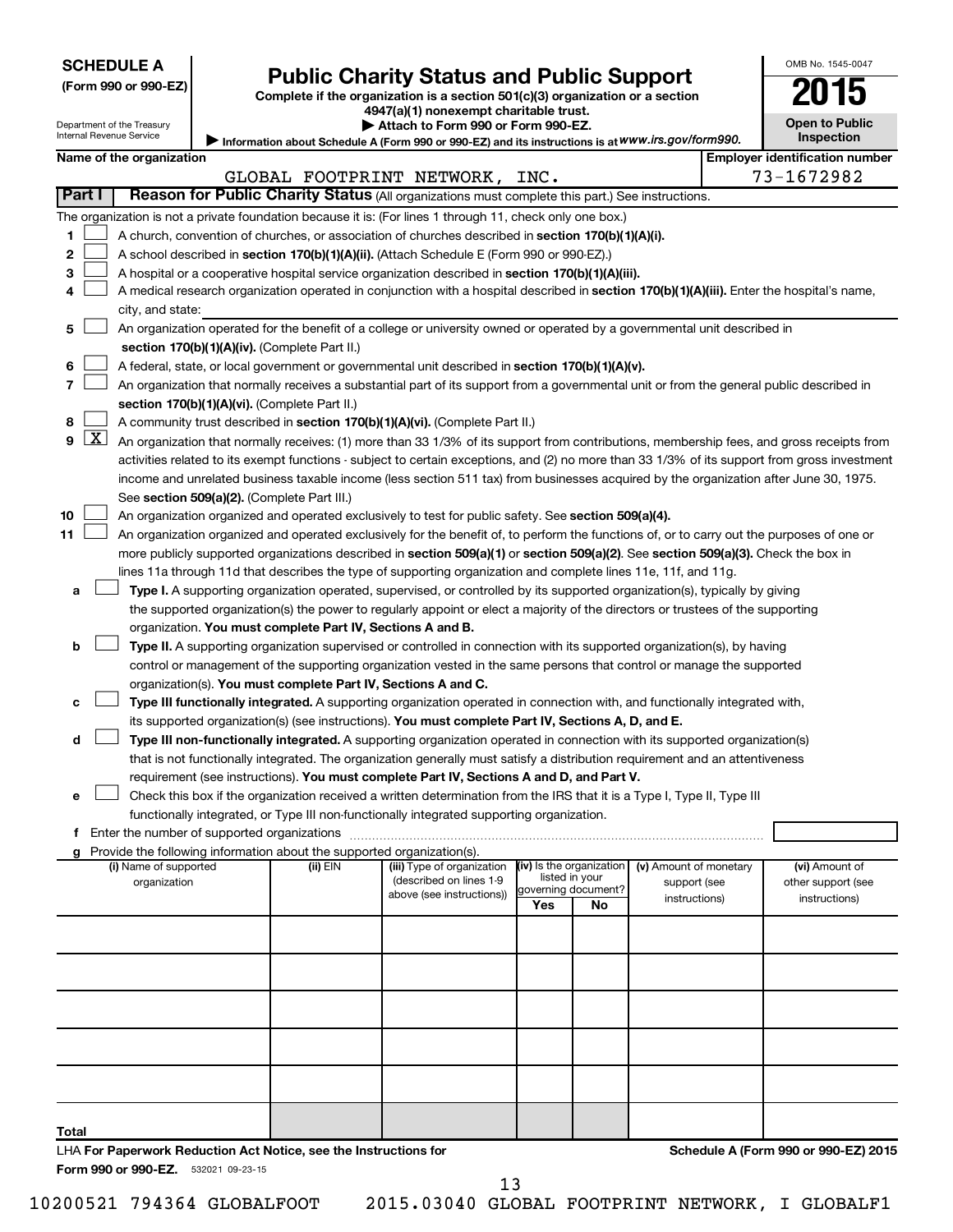| Schedule A (Form 990 or 990-EZ) 2015 | Page |
|--------------------------------------|------|
|--------------------------------------|------|

**2**

(Complete only if you checked the box on line 5, 7, or 8 of Part I or if the organization failed to qualify under Part III. If the organization fails to qualify under the tests listed below, please complete Part III.) **Part II Support Schedule for Organizations Described in Sections 170(b)(1)(A)(iv) and 170(b)(1)(A)(vi)**

|    | <b>Section A. Public Support</b>                                                                                                           |          |          |            |            |          |                                      |
|----|--------------------------------------------------------------------------------------------------------------------------------------------|----------|----------|------------|------------|----------|--------------------------------------|
|    | Calendar year (or fiscal year beginning in)                                                                                                | (a) 2011 | (b) 2012 | $(c)$ 2013 | $(d)$ 2014 | (e) 2015 | (f) Total                            |
|    | 1 Gifts, grants, contributions, and                                                                                                        |          |          |            |            |          |                                      |
|    | membership fees received. (Do not                                                                                                          |          |          |            |            |          |                                      |
|    | include any "unusual grants.")                                                                                                             |          |          |            |            |          |                                      |
|    | 2 Tax revenues levied for the organ-                                                                                                       |          |          |            |            |          |                                      |
|    | ization's benefit and either paid to                                                                                                       |          |          |            |            |          |                                      |
|    | or expended on its behalf                                                                                                                  |          |          |            |            |          |                                      |
|    | 3 The value of services or facilities                                                                                                      |          |          |            |            |          |                                      |
|    | furnished by a governmental unit to                                                                                                        |          |          |            |            |          |                                      |
|    | the organization without charge                                                                                                            |          |          |            |            |          |                                      |
|    | 4 Total. Add lines 1 through 3                                                                                                             |          |          |            |            |          |                                      |
|    | 5 The portion of total contributions                                                                                                       |          |          |            |            |          |                                      |
|    | by each person (other than a                                                                                                               |          |          |            |            |          |                                      |
|    | governmental unit or publicly                                                                                                              |          |          |            |            |          |                                      |
|    | supported organization) included                                                                                                           |          |          |            |            |          |                                      |
|    | on line 1 that exceeds 2% of the                                                                                                           |          |          |            |            |          |                                      |
|    | amount shown on line 11,                                                                                                                   |          |          |            |            |          |                                      |
|    | column (f)                                                                                                                                 |          |          |            |            |          |                                      |
|    | 6 Public support. Subtract line 5 from line 4.                                                                                             |          |          |            |            |          |                                      |
|    | <b>Section B. Total Support</b>                                                                                                            |          |          |            |            |          |                                      |
|    | Calendar year (or fiscal year beginning in)                                                                                                | (a) 2011 | (b) 2012 | $(c)$ 2013 | $(d)$ 2014 | (e) 2015 | (f) Total                            |
|    | 7 Amounts from line 4                                                                                                                      |          |          |            |            |          |                                      |
|    | 8 Gross income from interest,                                                                                                              |          |          |            |            |          |                                      |
|    | dividends, payments received on                                                                                                            |          |          |            |            |          |                                      |
|    | securities loans, rents, royalties                                                                                                         |          |          |            |            |          |                                      |
|    | and income from similar sources                                                                                                            |          |          |            |            |          |                                      |
| 9  | Net income from unrelated business                                                                                                         |          |          |            |            |          |                                      |
|    | activities, whether or not the                                                                                                             |          |          |            |            |          |                                      |
|    | business is regularly carried on                                                                                                           |          |          |            |            |          |                                      |
|    | 10 Other income. Do not include gain                                                                                                       |          |          |            |            |          |                                      |
|    | or loss from the sale of capital                                                                                                           |          |          |            |            |          |                                      |
|    | assets (Explain in Part VI.)                                                                                                               |          |          |            |            |          |                                      |
|    | 11 Total support. Add lines 7 through 10                                                                                                   |          |          |            |            |          |                                      |
|    | <b>12</b> Gross receipts from related activities, etc. (see instructions)                                                                  |          |          |            |            | 12       |                                      |
|    | 13 First five years. If the Form 990 is for the organization's first, second, third, fourth, or fifth tax year as a section 501(c)(3)      |          |          |            |            |          |                                      |
|    | organization, check this box and stop here                                                                                                 |          |          |            |            |          |                                      |
|    | <b>Section C. Computation of Public Support Percentage</b>                                                                                 |          |          |            |            |          |                                      |
|    |                                                                                                                                            |          |          |            |            | 14       | %                                    |
|    |                                                                                                                                            |          |          |            |            | 15       | %                                    |
|    | 16a 33 1/3% support test - 2015. If the organization did not check the box on line 13, and line 14 is 33 1/3% or more, check this box and  |          |          |            |            |          |                                      |
|    | stop here. The organization qualifies as a publicly supported organization                                                                 |          |          |            |            |          |                                      |
|    | b 33 1/3% support test - 2014. If the organization did not check a box on line 13 or 16a, and line 15 is 33 1/3% or more, check this box   |          |          |            |            |          |                                      |
|    |                                                                                                                                            |          |          |            |            |          |                                      |
|    | 17a 10% -facts-and-circumstances test - 2015. If the organization did not check a box on line 13, 16a, or 16b, and line 14 is 10% or more, |          |          |            |            |          |                                      |
|    | and if the organization meets the "facts-and-circumstances" test, check this box and stop here. Explain in Part VI how the organization    |          |          |            |            |          |                                      |
|    |                                                                                                                                            |          |          |            |            |          |                                      |
|    | b 10% -facts-and-circumstances test - 2014. If the organization did not check a box on line 13, 16a, 16b, or 17a, and line 15 is 10% or    |          |          |            |            |          |                                      |
|    | more, and if the organization meets the "facts-and-circumstances" test, check this box and stop here. Explain in Part VI how the           |          |          |            |            |          |                                      |
|    | organization meets the "facts-and-circumstances" test. The organization qualifies as a publicly supported organization                     |          |          |            |            |          |                                      |
| 18 | Private foundation. If the organization did not check a box on line 13, 16a, 16b, 17a, or 17b, check this box and see instructions         |          |          |            |            |          |                                      |
|    |                                                                                                                                            |          |          |            |            |          | Schedule A (Form 990 or 990-EZ) 2015 |

532022 09-23-15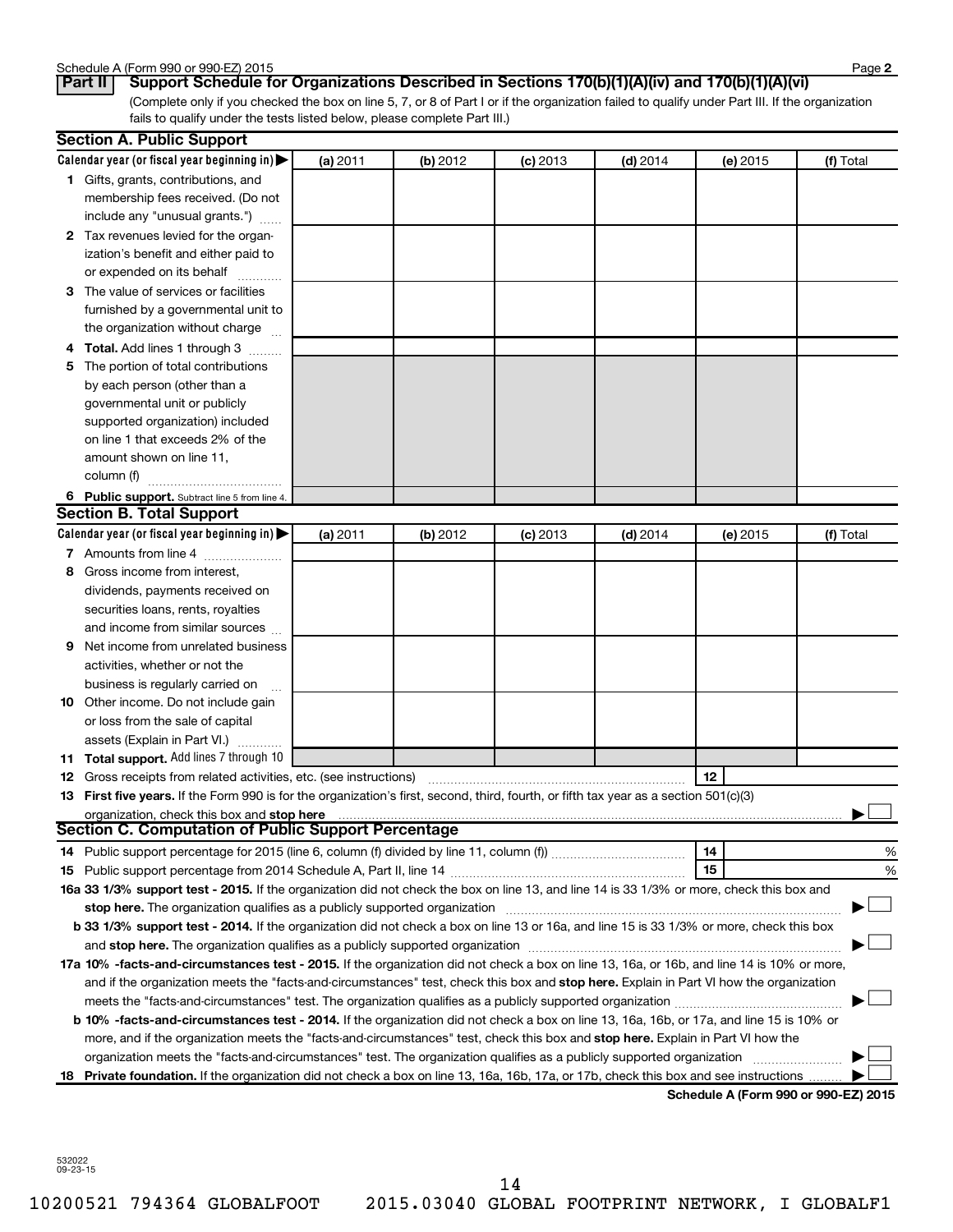## Schedule A (Form 990 or 990-EZ) 2015 Page GLOBAL FOOTPRINT NETWORK, INC. 73-1672982 **Part III Support Schedule for Organizations Described in Section 509(a)(2)**

(Complete only if you checked the box on line 9 of Part I or if the organization failed to qualify under Part II. If the organization fails to qualify under the tests listed below, please complete Part II.)

|    | <b>Section A. Public Support</b>                                                                                                                                                         |            |           |            |             |                                      |                                          |
|----|------------------------------------------------------------------------------------------------------------------------------------------------------------------------------------------|------------|-----------|------------|-------------|--------------------------------------|------------------------------------------|
|    | Calendar year (or fiscal year beginning in)                                                                                                                                              | (a) 2011   | (b) 2012  | $(c)$ 2013 | $(d)$ 2014  | (e) 2015                             | (f) Total                                |
|    | 1 Gifts, grants, contributions, and                                                                                                                                                      |            |           |            |             |                                      |                                          |
|    | membership fees received. (Do not                                                                                                                                                        |            |           |            |             |                                      |                                          |
|    | include any "unusual grants.")                                                                                                                                                           | 1635877.   | 1164700.  | 1709344.   | 2271980.    | 2398330.                             | 9180231.                                 |
|    | 2 Gross receipts from admissions,<br>merchandise sold or services per-<br>formed, or facilities furnished in<br>any activity that is related to the<br>organization's tax-exempt purpose | 763, 224.  | 847, 423. | 589,138.   | 426, 711.   | 477,696.                             | 3104192.                                 |
|    | 3 Gross receipts from activities that                                                                                                                                                    |            |           |            |             |                                      |                                          |
|    | are not an unrelated trade or bus-                                                                                                                                                       |            |           |            |             |                                      |                                          |
|    | iness under section 513                                                                                                                                                                  |            |           |            |             |                                      |                                          |
|    | 4 Tax revenues levied for the organ-                                                                                                                                                     |            |           |            |             |                                      |                                          |
|    | ization's benefit and either paid to                                                                                                                                                     |            |           |            |             |                                      |                                          |
|    | or expended on its behalf                                                                                                                                                                |            |           |            |             |                                      |                                          |
|    | 5 The value of services or facilities                                                                                                                                                    |            |           |            |             |                                      |                                          |
|    | furnished by a governmental unit to                                                                                                                                                      |            |           |            |             |                                      |                                          |
|    | the organization without charge                                                                                                                                                          |            |           |            |             |                                      |                                          |
|    | <b>6 Total.</b> Add lines 1 through 5                                                                                                                                                    | 2399101.   | 2012123.  | 2298482.   | 2698691.    |                                      | 2876026.12284423.                        |
|    | 7a Amounts included on lines 1, 2, and                                                                                                                                                   |            |           |            |             |                                      |                                          |
|    | 3 received from disqualified persons                                                                                                                                                     |            |           |            |             |                                      | 0.                                       |
|    | <b>b</b> Amounts included on lines 2 and 3 received<br>from other than disqualified persons that<br>exceed the greater of \$5,000 or 1% of the<br>amount on line 13 for the year         |            |           |            |             |                                      | $\mathbf 0$ .                            |
|    | c Add lines 7a and 7b                                                                                                                                                                    |            |           |            |             |                                      | σ.                                       |
|    | 8 Public support. (Subtract line 7c from line 6.)                                                                                                                                        |            |           |            |             |                                      | 12284423.                                |
|    | <b>Section B. Total Support</b>                                                                                                                                                          |            |           |            |             |                                      |                                          |
|    | Calendar year (or fiscal year beginning in)                                                                                                                                              | (a) 2011   | (b) 2012  | $(c)$ 2013 | $(d)$ 2014  | (e) 2015                             | (f) Total                                |
|    | <b>9</b> Amounts from line 6                                                                                                                                                             | 2399101    | 2012123   | 2298482.   | 2698691     |                                      | 2876026.12284423.                        |
|    | <b>10a</b> Gross income from interest,<br>dividends, payments received on<br>securities loans, rents, royalties                                                                          |            |           |            |             |                                      |                                          |
|    | and income from similar sources                                                                                                                                                          | 3,006.     | 4,214.    | 1,933.     | 3,830.      | 1, 242.                              | 14,225.                                  |
|    | <b>b</b> Unrelated business taxable income<br>(less section 511 taxes) from businesses<br>acquired after June 30, 1975                                                                   |            |           |            |             |                                      |                                          |
|    | c Add lines 10a and 10b                                                                                                                                                                  | 3,006.     | 4,214.    | 1,933.     | 3,830.      | 1,242.                               | 14,225.                                  |
|    | 11 Net income from unrelated business<br>activities not included in line 10b,<br>whether or not the business is<br>regularly carried on                                                  |            |           |            |             |                                      |                                          |
|    | <b>12</b> Other income. Do not include gain<br>or loss from the sale of capital<br>assets (Explain in Part VI.)                                                                          | $-12,810.$ | 70.       | 551.       | $-10,566$ . |                                      | $-22,755.$                               |
|    | 13 Total support. (Add lines 9, 10c, 11, and 12.)                                                                                                                                        | 2389297.   | 2016407.  | 2300966.   | 2691955.    |                                      | 2877268.12275893.                        |
|    | 14 First five years. If the Form 990 is for the organization's first, second, third, fourth, or fifth tax year as a section 501(c)(3) organization,                                      |            |           |            |             |                                      |                                          |
|    | check this box and stop here                                                                                                                                                             |            |           |            |             |                                      |                                          |
|    | <b>Section C. Computation of Public Support Percentage</b>                                                                                                                               |            |           |            |             |                                      |                                          |
|    |                                                                                                                                                                                          |            |           |            |             | 15                                   | 100.00<br>%                              |
|    | 16 Public support percentage from 2014 Schedule A, Part III, line 15                                                                                                                     |            |           |            |             | 16                                   | 100.00<br>$\%$                           |
|    | Section D. Computation of Investment Income Percentage                                                                                                                                   |            |           |            |             |                                      |                                          |
|    | 17 Investment income percentage for 2015 (line 10c, column (f) divided by line 13, column (f))                                                                                           |            |           |            |             | 17                                   | .12<br>$\%$                              |
|    | 18 Investment income percentage from 2014 Schedule A, Part III, line 17                                                                                                                  |            |           |            |             | 18                                   | .15<br>$\%$                              |
|    | 19a 33 1/3% support tests - 2015. If the organization did not check the box on line 14, and line 15 is more than 33 1/3%, and line 17 is not                                             |            |           |            |             |                                      |                                          |
|    | more than 33 1/3%, check this box and stop here. The organization qualifies as a publicly supported organization                                                                         |            |           |            |             |                                      | $\blacktriangleright$ $\boxed{\text{X}}$ |
|    | b 33 1/3% support tests - 2014. If the organization did not check a box on line 14 or line 19a, and line 16 is more than 33 1/3%, and                                                    |            |           |            |             |                                      |                                          |
|    | line 18 is not more than 33 1/3%, check this box and stop here. The organization qualifies as a publicly supported organization                                                          |            |           |            |             |                                      |                                          |
| 20 |                                                                                                                                                                                          |            |           |            |             |                                      |                                          |
|    | 532023 09-23-15                                                                                                                                                                          |            |           | 15         |             | Schedule A (Form 990 or 990-EZ) 2015 |                                          |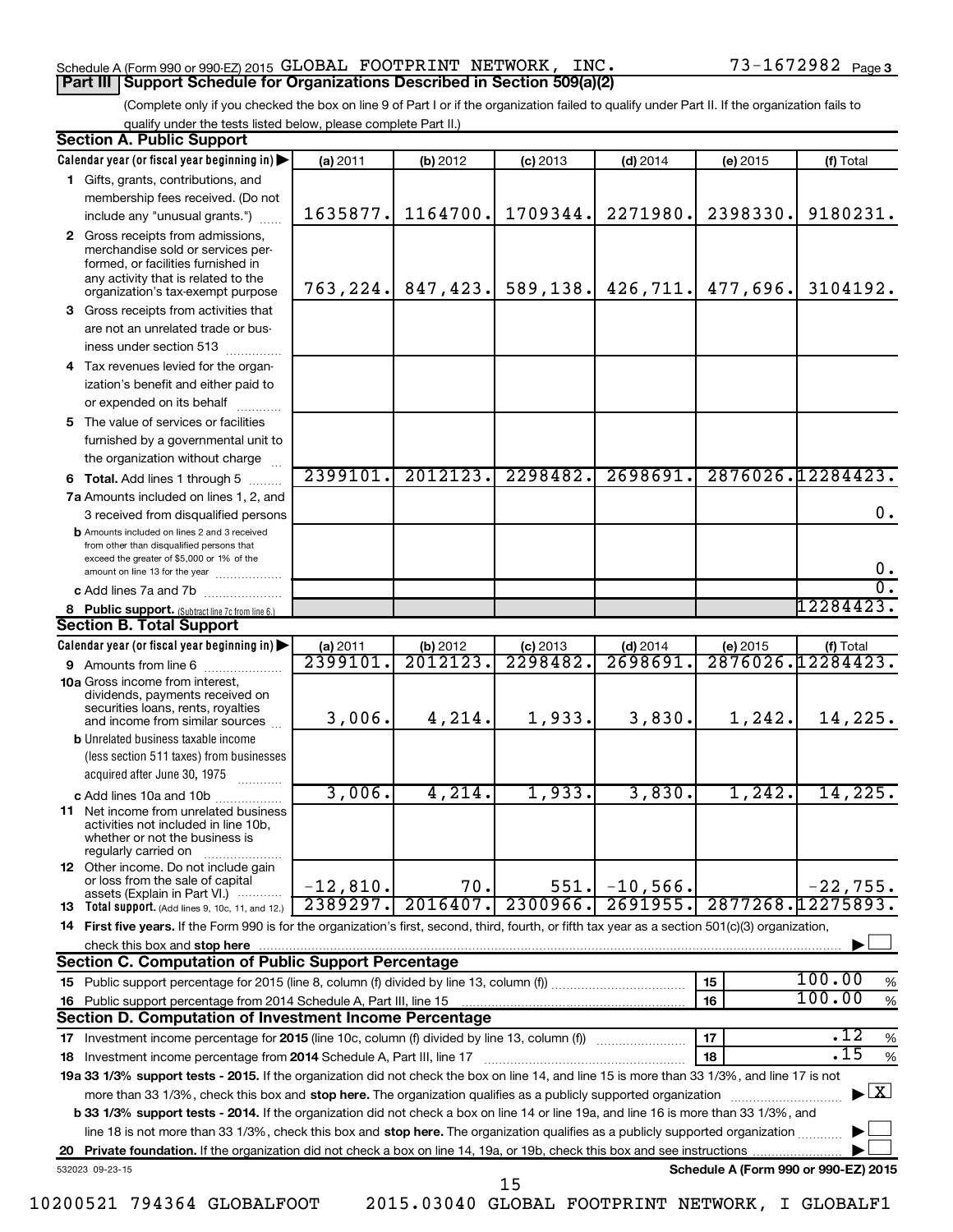**1**

**2**

**3a**

**3b**

**3c**

**4a**

**4b**

**4c**

**5a**

**5b 5c**

**6**

**7**

**8**

**9a**

**9b**

**9c**

**10a**

**10b**

**Yes No**

## **Part IV Supporting Organizations**

(Complete only if you checked a box in line 11 on Part I. If you checked 11a of Part I, complete Sections A and B. If you checked 11b of Part I, complete Sections A and C. If you checked 11c of Part I, complete Sections A, D, and E. If you checked 11d of Part I, complete Sections A and D, and complete Part V.)

## **Section A. All Supporting Organizations**

- **1** Are all of the organization's supported organizations listed by name in the organization's governing documents? If "No" describe in Part VI how the supported organizations are designated. If designated by *class or purpose, describe the designation. If historic and continuing relationship, explain.*
- **2** Did the organization have any supported organization that does not have an IRS determination of status under section 509(a)(1) or (2)? If "Yes," explain in Part VI how the organization determined that the supported *organization was described in section 509(a)(1) or (2).*
- **3a** Did the organization have a supported organization described in section 501(c)(4), (5), or (6)? If "Yes," answer *(b) and (c) below.*
- **b** Did the organization confirm that each supported organization qualified under section 501(c)(4), (5), or (6) and satisfied the public support tests under section 509(a)(2)? If "Yes," describe in Part VI when and how the *organization made the determination.*
- **c** Did the organization ensure that all support to such organizations was used exclusively for section 170(c)(2)(B) purposes? If "Yes," explain in Part VI what controls the organization put in place to ensure such use.
- **4 a** *If* Was any supported organization not organized in the United States ("foreign supported organization")? *"Yes," and if you checked 11a or 11b in Part I, answer (b) and (c) below.*
- **b** Did the organization have ultimate control and discretion in deciding whether to make grants to the foreign supported organization? If "Yes," describe in Part VI how the organization had such control and discretion *despite being controlled or supervised by or in connection with its supported organizations.*
- **c** Did the organization support any foreign supported organization that does not have an IRS determination under sections 501(c)(3) and 509(a)(1) or (2)? If "Yes," explain in Part VI what controls the organization used *to ensure that all support to the foreign supported organization was used exclusively for section 170(c)(2)(B) purposes.*
- **5a** Did the organization add, substitute, or remove any supported organizations during the tax year? If "Yes," answer (b) and (c) below (if applicable). Also, provide detail in Part VI, including (i) the names and EIN *numbers of the supported organizations added, substituted, or removed; (ii) the reasons for each such action; (iii) the authority under the organization's organizing document authorizing such action; and (iv) how the action was accomplished (such as by amendment to the organizing document).*
- **b Type I or Type II only.** Was any added or substituted supported organization part of a class already designated in the organization's organizing document?
- **c Substitutions only.**  Was the substitution the result of an event beyond the organization's control?
- **6** Did the organization provide support (whether in the form of grants or the provision of services or facilities) to support or benefit one or more of the filing organization's supported organizations? If "Yes," provide detail in anyone other than (i) its supported organizations, (ii) individuals that are part of the charitable class benefited by one or more of its supported organizations, or (iii) other supporting organizations that also *Part VI.*
- **7** Did the organization provide a grant, loan, compensation, or other similar payment to a substantial contributor regard to a substantial contributor? If "Yes," complete Part I of Schedule L (Form 990 or 990-EZ). (defined in section 4958(c)(3)(C)), a family member of a substantial contributor, or a 35% controlled entity with
- **8** Did the organization make a loan to a disqualified person (as defined in section 4958) not described in line 7? *If "Yes," complete Part I of Schedule L (Form 990 or 990-EZ).*
- **9 a** Was the organization controlled directly or indirectly at any time during the tax year by one or more in section 509(a)(1) or (2))? If "Yes," provide detail in Part VI. disqualified persons as defined in section 4946 (other than foundation managers and organizations described
- **b** Did one or more disqualified persons (as defined in line 9a) hold a controlling interest in any entity in which the supporting organization had an interest? If "Yes," provide detail in Part VI.
- **c** Did a disqualified person (as defined in line 9a) have an ownership interest in, or derive any personal benefit from, assets in which the supporting organization also had an interest? If "Yes," provide detail in Part VI.
- **10 a** Was the organization subject to the excess business holdings rules of section 4943 because of section supporting organizations)? If "Yes," answer 10b below. 4943(f) (regarding certain Type II supporting organizations, and all Type III non-functionally integrated
	- **b** Did the organization have any excess business holdings in the tax year? (Use Schedule C, Form 4720, to *determine whether the organization had excess business holdings.)*

532024 09-23-15

**Schedule A (Form 990 or 990-EZ) 2015**

10200521 794364 GLOBALFOOT 2015.03040 GLOBAL FOOTPRINT NETWORK, I GLOBALF1

16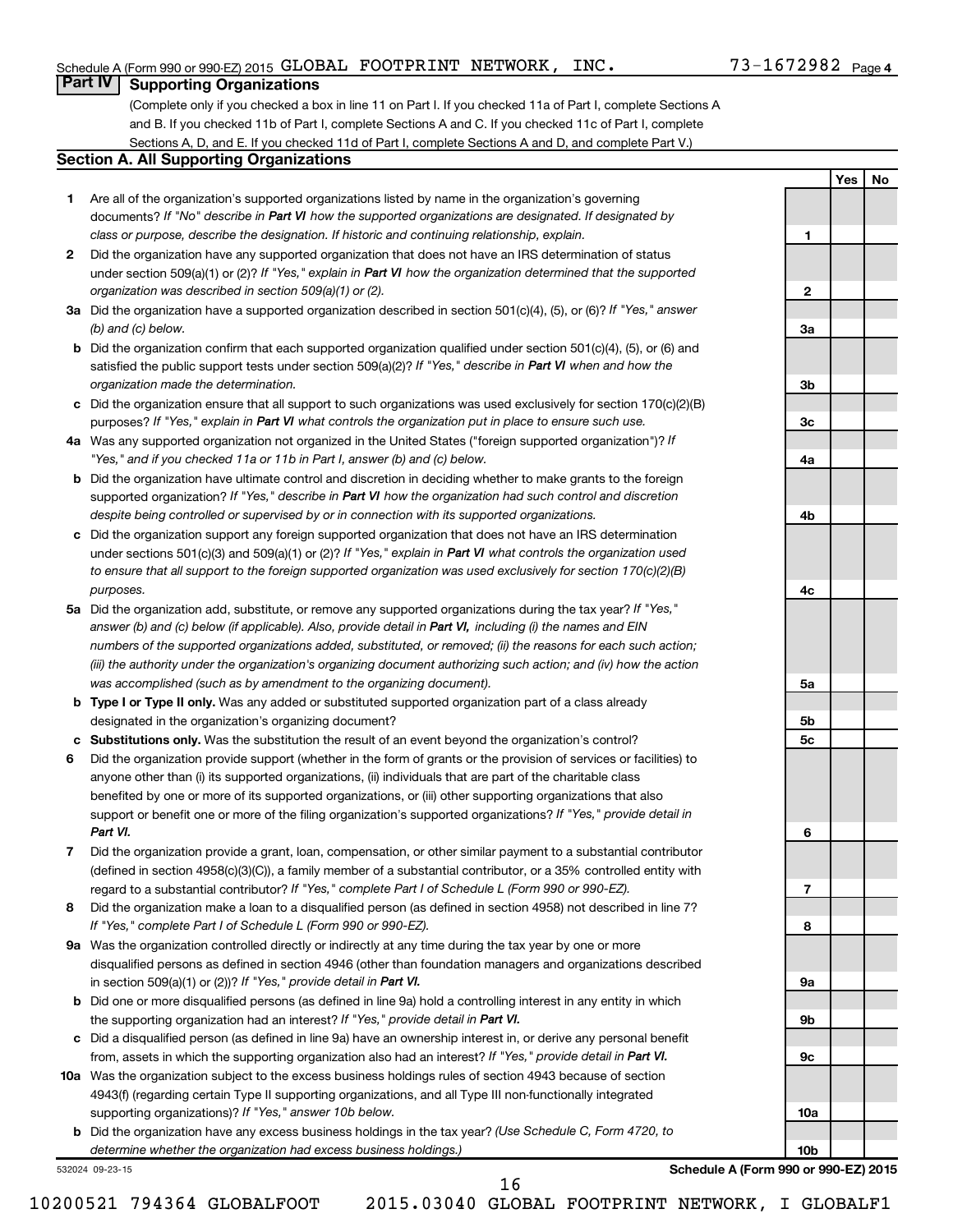#### Schedule A (Form 990 or 990-EZ) 2015 GLUBAL FOOTPRINT NETWORK,INC。 / 3-16 / 2982 Page GLOBAL FOOTPRINT NETWORK, INC. 73-1672982

|    | <b>Part IV</b>                                    | <b>Supporting Organizations (continued)</b>                                                                                     |                 |     |    |  |  |  |  |
|----|---------------------------------------------------|---------------------------------------------------------------------------------------------------------------------------------|-----------------|-----|----|--|--|--|--|
|    |                                                   |                                                                                                                                 |                 | Yes | No |  |  |  |  |
| 11 |                                                   | Has the organization accepted a gift or contribution from any of the following persons?                                         |                 |     |    |  |  |  |  |
| а  |                                                   | A person who directly or indirectly controls, either alone or together with persons described in (b) and (c)                    |                 |     |    |  |  |  |  |
|    |                                                   | below, the governing body of a supported organization?                                                                          | 11a             |     |    |  |  |  |  |
|    |                                                   | <b>b</b> A family member of a person described in (a) above?                                                                    | 11 <sub>b</sub> |     |    |  |  |  |  |
|    |                                                   | c A 35% controlled entity of a person described in (a) or (b) above? If "Yes" to a, b, or c, provide detail in Part VI.         | 11c             |     |    |  |  |  |  |
|    | <b>Section B. Type I Supporting Organizations</b> |                                                                                                                                 |                 |     |    |  |  |  |  |
|    |                                                   |                                                                                                                                 |                 | Yes | No |  |  |  |  |
| 1. |                                                   | Did the directors, trustees, or membership of one or more supported organizations have the power to                             |                 |     |    |  |  |  |  |
|    |                                                   | regularly appoint or elect at least a majority of the organization's directors or trustees at all times during the              |                 |     |    |  |  |  |  |
|    |                                                   | tax year? If "No," describe in Part VI how the supported organization(s) effectively operated, supervised, or                   |                 |     |    |  |  |  |  |
|    |                                                   |                                                                                                                                 |                 |     |    |  |  |  |  |
|    |                                                   | controlled the organization's activities. If the organization had more than one supported organization,                         |                 |     |    |  |  |  |  |
|    |                                                   | describe how the powers to appoint and/or remove directors or trustees were allocated among the supported                       |                 |     |    |  |  |  |  |
|    |                                                   | organizations and what conditions or restrictions, if any, applied to such powers during the tax year.                          | 1               |     |    |  |  |  |  |
| 2  |                                                   | Did the organization operate for the benefit of any supported organization other than the supported                             |                 |     |    |  |  |  |  |
|    |                                                   | organization(s) that operated, supervised, or controlled the supporting organization? If "Yes," explain in                      |                 |     |    |  |  |  |  |
|    |                                                   | Part VI how providing such benefit carried out the purposes of the supported organization(s) that operated,                     |                 |     |    |  |  |  |  |
|    |                                                   | supervised, or controlled the supporting organization.                                                                          | $\mathbf{2}$    |     |    |  |  |  |  |
|    |                                                   | <b>Section C. Type II Supporting Organizations</b>                                                                              |                 |     |    |  |  |  |  |
|    |                                                   |                                                                                                                                 |                 | Yes | No |  |  |  |  |
| 1. |                                                   | Were a majority of the organization's directors or trustees during the tax year also a majority of the directors                |                 |     |    |  |  |  |  |
|    |                                                   | or trustees of each of the organization's supported organization(s)? If "No," describe in Part VI how control                   |                 |     |    |  |  |  |  |
|    |                                                   | or management of the supporting organization was vested in the same persons that controlled or managed                          |                 |     |    |  |  |  |  |
|    |                                                   | the supported organization(s).                                                                                                  | 1               |     |    |  |  |  |  |
|    |                                                   | <b>Section D. All Type III Supporting Organizations</b>                                                                         |                 |     |    |  |  |  |  |
|    |                                                   |                                                                                                                                 |                 | Yes | No |  |  |  |  |
| 1  |                                                   | Did the organization provide to each of its supported organizations, by the last day of the fifth month of the                  |                 |     |    |  |  |  |  |
|    |                                                   | organization's tax year, (i) a written notice describing the type and amount of support provided during the prior tax           |                 |     |    |  |  |  |  |
|    |                                                   | year, (ii) a copy of the Form 990 that was most recently filed as of the date of notification, and (iii) copies of the          |                 |     |    |  |  |  |  |
|    |                                                   | organization's governing documents in effect on the date of notification, to the extent not previously provided?                | 1               |     |    |  |  |  |  |
| 2  |                                                   | Were any of the organization's officers, directors, or trustees either (i) appointed or elected by the supported                |                 |     |    |  |  |  |  |
|    |                                                   | organization(s) or (ii) serving on the governing body of a supported organization? If "No," explain in Part VI how              |                 |     |    |  |  |  |  |
|    |                                                   | the organization maintained a close and continuous working relationship with the supported organization(s).                     | $\mathbf{2}$    |     |    |  |  |  |  |
| 3  |                                                   | By reason of the relationship described in (2), did the organization's supported organizations have a                           |                 |     |    |  |  |  |  |
|    |                                                   | significant voice in the organization's investment policies and in directing the use of the organization's                      |                 |     |    |  |  |  |  |
|    |                                                   | income or assets at all times during the tax year? If "Yes," describe in Part VI the role the organization's                    |                 |     |    |  |  |  |  |
|    |                                                   | supported organizations played in this regard.                                                                                  |                 |     |    |  |  |  |  |
|    |                                                   | Section E. Type III Functionally-Integrated Supporting Organizations                                                            | з               |     |    |  |  |  |  |
|    |                                                   | Check the box next to the method that the organization used to satisfy the Integral Part Test during the yea(see instructions): |                 |     |    |  |  |  |  |
| 1  |                                                   | The organization satisfied the Activities Test. Complete line 2 below.                                                          |                 |     |    |  |  |  |  |
| a  |                                                   |                                                                                                                                 |                 |     |    |  |  |  |  |
| b  |                                                   | The organization is the parent of each of its supported organizations. Complete line 3 below.                                   |                 |     |    |  |  |  |  |
| c  |                                                   | The organization supported a governmental entity. Describe in Part VI how you supported a government entity (see instructions). |                 |     |    |  |  |  |  |
| 2  |                                                   | Activities Test. Answer (a) and (b) below.                                                                                      |                 | Yes | No |  |  |  |  |
| а  |                                                   | Did substantially all of the organization's activities during the tax year directly further the exempt purposes of              |                 |     |    |  |  |  |  |
|    |                                                   | the supported organization(s) to which the organization was responsive? If "Yes," then in Part VI identify                      |                 |     |    |  |  |  |  |
|    |                                                   | those supported organizations and explain<br>how these activities directly furthered their exempt purposes,                     |                 |     |    |  |  |  |  |
|    |                                                   | how the organization was responsive to those supported organizations, and how the organization determined                       |                 |     |    |  |  |  |  |
|    |                                                   | that these activities constituted substantially all of its activities.                                                          | 2a              |     |    |  |  |  |  |
| b  |                                                   | Did the activities described in (a) constitute activities that, but for the organization's involvement, one or more             |                 |     |    |  |  |  |  |
|    |                                                   | of the organization's supported organization(s) would have been engaged in? If "Yes," explain in Part VI the                    |                 |     |    |  |  |  |  |
|    |                                                   | reasons for the organization's position that its supported organization(s) would have engaged in these                          |                 |     |    |  |  |  |  |
|    |                                                   | activities but for the organization's involvement.                                                                              | 2b              |     |    |  |  |  |  |
| з  |                                                   | Parent of Supported Organizations. Answer (a) and (b) below.                                                                    |                 |     |    |  |  |  |  |
| а  |                                                   | Did the organization have the power to regularly appoint or elect a majority of the officers, directors, or                     |                 |     |    |  |  |  |  |
|    |                                                   | trustees of each of the supported organizations? Provide details in Part VI.                                                    | За              |     |    |  |  |  |  |
|    |                                                   | <b>b</b> Did the organization exercise a substantial degree of direction over the policies, programs, and activities of each    |                 |     |    |  |  |  |  |
|    |                                                   | of its supported organizations? If "Yes," describe in Part VI the role played by the organization in this regard.               | 3b              |     |    |  |  |  |  |
|    | 532025 09-23-15                                   | Schedule A (Form 990 or 990-EZ) 2015                                                                                            |                 |     |    |  |  |  |  |
|    |                                                   | 17                                                                                                                              |                 |     |    |  |  |  |  |

<sup>10200521 794364</sup> GLOBALFOOT 2015.03040 GLOBAL FOOTPRINT NETWORK, I GLOBALF1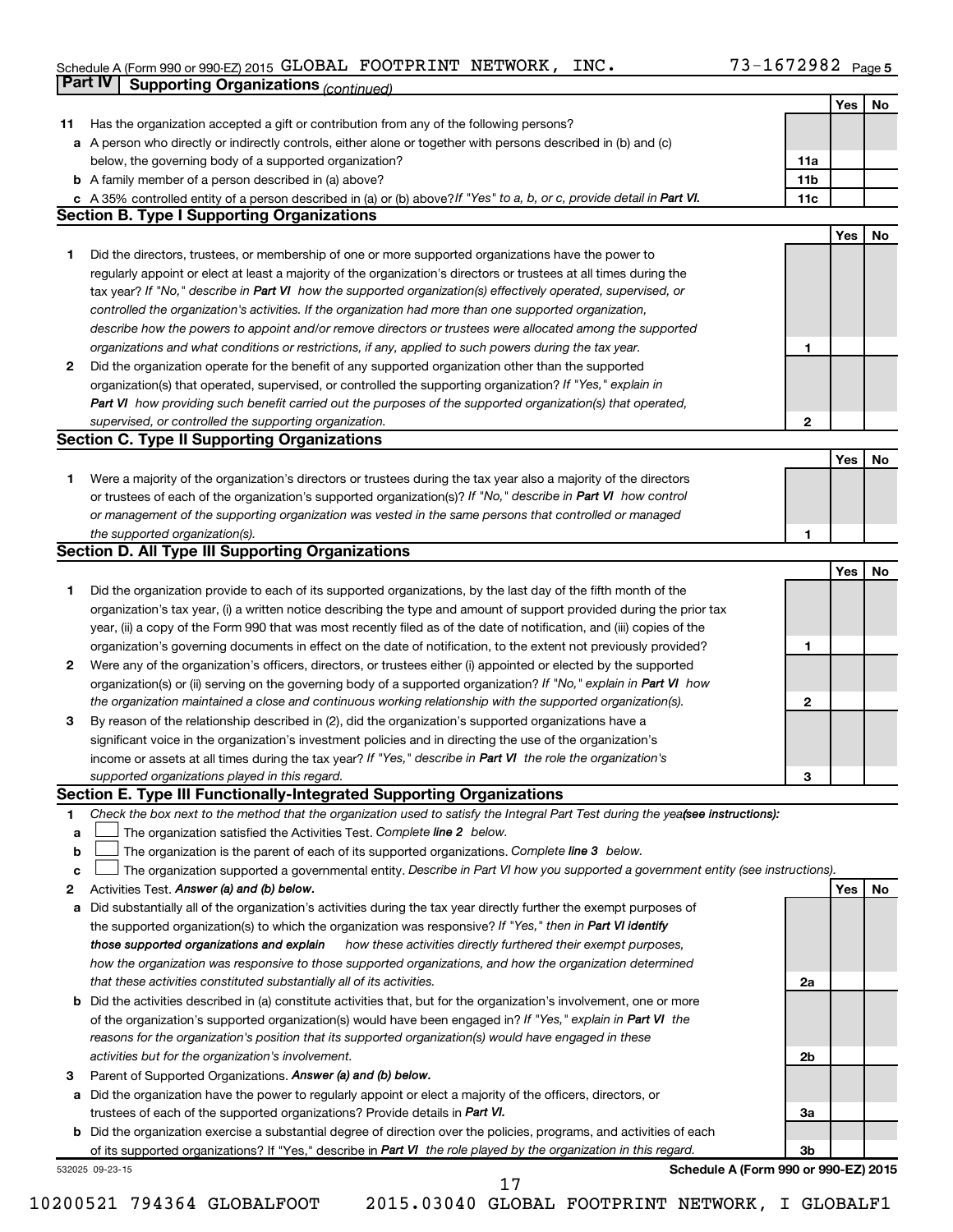|  | Schedule A (Form 990 or 990-EZ) 2015 GLOBAL FOOTPRINT NETWORK, INC.                   |  |  | $73 - 1672982$ Page 6 |  |
|--|---------------------------------------------------------------------------------------|--|--|-----------------------|--|
|  | <b>Part V</b> Type III Non-Functionally Integrated 509(a)(3) Supporting Organizations |  |  |                       |  |

1 **Letter on Reck here if the organization satisfied the Integral Part Test as a qualifying trust on Nov. 20, 1970. See instructions. All** other Type III non-functionally integrated supporting organizations must complete Sections A through E.

|              | Section A - Adjusted Net Income                                              | (A) Prior Year | (B) Current Year<br>(optional) |                                |
|--------------|------------------------------------------------------------------------------|----------------|--------------------------------|--------------------------------|
| 1            | Net short-term capital gain                                                  | 1              |                                |                                |
| $\mathbf{2}$ | Recoveries of prior-year distributions                                       | $\mathbf{2}$   |                                |                                |
| З            | Other gross income (see instructions)                                        | 3              |                                |                                |
| 4            | Add lines 1 through 3                                                        | 4              |                                |                                |
| 5            | Depreciation and depletion                                                   | 5              |                                |                                |
| 6            | Portion of operating expenses paid or incurred for production or             |                |                                |                                |
|              | collection of gross income or for management, conservation, or               |                |                                |                                |
|              | maintenance of property held for production of income (see instructions)     | 6              |                                |                                |
| 7            | Other expenses (see instructions)                                            | $\overline{7}$ |                                |                                |
| 8            | Adjusted Net Income (subtract lines 5, 6 and 7 from line 4)                  | 8              |                                |                                |
|              | <b>Section B - Minimum Asset Amount</b>                                      |                | (A) Prior Year                 | (B) Current Year<br>(optional) |
| 1            | Aggregate fair market value of all non-exempt-use assets (see                |                |                                |                                |
|              | instructions for short tax year or assets held for part of year):            |                |                                |                                |
|              | a Average monthly value of securities                                        | 1a             |                                |                                |
|              | <b>b</b> Average monthly cash balances                                       | 1 <sub>b</sub> |                                |                                |
|              | c Fair market value of other non-exempt-use assets                           | 1c             |                                |                                |
|              | d Total (add lines 1a, 1b, and 1c)                                           | 1 <sub>d</sub> |                                |                                |
|              | e Discount claimed for blockage or other                                     |                |                                |                                |
|              | factors (explain in detail in Part VI):                                      |                |                                |                                |
| 2            | Acquisition indebtedness applicable to non-exempt-use assets                 | $\mathbf{2}$   |                                |                                |
| 3            | Subtract line 2 from line 1d                                                 | 3              |                                |                                |
| 4            | Cash deemed held for exempt use. Enter 1-1/2% of line 3 (for greater amount, |                |                                |                                |
|              | see instructions).                                                           | 4              |                                |                                |
| 5            | Net value of non-exempt-use assets (subtract line 4 from line 3)             | 5              |                                |                                |
| 6            | Multiply line 5 by .035                                                      | 6              |                                |                                |
| 7            | Recoveries of prior-year distributions                                       | $\overline{7}$ |                                |                                |
| 8            | <b>Minimum Asset Amount (add line 7 to line 6)</b>                           | 8              |                                |                                |
|              | <b>Section C - Distributable Amount</b>                                      |                |                                | <b>Current Year</b>            |
| 1            | Adjusted net income for prior year (from Section A, line 8, Column A)        | 1              |                                |                                |
| 2            | Enter 85% of line 1                                                          | $\mathbf{2}$   |                                |                                |
| 3            | Minimum asset amount for prior year (from Section B, line 8, Column A)       | 3              |                                |                                |
| 4            | Enter greater of line 2 or line 3                                            | 4              |                                |                                |
| 5            | Income tax imposed in prior year                                             | 5              |                                |                                |
| 6            | <b>Distributable Amount.</b> Subtract line 5 from line 4, unless subject to  |                |                                |                                |
|              | emergency temporary reduction (see instructions)                             | 6              |                                |                                |
|              |                                                                              |                |                                |                                |

**7** Check here if the current year is the organization's first as a non-functionally-integrated Type III supporting organization (see † instructions).

**Schedule A (Form 990 or 990-EZ) 2015**

532026 09-23-15

18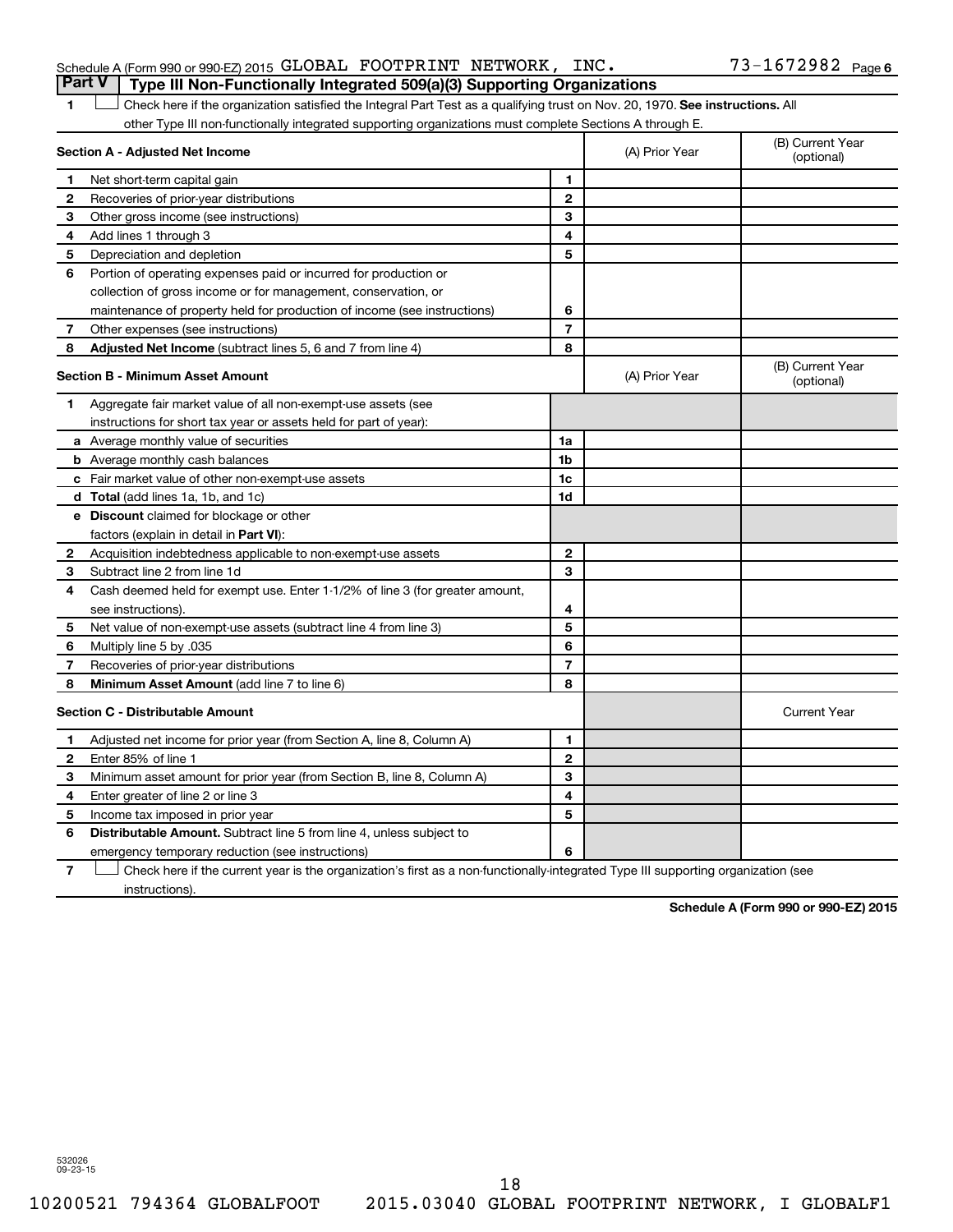#### Schedule A (Form 990 or 990-EZ) 2015 GLUBAL FOOTPRINT NETWORK,INC。 / 3-16 / 2982 Page GLOBAL FOOTPRINT NETWORK, INC. 73-1672982

| <b>Part V</b> | Type III Non-Functionally Integrated 509(a)(3) Supporting Organizations (continued)                    |                             |                                       |                                         |  |  |  |
|---------------|--------------------------------------------------------------------------------------------------------|-----------------------------|---------------------------------------|-----------------------------------------|--|--|--|
|               | <b>Current Year</b><br><b>Section D - Distributions</b>                                                |                             |                                       |                                         |  |  |  |
| 1             | Amounts paid to supported organizations to accomplish exempt purposes                                  |                             |                                       |                                         |  |  |  |
| 2             | Amounts paid to perform activity that directly furthers exempt purposes of supported                   |                             |                                       |                                         |  |  |  |
|               | organizations, in excess of income from activity                                                       |                             |                                       |                                         |  |  |  |
| 3             | Administrative expenses paid to accomplish exempt purposes of supported organizations                  |                             |                                       |                                         |  |  |  |
| 4             | Amounts paid to acquire exempt-use assets                                                              |                             |                                       |                                         |  |  |  |
| 5             | Qualified set-aside amounts (prior IRS approval required)                                              |                             |                                       |                                         |  |  |  |
| 6             | Other distributions (describe in Part VI). See instructions.                                           |                             |                                       |                                         |  |  |  |
| 7             | <b>Total annual distributions.</b> Add lines 1 through 6.                                              |                             |                                       |                                         |  |  |  |
| 8             | Distributions to attentive supported organizations to which the organization is responsive             |                             |                                       |                                         |  |  |  |
|               | (provide details in Part VI). See instructions.                                                        |                             |                                       |                                         |  |  |  |
| 9             | Distributable amount for 2015 from Section C, line 6                                                   |                             |                                       |                                         |  |  |  |
| 10            | Line 8 amount divided by Line 9 amount                                                                 |                             |                                       |                                         |  |  |  |
|               |                                                                                                        | (i)                         | (ii)                                  | (iii)                                   |  |  |  |
|               | Section E - Distribution Allocations (see instructions)                                                | <b>Excess Distributions</b> | <b>Underdistributions</b><br>Pre-2015 | <b>Distributable</b><br>Amount for 2015 |  |  |  |
|               |                                                                                                        |                             |                                       |                                         |  |  |  |
| 1             | Distributable amount for 2015 from Section C, line 6                                                   |                             |                                       |                                         |  |  |  |
| $\mathbf{2}$  | Underdistributions, if any, for years prior to 2015                                                    |                             |                                       |                                         |  |  |  |
|               | (reasonable cause required-see instructions)                                                           |                             |                                       |                                         |  |  |  |
| 3             | Excess distributions carryover, if any, to 2015:                                                       |                             |                                       |                                         |  |  |  |
| a             |                                                                                                        |                             |                                       |                                         |  |  |  |
| b             |                                                                                                        |                             |                                       |                                         |  |  |  |
| с             |                                                                                                        |                             |                                       |                                         |  |  |  |
|               | d From 2013<br>e From 2014                                                                             |                             |                                       |                                         |  |  |  |
|               |                                                                                                        |                             |                                       |                                         |  |  |  |
|               | <b>Total</b> of lines 3a through e                                                                     |                             |                                       |                                         |  |  |  |
|               | <b>g</b> Applied to underdistributions of prior years<br><b>h</b> Applied to 2015 distributable amount |                             |                                       |                                         |  |  |  |
|               | Carryover from 2010 not applied (see instructions)                                                     |                             |                                       |                                         |  |  |  |
|               | Remainder. Subtract lines 3g, 3h, and 3i from 3f.                                                      |                             |                                       |                                         |  |  |  |
| 4             | Distributions for 2015 from Section D,                                                                 |                             |                                       |                                         |  |  |  |
|               | $line 7$ :                                                                                             |                             |                                       |                                         |  |  |  |
|               | a Applied to underdistributions of prior years                                                         |                             |                                       |                                         |  |  |  |
|               | <b>b</b> Applied to 2015 distributable amount                                                          |                             |                                       |                                         |  |  |  |
| с             | Remainder. Subtract lines 4a and 4b from 4.                                                            |                             |                                       |                                         |  |  |  |
| 5             | Remaining underdistributions for years prior to 2015, if                                               |                             |                                       |                                         |  |  |  |
|               | any. Subtract lines 3g and 4a from line 2 (if amount                                                   |                             |                                       |                                         |  |  |  |
|               | greater than zero, see instructions).                                                                  |                             |                                       |                                         |  |  |  |
| 6             | Remaining underdistributions for 2015. Subtract lines 3h                                               |                             |                                       |                                         |  |  |  |
|               | and 4b from line 1 (if amount greater than zero, see                                                   |                             |                                       |                                         |  |  |  |
|               | instructions).                                                                                         |                             |                                       |                                         |  |  |  |
| $\mathbf{7}$  | Excess distributions carryover to 2016. Add lines 3j                                                   |                             |                                       |                                         |  |  |  |
|               | and 4c.                                                                                                |                             |                                       |                                         |  |  |  |
| 8             | Breakdown of line 7:                                                                                   |                             |                                       |                                         |  |  |  |
| a             |                                                                                                        |                             |                                       |                                         |  |  |  |
| b             |                                                                                                        |                             |                                       |                                         |  |  |  |
|               | c Excess from 2013                                                                                     |                             |                                       |                                         |  |  |  |
|               | d Excess from 2014                                                                                     |                             |                                       |                                         |  |  |  |
|               | e Excess from 2015                                                                                     |                             |                                       |                                         |  |  |  |

**Schedule A (Form 990 or 990-EZ) 2015**

532027 09-23-15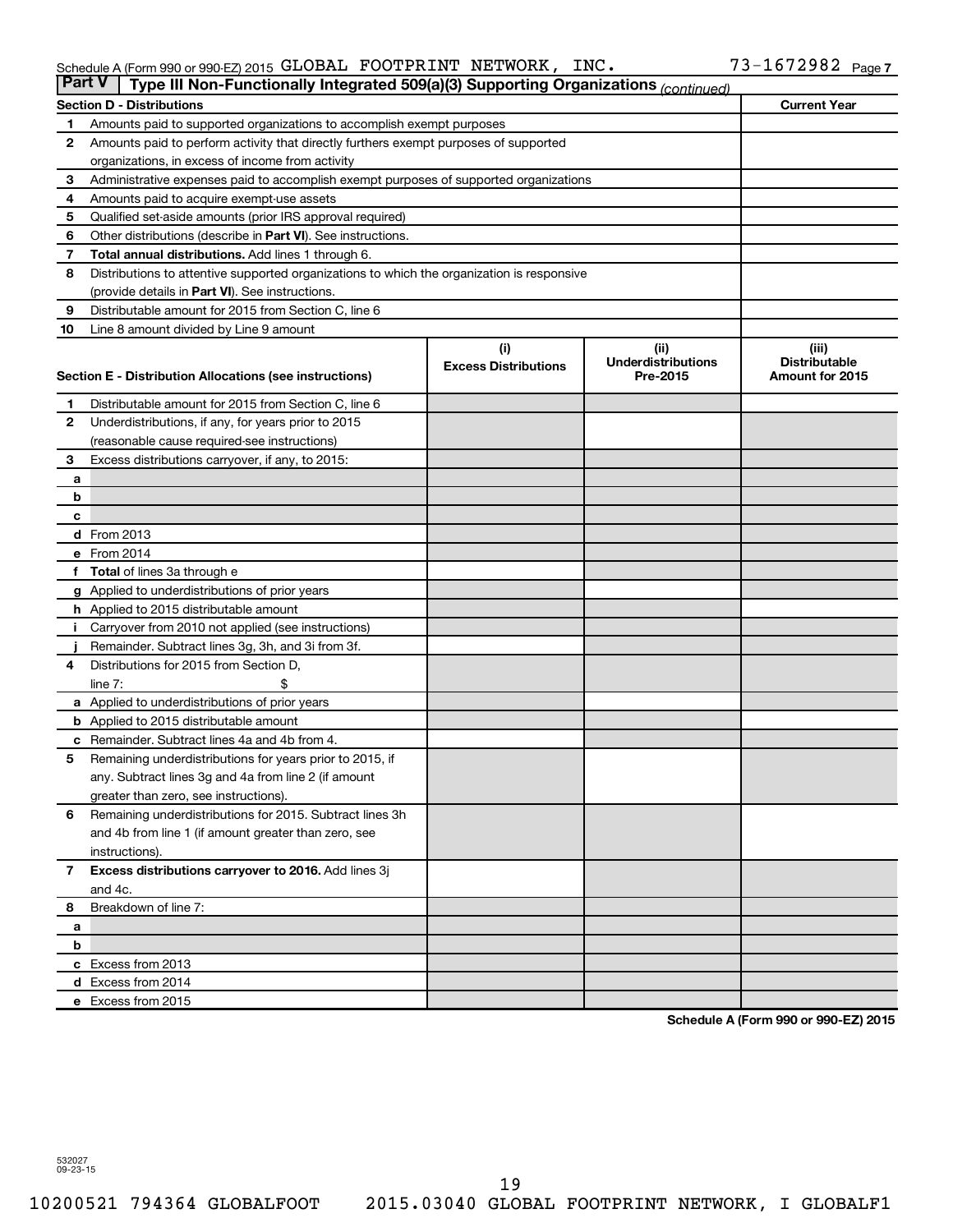| <b>Part VI</b>  | Supplemental Information. Provide the explanations required by Part II, line 10; Part II, line 17a or 17b; Part III, line 12;<br>Part IV, Section A, lines 1, 2, 3b, 3c, 4b, 4c, 5a, 6, 9a, 9b, 9c, 11a, 11b, and 11c; Part IV, Section B, lines 1 and 2; Part IV, Section C,<br>line 1; Part IV, Section D, lines 2 and 3; Part IV, Section E, lines 1c, 2a, 2b, 3a and 3b; Part V, line 1; Part V, Section B, line 1e; Part V,<br>Section D, lines 5, 6, and 8; and Part V, Section E, lines 2, 5, and 6. Also complete this part for any additional information. | Schedule A (Form 990 or 990-EZ) 2015 GLOBAL FOOTPRINT NETWORK, INC. |    | 73-1672982 Page 8                    |  |
|-----------------|---------------------------------------------------------------------------------------------------------------------------------------------------------------------------------------------------------------------------------------------------------------------------------------------------------------------------------------------------------------------------------------------------------------------------------------------------------------------------------------------------------------------------------------------------------------------|---------------------------------------------------------------------|----|--------------------------------------|--|
|                 | (See instructions.)                                                                                                                                                                                                                                                                                                                                                                                                                                                                                                                                                 |                                                                     |    |                                      |  |
|                 |                                                                                                                                                                                                                                                                                                                                                                                                                                                                                                                                                                     |                                                                     |    |                                      |  |
|                 |                                                                                                                                                                                                                                                                                                                                                                                                                                                                                                                                                                     |                                                                     |    |                                      |  |
|                 |                                                                                                                                                                                                                                                                                                                                                                                                                                                                                                                                                                     |                                                                     |    |                                      |  |
|                 |                                                                                                                                                                                                                                                                                                                                                                                                                                                                                                                                                                     |                                                                     |    |                                      |  |
|                 |                                                                                                                                                                                                                                                                                                                                                                                                                                                                                                                                                                     |                                                                     |    |                                      |  |
|                 |                                                                                                                                                                                                                                                                                                                                                                                                                                                                                                                                                                     |                                                                     |    |                                      |  |
|                 |                                                                                                                                                                                                                                                                                                                                                                                                                                                                                                                                                                     |                                                                     |    |                                      |  |
|                 |                                                                                                                                                                                                                                                                                                                                                                                                                                                                                                                                                                     |                                                                     |    |                                      |  |
|                 |                                                                                                                                                                                                                                                                                                                                                                                                                                                                                                                                                                     |                                                                     |    |                                      |  |
|                 |                                                                                                                                                                                                                                                                                                                                                                                                                                                                                                                                                                     |                                                                     |    |                                      |  |
|                 |                                                                                                                                                                                                                                                                                                                                                                                                                                                                                                                                                                     |                                                                     |    |                                      |  |
|                 |                                                                                                                                                                                                                                                                                                                                                                                                                                                                                                                                                                     |                                                                     |    |                                      |  |
|                 |                                                                                                                                                                                                                                                                                                                                                                                                                                                                                                                                                                     |                                                                     |    |                                      |  |
|                 |                                                                                                                                                                                                                                                                                                                                                                                                                                                                                                                                                                     |                                                                     |    |                                      |  |
|                 |                                                                                                                                                                                                                                                                                                                                                                                                                                                                                                                                                                     |                                                                     |    |                                      |  |
|                 |                                                                                                                                                                                                                                                                                                                                                                                                                                                                                                                                                                     |                                                                     |    |                                      |  |
|                 |                                                                                                                                                                                                                                                                                                                                                                                                                                                                                                                                                                     |                                                                     |    |                                      |  |
|                 |                                                                                                                                                                                                                                                                                                                                                                                                                                                                                                                                                                     |                                                                     |    |                                      |  |
|                 |                                                                                                                                                                                                                                                                                                                                                                                                                                                                                                                                                                     |                                                                     |    |                                      |  |
|                 |                                                                                                                                                                                                                                                                                                                                                                                                                                                                                                                                                                     |                                                                     |    |                                      |  |
|                 |                                                                                                                                                                                                                                                                                                                                                                                                                                                                                                                                                                     |                                                                     |    |                                      |  |
|                 |                                                                                                                                                                                                                                                                                                                                                                                                                                                                                                                                                                     |                                                                     |    |                                      |  |
|                 |                                                                                                                                                                                                                                                                                                                                                                                                                                                                                                                                                                     |                                                                     |    |                                      |  |
|                 |                                                                                                                                                                                                                                                                                                                                                                                                                                                                                                                                                                     |                                                                     |    |                                      |  |
|                 |                                                                                                                                                                                                                                                                                                                                                                                                                                                                                                                                                                     |                                                                     |    |                                      |  |
|                 |                                                                                                                                                                                                                                                                                                                                                                                                                                                                                                                                                                     |                                                                     |    |                                      |  |
|                 |                                                                                                                                                                                                                                                                                                                                                                                                                                                                                                                                                                     |                                                                     |    |                                      |  |
|                 |                                                                                                                                                                                                                                                                                                                                                                                                                                                                                                                                                                     |                                                                     |    |                                      |  |
|                 |                                                                                                                                                                                                                                                                                                                                                                                                                                                                                                                                                                     |                                                                     |    |                                      |  |
|                 |                                                                                                                                                                                                                                                                                                                                                                                                                                                                                                                                                                     |                                                                     |    |                                      |  |
|                 |                                                                                                                                                                                                                                                                                                                                                                                                                                                                                                                                                                     |                                                                     |    |                                      |  |
|                 |                                                                                                                                                                                                                                                                                                                                                                                                                                                                                                                                                                     |                                                                     |    |                                      |  |
| 532028 09-23-15 |                                                                                                                                                                                                                                                                                                                                                                                                                                                                                                                                                                     |                                                                     | 20 | Schedule A (Form 990 or 990-EZ) 2015 |  |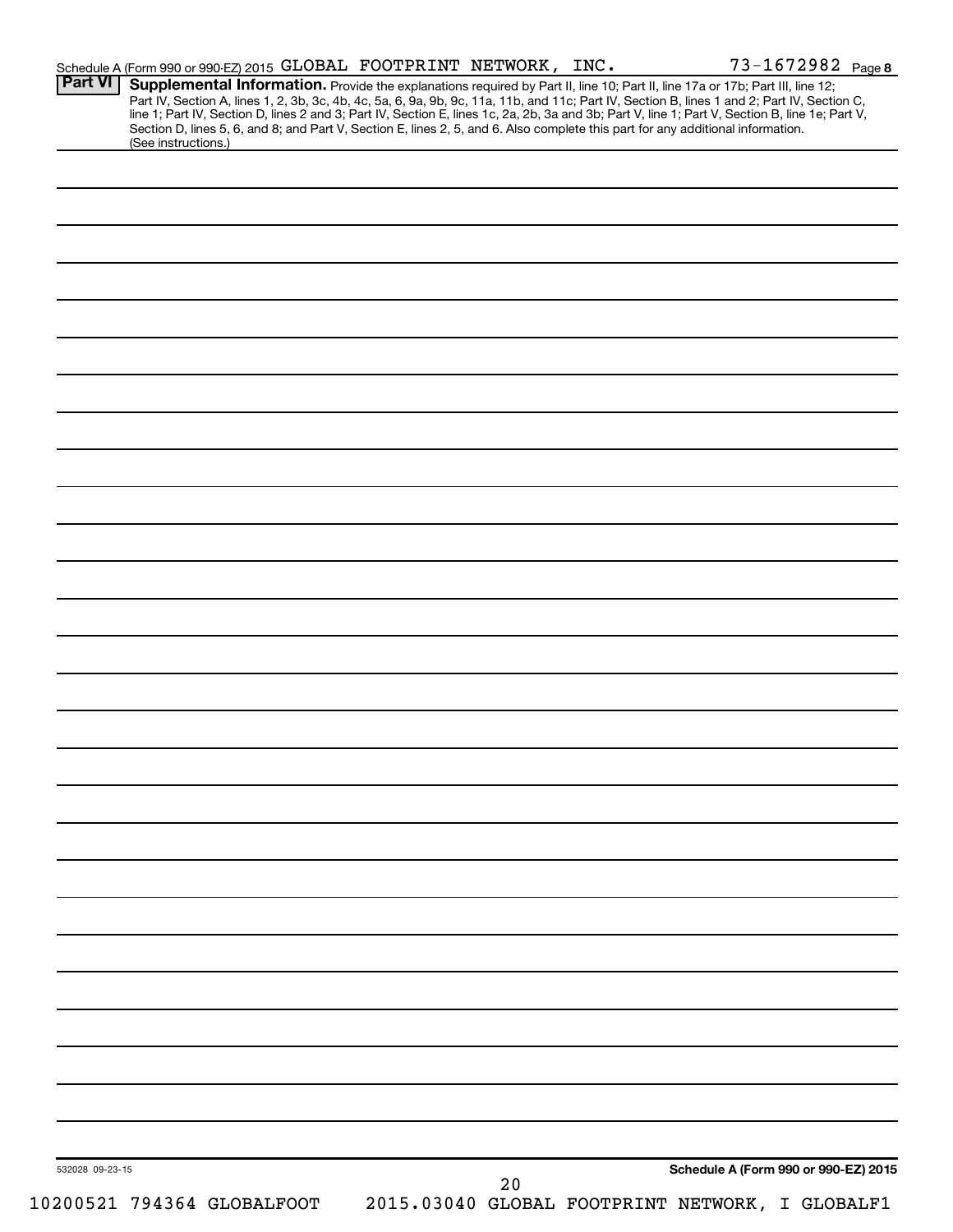Department of the Treasury Internal Revenue Service **(Form 990, 990-EZ,**

|  |  | ** PUBLIC DISCLOSURE COPY ** |  |  |
|--|--|------------------------------|--|--|
|--|--|------------------------------|--|--|

## **Schedule B Schedule of Contributors**

**or 990-PF) | Attach to Form 990, Form 990-EZ, or Form 990-PF. | Information about Schedule B (Form 990, 990-EZ, or 990-PF) and** its instructions is at www.irs.gov/form990.

OMB No. 1545-0047

# **2015**

| Name of the organization       | <b>Employer identification number</b>                                       |            |
|--------------------------------|-----------------------------------------------------------------------------|------------|
|                                | GLOBAL FOOTPRINT NETWORK, INC.                                              | 73-1672982 |
| Organization type (check one): |                                                                             |            |
| Filers of:                     | Section:                                                                    |            |
| Form 990 or 990-EZ             | $\boxed{\textbf{X}}$ 501(c)( 3) (enter number) organization                 |            |
|                                | $4947(a)(1)$ nonexempt charitable trust not treated as a private foundation |            |
|                                | 527 political organization                                                  |            |
| Form 990-PF                    | 501(c)(3) exempt private foundation                                         |            |
|                                | 4947(a)(1) nonexempt charitable trust treated as a private foundation       |            |

501(c)(3) taxable private foundation  $\Box$ 

Check if your organization is covered by the General Rule or a Special Rule.

**Note.**  Only a section 501(c)(7), (8), or (10) organization can check boxes for both the General Rule and a Special Rule. See instructions.

### **General Rule**

**K** For an organization filing Form 990, 990-EZ, or 990-PF that received, during the year, contributions totaling \$5,000 or more (in money or property) from any one contributor. Complete Parts I and II. See instructions for determining a contributor's total contributions.

### **Special Rules**

 $\Box$ 

any one contributor, during the year, total contributions of the greater of **(1)** \$5,000 or **(2)** 2% of the amount on (i) Form 990, Part VIII, line 1h, For an organization described in section 501(c)(3) filing Form 990 or 990-EZ that met the 33 1/3% support test of the regulations under sections 509(a)(1) and 170(b)(1)(A)(vi), that checked Schedule A (Form 990 or 990-EZ), Part II, line 13, 16a, or 16b, and that received from or (ii) Form 990-EZ, line 1. Complete Parts I and II.  $\Box$ 

year, total contributions of more than \$1,000 *exclusively* for religious, charitable, scientific, literary, or educational purposes, or for For an organization described in section 501(c)(7), (8), or (10) filing Form 990 or 990-EZ that received from any one contributor, during the the prevention of cruelty to children or animals. Complete Parts I, II, and III.  $\Box$ 

purpose. Do not complete any of the parts unless the General Rule applies to this organization because it received nonexclusively year, contributions exclusively for religious, charitable, etc., purposes, but no such contributions totaled more than \$1,000. If this box is checked, enter here the total contributions that were received during the year for an exclusively religious, charitable, etc., For an organization described in section 501(c)(7), (8), or (10) filing Form 990 or 990-EZ that received from any one contributor, during the religious, charitable, etc., contributions totaling \$5,000 or more during the year  $\ldots$  $\ldots$  $\ldots$  $\ldots$  $\ldots$  $\ldots$ 

**Caution.** An organization that is not covered by the General Rule and/or the Special Rules does not file Schedule B (Form 990, 990-EZ, or 990-PF),  **must** but it answer "No" on Part IV, line 2, of its Form 990; or check the box on line H of its Form 990-EZ or on its Form 990-PF, Part I, line 2, to certify that it does not meet the filing requirements of Schedule B (Form 990, 990-EZ, or 990-PF).

LHA For Paperwork Reduction Act Notice, see the Instructions for Form 990, 990-EZ, or 990-PF. Schedule B (Form 990, 990-EZ, or 990-PF) (2015)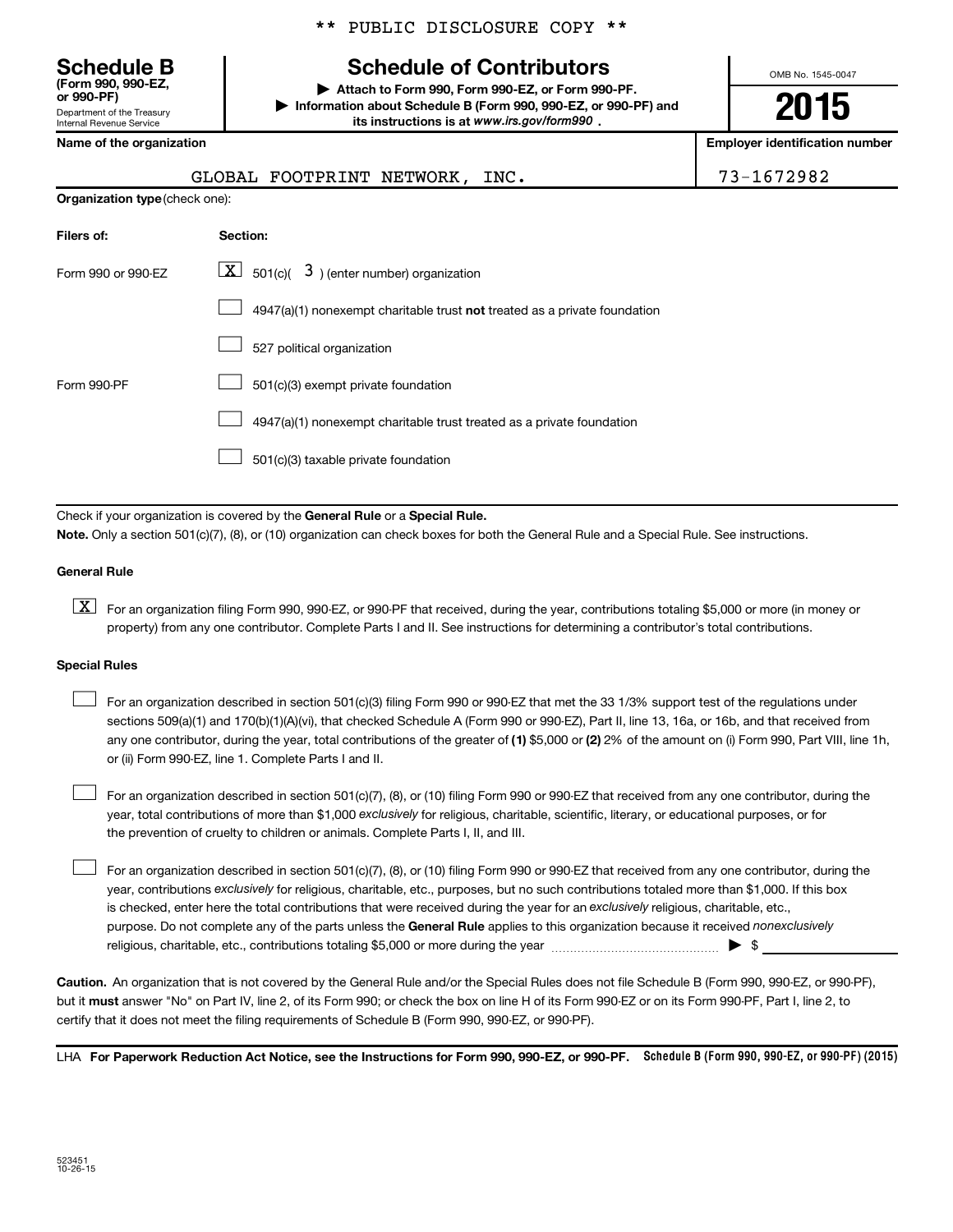| Schedule B (Form 990, 990-EZ, or 990-PF) (2015)<br>$\sqrt{2}$ and $\sqrt{2}$ and $\sqrt{2}$ and $\sqrt{2}$ and $\sqrt{2}$ and $\sqrt{2}$ and $\sqrt{2}$ and $\sqrt{2}$ and $\sqrt{2}$ and $\sqrt{2}$ and $\sqrt{2}$ and $\sqrt{2}$ and $\sqrt{2}$ and $\sqrt{2}$ and $\sqrt{2}$ and $\sqrt{2}$ and $\sqrt{2}$ and $\sqrt{2}$ and $\sqrt{2$ | Page |  |
|--------------------------------------------------------------------------------------------------------------------------------------------------------------------------------------------------------------------------------------------------------------------------------------------------------------------------------------------|------|--|
|--------------------------------------------------------------------------------------------------------------------------------------------------------------------------------------------------------------------------------------------------------------------------------------------------------------------------------------------|------|--|

|                      | GLOBAL FOOTPRINT NETWORK, INC.                                                                 |                                   | 73-1672982                                                                                                                                                       |
|----------------------|------------------------------------------------------------------------------------------------|-----------------------------------|------------------------------------------------------------------------------------------------------------------------------------------------------------------|
| Part I               | Contributors (see instructions). Use duplicate copies of Part I if additional space is needed. |                                   |                                                                                                                                                                  |
| (a)<br>No.           | (b)<br>Name, address, and ZIP + 4                                                              | (c)<br><b>Total contributions</b> | (d)<br>Type of contribution                                                                                                                                      |
| 1                    |                                                                                                | 450,000.<br>\$                    | $\mathbf{X}$<br>Person<br>Payroll<br><b>Noncash</b><br>(Complete Part II for<br>noncash contributions.)                                                          |
| (a)<br>No.           | (b)<br>Name, address, and ZIP + 4                                                              | (c)<br><b>Total contributions</b> | (d)<br>Type of contribution                                                                                                                                      |
| 2                    |                                                                                                | 10,012.<br>\$                     | $\mathbf{X}$<br>Person<br>Payroll<br>Noncash<br>(Complete Part II for<br>noncash contributions.)                                                                 |
| (a)<br>No.           | (b)<br>Name, address, and ZIP + 4                                                              | (c)<br><b>Total contributions</b> | (d)<br>Type of contribution                                                                                                                                      |
| 3                    |                                                                                                | 5,000.<br>\$                      | $\mathbf{X}$<br>Person<br>Payroll<br>Noncash<br>(Complete Part II for<br>noncash contributions.)                                                                 |
| (a)<br>No.           | (b)<br>Name, address, and ZIP + 4                                                              | (c)<br><b>Total contributions</b> | (d)<br>Type of contribution                                                                                                                                      |
| 4                    |                                                                                                | 350,000.<br>\$                    | $\mathbf{X}$<br>Person<br>Payroll<br><b>Noncash</b><br>(Complete Part II for<br>noncash contributions.)                                                          |
| (a)<br>No.           | (b)<br>Name, address, and ZIP + 4                                                              | (c)<br><b>Total contributions</b> | (d)<br>Type of contribution                                                                                                                                      |
| 5                    |                                                                                                | 10,000.<br>\$                     | $\boxed{\text{X}}$<br>Person<br>Payroll<br><b>Noncash</b><br>(Complete Part II for<br>noncash contributions.)                                                    |
| (a)<br>No.           | (b)<br>Name, address, and ZIP + 4                                                              | (c)<br><b>Total contributions</b> | (d)<br>Type of contribution                                                                                                                                      |
| 6<br>523452 10-26-15 |                                                                                                | 78,115.<br>\$                     | $\boxed{\text{X}}$<br>Person<br>Payroll<br><b>Noncash</b><br>(Complete Part II for<br>noncash contributions.)<br>Schedule B (Form 990, 990-EZ, or 990-PF) (2015) |

22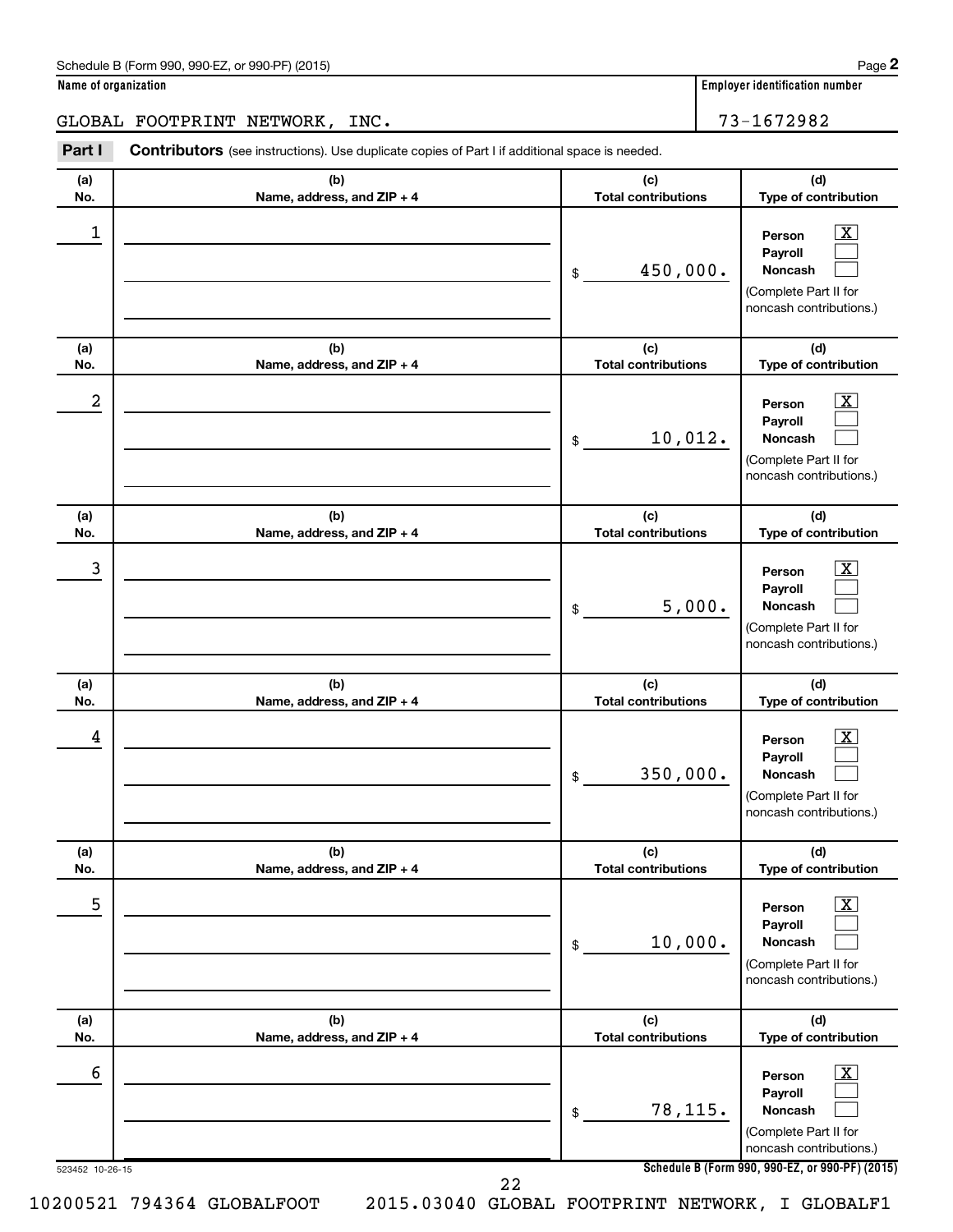| Schedule B (Form 990, 990-EZ, or 990-PF) (2015)<br>$\sqrt{2}$ and $\sqrt{2}$ and $\sqrt{2}$ and $\sqrt{2}$ and $\sqrt{2}$ and $\sqrt{2}$ and $\sqrt{2}$ and $\sqrt{2}$ and $\sqrt{2}$ and $\sqrt{2}$ and $\sqrt{2}$ and $\sqrt{2}$ and $\sqrt{2}$ and $\sqrt{2}$ and $\sqrt{2}$ and $\sqrt{2}$ and $\sqrt{2}$ and $\sqrt{2}$ and $\sqrt{2$ | Page |  |
|--------------------------------------------------------------------------------------------------------------------------------------------------------------------------------------------------------------------------------------------------------------------------------------------------------------------------------------------|------|--|
|--------------------------------------------------------------------------------------------------------------------------------------------------------------------------------------------------------------------------------------------------------------------------------------------------------------------------------------------|------|--|

|  | Name of organization |  |
|--|----------------------|--|
|  |                      |  |

GLOBAL FOOTPRINT NETWORK, INC. 73-1672982

**Part I** Contributors (see instructions). Use duplicate copies of Part I if additional space is needed.

| (a)<br>No. | (b)<br>Name, address, and ZIP + 4 | (c)<br><b>Total contributions</b> | (d)<br>Type of contribution                                                                                   |
|------------|-----------------------------------|-----------------------------------|---------------------------------------------------------------------------------------------------------------|
| 7          |                                   | 5,000.<br>\$                      | $\boxed{\textbf{X}}$<br>Person<br>Payroll<br>Noncash<br>(Complete Part II for<br>noncash contributions.)      |
| (a)<br>No. | (b)<br>Name, address, and ZIP + 4 | (c)<br><b>Total contributions</b> | (d)<br>Type of contribution                                                                                   |
| 8          |                                   | 1,210,757.<br>\$                  | $\overline{\mathbf{X}}$<br>Person<br>Payroll<br>Noncash<br>(Complete Part II for<br>noncash contributions.)   |
| (a)<br>No. | (b)<br>Name, address, and ZIP + 4 | (c)<br><b>Total contributions</b> | (d)<br>Type of contribution                                                                                   |
| 9          |                                   | 50,000.<br>\$                     | $\boxed{\mathbf{X}}$<br>Person<br>Payroll<br>Noncash<br>(Complete Part II for<br>noncash contributions.)      |
| (a)<br>No. | (b)<br>Name, address, and ZIP + 4 | (c)<br><b>Total contributions</b> | (d)<br>Type of contribution                                                                                   |
| 10         |                                   | 5,000.<br>\$                      | $\overline{\mathbf{X}}$<br>Person<br>Payroll<br>Noncash<br>(Complete Part II for<br>noncash contributions.)   |
| (a)<br>No. | (b)<br>Name, address, and ZIP + 4 | (c)<br><b>Total contributions</b> | (d)<br>Type of contribution                                                                                   |
| 11         |                                   | 40,000.<br>\$                     | $\boxed{\text{X}}$<br>Person<br>Payroll<br><b>Noncash</b><br>(Complete Part II for<br>noncash contributions.) |
| (a)<br>No. | (b)<br>Name, address, and ZIP + 4 | (c)<br><b>Total contributions</b> | (d)<br>Type of contribution                                                                                   |
| 12         |                                   | 24,000.<br>\$                     | $\boxed{\text{X}}$<br>Person<br>Payroll<br><b>Noncash</b><br>(Complete Part II for<br>noncash contributions.) |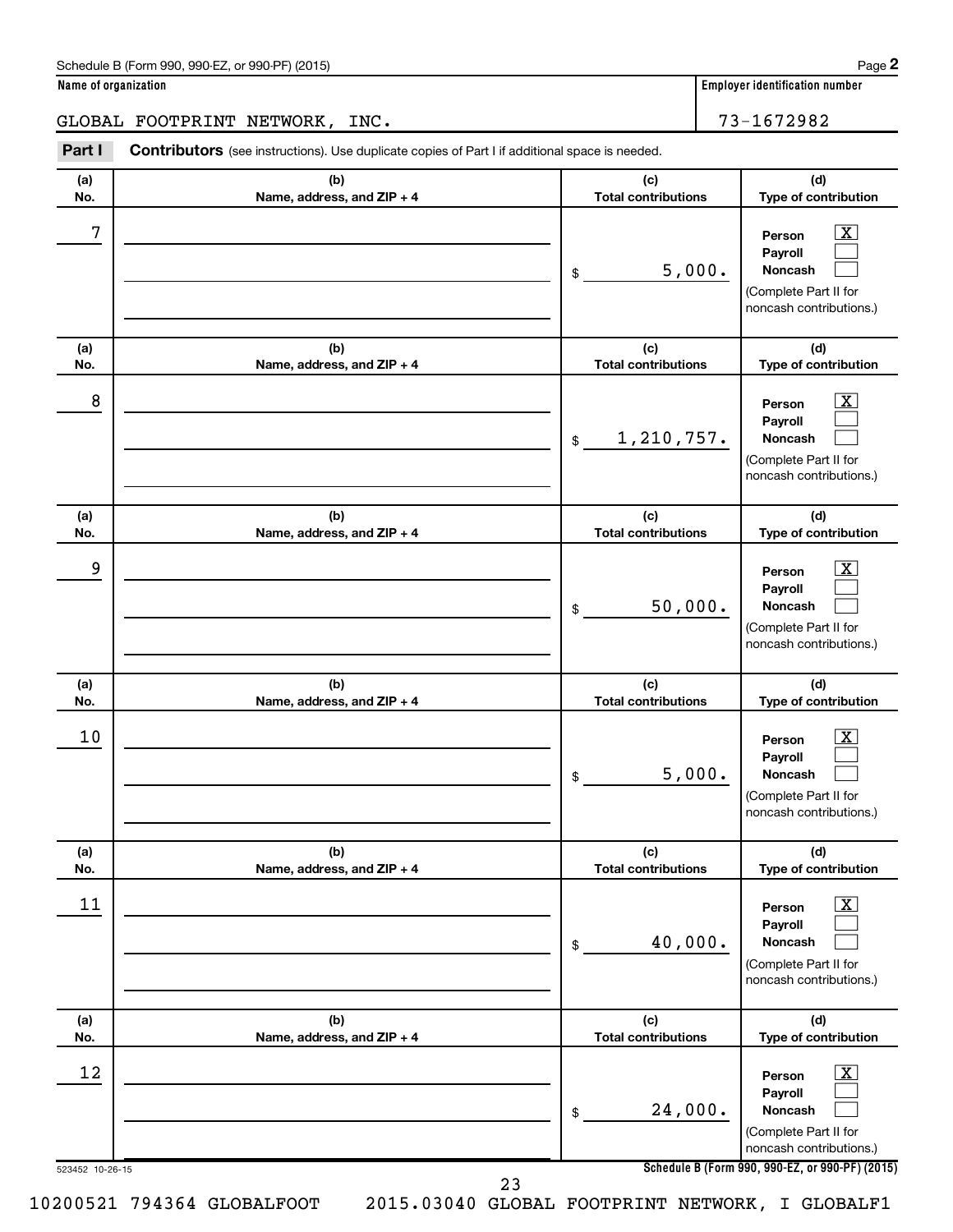| Schedule B (Form 990, 990-EZ, or 990-PF) (2015) | Page |
|-------------------------------------------------|------|
|-------------------------------------------------|------|

|  | Name of organization |  |
|--|----------------------|--|
|  |                      |  |

GLOBAL FOOTPRINT NETWORK, INC. The mass of the set of the set of the set of the set of the set of the set of t

523452 10-26-15 **Schedule B (Form 990, 990-EZ, or 990-PF) (2015) (a) No. (b) Name, address, and ZIP + 4 (c) Total contributions (d) Type of contribution Person Payroll Noncash (a) No. (b) Name, address, and ZIP + 4 (c) Total contributions (d) Type of contribution Person Payroll Noncash (a) No. (b) Name, address, and ZIP + 4 (c) Total contributions (d) Type of contribution Person Payroll Noncash (a) No. (b) Name, address, and ZIP + 4 (c) Total contributions (d) Type of contribution Person Payroll Noncash (a) No. (b) Name, address, and ZIP + 4 (c) Total contributions (d) Type of contribution Person Payroll Noncash (a) No. (b) Name, address, and ZIP + 4 (c) Total contributions (d) Type of contribution Person Payroll Noncash Part I** Contributors (see instructions). Use duplicate copies of Part I if additional space is needed. \$ (Complete Part II for noncash contributions.) \$ (Complete Part II for noncash contributions.) \$ (Complete Part II for noncash contributions.) \$ (Complete Part II for noncash contributions.) \$ (Complete Part II for noncash contributions.) \$ (Complete Part II for noncash contributions.)  $\lfloor x \rfloor$  $\Box$  $\Box$  $\overline{\mathbf{X}}$  $\Box$  $\Box$  $\Box$  $\Box$  $\Box$  $\Box$  $\Box$  $\Box$  $\Box$  $\Box$  $\Box$  $\Box$  $\Box$  $\Box$  $\begin{array}{|c|c|c|c|c|}\hline \text{13} & \text{Person} & \text{X} \\\hline \end{array}$ 8,000.  $\begin{array}{|c|c|c|c|c|}\hline \text{14} & \text{Person} & \text{X} \\\hline \end{array}$ 5,000. 24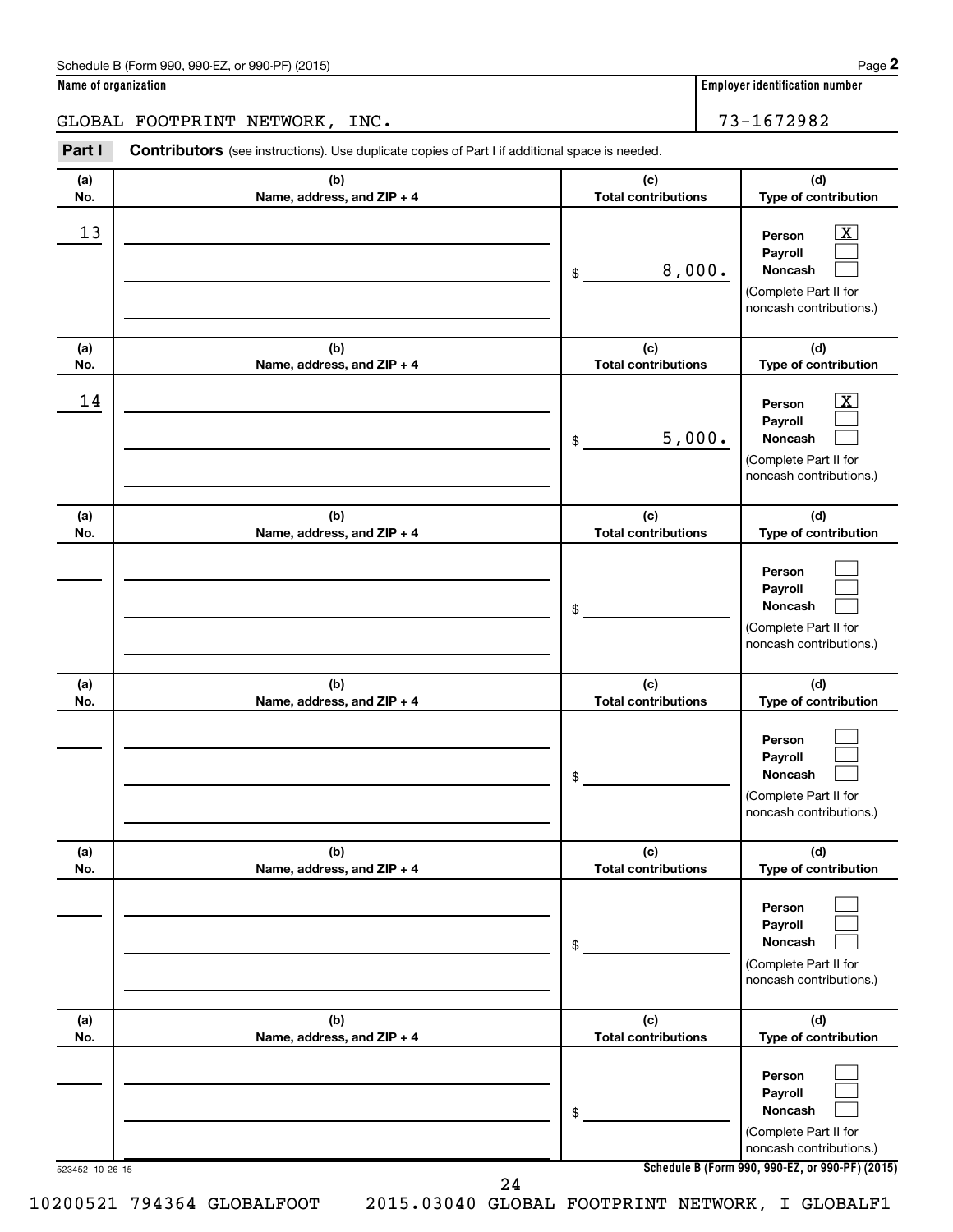GLOBAL FOOTPRINT NETWORK, INC. | 73-1672982

Part II Noncash Property (see instructions). Use duplicate copies of Part II if additional space is needed.

| (a)<br>No.<br>from<br>Part I | (b)<br>Description of noncash property given | (c)<br>FMV (or estimate)<br>(see instructions) | (d)<br>Date received                            |
|------------------------------|----------------------------------------------|------------------------------------------------|-------------------------------------------------|
|                              |                                              | $\frac{1}{2}$                                  |                                                 |
| (a)<br>No.<br>from<br>Part I | (b)<br>Description of noncash property given | (c)<br>FMV (or estimate)<br>(see instructions) | (d)<br>Date received                            |
|                              |                                              | $\frac{1}{2}$                                  |                                                 |
| (a)<br>No.<br>from<br>Part I | (b)<br>Description of noncash property given | (c)<br>FMV (or estimate)<br>(see instructions) | (d)<br>Date received                            |
|                              |                                              | $\frac{1}{2}$                                  |                                                 |
| (a)<br>No.<br>from<br>Part I | (b)<br>Description of noncash property given | (c)<br>FMV (or estimate)<br>(see instructions) | (d)<br>Date received                            |
|                              |                                              | \$                                             |                                                 |
| (a)<br>No.<br>from<br>Part I | (b)<br>Description of noncash property given | (c)<br>FMV (or estimate)<br>(see instructions) | (d)<br>Date received                            |
|                              |                                              | \$                                             |                                                 |
| (a)<br>No.<br>from<br>Part I | (b)<br>Description of noncash property given | (c)<br>FMV (or estimate)<br>(see instructions) | (d)<br>Date received                            |
| 523453 10-26-15              |                                              | \$                                             | Schedule B (Form 990, 990-EZ, or 990-PF) (2015) |
|                              | 25                                           |                                                |                                                 |

**3**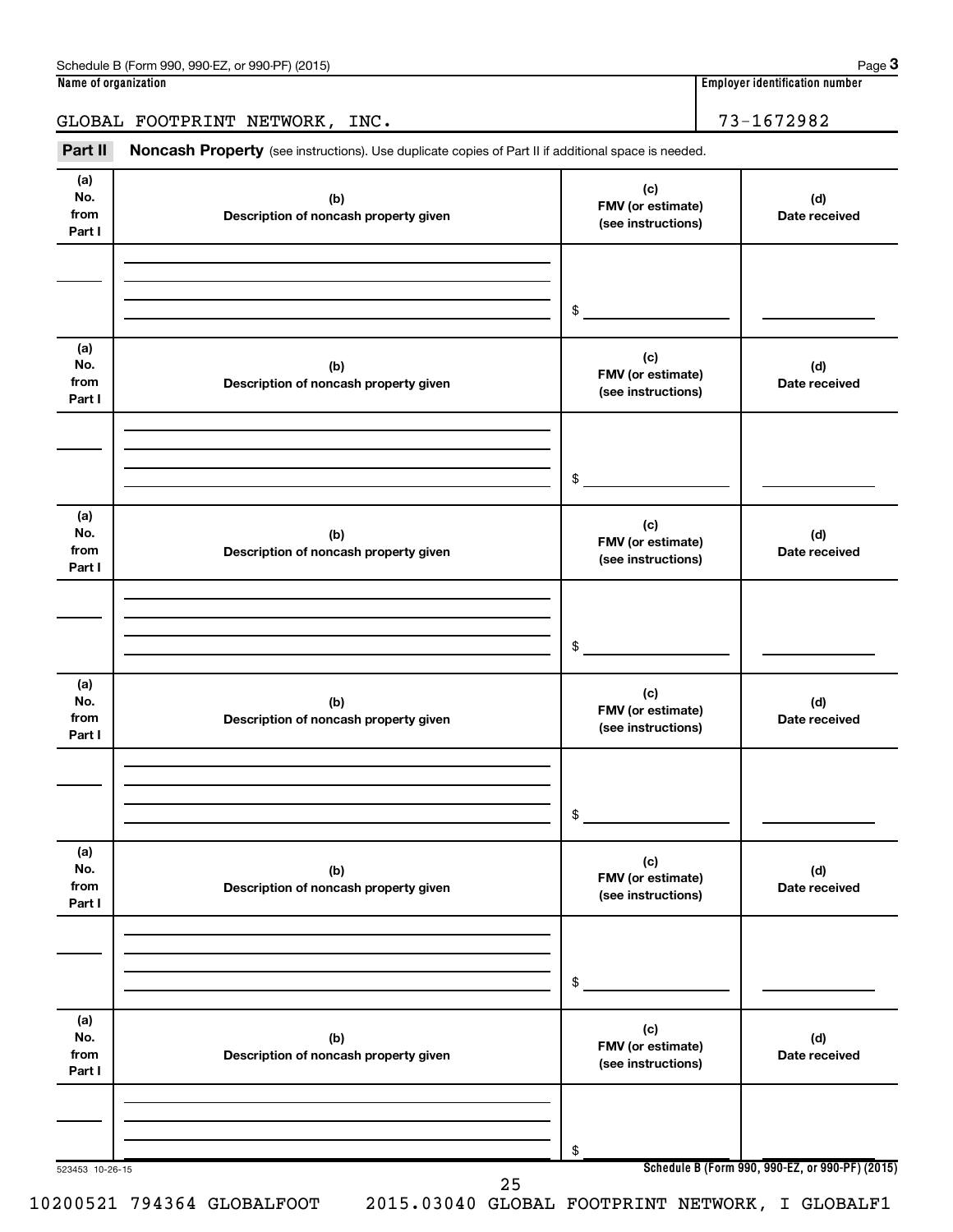|                           | GLOBAL FOOTPRINT NETWORK, INC.                                                                                                                                                                                              |                      | 73-1672982                                                                                                                                            |  |  |  |  |  |
|---------------------------|-----------------------------------------------------------------------------------------------------------------------------------------------------------------------------------------------------------------------------|----------------------|-------------------------------------------------------------------------------------------------------------------------------------------------------|--|--|--|--|--|
| Part III                  | the year from any one contributor. Complete columns (a) through (e) and the following line entry. For organizations                                                                                                         |                      | Exclusively religious, charitable, etc., contributions to organizations described in section 501(c)(7), (8), or (10) that total more than \$1,000 for |  |  |  |  |  |
|                           | completing Part III, enter the total of exclusively religious, charitable, etc., contributions of \$1,000 or less for the year. (Enter this info. once.)<br>Use duplicate copies of Part III if additional space is needed. |                      | $\blacktriangleright$ \$                                                                                                                              |  |  |  |  |  |
| (a) No.<br>from           |                                                                                                                                                                                                                             |                      |                                                                                                                                                       |  |  |  |  |  |
| Part I                    | (b) Purpose of gift                                                                                                                                                                                                         | (c) Use of gift      | (d) Description of how gift is held                                                                                                                   |  |  |  |  |  |
|                           |                                                                                                                                                                                                                             |                      |                                                                                                                                                       |  |  |  |  |  |
|                           |                                                                                                                                                                                                                             |                      |                                                                                                                                                       |  |  |  |  |  |
|                           |                                                                                                                                                                                                                             | (e) Transfer of gift |                                                                                                                                                       |  |  |  |  |  |
|                           |                                                                                                                                                                                                                             |                      |                                                                                                                                                       |  |  |  |  |  |
|                           | Transferee's name, address, and ZIP + 4                                                                                                                                                                                     |                      | Relationship of transferor to transferee                                                                                                              |  |  |  |  |  |
|                           |                                                                                                                                                                                                                             |                      |                                                                                                                                                       |  |  |  |  |  |
|                           |                                                                                                                                                                                                                             |                      |                                                                                                                                                       |  |  |  |  |  |
| (a) No.                   |                                                                                                                                                                                                                             |                      |                                                                                                                                                       |  |  |  |  |  |
| from<br>Part I            | (b) Purpose of gift                                                                                                                                                                                                         | (c) Use of gift      | (d) Description of how gift is held                                                                                                                   |  |  |  |  |  |
|                           |                                                                                                                                                                                                                             |                      |                                                                                                                                                       |  |  |  |  |  |
|                           |                                                                                                                                                                                                                             |                      |                                                                                                                                                       |  |  |  |  |  |
|                           |                                                                                                                                                                                                                             |                      |                                                                                                                                                       |  |  |  |  |  |
|                           | (e) Transfer of gift                                                                                                                                                                                                        |                      |                                                                                                                                                       |  |  |  |  |  |
|                           | Transferee's name, address, and ZIP + 4                                                                                                                                                                                     |                      | Relationship of transferor to transferee                                                                                                              |  |  |  |  |  |
|                           |                                                                                                                                                                                                                             |                      |                                                                                                                                                       |  |  |  |  |  |
|                           |                                                                                                                                                                                                                             |                      |                                                                                                                                                       |  |  |  |  |  |
|                           |                                                                                                                                                                                                                             |                      |                                                                                                                                                       |  |  |  |  |  |
| (a) No.<br>from<br>Part I | (b) Purpose of gift                                                                                                                                                                                                         | (c) Use of gift      | (d) Description of how gift is held                                                                                                                   |  |  |  |  |  |
|                           |                                                                                                                                                                                                                             |                      |                                                                                                                                                       |  |  |  |  |  |
|                           |                                                                                                                                                                                                                             |                      |                                                                                                                                                       |  |  |  |  |  |
|                           |                                                                                                                                                                                                                             |                      |                                                                                                                                                       |  |  |  |  |  |
|                           |                                                                                                                                                                                                                             | (e) Transfer of gift |                                                                                                                                                       |  |  |  |  |  |
|                           | Transferee's name, address, and ZIP + 4                                                                                                                                                                                     |                      | Relationship of transferor to transferee                                                                                                              |  |  |  |  |  |
|                           |                                                                                                                                                                                                                             |                      |                                                                                                                                                       |  |  |  |  |  |
|                           |                                                                                                                                                                                                                             |                      |                                                                                                                                                       |  |  |  |  |  |
|                           |                                                                                                                                                                                                                             |                      |                                                                                                                                                       |  |  |  |  |  |
| (a) No.<br>from           | (b) Purpose of gift<br>(c) Use of gift                                                                                                                                                                                      |                      | (d) Description of how gift is held                                                                                                                   |  |  |  |  |  |
| Part I                    |                                                                                                                                                                                                                             |                      |                                                                                                                                                       |  |  |  |  |  |
|                           |                                                                                                                                                                                                                             |                      |                                                                                                                                                       |  |  |  |  |  |
|                           |                                                                                                                                                                                                                             |                      |                                                                                                                                                       |  |  |  |  |  |
|                           |                                                                                                                                                                                                                             | (e) Transfer of gift |                                                                                                                                                       |  |  |  |  |  |
|                           |                                                                                                                                                                                                                             |                      |                                                                                                                                                       |  |  |  |  |  |
|                           | Transferee's name, address, and ZIP + 4                                                                                                                                                                                     |                      | Relationship of transferor to transferee                                                                                                              |  |  |  |  |  |
|                           |                                                                                                                                                                                                                             |                      |                                                                                                                                                       |  |  |  |  |  |
|                           |                                                                                                                                                                                                                             |                      |                                                                                                                                                       |  |  |  |  |  |
|                           |                                                                                                                                                                                                                             |                      |                                                                                                                                                       |  |  |  |  |  |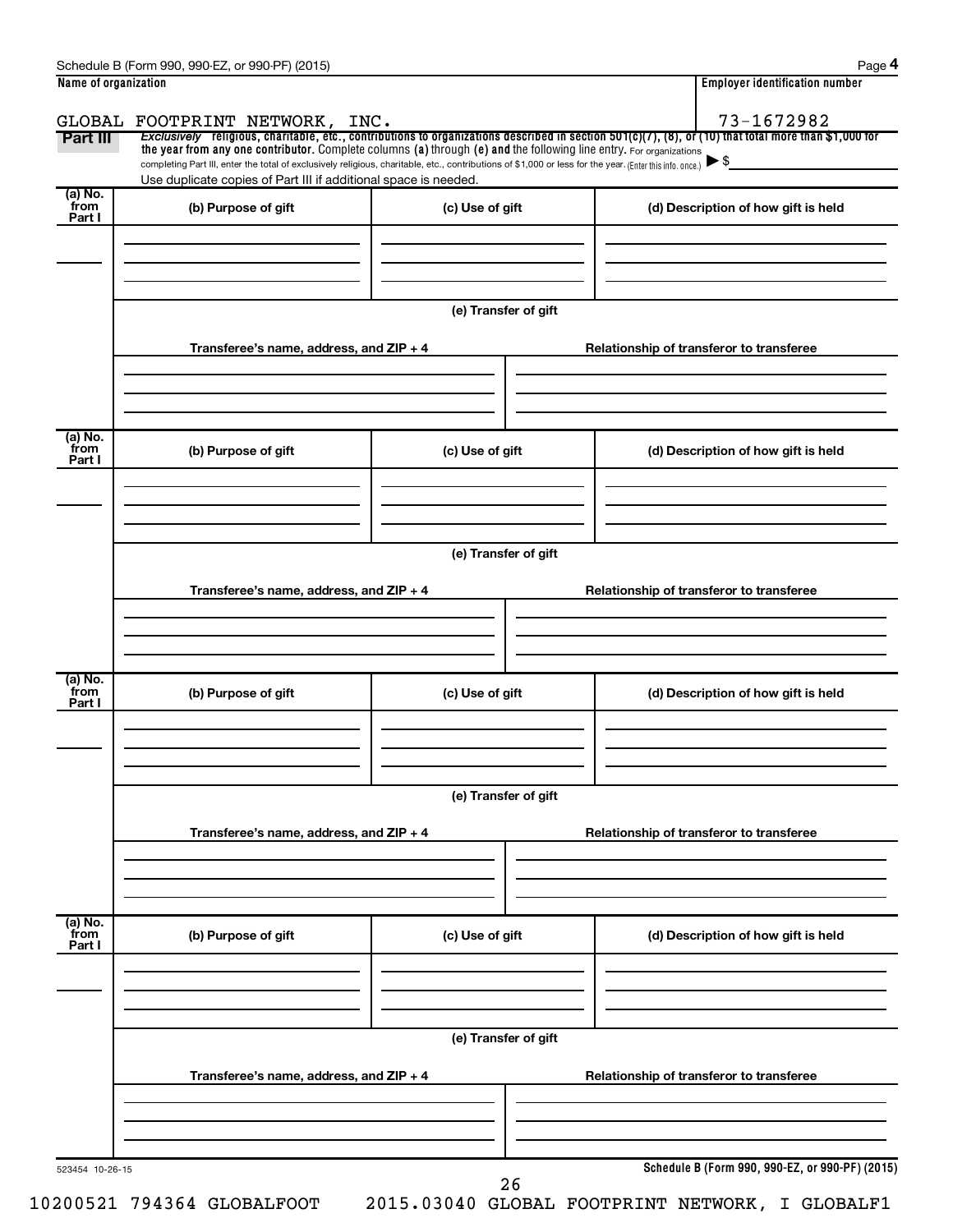| <b>SCHEDULE D  </b> |
|---------------------|
|---------------------|

SCHEDULE D<br>
Form 990)<br>
Part IV, line 6, 7, 8, 9, 10, 11a, 11b, 11c, 11d, 11e, 11f, 12a, or 12b.<br>
Part IV, line 6, 7, 8, 9, 10, 11a, 11b, 11c, 11d, 11e, 11f, 12a, or 12b.



|         | Department of the Treasury<br>Internal Revenue Service | Information about Schedule D (Form 990) and its instructions is at www.irs.gov/form990.                                                                                                                                        | Attach to Form 990.                                |                          | <b>Open to Public</b><br>Inspection                 |           |
|---------|--------------------------------------------------------|--------------------------------------------------------------------------------------------------------------------------------------------------------------------------------------------------------------------------------|----------------------------------------------------|--------------------------|-----------------------------------------------------|-----------|
|         | Name of the organization                               | GLOBAL FOOTPRINT NETWORK, INC.                                                                                                                                                                                                 |                                                    |                          | <b>Employer identification number</b><br>73-1672982 |           |
| Part I  |                                                        | Organizations Maintaining Donor Advised Funds or Other Similar Funds or Accounts. Complete if the                                                                                                                              |                                                    |                          |                                                     |           |
|         |                                                        | organization answered "Yes" on Form 990, Part IV, line 6.                                                                                                                                                                      |                                                    |                          |                                                     |           |
|         |                                                        |                                                                                                                                                                                                                                | (a) Donor advised funds                            |                          | (b) Funds and other accounts                        |           |
| 1       |                                                        |                                                                                                                                                                                                                                |                                                    |                          |                                                     |           |
| 2       |                                                        | Aggregate value of contributions to (during year)                                                                                                                                                                              |                                                    |                          |                                                     |           |
| З       |                                                        |                                                                                                                                                                                                                                |                                                    |                          |                                                     |           |
| 4       |                                                        |                                                                                                                                                                                                                                |                                                    |                          |                                                     |           |
| 5       |                                                        | Did the organization inform all donors and donor advisors in writing that the assets held in donor advised funds                                                                                                               |                                                    |                          |                                                     |           |
|         |                                                        |                                                                                                                                                                                                                                |                                                    |                          | Yes                                                 | <b>No</b> |
| 6       |                                                        | Did the organization inform all grantees, donors, and donor advisors in writing that grant funds can be used only                                                                                                              |                                                    |                          |                                                     |           |
|         |                                                        | for charitable purposes and not for the benefit of the donor or donor advisor, or for any other purpose conferring                                                                                                             |                                                    |                          |                                                     |           |
|         | impermissible private benefit?                         |                                                                                                                                                                                                                                |                                                    |                          | Yes                                                 | No        |
| Part II |                                                        | Conservation Easements. Complete if the organization answered "Yes" on Form 990, Part IV, line 7.                                                                                                                              |                                                    |                          |                                                     |           |
| 1       |                                                        | Purpose(s) of conservation easements held by the organization (check all that apply).                                                                                                                                          |                                                    |                          |                                                     |           |
|         |                                                        | Preservation of land for public use (e.g., recreation or education)                                                                                                                                                            | Preservation of a historically important land area |                          |                                                     |           |
|         |                                                        | Protection of natural habitat                                                                                                                                                                                                  | Preservation of a certified historic structure     |                          |                                                     |           |
|         |                                                        | Preservation of open space                                                                                                                                                                                                     |                                                    |                          |                                                     |           |
| 2       |                                                        | Complete lines 2a through 2d if the organization held a qualified conservation contribution in the form of a conservation easement on the last                                                                                 |                                                    |                          |                                                     |           |
|         | day of the tax year.                                   |                                                                                                                                                                                                                                |                                                    |                          | Held at the End of the Tax Year                     |           |
|         |                                                        |                                                                                                                                                                                                                                |                                                    | 2a                       |                                                     |           |
| b       |                                                        | Total acreage restricted by conservation easements                                                                                                                                                                             |                                                    | 2 <sub>b</sub>           |                                                     |           |
|         |                                                        |                                                                                                                                                                                                                                |                                                    | 2c                       |                                                     |           |
|         |                                                        | d Number of conservation easements included in (c) acquired after 8/17/06, and not on a historic structure                                                                                                                     |                                                    |                          |                                                     |           |
|         |                                                        | listed in the National Register [1,1,2000] [1,2000] [1,2000] [1,2000] [1,2000] [1,2000] [1,2000] [1,2000] [1,2000] [1,2000] [1,2000] [1,2000] [1,2000] [1,2000] [1,2000] [1,2000] [1,2000] [1,2000] [1,2000] [1,2000] [1,2000] |                                                    | 2d                       |                                                     |           |
| 3       |                                                        | Number of conservation easements modified, transferred, released, extinguished, or terminated by the organization during the tax                                                                                               |                                                    |                          |                                                     |           |
|         | year                                                   |                                                                                                                                                                                                                                |                                                    |                          |                                                     |           |
| 4       |                                                        | Number of states where property subject to conservation easement is located >                                                                                                                                                  |                                                    |                          |                                                     |           |
| 5       |                                                        | Does the organization have a written policy regarding the periodic monitoring, inspection, handling of                                                                                                                         |                                                    |                          |                                                     |           |
|         |                                                        | violations, and enforcement of the conservation easements it holds?                                                                                                                                                            |                                                    |                          | Yes                                                 | <b>No</b> |
| 6       |                                                        | Staff and volunteer hours devoted to monitoring, inspecting, handling of violations, and enforcing conservation easements during the year                                                                                      |                                                    |                          |                                                     |           |
|         |                                                        |                                                                                                                                                                                                                                |                                                    |                          |                                                     |           |
| 7       |                                                        | Amount of expenses incurred in monitoring, inspecting, handling of violations, and enforcing conservation easements during the year                                                                                            |                                                    |                          |                                                     |           |
|         | $\blacktriangleright$ \$                               |                                                                                                                                                                                                                                |                                                    |                          |                                                     |           |
| 8       |                                                        | Does each conservation easement reported on line 2(d) above satisfy the requirements of section 170(h)(4)(B)(i)                                                                                                                |                                                    |                          |                                                     |           |
|         | and section $170(h)(4)(B)(ii)?$                        |                                                                                                                                                                                                                                |                                                    |                          | Yes                                                 | No        |
| 9       |                                                        | In Part XIII, describe how the organization reports conservation easements in its revenue and expense statement, and balance sheet, and                                                                                        |                                                    |                          |                                                     |           |
|         |                                                        | include, if applicable, the text of the footnote to the organization's financial statements that describes the organization's accounting for                                                                                   |                                                    |                          |                                                     |           |
|         | conservation easements.                                |                                                                                                                                                                                                                                |                                                    |                          |                                                     |           |
|         | Part III                                               | Organizations Maintaining Collections of Art, Historical Treasures, or Other Similar Assets.                                                                                                                                   |                                                    |                          |                                                     |           |
|         |                                                        | Complete if the organization answered "Yes" on Form 990, Part IV, line 8.                                                                                                                                                      |                                                    |                          |                                                     |           |
|         |                                                        | 1a If the organization elected, as permitted under SFAS 116 (ASC 958), not to report in its revenue statement and balance sheet works of art,                                                                                  |                                                    |                          |                                                     |           |
|         |                                                        | historical treasures, or other similar assets held for public exhibition, education, or research in furtherance of public service, provide, in Part XIII,                                                                      |                                                    |                          |                                                     |           |
|         |                                                        | the text of the footnote to its financial statements that describes these items.                                                                                                                                               |                                                    |                          |                                                     |           |
| b       |                                                        | If the organization elected, as permitted under SFAS 116 (ASC 958), to report in its revenue statement and balance sheet works of art, historical                                                                              |                                                    |                          |                                                     |           |
|         |                                                        | treasures, or other similar assets held for public exhibition, education, or research in furtherance of public service, provide the following amounts                                                                          |                                                    |                          |                                                     |           |
|         | relating to these items:                               |                                                                                                                                                                                                                                |                                                    |                          |                                                     |           |
|         |                                                        | (i) Revenue included on Form 990, Part VIII, line 1                                                                                                                                                                            |                                                    | $\blacktriangleright$ \$ |                                                     |           |
|         |                                                        |                                                                                                                                                                                                                                |                                                    |                          |                                                     |           |

| 2 | LHA For Paperwork Reduction Act Notice, see the Instructions for Form 990.                                                                                                                                                     | Schedule D (Form 990) 2015 |
|---|--------------------------------------------------------------------------------------------------------------------------------------------------------------------------------------------------------------------------------|----------------------------|
|   |                                                                                                                                                                                                                                |                            |
|   | a Revenue included on Form 990, Part VIII, line 1                                                                                                                                                                              | $\blacktriangleright$ s    |
|   | the following amounts required to be reported under SFAS 116 (ASC 958) relating to these items:                                                                                                                                |                            |
|   | If the organization received or held works of art, historical treasures, or other similar assets for financial gain, provide                                                                                                   |                            |
|   | (ii) Assets included in Form 990, Part X [11] manufactured in Form 990, Part X [11] manufactured in Form 990, Part X [11] manufactured in Form 990, Part X [11] manufactured in Form 990, Part X [11] manufactured in Form 990 |                            |
|   |                                                                                                                                                                                                                                | $\blacktriangleright$ s    |

27

10200521 794364 GLOBALFOOT 2015.03040 GLOBAL FOOTPRINT NETWORK, I GLOBALF1

532051 11-02-15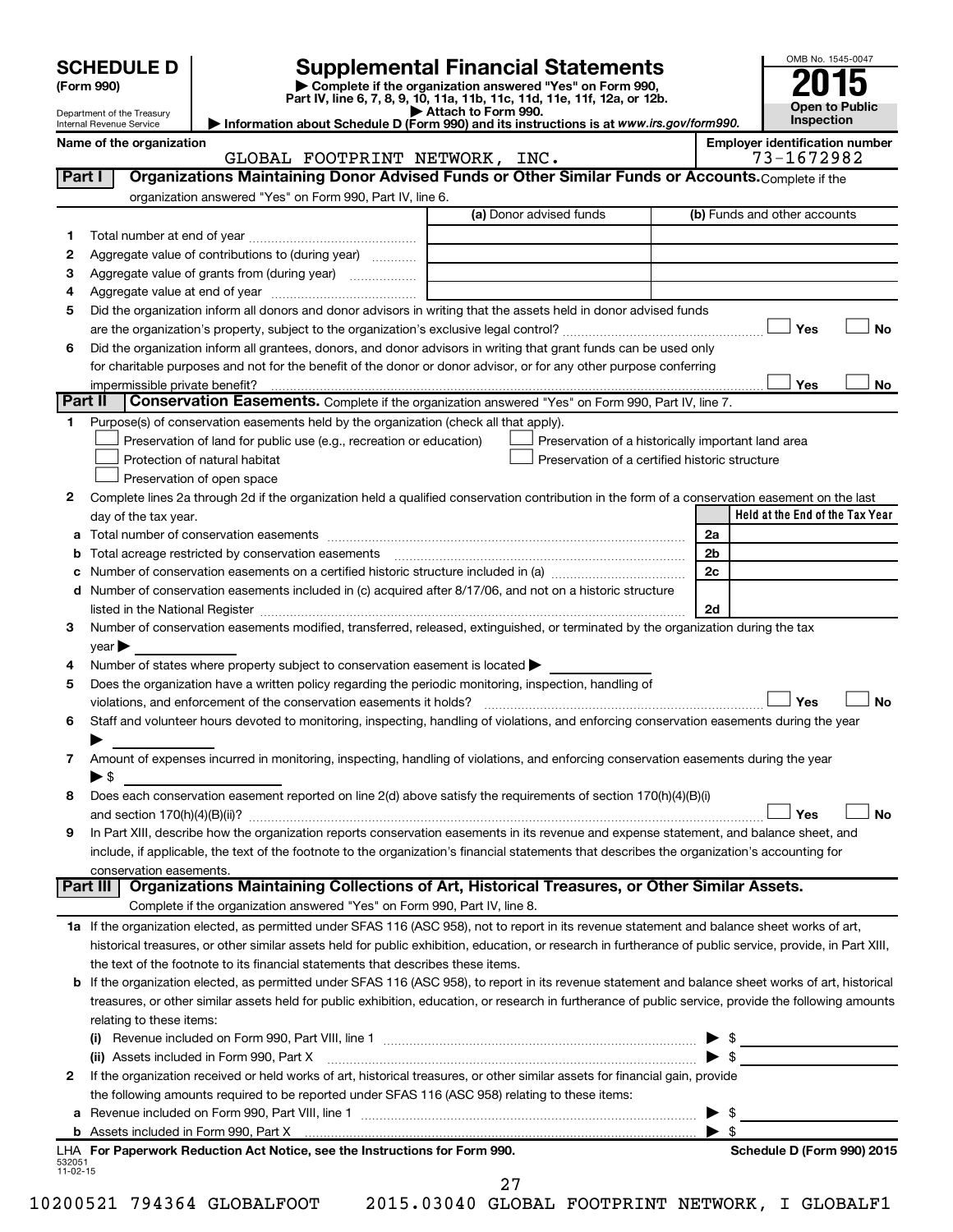|               | Schedule D (Form 990) 2015                                                                                                                                                                                                     | GLOBAL FOOTPRINT NETWORK, INC.          |   |                |                                                                                                                                                                                                                               |                                 | 73-1672982 Page 2 |                |         |    |
|---------------|--------------------------------------------------------------------------------------------------------------------------------------------------------------------------------------------------------------------------------|-----------------------------------------|---|----------------|-------------------------------------------------------------------------------------------------------------------------------------------------------------------------------------------------------------------------------|---------------------------------|-------------------|----------------|---------|----|
|               | Part III  <br>Organizations Maintaining Collections of Art, Historical Treasures, or Other Similar Assets(continued)                                                                                                           |                                         |   |                |                                                                                                                                                                                                                               |                                 |                   |                |         |    |
| 3             | Using the organization's acquisition, accession, and other records, check any of the following that are a significant use of its collection items                                                                              |                                         |   |                |                                                                                                                                                                                                                               |                                 |                   |                |         |    |
|               | (check all that apply):                                                                                                                                                                                                        |                                         |   |                |                                                                                                                                                                                                                               |                                 |                   |                |         |    |
| a             | Public exhibition                                                                                                                                                                                                              |                                         |   |                | Loan or exchange programs                                                                                                                                                                                                     |                                 |                   |                |         |    |
| b             | Scholarly research                                                                                                                                                                                                             | e                                       |   |                | Other and the contract of the contract of the contract of the contract of the contract of the contract of the contract of the contract of the contract of the contract of the contract of the contract of the contract of the |                                 |                   |                |         |    |
| с             | Preservation for future generations                                                                                                                                                                                            |                                         |   |                |                                                                                                                                                                                                                               |                                 |                   |                |         |    |
| 4             | Provide a description of the organization's collections and explain how they further the organization's exempt purpose in Part XIII.                                                                                           |                                         |   |                |                                                                                                                                                                                                                               |                                 |                   |                |         |    |
| 5             | During the year, did the organization solicit or receive donations of art, historical treasures, or other similar assets                                                                                                       |                                         |   |                |                                                                                                                                                                                                                               |                                 |                   |                |         |    |
|               | Part IV<br><b>Escrow and Custodial Arrangements.</b> Complete if the organization answered "Yes" on Form 990, Part IV, line 9, or                                                                                              |                                         |   |                |                                                                                                                                                                                                                               |                                 |                   | Yes            |         | No |
|               | reported an amount on Form 990, Part X, line 21.                                                                                                                                                                               |                                         |   |                |                                                                                                                                                                                                                               |                                 |                   |                |         |    |
|               | 1a Is the organization an agent, trustee, custodian or other intermediary for contributions or other assets not included                                                                                                       |                                         |   |                |                                                                                                                                                                                                                               |                                 |                   |                |         |    |
|               |                                                                                                                                                                                                                                |                                         |   |                |                                                                                                                                                                                                                               |                                 |                   | Yes            |         | No |
|               | b If "Yes," explain the arrangement in Part XIII and complete the following table:                                                                                                                                             |                                         |   |                |                                                                                                                                                                                                                               |                                 |                   |                |         |    |
|               |                                                                                                                                                                                                                                |                                         |   |                |                                                                                                                                                                                                                               |                                 |                   | Amount         |         |    |
|               | c Beginning balance measurements and the contract of the contract of the contract of the contract of the contract of the contract of the contract of the contract of the contract of the contract of the contract of the contr |                                         |   |                |                                                                                                                                                                                                                               | 1c                              |                   |                |         |    |
|               |                                                                                                                                                                                                                                |                                         |   |                |                                                                                                                                                                                                                               | 1d                              |                   |                |         |    |
| е             | Distributions during the year manufactured and an account of the year manufactured and the year manufactured and the year manufactured and the year manufactured and the year manufactured and the year manufactured and the y |                                         |   |                |                                                                                                                                                                                                                               | 1e                              |                   |                |         |    |
| f.            |                                                                                                                                                                                                                                |                                         |   |                |                                                                                                                                                                                                                               | 1f                              |                   |                |         |    |
|               | 2a Did the organization include an amount on Form 990, Part X, line 21, for escrow or custodial account liability?                                                                                                             |                                         |   |                |                                                                                                                                                                                                                               |                                 |                   | Yes            |         | No |
|               | <b>b</b> If "Yes," explain the arrangement in Part XIII. Check here if the explanation has been provided on Part XIII                                                                                                          |                                         |   |                |                                                                                                                                                                                                                               |                                 |                   |                |         |    |
| <b>Part V</b> | Endowment Funds. Complete if the organization answered "Yes" on Form 990, Part IV, line 10.                                                                                                                                    |                                         |   |                |                                                                                                                                                                                                                               |                                 |                   |                |         |    |
|               |                                                                                                                                                                                                                                | (a) Current year                        |   | (b) Prior year | (c) Two years back $\vert$ (d) Three years back $\vert$ (e) Four years back                                                                                                                                                   |                                 |                   |                |         |    |
|               | <b>1a</b> Beginning of year balance                                                                                                                                                                                            |                                         |   |                |                                                                                                                                                                                                                               |                                 |                   |                |         |    |
| b             |                                                                                                                                                                                                                                |                                         |   |                |                                                                                                                                                                                                                               |                                 |                   |                |         |    |
| с             | Net investment earnings, gains, and losses                                                                                                                                                                                     |                                         |   |                |                                                                                                                                                                                                                               |                                 |                   |                |         |    |
| d             | Grants or scholarships <i>manually contained</i>                                                                                                                                                                               |                                         |   |                |                                                                                                                                                                                                                               |                                 |                   |                |         |    |
|               | e Other expenditures for facilities                                                                                                                                                                                            |                                         |   |                |                                                                                                                                                                                                                               |                                 |                   |                |         |    |
|               | and programs                                                                                                                                                                                                                   |                                         |   |                |                                                                                                                                                                                                                               |                                 |                   |                |         |    |
| Ť.            | Administrative expenses                                                                                                                                                                                                        |                                         |   |                |                                                                                                                                                                                                                               |                                 |                   |                |         |    |
| g             | End of year balance <i>manually contained</i>                                                                                                                                                                                  |                                         |   |                |                                                                                                                                                                                                                               |                                 |                   |                |         |    |
| 2             | Provide the estimated percentage of the current year end balance (line 1g, column (a)) held as:<br>Board designated or quasi-endowment                                                                                         |                                         | % |                |                                                                                                                                                                                                                               |                                 |                   |                |         |    |
| а<br>b        | Permanent endowment                                                                                                                                                                                                            | %                                       |   |                |                                                                                                                                                                                                                               |                                 |                   |                |         |    |
|               | c Temporarily restricted endowment                                                                                                                                                                                             | %                                       |   |                |                                                                                                                                                                                                                               |                                 |                   |                |         |    |
|               | The percentages on lines 2a, 2b, and 2c should equal 100%.                                                                                                                                                                     |                                         |   |                |                                                                                                                                                                                                                               |                                 |                   |                |         |    |
|               | 3a Are there endowment funds not in the possession of the organization that are held and administered for the organization                                                                                                     |                                         |   |                |                                                                                                                                                                                                                               |                                 |                   |                |         |    |
|               | by:                                                                                                                                                                                                                            |                                         |   |                |                                                                                                                                                                                                                               |                                 |                   |                | Yes     | No |
|               | (i)                                                                                                                                                                                                                            |                                         |   |                |                                                                                                                                                                                                                               |                                 |                   | 3a(i)          |         |    |
|               |                                                                                                                                                                                                                                |                                         |   |                |                                                                                                                                                                                                                               |                                 |                   | 3a(ii)         |         |    |
|               |                                                                                                                                                                                                                                |                                         |   |                |                                                                                                                                                                                                                               |                                 |                   | 3b             |         |    |
| 4             | Describe in Part XIII the intended uses of the organization's endowment funds.                                                                                                                                                 |                                         |   |                |                                                                                                                                                                                                                               |                                 |                   |                |         |    |
|               | Part VI   Land, Buildings, and Equipment.                                                                                                                                                                                      |                                         |   |                |                                                                                                                                                                                                                               |                                 |                   |                |         |    |
|               | Complete if the organization answered "Yes" on Form 990, Part IV, line 11a. See Form 990, Part X, line 10.                                                                                                                     |                                         |   |                |                                                                                                                                                                                                                               |                                 |                   |                |         |    |
|               | Description of property                                                                                                                                                                                                        | (a) Cost or other<br>basis (investment) |   |                | (b) Cost or other<br>basis (other)                                                                                                                                                                                            | (c) Accumulated<br>depreciation |                   | (d) Book value |         |    |
|               |                                                                                                                                                                                                                                |                                         |   |                |                                                                                                                                                                                                                               |                                 |                   |                |         |    |
|               |                                                                                                                                                                                                                                |                                         |   |                |                                                                                                                                                                                                                               |                                 |                   |                |         |    |
|               |                                                                                                                                                                                                                                |                                         |   |                | 21,110.                                                                                                                                                                                                                       | 15,332.                         |                   |                | 5,778.  |    |
| d             |                                                                                                                                                                                                                                |                                         |   |                | 134,010.                                                                                                                                                                                                                      | 95,446.                         |                   |                | 38,564. |    |
|               |                                                                                                                                                                                                                                |                                         |   |                | 32,656.                                                                                                                                                                                                                       | 31,240.                         |                   |                | 1,416.  |    |
|               | Total. Add lines 1a through 1e. (Column (d) must equal Form 990, Part X, column (B), line 10c.)                                                                                                                                |                                         |   |                |                                                                                                                                                                                                                               |                                 |                   |                | 45,758. |    |

**Schedule D (Form 990) 2015**

532052 09-21-15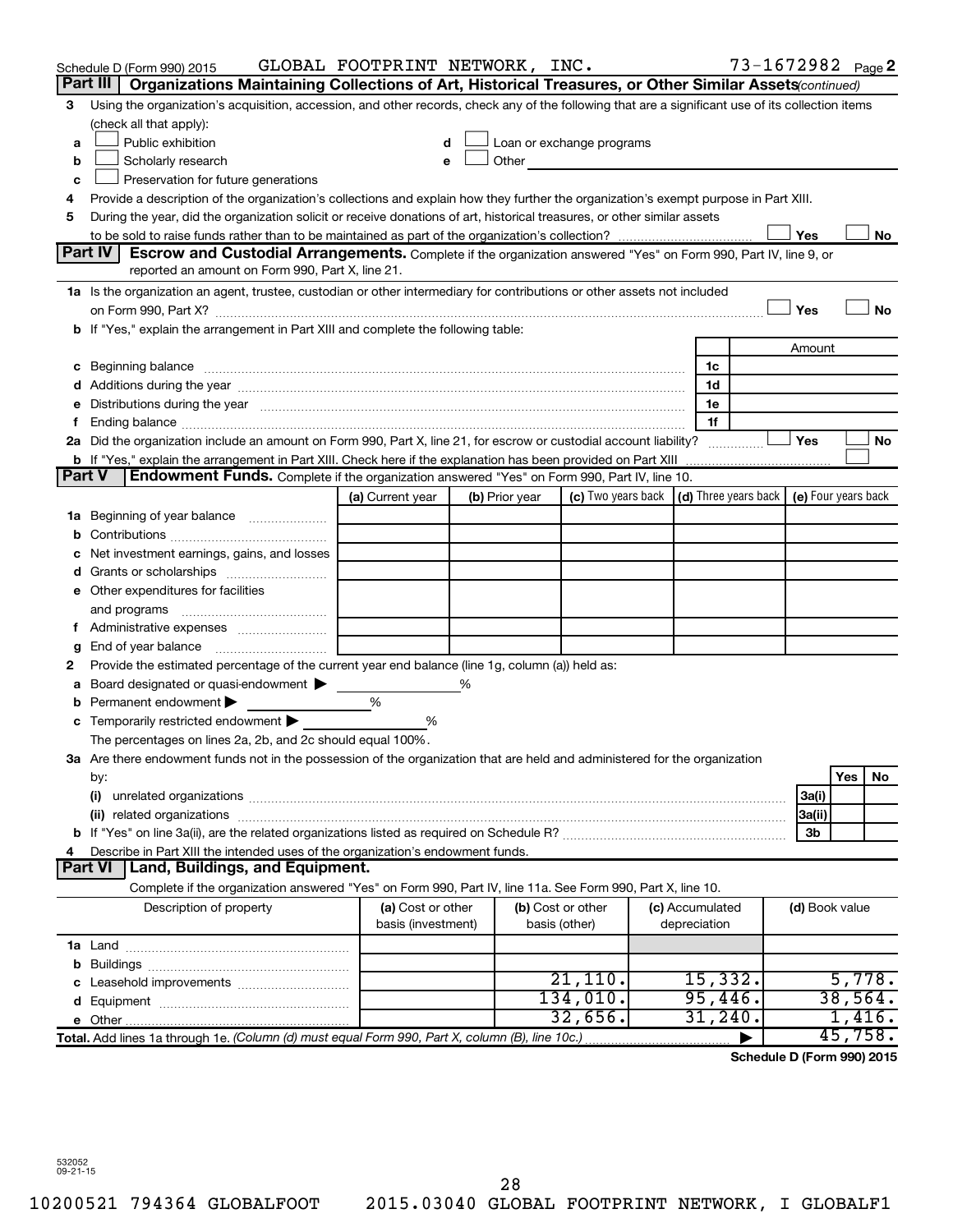|            | Schedule D (Form 990) 2015                                                                                                                                                                                                                                                                                 | GLOBAL FOOTPRINT NETWORK, INC. |                | 73-1672982 Page 3                                         |
|------------|------------------------------------------------------------------------------------------------------------------------------------------------------------------------------------------------------------------------------------------------------------------------------------------------------------|--------------------------------|----------------|-----------------------------------------------------------|
| Part VIII  | <b>Investments - Other Securities.</b>                                                                                                                                                                                                                                                                     |                                |                |                                                           |
|            | Complete if the organization answered "Yes" on Form 990, Part IV, line 11b. See Form 990, Part X, line 12.                                                                                                                                                                                                 |                                |                |                                                           |
|            | (a) Description of security or category (including name of security)                                                                                                                                                                                                                                       | (b) Book value                 |                | (c) Method of valuation: Cost or end-of-year market value |
|            | (1) Financial derivatives                                                                                                                                                                                                                                                                                  |                                |                |                                                           |
|            | (2) Closely-held equity interests                                                                                                                                                                                                                                                                          |                                |                |                                                           |
| (3) Other  |                                                                                                                                                                                                                                                                                                            |                                |                |                                                           |
| (A)        |                                                                                                                                                                                                                                                                                                            |                                |                |                                                           |
| (B)<br>(C) |                                                                                                                                                                                                                                                                                                            |                                |                |                                                           |
| (D)        |                                                                                                                                                                                                                                                                                                            |                                |                |                                                           |
| (E)        |                                                                                                                                                                                                                                                                                                            |                                |                |                                                           |
| (F)        |                                                                                                                                                                                                                                                                                                            |                                |                |                                                           |
| (G)        |                                                                                                                                                                                                                                                                                                            |                                |                |                                                           |
| (H)        |                                                                                                                                                                                                                                                                                                            |                                |                |                                                           |
|            | Total. (Col. (b) must equal Form 990, Part X, col. (B) line 12.) $\blacktriangleright$                                                                                                                                                                                                                     |                                |                |                                                           |
|            | Part VIII Investments - Program Related.                                                                                                                                                                                                                                                                   |                                |                |                                                           |
|            | Complete if the organization answered "Yes" on Form 990, Part IV, line 11c. See Form 990, Part X, line 13.                                                                                                                                                                                                 |                                |                |                                                           |
|            | (a) Description of investment                                                                                                                                                                                                                                                                              | (b) Book value                 |                | (c) Method of valuation: Cost or end-of-year market value |
| (1)        |                                                                                                                                                                                                                                                                                                            |                                |                |                                                           |
| (2)        |                                                                                                                                                                                                                                                                                                            |                                |                |                                                           |
| (3)        |                                                                                                                                                                                                                                                                                                            |                                |                |                                                           |
| (4)        |                                                                                                                                                                                                                                                                                                            |                                |                |                                                           |
| (5)        |                                                                                                                                                                                                                                                                                                            |                                |                |                                                           |
| (6)        |                                                                                                                                                                                                                                                                                                            |                                |                |                                                           |
| (7)        |                                                                                                                                                                                                                                                                                                            |                                |                |                                                           |
| (8)        |                                                                                                                                                                                                                                                                                                            |                                |                |                                                           |
| (9)        |                                                                                                                                                                                                                                                                                                            |                                |                |                                                           |
| Part IX    | Total. (Col. (b) must equal Form 990, Part X, col. (B) line 13.) $\blacktriangleright$<br><b>Other Assets.</b>                                                                                                                                                                                             |                                |                |                                                           |
|            | Complete if the organization answered "Yes" on Form 990, Part IV, line 11d. See Form 990, Part X, line 15.                                                                                                                                                                                                 |                                |                |                                                           |
|            |                                                                                                                                                                                                                                                                                                            | (a) Description                |                | (b) Book value                                            |
| (1)        |                                                                                                                                                                                                                                                                                                            |                                |                |                                                           |
| (2)        |                                                                                                                                                                                                                                                                                                            |                                |                |                                                           |
| (3)        |                                                                                                                                                                                                                                                                                                            |                                |                |                                                           |
| (4)        |                                                                                                                                                                                                                                                                                                            |                                |                |                                                           |
| (5)        |                                                                                                                                                                                                                                                                                                            |                                |                |                                                           |
| (6)        |                                                                                                                                                                                                                                                                                                            |                                |                |                                                           |
| (7)        |                                                                                                                                                                                                                                                                                                            |                                |                |                                                           |
| (8)        |                                                                                                                                                                                                                                                                                                            |                                |                |                                                           |
| (9)        |                                                                                                                                                                                                                                                                                                            |                                |                |                                                           |
|            | Total. (Column (b) must equal Form 990, Part X, col. (B) line 15.)                                                                                                                                                                                                                                         |                                |                |                                                           |
| Part X     | <b>Other Liabilities.</b>                                                                                                                                                                                                                                                                                  |                                |                |                                                           |
|            | Complete if the organization answered "Yes" on Form 990, Part IV, line 11e or 11f. See Form 990, Part X, line 25.                                                                                                                                                                                          |                                |                |                                                           |
| 1.         | (a) Description of liability                                                                                                                                                                                                                                                                               |                                | (b) Book value |                                                           |
| (1)        | Federal income taxes                                                                                                                                                                                                                                                                                       |                                |                |                                                           |
| (2)        |                                                                                                                                                                                                                                                                                                            |                                |                |                                                           |
| (3)        |                                                                                                                                                                                                                                                                                                            |                                |                |                                                           |
| (4)        |                                                                                                                                                                                                                                                                                                            |                                |                |                                                           |
|            |                                                                                                                                                                                                                                                                                                            |                                |                |                                                           |
| (5)        |                                                                                                                                                                                                                                                                                                            |                                |                |                                                           |
| (6)        |                                                                                                                                                                                                                                                                                                            |                                |                |                                                           |
| (7)        |                                                                                                                                                                                                                                                                                                            |                                |                |                                                           |
| (8)        |                                                                                                                                                                                                                                                                                                            |                                |                |                                                           |
| (9)        |                                                                                                                                                                                                                                                                                                            |                                |                |                                                           |
|            | Total. (Column (b) must equal Form 990, Part X, col. (B) line 25.)                                                                                                                                                                                                                                         |                                |                |                                                           |
|            | 2. Liability for uncertain tax positions. In Part XIII, provide the text of the footnote to the organization's financial statements that reports the<br>organization's liability for uncertain tax positions under FIN 48 (ASC 740). Check here if the text of the footnote has been provided in Part XIII |                                |                |                                                           |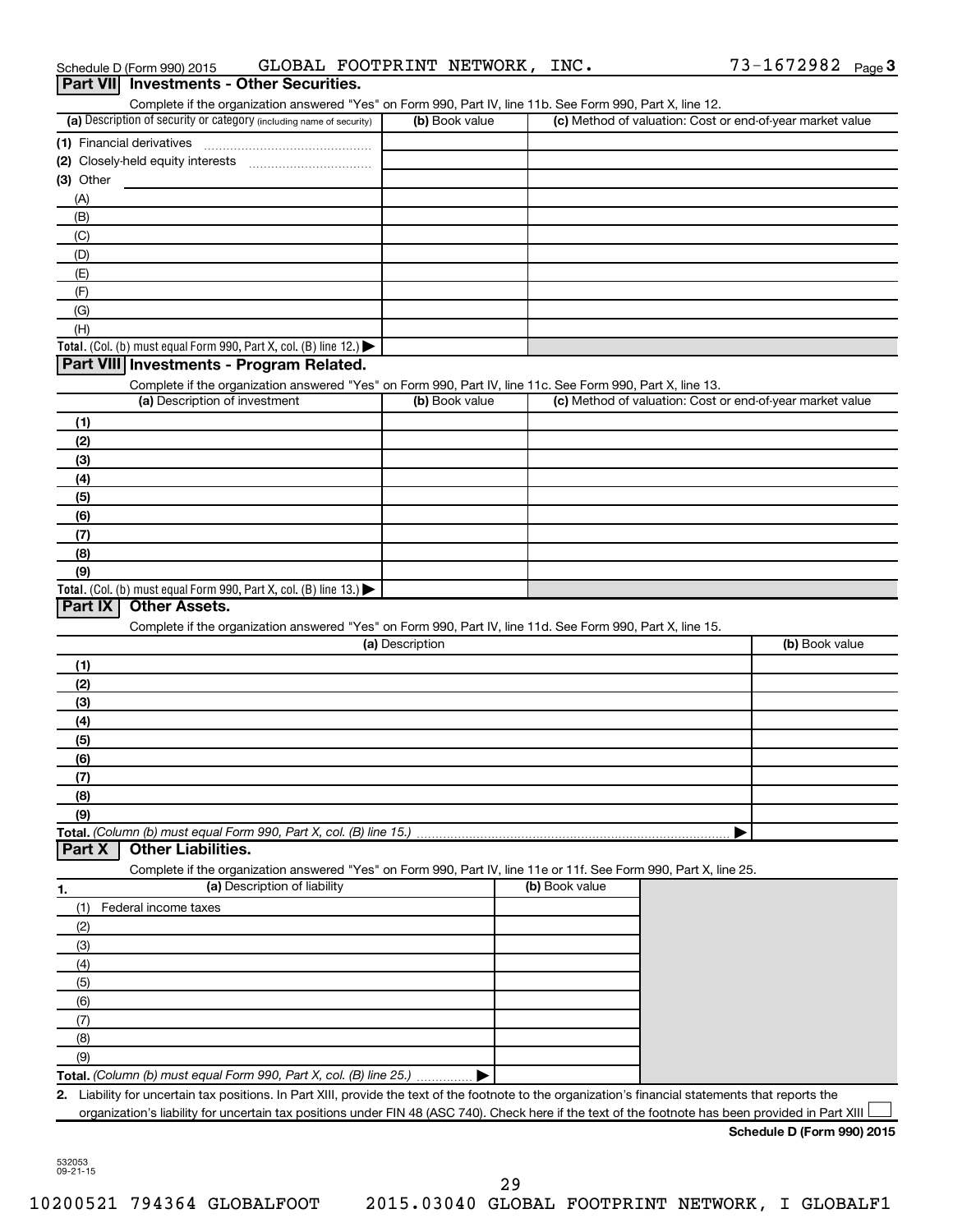| Schedule D (Form 990) 2015                                                                                                                                                                                                                | GLOBAL FOOTPRINT NETWORK, INC. |                         |                | 73-1672982 Page 4 |
|-------------------------------------------------------------------------------------------------------------------------------------------------------------------------------------------------------------------------------------------|--------------------------------|-------------------------|----------------|-------------------|
| Part XI<br>Reconciliation of Revenue per Audited Financial Statements With Revenue per Return.                                                                                                                                            |                                |                         |                |                   |
| Complete if the organization answered "Yes" on Form 990, Part IV, line 12a.                                                                                                                                                               |                                |                         |                |                   |
| Total revenue, gains, and other support per audited financial statements [11] [11] Total revenue, [21] Total revenue of the support per audited financial statements<br>1                                                                 |                                |                         | $\mathbf{1}$   | 2,949,627.        |
| Amounts included on line 1 but not on Form 990, Part VIII, line 12:<br>2                                                                                                                                                                  |                                |                         |                |                   |
| Net unrealized gains (losses) on investments [111] [12] matter and the unrealized gains (losses) on investments<br>a                                                                                                                      | 2a                             | $\frac{-8,196}{80,555}$ |                |                   |
| b                                                                                                                                                                                                                                         | 2 <sub>b</sub>                 |                         |                |                   |
| с                                                                                                                                                                                                                                         | 2 <sub>c</sub>                 |                         |                |                   |
| d                                                                                                                                                                                                                                         | 2d                             |                         |                |                   |
| Add lines 2a through 2d <b>continuum continuum contract and continuum contract and continuum contract and continuum contract and continuum contract and continuum contract and continuum contract and continuum contract and con</b><br>e |                                |                         | 2е             | 72,359.           |
| З                                                                                                                                                                                                                                         |                                |                         | 3              | 2,877,268.        |
| Amounts included on Form 990, Part VIII, line 12, but not on line 1:<br>4                                                                                                                                                                 |                                |                         |                |                   |
|                                                                                                                                                                                                                                           | 4a                             |                         |                |                   |
| b                                                                                                                                                                                                                                         |                                |                         |                |                   |
| c Add lines 4a and 4b                                                                                                                                                                                                                     |                                |                         | 4c             | ο.                |
|                                                                                                                                                                                                                                           |                                |                         | 5              | 2,877,268.        |
| Part XII Reconciliation of Expenses per Audited Financial Statements With Expenses per Return.                                                                                                                                            |                                |                         |                |                   |
|                                                                                                                                                                                                                                           |                                |                         |                |                   |
| Complete if the organization answered "Yes" on Form 990, Part IV, line 12a.                                                                                                                                                               |                                |                         |                |                   |
| 1                                                                                                                                                                                                                                         |                                |                         | $\blacksquare$ | 2,941,010.        |
| Amounts included on line 1 but not on Form 990, Part IX, line 25:<br>2                                                                                                                                                                    |                                |                         |                |                   |
| a                                                                                                                                                                                                                                         | 2a                             | 80,555.                 |                |                   |
| b                                                                                                                                                                                                                                         | 2 <sub>b</sub>                 |                         |                |                   |
| Other losses                                                                                                                                                                                                                              | 2c                             |                         |                |                   |
| d                                                                                                                                                                                                                                         | 2d                             |                         |                |                   |
| Add lines 2a through 2d <b>continuum contract and all contract and all contract and all contract and all contract a</b><br>е                                                                                                              |                                |                         | 2e             | 80,555.           |
| з                                                                                                                                                                                                                                         |                                |                         | 3              | 2,860,455.        |
| Amounts included on Form 990, Part IX, line 25, but not on line 1:<br>4                                                                                                                                                                   |                                |                         |                |                   |
| a                                                                                                                                                                                                                                         | 4a                             |                         |                |                   |
| b                                                                                                                                                                                                                                         |                                |                         |                |                   |
| c Add lines 4a and 4b                                                                                                                                                                                                                     |                                |                         | 4c             | 0.                |
| 5.<br>Part XIII Supplemental Information.                                                                                                                                                                                                 |                                |                         | 5              | $2,860,455$ .     |

Provide the descriptions required for Part II, lines 3, 5, and 9; Part III, lines 1a and 4; Part IV, lines 1b and 2b; Part V, line 4; Part X, line 2; Part XI, lines 2d and 4b; and Part XII, lines 2d and 4b. Also complete this part to provide any additional information.

30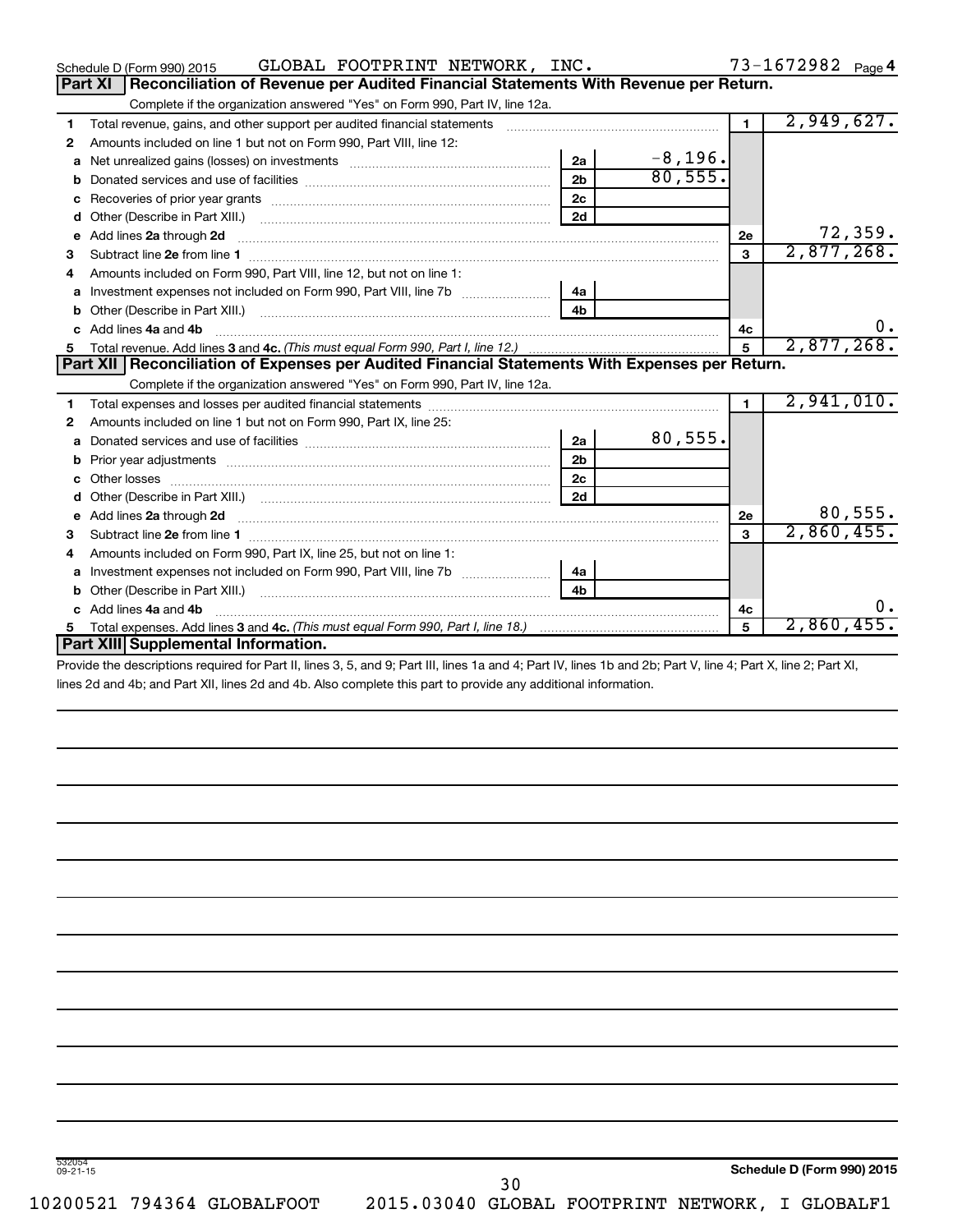| <b>SCHEDULE F</b>                                 |                                                                                          |                            | <b>Statement of Activities Outside the United States</b>                                                                                                                                                                                             |                      |                                                   | OMB No. 1545-0047                     |
|---------------------------------------------------|------------------------------------------------------------------------------------------|----------------------------|------------------------------------------------------------------------------------------------------------------------------------------------------------------------------------------------------------------------------------------------------|----------------------|---------------------------------------------------|---------------------------------------|
| (Form 990)                                        | > Complete if the organization answered "Yes" on Form 990, Part IV, line 14b, 15, or 16. |                            |                                                                                                                                                                                                                                                      |                      |                                                   |                                       |
| Department of the Treasury                        |                                                                                          |                            | Attach to Form 990.                                                                                                                                                                                                                                  |                      |                                                   | <b>Open to Public</b>                 |
| Internal Revenue Service                          |                                                                                          |                            | Information about Schedule F (Form 990) and its instructions is at www.irs.gov/form990.                                                                                                                                                              |                      |                                                   | Inspection                            |
| Name of the organization                          |                                                                                          |                            |                                                                                                                                                                                                                                                      |                      |                                                   | <b>Employer identification number</b> |
| GLOBAL FOOTPRINT NETWORK, INC.                    |                                                                                          |                            |                                                                                                                                                                                                                                                      |                      | 73-1672982                                        |                                       |
| Part I                                            |                                                                                          |                            | General Information on Activities Outside the United States. Complete if the organization answered "Yes" on                                                                                                                                          |                      |                                                   |                                       |
| Form 990, Part IV, line 14b.                      |                                                                                          |                            |                                                                                                                                                                                                                                                      |                      |                                                   |                                       |
| 1                                                 |                                                                                          |                            | For grantmakers. Does the organization maintain records to substantiate the amount of its grants and other assistance,<br>the grantees' eligibility for the grants or assistance, and the selection criteria used to award the grants or assistance? |                      |                                                   | $\Box$ Yes $\boxed{\text{X}}$ No      |
| 2<br>United States.                               |                                                                                          |                            | For grantmakers. Describe in Part V the organization's procedures for monitoring the use of its grants and other assistance outside the                                                                                                              |                      |                                                   |                                       |
| 3                                                 |                                                                                          |                            | Activities per Region. (The following Part I, line 3 table can be duplicated if additional space is needed.)                                                                                                                                         |                      |                                                   |                                       |
| (a) Region                                        | (b) Number of                                                                            | (c) Number of              | (d) Activities conducted in region                                                                                                                                                                                                                   |                      | (e) If activity listed in (d)                     | (f) Total                             |
|                                                   | offices                                                                                  | employees,<br>agents, and  | (by type) (e.g., fundraising, program                                                                                                                                                                                                                |                      | is a program service,                             | expenditures<br>for and               |
|                                                   | in the region                                                                            | independent<br>contractors | services, investments, grants to<br>recipients located in the region)                                                                                                                                                                                |                      | describe specific type<br>of service(s) in region | investments                           |
|                                                   |                                                                                          | in region                  |                                                                                                                                                                                                                                                      |                      |                                                   | in region                             |
|                                                   |                                                                                          |                            |                                                                                                                                                                                                                                                      |                      |                                                   |                                       |
|                                                   |                                                                                          |                            |                                                                                                                                                                                                                                                      |                      |                                                   |                                       |
|                                                   |                                                                                          |                            |                                                                                                                                                                                                                                                      |                      |                                                   |                                       |
| <b>EUROPE</b>                                     |                                                                                          | 8                          | PROGRAM SERVICES                                                                                                                                                                                                                                     |                      | EDUCATIONAL ACTIVITIES                            | 29,134.                               |
|                                                   |                                                                                          |                            |                                                                                                                                                                                                                                                      |                      |                                                   |                                       |
|                                                   |                                                                                          |                            |                                                                                                                                                                                                                                                      |                      |                                                   |                                       |
| EUROPE                                            |                                                                                          |                            | PROGRAM SERVICES                                                                                                                                                                                                                                     | RESEARCH AND REPORTS |                                                   | 97,223.                               |
|                                                   |                                                                                          |                            |                                                                                                                                                                                                                                                      |                      |                                                   |                                       |
|                                                   |                                                                                          |                            |                                                                                                                                                                                                                                                      |                      |                                                   |                                       |
|                                                   |                                                                                          |                            |                                                                                                                                                                                                                                                      |                      |                                                   |                                       |
| <b>EUROPE</b>                                     |                                                                                          |                            | FUNDRAISING                                                                                                                                                                                                                                          | FUNDRAISING          |                                                   | 34,836.                               |
|                                                   |                                                                                          |                            |                                                                                                                                                                                                                                                      |                      |                                                   |                                       |
|                                                   |                                                                                          |                            |                                                                                                                                                                                                                                                      |                      |                                                   |                                       |
| EAST ASIA & THE                                   |                                                                                          |                            |                                                                                                                                                                                                                                                      |                      |                                                   |                                       |
| PACIFIC                                           | 0                                                                                        | 2                          | PROGRAM SERVICES                                                                                                                                                                                                                                     | RESEARCH & REPORTS   |                                                   | 65,325.                               |
|                                                   |                                                                                          |                            |                                                                                                                                                                                                                                                      |                      |                                                   |                                       |
|                                                   |                                                                                          |                            |                                                                                                                                                                                                                                                      |                      |                                                   |                                       |
| MIDDLE EAST & NORTH                               |                                                                                          |                            |                                                                                                                                                                                                                                                      |                      |                                                   |                                       |
| AFRICA                                            |                                                                                          |                            | PROGRAM SERVICES                                                                                                                                                                                                                                     | RESEARCH & REPORTS   |                                                   | 3,460.                                |
|                                                   |                                                                                          |                            |                                                                                                                                                                                                                                                      |                      |                                                   |                                       |
| EAST ASIA & THE                                   |                                                                                          |                            |                                                                                                                                                                                                                                                      |                      |                                                   |                                       |
| PACIFIC                                           |                                                                                          |                            | PROGRAM SERVICES                                                                                                                                                                                                                                     | EDUCATION ACTIVITIES |                                                   | 39,022.                               |
|                                                   |                                                                                          |                            |                                                                                                                                                                                                                                                      |                      |                                                   |                                       |
|                                                   |                                                                                          |                            |                                                                                                                                                                                                                                                      |                      |                                                   |                                       |
|                                                   |                                                                                          |                            |                                                                                                                                                                                                                                                      |                      |                                                   |                                       |
| SOUTH ASIA                                        | 0                                                                                        | 1                          | FUNDRAISING                                                                                                                                                                                                                                          | FUNDRAISING          |                                                   | 48,528.                               |
|                                                   |                                                                                          |                            |                                                                                                                                                                                                                                                      |                      |                                                   |                                       |
|                                                   |                                                                                          |                            |                                                                                                                                                                                                                                                      |                      |                                                   |                                       |
|                                                   |                                                                                          |                            |                                                                                                                                                                                                                                                      |                      |                                                   |                                       |
|                                                   | 2                                                                                        | 11                         |                                                                                                                                                                                                                                                      |                      |                                                   | 317,528.                              |
| 3 a Sub-total<br><b>b</b> Total from continuation |                                                                                          |                            |                                                                                                                                                                                                                                                      |                      |                                                   |                                       |
| sheets to Part I                                  | 0                                                                                        | 0                          |                                                                                                                                                                                                                                                      |                      |                                                   | 0.                                    |
| c Totals (add lines 3a                            |                                                                                          |                            |                                                                                                                                                                                                                                                      |                      |                                                   |                                       |
| and 3b)                                           |                                                                                          | 11                         |                                                                                                                                                                                                                                                      |                      |                                                   | 317,528.                              |

**For Paperwork Reduction Act Notice, see the Instructions for Form 990. Schedule F (Form 990) 2015** LHA

532071 10-01-15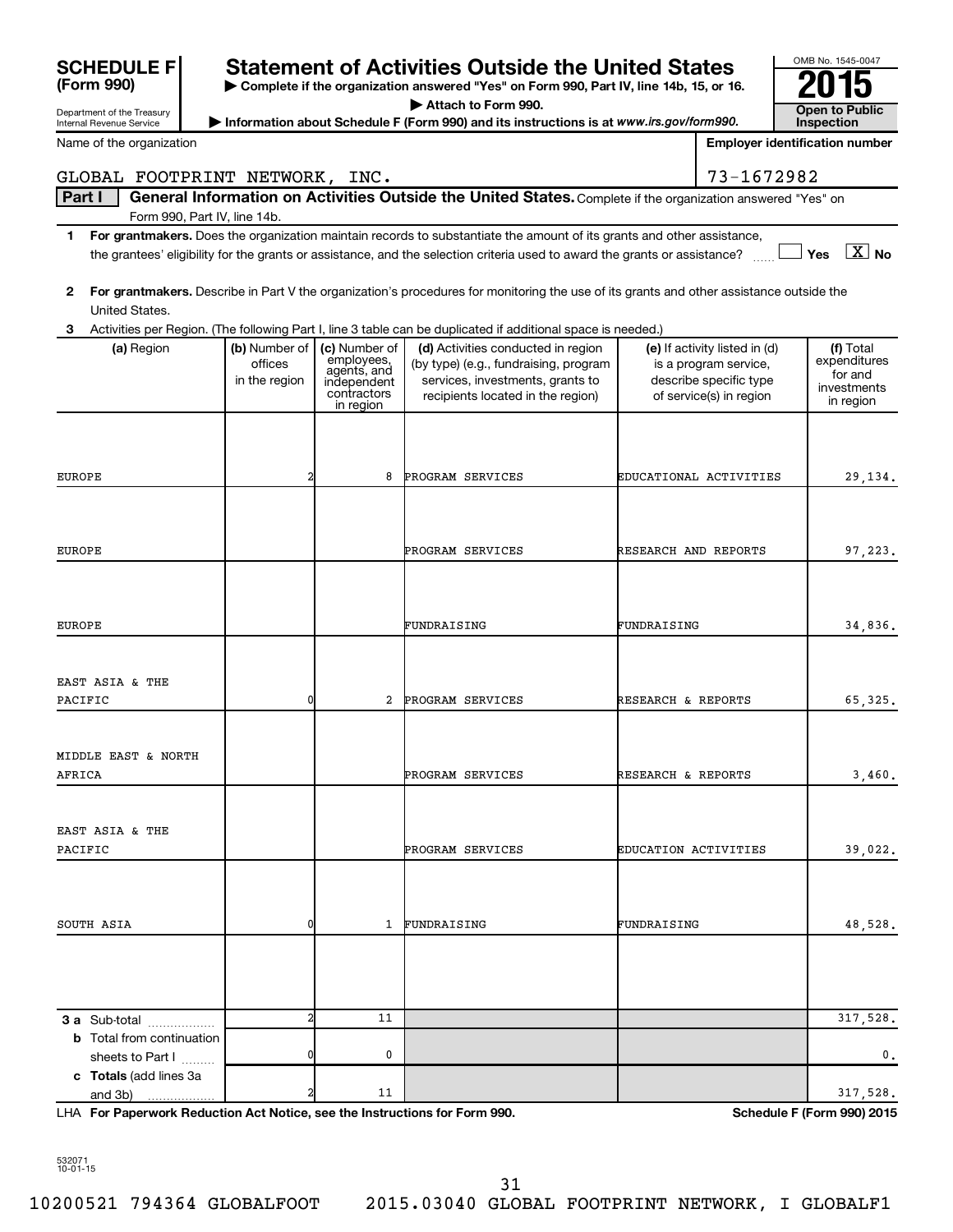Part II | Grants and Other Assistance to Organizations or Entities Outside the United States. Complete if the organization answered "Yes" on Form 990, Part IV, line 15, for any recipient who received more than \$5,000. Part II can be duplicated if additional space is needed.

| 1<br>(a) Name of organization                              | (b) IRS code section<br>and EIN (if applicable) | (c) Region    | (d) Purpose of<br>grant                                                                                                                         | (e) Amount | (f) Manner of<br>of cash grant cash disbursement | (g) Amount of<br>non-cash<br>assistance | (h) Description<br>of non-cash<br>assistance | (i) Method of<br>valuation (book, FMV,<br>appraisal, other) |
|------------------------------------------------------------|-------------------------------------------------|---------------|-------------------------------------------------------------------------------------------------------------------------------------------------|------------|--------------------------------------------------|-----------------------------------------|----------------------------------------------|-------------------------------------------------------------|
|                                                            |                                                 |               | TO PROVIDE NFA<br>PRODUCTION AND<br>RESEARCH ACTIVITIES                                                                                         |            |                                                  |                                         |                                              |                                                             |
|                                                            |                                                 | <b>EUROPE</b> | AS WELL AS GENERAL                                                                                                                              | 150,000.   |                                                  | $\mathfrak o$ .                         |                                              |                                                             |
|                                                            |                                                 |               |                                                                                                                                                 |            |                                                  |                                         |                                              |                                                             |
|                                                            |                                                 |               |                                                                                                                                                 |            |                                                  |                                         |                                              |                                                             |
|                                                            |                                                 |               |                                                                                                                                                 |            |                                                  |                                         |                                              |                                                             |
|                                                            |                                                 |               |                                                                                                                                                 |            |                                                  |                                         |                                              |                                                             |
|                                                            |                                                 |               |                                                                                                                                                 |            |                                                  |                                         |                                              |                                                             |
|                                                            |                                                 |               |                                                                                                                                                 |            |                                                  |                                         |                                              |                                                             |
|                                                            |                                                 |               |                                                                                                                                                 |            |                                                  |                                         |                                              |                                                             |
| $\mathbf{2}$                                               |                                                 |               | Enter total number of recipient organizations listed above that are recognized as charities by the foreign country, recognized as tax-exempt by |            |                                                  |                                         |                                              |                                                             |
| Enter total number of other organizations or entities<br>3 |                                                 |               |                                                                                                                                                 |            |                                                  |                                         |                                              |                                                             |

SEE PART V FOR COLUMN (D) DESCRIPTIONS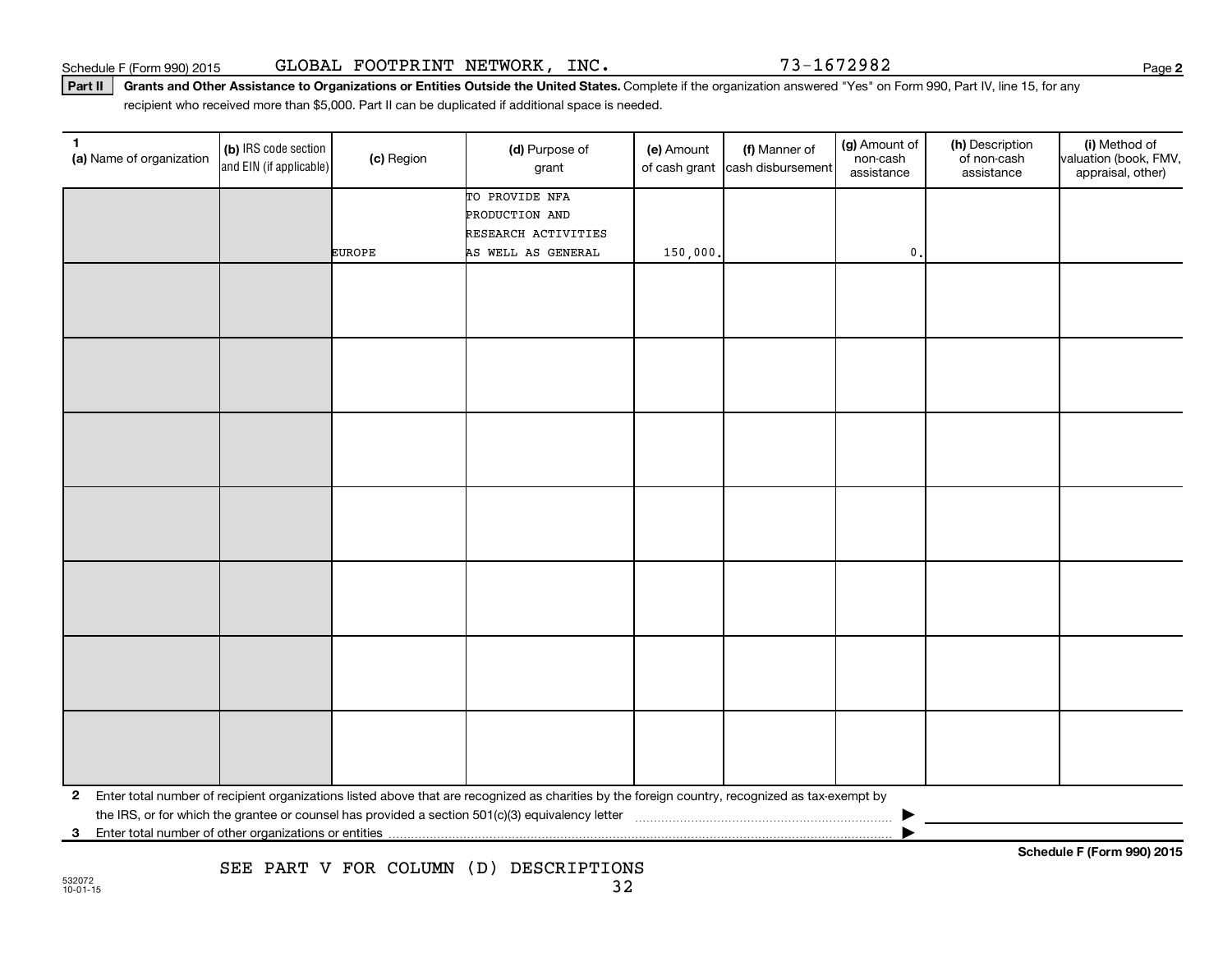Part III Grants and Other Assistance to Individuals Outside the United States. Complete if the organization answered "Yes" on Form 990, Part IV, line 16. Part III can be duplicated if additional space is needed.

| T are in barr be depiled to a dominant operation in received.<br>(a) Type of grant or assistance | (b) Region | (c) Number of (d) Amount of<br>recipients cash grant | (e) Manner of<br>cash disbursement | (f) Amount of<br>non-cash<br>assistance | (g) Description of<br>non-cash assistance | (h) Method of<br>valuation<br>(book, FMV,<br>appraisal, other) |
|--------------------------------------------------------------------------------------------------|------------|------------------------------------------------------|------------------------------------|-----------------------------------------|-------------------------------------------|----------------------------------------------------------------|
|                                                                                                  |            |                                                      |                                    |                                         |                                           |                                                                |
|                                                                                                  |            |                                                      |                                    |                                         |                                           |                                                                |
|                                                                                                  |            |                                                      |                                    |                                         |                                           |                                                                |
|                                                                                                  |            |                                                      |                                    |                                         |                                           |                                                                |
|                                                                                                  |            |                                                      |                                    |                                         |                                           |                                                                |
|                                                                                                  |            |                                                      |                                    |                                         |                                           |                                                                |
|                                                                                                  |            |                                                      |                                    |                                         |                                           |                                                                |
|                                                                                                  |            |                                                      |                                    |                                         |                                           |                                                                |
|                                                                                                  |            |                                                      |                                    |                                         |                                           |                                                                |
|                                                                                                  |            |                                                      |                                    |                                         |                                           |                                                                |
|                                                                                                  |            |                                                      |                                    |                                         |                                           |                                                                |

**Schedule F (Form 990) 2015**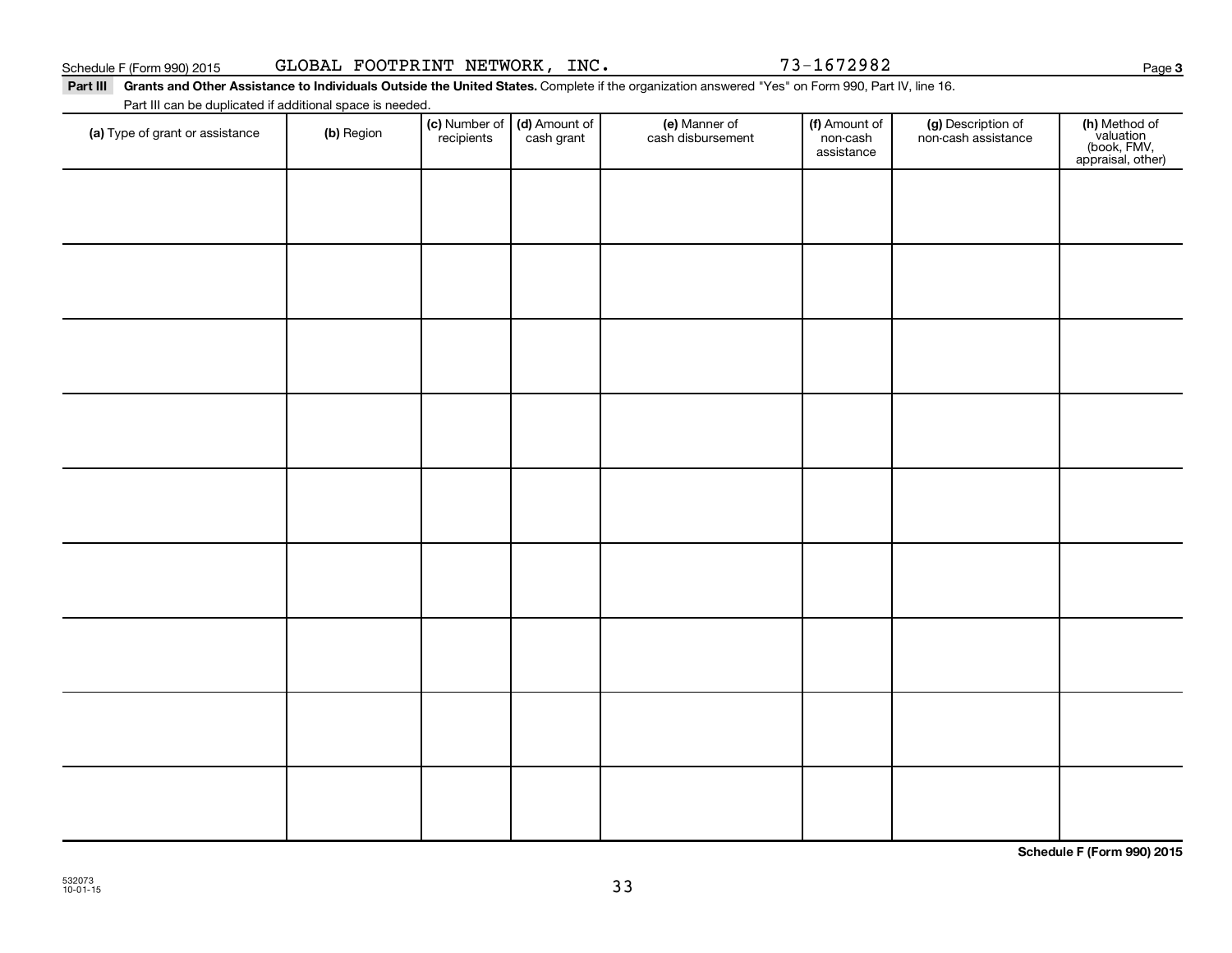| $\mathbf{1}$ | Was the organization a U.S. transferor of property to a foreign corporation during the tax year? If "Yes," the<br>organization may be required to file Form 926, Return by a U.S. Transferor of Property to a Foreign<br>Corporation (see Instructions for Form 926)                                                                                           | Yes | $X _{N0}$         |
|--------------|----------------------------------------------------------------------------------------------------------------------------------------------------------------------------------------------------------------------------------------------------------------------------------------------------------------------------------------------------------------|-----|-------------------|
| $\mathbf{2}$ | Did the organization have an interest in a foreign trust during the tax year? If "Yes," the organization<br>may be required to separately file Form 3520, Annual Return To Report Transactions With Foreign<br>Trusts and Receipt of Certain Foreign Gifts, and/or Form 3520-A, Annual Information Return of Foreign                                           | Yes | $X _{\text{No}}$  |
| 3            | Did the organization have an ownership interest in a foreign corporation during the tax year? If "Yes,"<br>the organization may be required to file Form 5471, Information Return of U.S. Persons With Respect to                                                                                                                                              | Yes | $X _{N0}$         |
| 4            | Was the organization a direct or indirect shareholder of a passive foreign investment company or a<br>qualified electing fund during the tax year? If "Yes," the organization may be required to file Form 8621,<br>Information Return by a Shareholder of a Passive Foreign Investment Company or Qualified Electing Fund<br>(see Instructions for Form 8621) | Yes | $\overline{X}$ No |
| 5            | Did the organization have an ownership interest in a foreign partnership during the tax year? If "Yes,"<br>the organization may be required to file Form 8865, Return of U.S. Persons With Respect to Certain<br>Foreign Partnerships (see Instructions for Form 8865)                                                                                         | Yes | $X _{N_Q}$        |
| 6            | Did the organization have any operations in or related to any boycotting countries during the tax year? If<br>"Yes," the organization may be required to separately file Form 5713, International Boycott Report (see                                                                                                                                          | Yes |                   |

**Schedule F (Form 990) 2015**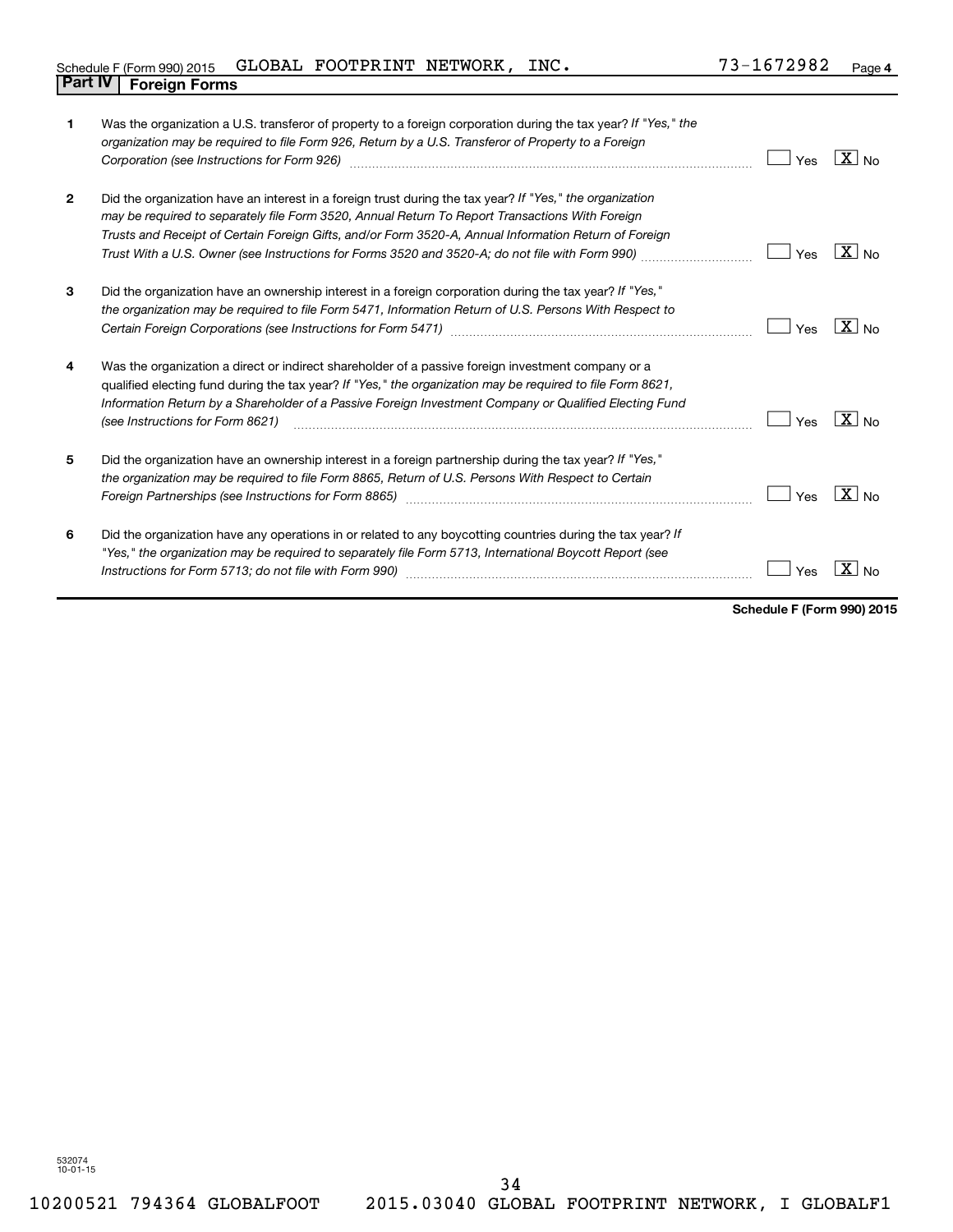## Schedule F (Form 990) 2015 Page GLOBAL FOOTPRINT NETWORK, INC. 73-1672982

**Part V Supplemental Information**

Provide the information required by Part I, line 2 (monitoring of funds); Part I, line 3, column (f) (accounting method; amounts of investments vs. expenditures per region); Part II, line 1 (accounting method); Part III (accounting method); and Part III, column (c) (estimated number of recipients), as applicable. Also complete this part to provide any additional information.

## PART II, COLUMN (D):

## REGION: EUROPE

## (D) PURPOSE OF GRANT: TO PROVIDE NFA PRODUCTION AND RESEARCH ACTIVITIES

## AS WELL AS GENERAL SUPPORT TO THE GFN OAKLAND OFFICE

532075 10-01-15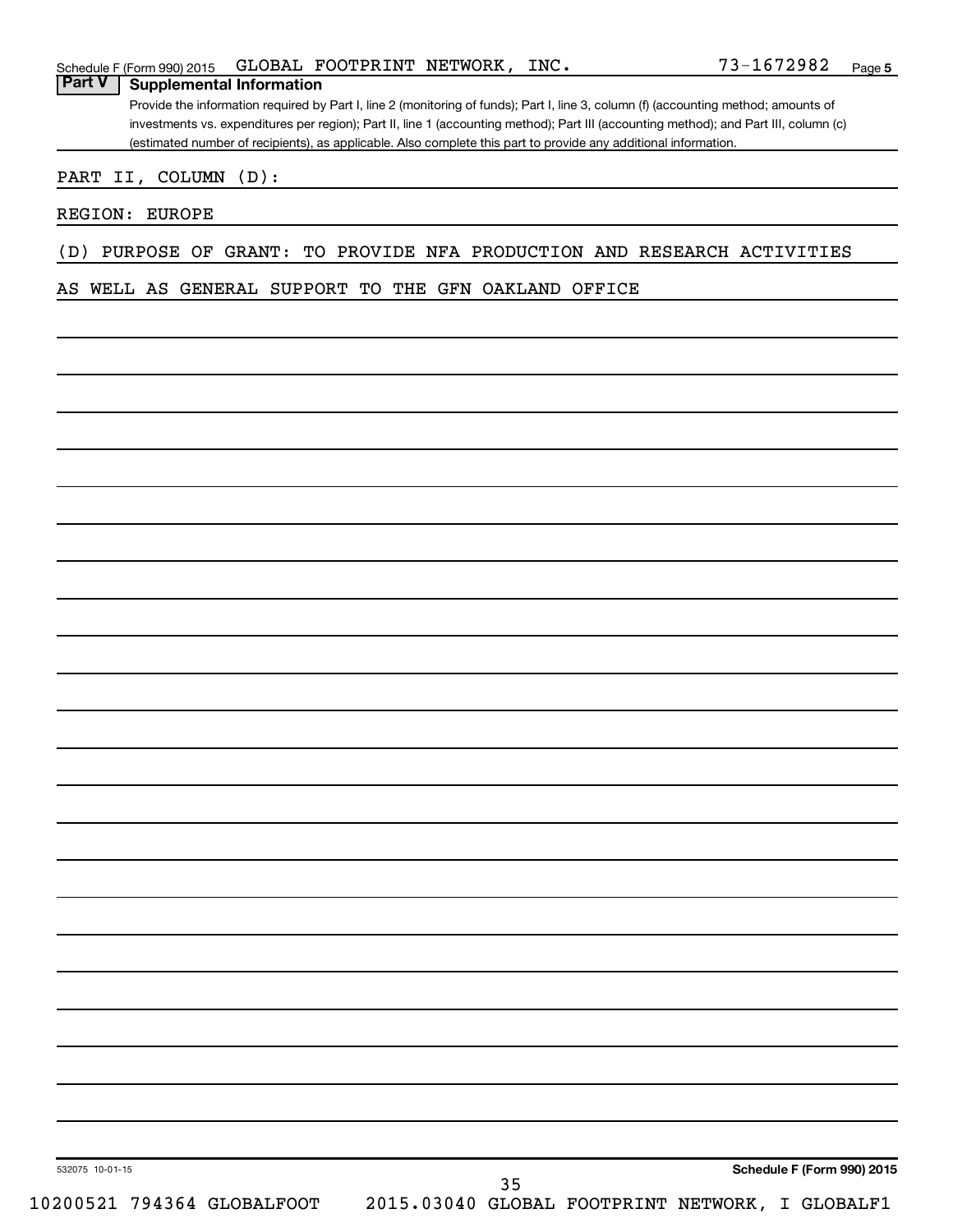| <b>SCHEDULE J</b>                                      |                                | <b>Compensation Information</b>                                                                                                                                                                                                      |                                       | OMB No. 1545-0047          |            |                         |
|--------------------------------------------------------|--------------------------------|--------------------------------------------------------------------------------------------------------------------------------------------------------------------------------------------------------------------------------------|---------------------------------------|----------------------------|------------|-------------------------|
| (Form 990)                                             |                                | For certain Officers, Directors, Trustees, Key Employees, and Highest                                                                                                                                                                |                                       |                            |            |                         |
|                                                        |                                | <b>Compensated Employees</b>                                                                                                                                                                                                         |                                       | 2015                       |            |                         |
|                                                        |                                | Complete if the organization answered "Yes" on Form 990, Part IV, line 23.<br>Attach to Form 990.                                                                                                                                    |                                       | <b>Open to Public</b>      |            |                         |
| Department of the Treasury<br>Internal Revenue Service |                                | Information about Schedule J (Form 990) and its instructions is at www.irs.gov/form990.                                                                                                                                              |                                       | Inspection                 |            |                         |
|                                                        | Name of the organization       |                                                                                                                                                                                                                                      | <b>Employer identification number</b> |                            |            |                         |
|                                                        |                                | GLOBAL FOOTPRINT NETWORK, INC.                                                                                                                                                                                                       |                                       | 73-1672982                 |            |                         |
| Part I                                                 |                                | <b>Questions Regarding Compensation</b>                                                                                                                                                                                              |                                       |                            |            |                         |
|                                                        |                                |                                                                                                                                                                                                                                      |                                       |                            | <b>Yes</b> | No                      |
|                                                        |                                | Check the appropriate box(es) if the organization provided any of the following to or for a person listed on Form 990,                                                                                                               |                                       |                            |            |                         |
|                                                        |                                | Part VII, Section A, line 1a. Complete Part III to provide any relevant information regarding these items.                                                                                                                           |                                       |                            |            |                         |
|                                                        | First-class or charter travel  | Housing allowance or residence for personal use                                                                                                                                                                                      |                                       |                            |            |                         |
|                                                        | Travel for companions          | Payments for business use of personal residence                                                                                                                                                                                      |                                       |                            |            |                         |
|                                                        |                                | Health or social club dues or initiation fees<br>Tax indemnification and gross-up payments                                                                                                                                           |                                       |                            |            |                         |
|                                                        |                                | Discretionary spending account<br>Personal services (e.g., maid, chauffeur, chef)                                                                                                                                                    |                                       |                            |            |                         |
|                                                        |                                |                                                                                                                                                                                                                                      |                                       |                            |            |                         |
|                                                        |                                | <b>b</b> If any of the boxes on line 1a are checked, did the organization follow a written policy regarding payment or                                                                                                               |                                       |                            |            |                         |
|                                                        |                                |                                                                                                                                                                                                                                      |                                       | 1b                         |            |                         |
| 2                                                      |                                | Did the organization require substantiation prior to reimbursing or allowing expenses incurred by all directors,                                                                                                                     |                                       |                            |            |                         |
|                                                        |                                |                                                                                                                                                                                                                                      |                                       | $\mathbf{2}$               |            |                         |
|                                                        |                                |                                                                                                                                                                                                                                      |                                       |                            |            |                         |
| З                                                      |                                | Indicate which, if any, of the following the filing organization used to establish the compensation of the organization's                                                                                                            |                                       |                            |            |                         |
|                                                        |                                | CEO/Executive Director. Check all that apply. Do not check any boxes for methods used by a related organization to                                                                                                                   |                                       |                            |            |                         |
|                                                        |                                | establish compensation of the CEO/Executive Director, but explain in Part III.                                                                                                                                                       |                                       |                            |            |                         |
|                                                        | Compensation committee         | Written employment contract                                                                                                                                                                                                          |                                       |                            |            |                         |
|                                                        |                                | -X I<br>Compensation survey or study<br>Independent compensation consultant                                                                                                                                                          |                                       |                            |            |                         |
|                                                        |                                | Approval by the board or compensation committee<br>Form 990 of other organizations                                                                                                                                                   |                                       |                            |            |                         |
|                                                        |                                |                                                                                                                                                                                                                                      |                                       |                            |            |                         |
|                                                        |                                | During the year, did any person listed on Form 990, Part VII, Section A, line 1a, with respect to the filing                                                                                                                         |                                       |                            |            |                         |
|                                                        |                                | organization or a related organization:                                                                                                                                                                                              |                                       |                            |            | х                       |
| а                                                      |                                | Receive a severance payment or change-of-control payment?                                                                                                                                                                            |                                       | 4a<br>4b                   |            | $\overline{\textbf{x}}$ |
| b                                                      |                                |                                                                                                                                                                                                                                      |                                       | 4c                         |            | x                       |
| с                                                      |                                |                                                                                                                                                                                                                                      |                                       |                            |            |                         |
|                                                        |                                | If "Yes" to any of lines 4a-c, list the persons and provide the applicable amounts for each item in Part III.                                                                                                                        |                                       |                            |            |                         |
|                                                        |                                | Only section 501(c)(3), 501(c)(4), and 501(c)(29) organizations must complete lines 5-9.                                                                                                                                             |                                       |                            |            |                         |
|                                                        |                                | For persons listed on Form 990, Part VII, Section A, line 1a, did the organization pay or accrue any compensation                                                                                                                    |                                       |                            |            |                         |
|                                                        | contingent on the revenues of: |                                                                                                                                                                                                                                      |                                       |                            |            |                         |
| a                                                      |                                |                                                                                                                                                                                                                                      |                                       | 5a                         |            | х                       |
|                                                        |                                |                                                                                                                                                                                                                                      |                                       | 5b                         |            | X                       |
|                                                        |                                | If "Yes" to line 5a or 5b, describe in Part III.                                                                                                                                                                                     |                                       |                            |            |                         |
|                                                        |                                | 6 For persons listed on Form 990, Part VII, Section A, line 1a, did the organization pay or accrue any compensation                                                                                                                  |                                       |                            |            |                         |
|                                                        |                                | contingent on the net earnings of:                                                                                                                                                                                                   |                                       |                            |            |                         |
| a                                                      |                                | The organization? <b>With the contract of the contract of the contract of the contract of the contract of the contract of the contract of the contract of the contract of the contract of the contract of the contract of the co</b> |                                       | 6а                         |            | х                       |
|                                                        |                                |                                                                                                                                                                                                                                      |                                       | 6b                         |            | X                       |
|                                                        |                                | If "Yes" on line 6a or 6b, describe in Part III.                                                                                                                                                                                     |                                       |                            |            |                         |
|                                                        |                                | 7 For persons listed on Form 990, Part VII, Section A, line 1a, did the organization provide any non-fixed payments                                                                                                                  |                                       |                            |            |                         |
|                                                        |                                |                                                                                                                                                                                                                                      |                                       | 7                          |            | x                       |
| 8                                                      |                                | Were any amounts reported on Form 990, Part VII, paid or accrued pursuant to a contract that was subject to the                                                                                                                      |                                       |                            |            |                         |
|                                                        |                                |                                                                                                                                                                                                                                      |                                       | 8                          |            | x                       |
| 9                                                      |                                | If "Yes" to line 8, did the organization also follow the rebuttable presumption procedure described in                                                                                                                               |                                       |                            |            |                         |
|                                                        |                                |                                                                                                                                                                                                                                      |                                       | 9                          |            |                         |
|                                                        |                                | LHA For Paperwork Reduction Act Notice, see the Instructions for Form 990.                                                                                                                                                           |                                       | Schedule J (Form 990) 2015 |            |                         |

532111 10-14-15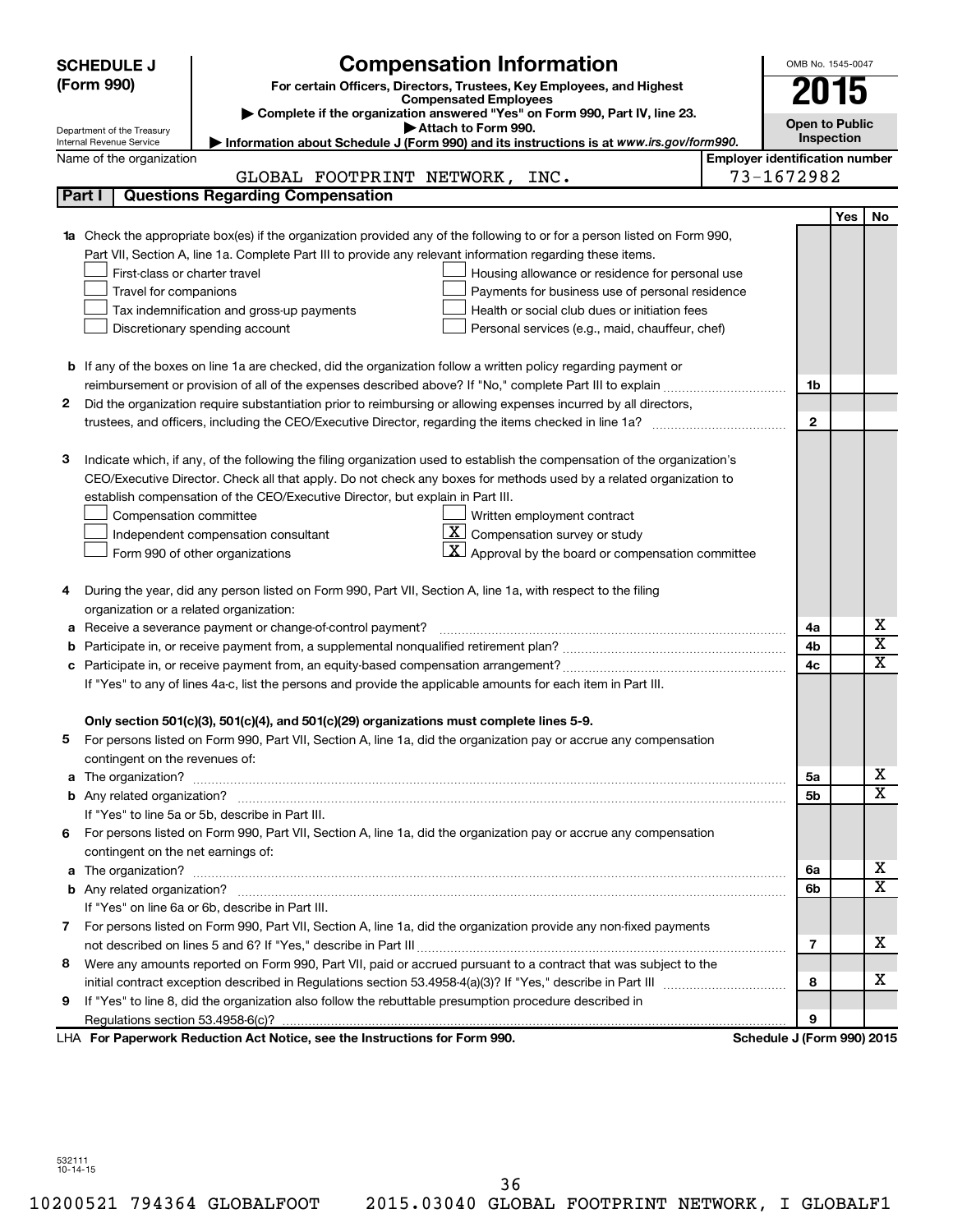**2**

#### Part II | Officers, Directors, Trustees, Key Employees, and Highest Compensated Employees. Use duplicate copies if additional space is needed.

For each individual whose compensation must be reported on Schedule J, report compensation from the organization on row (i) and from related organizations, described in the instructions, on row (ii). Do not list any individuals that are not listed on Form 990, Part VII.

Note: The sum of columns (B)(i)-(iii) for each listed individual must equal the total amount of Form 990, Part VII, Section A, line 1a, applicable column (D) and (E) amounts for that individual.

|                    |                          | (B) Breakdown of W-2 and/or 1099-MISC compensation |                                           | (C) Retirement and<br>other deferred | (D) Nontaxable<br>benefits | (E) Total of columns<br>$(B)(i)-(D)$ | (F) Compensation<br>in column (B)         |
|--------------------|--------------------------|----------------------------------------------------|-------------------------------------------|--------------------------------------|----------------------------|--------------------------------------|-------------------------------------------|
| (A) Name and Title | (i) Base<br>compensation | (ii) Bonus &<br>incentive<br>compensation          | (iii) Other<br>reportable<br>compensation | compensation                         |                            |                                      | reported as deferred<br>on prior Form 990 |
| (i)                |                          |                                                    |                                           |                                      |                            |                                      |                                           |
| (ii)               |                          |                                                    |                                           |                                      |                            |                                      |                                           |
| (i)                |                          |                                                    |                                           |                                      |                            |                                      |                                           |
| (ii)               |                          |                                                    |                                           |                                      |                            |                                      |                                           |
| (i)                |                          |                                                    |                                           |                                      |                            |                                      |                                           |
| (ii)               |                          |                                                    |                                           |                                      |                            |                                      |                                           |
| (i)                |                          |                                                    |                                           |                                      |                            |                                      |                                           |
| (ii)               |                          |                                                    |                                           |                                      |                            |                                      |                                           |
| (i)                |                          |                                                    |                                           |                                      |                            |                                      |                                           |
| (ii)               |                          |                                                    |                                           |                                      |                            |                                      |                                           |
| (i)                |                          |                                                    |                                           |                                      |                            |                                      |                                           |
| (ii)               |                          |                                                    |                                           |                                      |                            |                                      |                                           |
| (i)                |                          |                                                    |                                           |                                      |                            |                                      |                                           |
| (ii)               |                          |                                                    |                                           |                                      |                            |                                      |                                           |
| (i)                |                          |                                                    |                                           |                                      |                            |                                      |                                           |
| (ii)               |                          |                                                    |                                           |                                      |                            |                                      |                                           |
| (i)                |                          |                                                    |                                           |                                      |                            |                                      |                                           |
| (ii)               |                          |                                                    |                                           |                                      |                            |                                      |                                           |
| (i)                |                          |                                                    |                                           |                                      |                            |                                      |                                           |
| (ii)               |                          |                                                    |                                           |                                      |                            |                                      |                                           |
| (i)                |                          |                                                    |                                           |                                      |                            |                                      |                                           |
| (ii)               |                          |                                                    |                                           |                                      |                            |                                      |                                           |
| $(i)$              |                          |                                                    |                                           |                                      |                            |                                      |                                           |
| (ii)               |                          |                                                    |                                           |                                      |                            |                                      |                                           |
| $(i)$              |                          |                                                    |                                           |                                      |                            |                                      |                                           |
| (ii)               |                          |                                                    |                                           |                                      |                            |                                      |                                           |
| $(\mathsf{i})$     |                          |                                                    |                                           |                                      |                            |                                      |                                           |
| (ii)               |                          |                                                    |                                           |                                      |                            |                                      |                                           |
| $(\mathsf{i})$     |                          |                                                    |                                           |                                      |                            |                                      |                                           |
| (ii)               |                          |                                                    |                                           |                                      |                            |                                      |                                           |
| $(\mathsf{i})$     |                          |                                                    |                                           |                                      |                            |                                      |                                           |
| (ii)               |                          |                                                    |                                           |                                      |                            |                                      |                                           |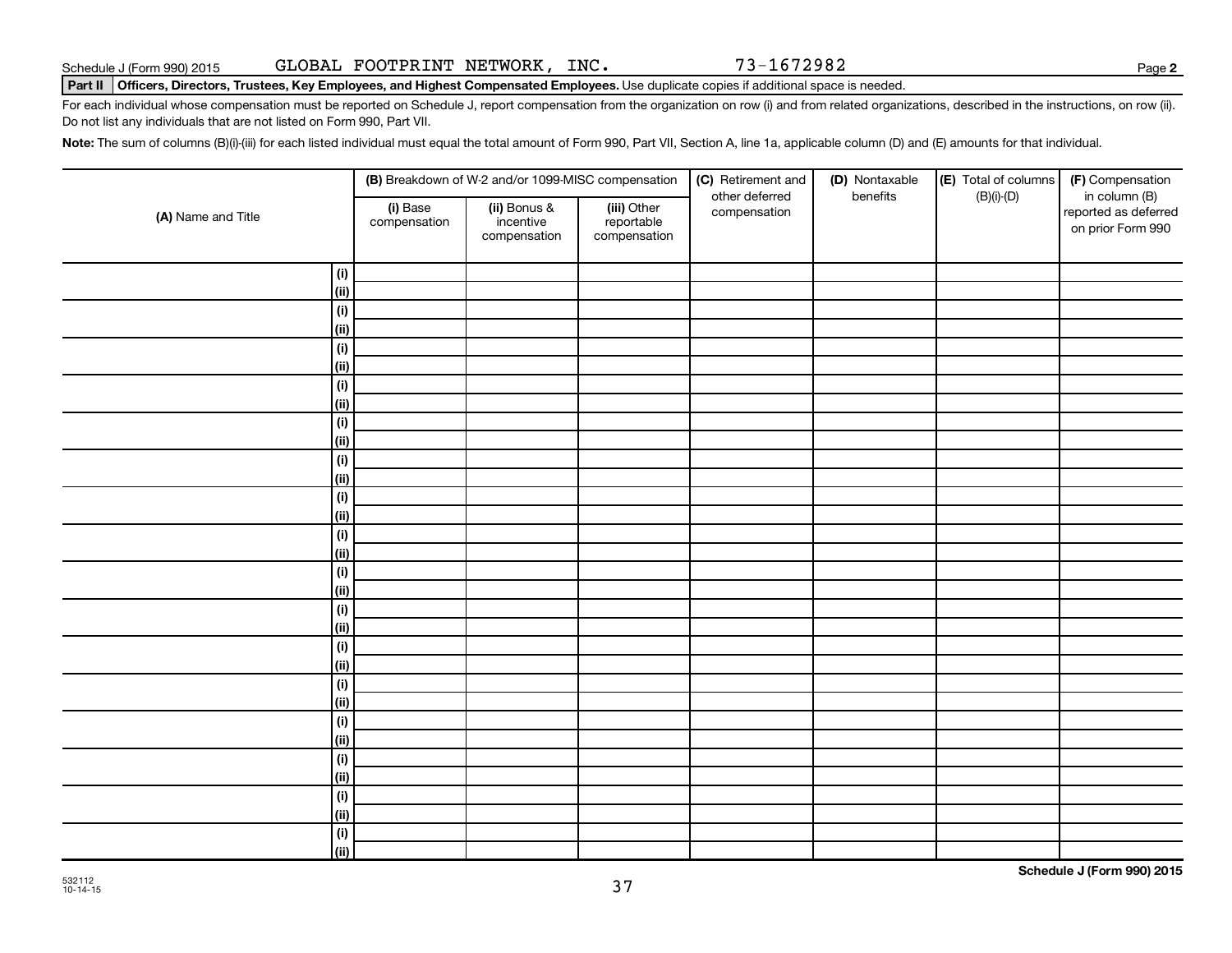## **Part III Supplemental Information**

Provide the information, explanation, or descriptions required for Part I, lines 1a, 1b, 3, 4a, 4b, 4c, 5a, 5b, 6a, 6b, 7, and 8, and for Part II. Also complete this part for any additional information.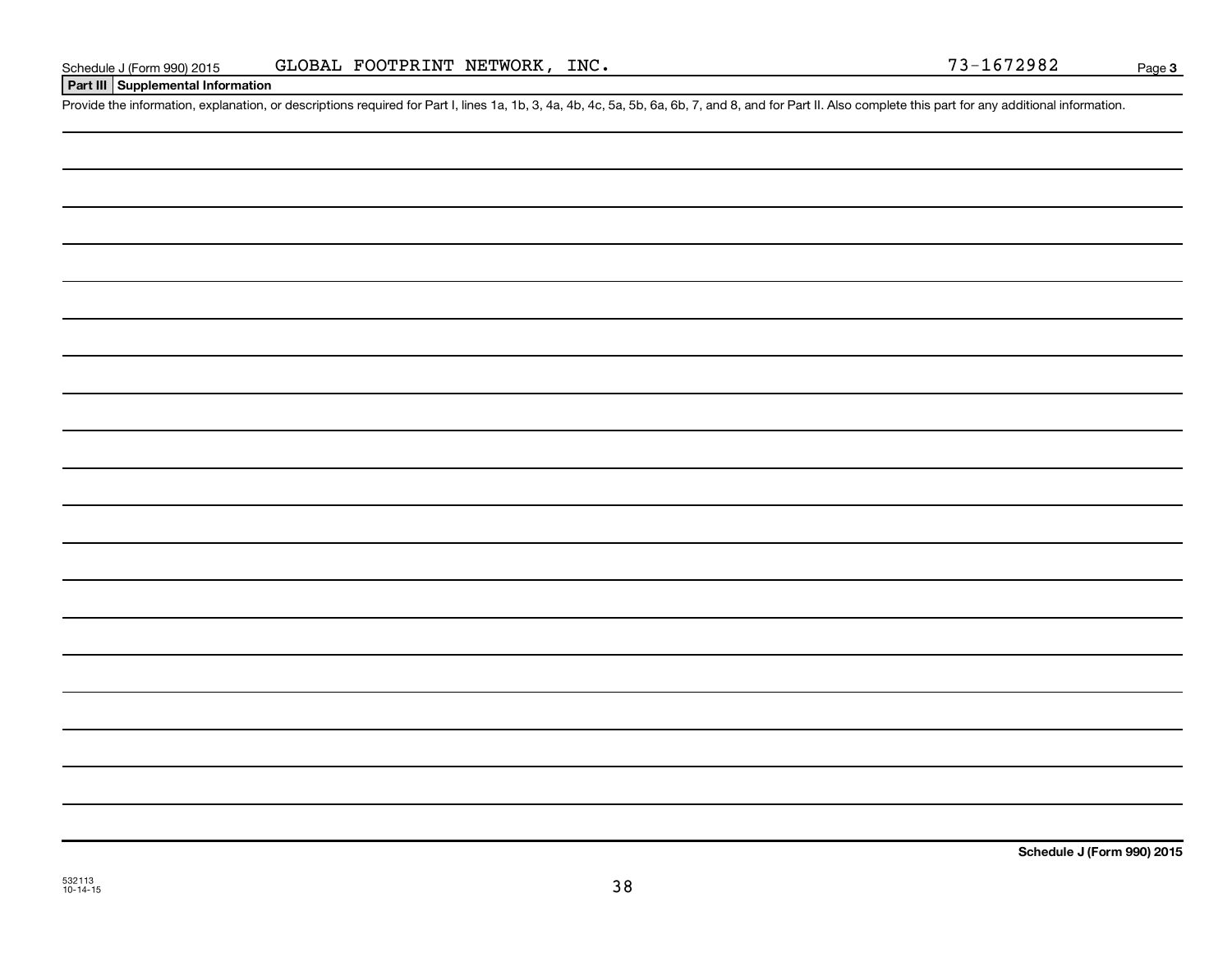| <b>SCHEDULE L</b>                                                                                             |                                       | <b>Transactions With Interested Persons</b>                                |                |                                    |                                                                                                                                    |     |                      |                     | OMB No. 1545-0047                   |            |                                       |
|---------------------------------------------------------------------------------------------------------------|---------------------------------------|----------------------------------------------------------------------------|----------------|------------------------------------|------------------------------------------------------------------------------------------------------------------------------------|-----|----------------------|---------------------|-------------------------------------|------------|---------------------------------------|
| (Form 990 or 990-EZ)                                                                                          |                                       | 28b, or 28c, or Form 990-EZ, Part V, line 38a or 40b.                      |                |                                    | Complete if the organization answered "Yes" on Form 990, Part IV, line 25a, 25b, 26, 27, 28a,                                      |     |                      |                     |                                     |            |                                       |
| Department of the Treasury<br>Internal Revenue Service                                                        |                                       |                                                                            |                | Attach to Form 990 or Form 990-EZ. | Information about Schedule L (Form 990 or 990-EZ) and its instructions is at www.irs.gov/form990.                                  |     |                      |                     | <b>Open To Public</b><br>Inspection |            |                                       |
| Name of the organization                                                                                      |                                       |                                                                            |                |                                    |                                                                                                                                    |     |                      |                     |                                     |            | <b>Employer identification number</b> |
|                                                                                                               |                                       | GLOBAL FOOTPRINT NETWORK, INC.                                             |                |                                    |                                                                                                                                    |     |                      | 73-1672982          |                                     |            |                                       |
| Part I                                                                                                        |                                       |                                                                            |                |                                    | Excess Benefit Transactions (section 501(c)(3), section 501(c)(4), and 501(c)(29) organizations only).                             |     |                      |                     |                                     |            |                                       |
|                                                                                                               |                                       |                                                                            |                |                                    | Complete if the organization answered "Yes" on Form 990, Part IV, line 25a or 25b, or Form 990-EZ, Part V, line 40b.               |     |                      |                     |                                     |            |                                       |
| 1<br>(a) Name of disqualified person                                                                          |                                       | (b) Relationship between disqualified                                      |                |                                    | (c) Description of transaction                                                                                                     |     |                      |                     |                                     |            | (d) Corrected?                        |
|                                                                                                               |                                       | person and organization                                                    |                |                                    |                                                                                                                                    |     |                      |                     |                                     | <b>Yes</b> | <b>No</b>                             |
|                                                                                                               |                                       |                                                                            |                |                                    |                                                                                                                                    |     |                      |                     |                                     |            |                                       |
|                                                                                                               |                                       |                                                                            |                |                                    |                                                                                                                                    |     |                      |                     |                                     |            |                                       |
|                                                                                                               |                                       |                                                                            |                |                                    |                                                                                                                                    |     |                      |                     |                                     |            |                                       |
|                                                                                                               |                                       |                                                                            |                |                                    |                                                                                                                                    |     |                      |                     |                                     |            |                                       |
|                                                                                                               |                                       |                                                                            |                |                                    |                                                                                                                                    |     |                      |                     |                                     |            |                                       |
| 2 Enter the amount of tax incurred by the organization managers or disqualified persons during the year under |                                       |                                                                            |                |                                    |                                                                                                                                    |     |                      |                     |                                     |            |                                       |
|                                                                                                               |                                       |                                                                            |                |                                    |                                                                                                                                    |     |                      |                     |                                     |            |                                       |
|                                                                                                               |                                       |                                                                            |                |                                    |                                                                                                                                    |     |                      |                     |                                     |            |                                       |
|                                                                                                               |                                       |                                                                            |                |                                    |                                                                                                                                    |     |                      |                     |                                     |            |                                       |
| Part II                                                                                                       |                                       | Loans to and/or From Interested Persons.                                   |                |                                    |                                                                                                                                    |     |                      |                     |                                     |            |                                       |
|                                                                                                               |                                       |                                                                            |                |                                    | Complete if the organization answered "Yes" on Form 990-EZ, Part V, line 38a or Form 990, Part IV, line 26; or if the organization |     |                      |                     |                                     |            |                                       |
|                                                                                                               |                                       | reported an amount on Form 990, Part X, line 5, 6, or 22.                  | (d) Loan to or |                                    |                                                                                                                                    |     |                      | <b>(h)</b> Approved |                                     |            |                                       |
| (a) Name of<br>interested person                                                                              | (b) Relationship<br>with organization | (c) Purpose<br>of loan                                                     | from the       | (e) Original<br>principal amount   | (f) Balance due                                                                                                                    |     | $(g)$ In<br>default? | `by board or        |                                     |            | (i) Written<br>agreement?             |
|                                                                                                               |                                       |                                                                            | organization?  |                                    |                                                                                                                                    |     |                      | committee?          |                                     |            |                                       |
|                                                                                                               |                                       |                                                                            | To From        |                                    |                                                                                                                                    | Yes | No.                  | Yes                 | No.                                 | Yes        | No                                    |
|                                                                                                               |                                       |                                                                            |                |                                    |                                                                                                                                    |     |                      |                     |                                     |            |                                       |
|                                                                                                               |                                       |                                                                            |                |                                    |                                                                                                                                    |     |                      |                     |                                     |            |                                       |
|                                                                                                               |                                       |                                                                            |                |                                    |                                                                                                                                    |     |                      |                     |                                     |            |                                       |
|                                                                                                               |                                       |                                                                            |                |                                    |                                                                                                                                    |     |                      |                     |                                     |            |                                       |
|                                                                                                               |                                       |                                                                            |                |                                    |                                                                                                                                    |     |                      |                     |                                     |            |                                       |
|                                                                                                               |                                       |                                                                            |                |                                    |                                                                                                                                    |     |                      |                     |                                     |            |                                       |
|                                                                                                               |                                       |                                                                            |                |                                    |                                                                                                                                    |     |                      |                     |                                     |            |                                       |
|                                                                                                               |                                       |                                                                            |                |                                    |                                                                                                                                    |     |                      |                     |                                     |            |                                       |
|                                                                                                               |                                       |                                                                            |                |                                    |                                                                                                                                    |     |                      |                     |                                     |            |                                       |
| Total<br>Part III                                                                                             |                                       | <b>Grants or Assistance Benefiting Interested Persons.</b>                 |                | $\blacktriangleright$ s            |                                                                                                                                    |     |                      |                     |                                     |            |                                       |
|                                                                                                               |                                       | Complete if the organization answered "Yes" on Form 990, Part IV, line 27. |                |                                    |                                                                                                                                    |     |                      |                     |                                     |            |                                       |
| (a) Name of interested person                                                                                 |                                       | (b) Relationship between                                                   |                | (c) Amount of                      | (d) Type of                                                                                                                        |     |                      |                     | (e) Purpose of                      |            |                                       |
|                                                                                                               |                                       | interested person and                                                      |                | assistance                         | assistance                                                                                                                         |     |                      |                     | assistance                          |            |                                       |
|                                                                                                               |                                       | the organization                                                           |                |                                    |                                                                                                                                    |     |                      |                     |                                     |            |                                       |
|                                                                                                               |                                       |                                                                            |                |                                    |                                                                                                                                    |     |                      |                     |                                     |            |                                       |
|                                                                                                               |                                       |                                                                            |                |                                    |                                                                                                                                    |     |                      |                     |                                     |            |                                       |
|                                                                                                               |                                       |                                                                            |                |                                    |                                                                                                                                    |     |                      |                     |                                     |            |                                       |
|                                                                                                               |                                       |                                                                            |                |                                    |                                                                                                                                    |     |                      |                     |                                     |            |                                       |
|                                                                                                               |                                       |                                                                            |                |                                    |                                                                                                                                    |     |                      |                     |                                     |            |                                       |
|                                                                                                               |                                       |                                                                            |                |                                    |                                                                                                                                    |     |                      |                     |                                     |            |                                       |
|                                                                                                               |                                       |                                                                            |                |                                    |                                                                                                                                    |     |                      |                     |                                     |            |                                       |
|                                                                                                               |                                       |                                                                            |                |                                    |                                                                                                                                    |     |                      |                     |                                     |            |                                       |
|                                                                                                               |                                       |                                                                            |                |                                    |                                                                                                                                    |     |                      |                     |                                     |            |                                       |
| LHA For Paperwork Reduction Act Notice, see the Instructions for Form 990 or 990-EZ.                          |                                       |                                                                            |                |                                    |                                                                                                                                    |     |                      |                     |                                     |            | Schedule L (Form 990 or 990-EZ) 2015  |

39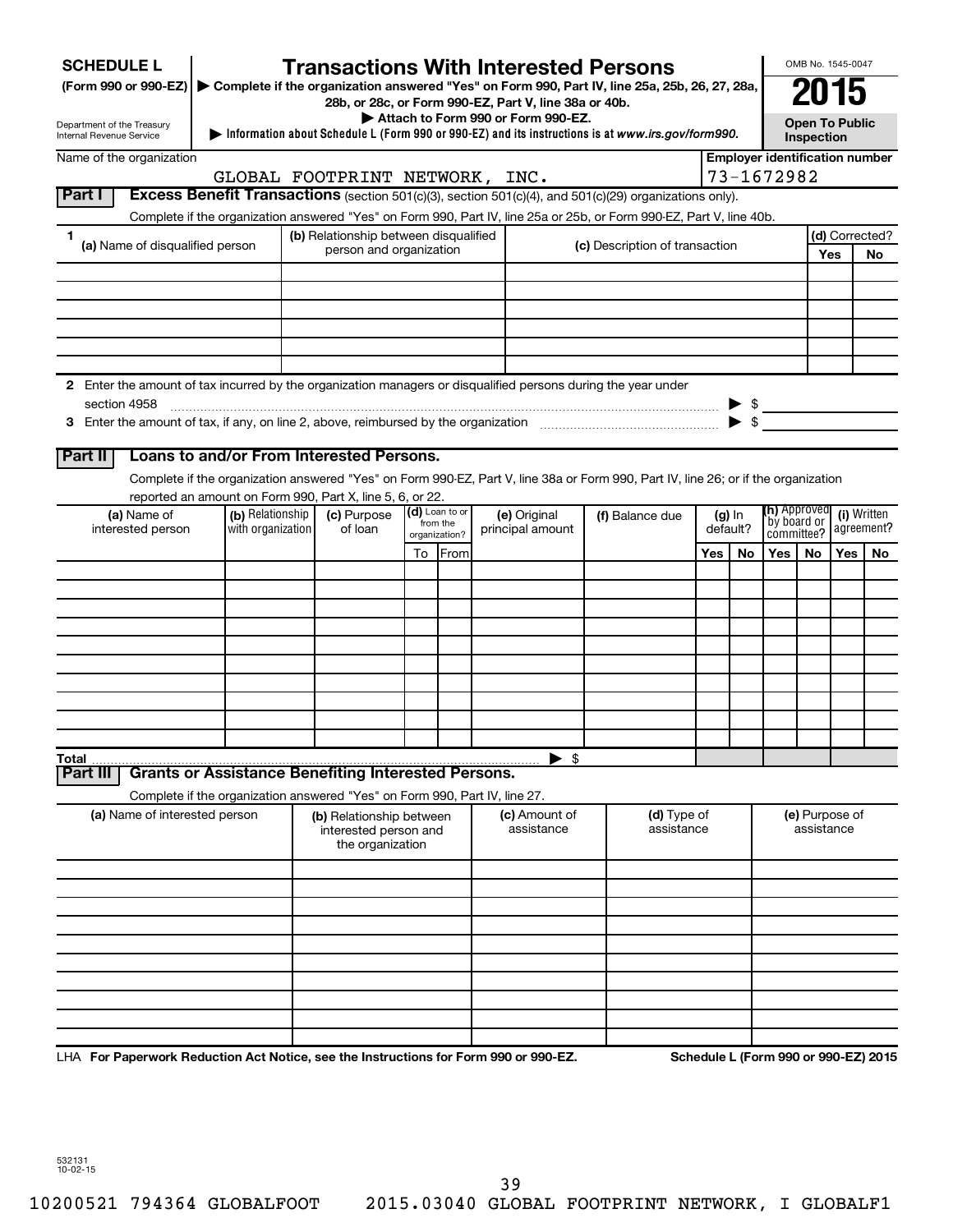|  | Schedule L (Form 990 or 990-EZ) 2015 GLOBAL FOOTPRINT NETWORK, INC.  |  |  | $73 - 1672982$ Page 2 |  |
|--|----------------------------------------------------------------------|--|--|-----------------------|--|
|  | <b>Part IV   Business Transactions Involving Interested Persons.</b> |  |  |                       |  |

Complete if the organization answered "Yes" on Form 990, Part IV, line 28a, 28b, or 28c.

| OUTIDICIO II GIO ORGANIZACIONI ANOVOLCO - TOJ - ON ITONIN JUJI, FANTIV, INIC ZOA, ZOD, OF ZOC. |                                                                    |                              |                                   |           |                                  |
|------------------------------------------------------------------------------------------------|--------------------------------------------------------------------|------------------------------|-----------------------------------|-----------|----------------------------------|
| (a) Name of interested person                                                                  | (b) Relationship between interested<br>person and the organization | (c) Amount of<br>transaction | (d) Description of<br>transaction | revenues? | (e) Sharing of<br>organization's |
|                                                                                                |                                                                    |                              |                                   | Yes       | No                               |
| GLOBAL FOOTPRINT NETWORK-SSEE                                                                  | <b>SCHEDULE O</b>                                                  |                              | 0.SHARED<br>EMPL                  |           | X                                |
|                                                                                                |                                                                    |                              |                                   |           |                                  |
|                                                                                                |                                                                    |                              |                                   |           |                                  |
|                                                                                                |                                                                    |                              |                                   |           |                                  |
|                                                                                                |                                                                    |                              |                                   |           |                                  |
|                                                                                                |                                                                    |                              |                                   |           |                                  |
|                                                                                                |                                                                    |                              |                                   |           |                                  |
|                                                                                                |                                                                    |                              |                                   |           |                                  |
|                                                                                                |                                                                    |                              |                                   |           |                                  |
|                                                                                                |                                                                    |                              |                                   |           |                                  |

**Part V** | Supplemental Information

Provide additional information for responses to questions on Schedule L (see instructions).

SCH L, PART IV, BUSINESS TRANSACTIONS INVOLVING INTERESTED PERSONS:

(A) NAME OF INTERESTED PERSON:

GLOBAL FOOTPRINT NETWORK-SWITZERLAND FOUNDATION

(D) DESCRIPTION OF TRANSACTION: SHARED EMPLOYEE SALARIES ON JOINT

PROJECT

**Schedule L (Form 990 or 990-EZ) 2015**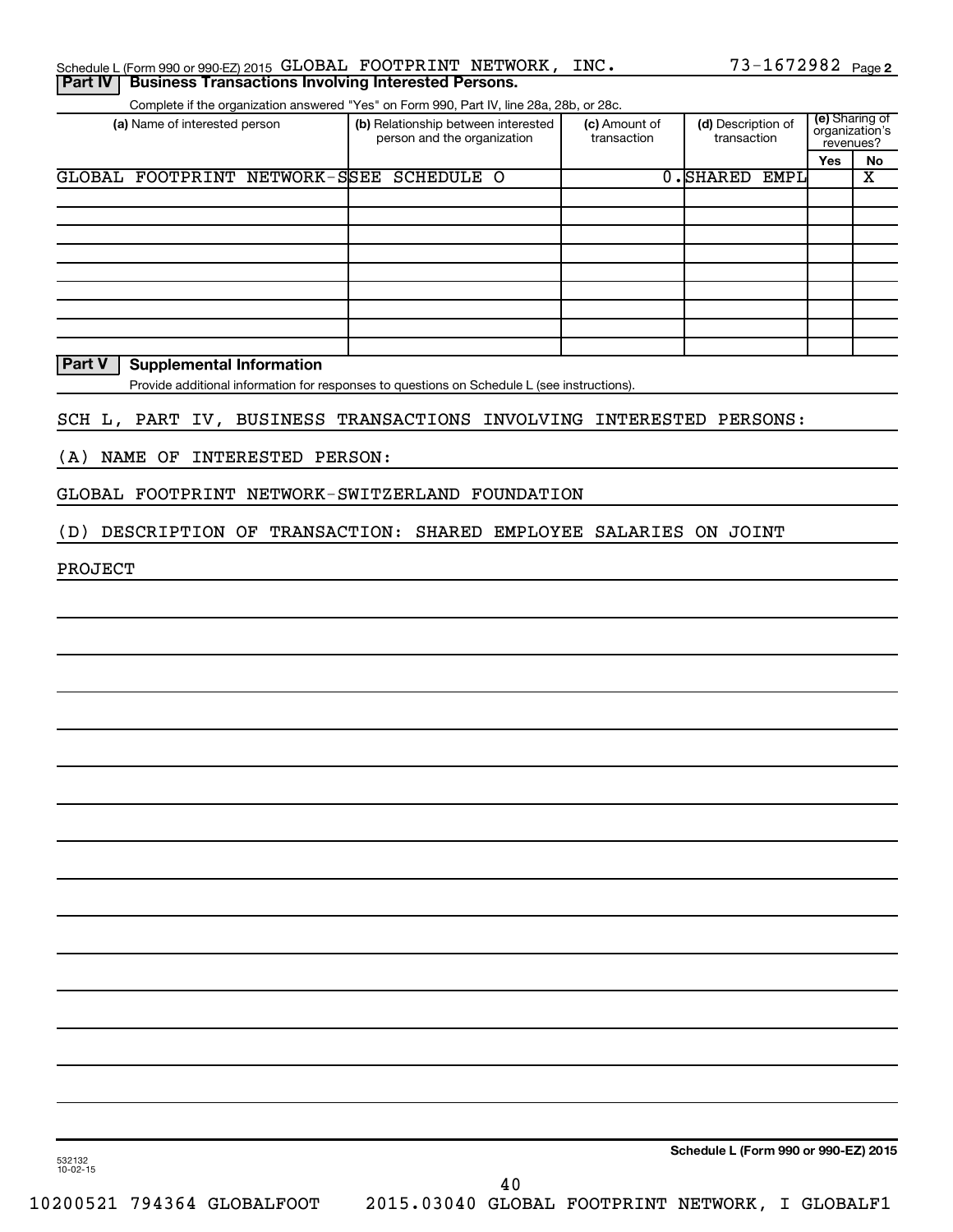| <b>SCHEDULE M</b> |  |
|-------------------|--|
| (Form 990)        |  |

## **Noncash Contributions**

OMB No. 1545-0047

Department of the Treasury Internal Revenue Service

◆ Complete if the organizations answered "Yes" on Form 990, Part IV, lines 29 or 30.<br>▶ Complete if the organizations answered "Yes" on Form 990, Part IV, lines 29 or 30. **Attach to Form 990.**  $\blacktriangleright$ 

**Open To Public Inspection**

|  | Name of the organization |  |
|--|--------------------------|--|
|  |                          |  |

**Information about Schedule M (Form 990) and its instructions is at www.irs.gov/form990.** 

#### **Employer identification number Part I Types of Property** GLOBAL FOOTPRINT NETWORK, INC.  $\vert$  73-1672982

| rail I | <b>Types of Froperty</b>                                                                                                                                                   |                               |                                      |                                                    |    |                                                              |            |     |    |
|--------|----------------------------------------------------------------------------------------------------------------------------------------------------------------------------|-------------------------------|--------------------------------------|----------------------------------------------------|----|--------------------------------------------------------------|------------|-----|----|
|        |                                                                                                                                                                            | (a)<br>Check if<br>applicable | (b)<br>Number of<br>contributions or | (c)<br>Noncash contribution<br>amounts reported on |    | (d)<br>Method of determining<br>noncash contribution amounts |            |     |    |
|        |                                                                                                                                                                            |                               |                                      | items contributed Form 990, Part VIII, line 1g     |    |                                                              |            |     |    |
| 1      |                                                                                                                                                                            |                               |                                      |                                                    |    |                                                              |            |     |    |
| 2      |                                                                                                                                                                            |                               |                                      |                                                    |    |                                                              |            |     |    |
| з      | Art - Fractional interests                                                                                                                                                 |                               |                                      |                                                    |    |                                                              |            |     |    |
| 4      |                                                                                                                                                                            |                               |                                      |                                                    |    |                                                              |            |     |    |
| 5      | Clothing and household goods                                                                                                                                               |                               |                                      |                                                    |    |                                                              |            |     |    |
| 6      |                                                                                                                                                                            |                               |                                      |                                                    |    |                                                              |            |     |    |
| 7      |                                                                                                                                                                            |                               |                                      |                                                    |    |                                                              |            |     |    |
| 8      |                                                                                                                                                                            |                               |                                      |                                                    |    |                                                              |            |     |    |
| 9      | Securities - Publicly traded                                                                                                                                               |                               |                                      |                                                    |    |                                                              |            |     |    |
| 10     | Securities - Closely held stock                                                                                                                                            |                               |                                      |                                                    |    |                                                              |            |     |    |
| 11     | Securities - Partnership, LLC, or                                                                                                                                          |                               |                                      |                                                    |    |                                                              |            |     |    |
|        |                                                                                                                                                                            |                               |                                      |                                                    |    |                                                              |            |     |    |
| 12     | Securities - Miscellaneous                                                                                                                                                 |                               |                                      |                                                    |    |                                                              |            |     |    |
| 13     | Qualified conservation contribution -                                                                                                                                      |                               |                                      |                                                    |    |                                                              |            |     |    |
|        |                                                                                                                                                                            |                               |                                      |                                                    |    |                                                              |            |     |    |
| 14     | Qualified conservation contribution - Other                                                                                                                                |                               |                                      |                                                    |    |                                                              |            |     |    |
| 15     |                                                                                                                                                                            |                               |                                      |                                                    |    |                                                              |            |     |    |
| 16     |                                                                                                                                                                            |                               |                                      |                                                    |    |                                                              |            |     |    |
| 17     |                                                                                                                                                                            |                               |                                      |                                                    |    |                                                              |            |     |    |
| 18     |                                                                                                                                                                            |                               |                                      |                                                    |    |                                                              |            |     |    |
| 19     |                                                                                                                                                                            |                               |                                      |                                                    |    |                                                              |            |     |    |
| 20     | Drugs and medical supplies                                                                                                                                                 |                               |                                      |                                                    |    |                                                              |            |     |    |
| 21     |                                                                                                                                                                            |                               |                                      |                                                    |    |                                                              |            |     |    |
| 22     |                                                                                                                                                                            |                               |                                      |                                                    |    |                                                              |            |     |    |
| 23     |                                                                                                                                                                            |                               |                                      |                                                    |    |                                                              |            |     |    |
| 24     |                                                                                                                                                                            |                               |                                      |                                                    |    |                                                              |            |     |    |
| 25     | $($ COMMUNICATION $)$<br>Other $\blacktriangleright$                                                                                                                       | $\overline{\textbf{x}}$       | 2                                    |                                                    |    | 100,828.COMPARABLE COSTS                                     |            |     |    |
| 26     | $($ OFFICE FURNIS $)$<br>Other $\blacktriangleright$                                                                                                                       | $\overline{\text{x}}$         | 3                                    |                                                    |    | 18,728.COMPARABLE COSTS                                      |            |     |    |
| 27     | FUNDRAISING I)<br>Other $\blacktriangleright$                                                                                                                              | $\overline{\textbf{x}}$       |                                      |                                                    |    | 11,486.COMPARABLE COSTS                                      |            |     |    |
| 28     | Other $\blacktriangleright$                                                                                                                                                |                               |                                      |                                                    |    |                                                              |            |     |    |
| 29     | Number of Forms 8283 received by the organization during the tax year for contributions                                                                                    |                               |                                      |                                                    |    |                                                              |            |     |    |
|        | for which the organization completed Form 8283, Part IV, Donee Acknowledgement                                                                                             |                               |                                      |                                                    | 29 |                                                              |            |     |    |
|        |                                                                                                                                                                            |                               |                                      |                                                    |    |                                                              |            | Yes | No |
|        | 30a During the year, did the organization receive by contribution any property reported in Part I, lines 1 through 28, that it                                             |                               |                                      |                                                    |    |                                                              |            |     |    |
|        | must hold for at least three years from the date of the initial contribution, and which is not required to be used for                                                     |                               |                                      |                                                    |    |                                                              |            |     |    |
|        |                                                                                                                                                                            |                               |                                      |                                                    |    |                                                              | <b>30a</b> |     | x  |
|        |                                                                                                                                                                            |                               |                                      |                                                    |    |                                                              |            |     |    |
|        | <b>b</b> If "Yes," describe the arrangement in Part II.<br>Does the organization have a gift acceptance policy that requires the review of any non-standard contributions? |                               |                                      |                                                    |    |                                                              | 31         |     | x  |
| 31     |                                                                                                                                                                            |                               |                                      |                                                    |    |                                                              |            |     |    |
|        | 32a Does the organization hire or use third parties or related organizations to solicit, process, or sell noncash<br>contributions?                                        |                               |                                      |                                                    |    |                                                              | 32a        |     | х  |
|        | <b>b</b> If "Yes," describe in Part II.                                                                                                                                    |                               |                                      |                                                    |    |                                                              |            |     |    |
| 33     | If the organization did not report an amount in column (c) for a type of property for which column (a) is checked,                                                         |                               |                                      |                                                    |    |                                                              |            |     |    |
|        | describe in Part II.                                                                                                                                                       |                               |                                      |                                                    |    |                                                              |            |     |    |
|        |                                                                                                                                                                            |                               |                                      |                                                    |    |                                                              |            |     |    |

**For Paperwork Reduction Act Notice, see the Instructions for Form 990. Schedule M (Form 990) (2015)** LHA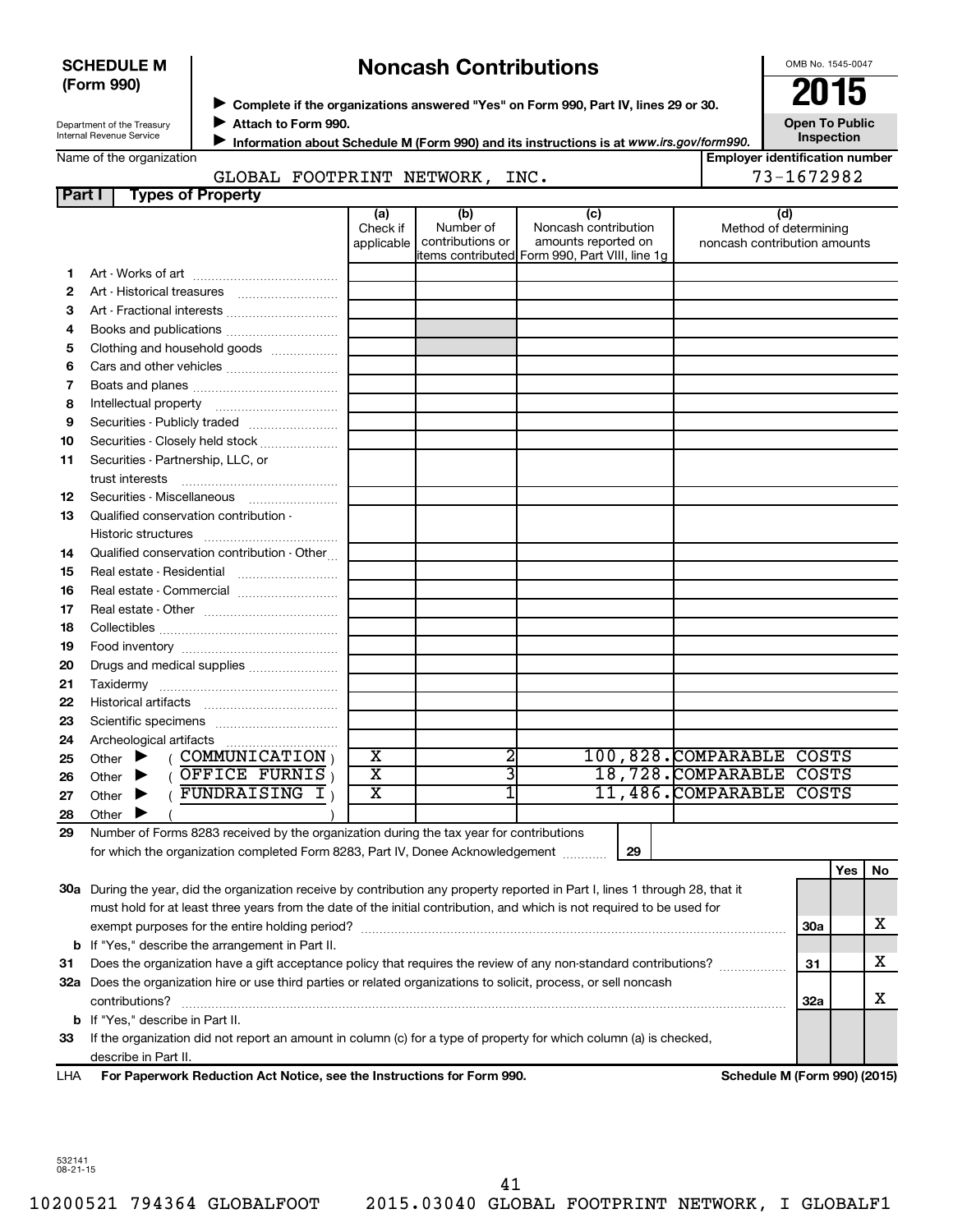Provide the information required by Part I, lines 30b, 32b, and 33, and whether the organization is reporting in Part I, column (b), the number of contributions, the number of items received, or a combination of both. Also complete this part for any additional information. **Part II Supplemental Information.** 

| 532142 08-21-15 |  |  | $4\sqrt{2}$ |  |                              |  |
|-----------------|--|--|-------------|--|------------------------------|--|
|                 |  |  |             |  | Schedule M (Form 990) (2015) |  |
|                 |  |  |             |  |                              |  |
|                 |  |  |             |  |                              |  |
|                 |  |  |             |  |                              |  |
|                 |  |  |             |  |                              |  |
|                 |  |  |             |  |                              |  |
|                 |  |  |             |  |                              |  |
|                 |  |  |             |  |                              |  |
|                 |  |  |             |  |                              |  |
|                 |  |  |             |  |                              |  |
|                 |  |  |             |  |                              |  |
|                 |  |  |             |  |                              |  |
|                 |  |  |             |  |                              |  |
|                 |  |  |             |  |                              |  |
|                 |  |  |             |  |                              |  |
|                 |  |  |             |  |                              |  |
|                 |  |  |             |  |                              |  |
|                 |  |  |             |  |                              |  |
|                 |  |  |             |  |                              |  |
|                 |  |  |             |  |                              |  |
|                 |  |  |             |  |                              |  |
|                 |  |  |             |  |                              |  |
|                 |  |  |             |  |                              |  |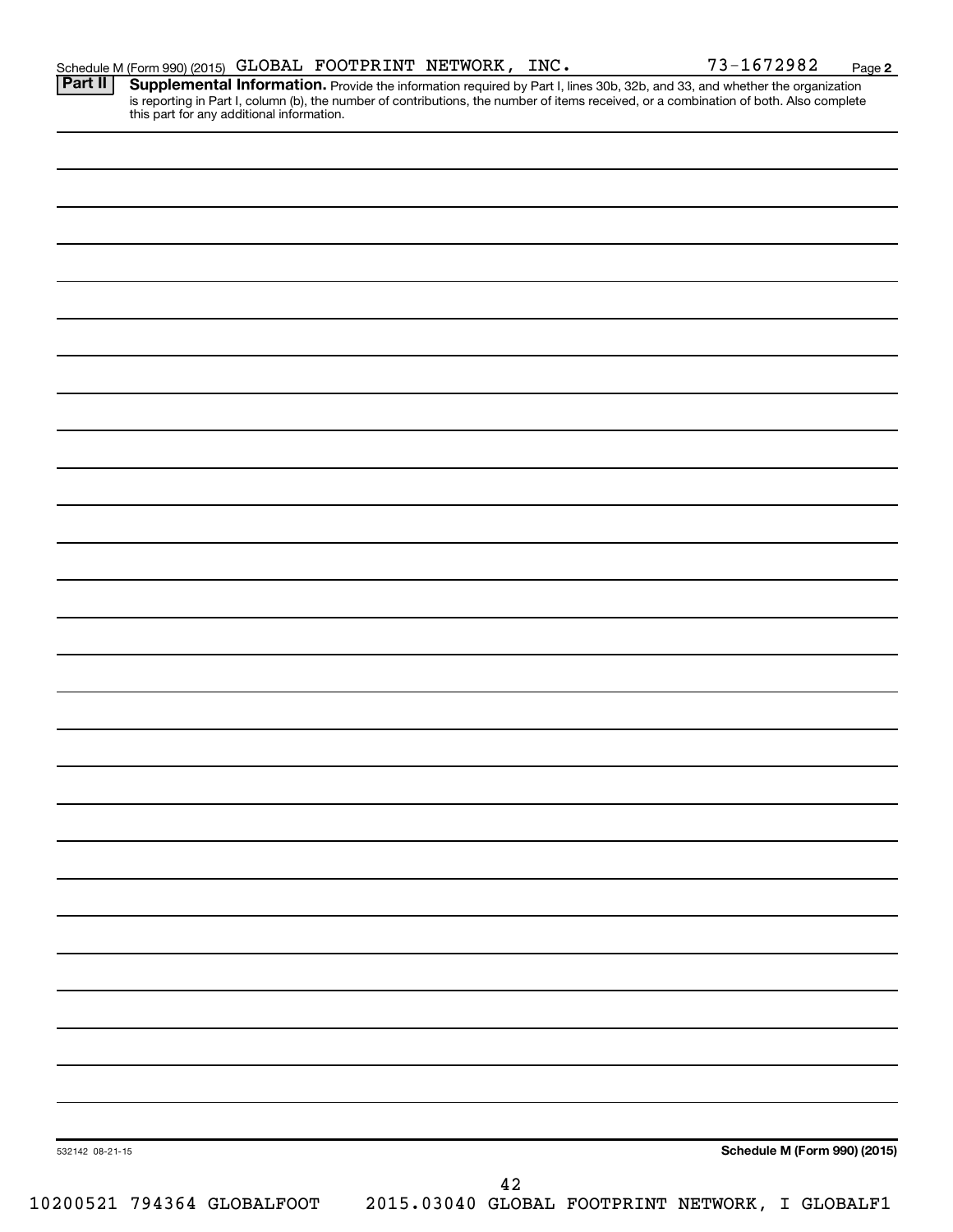OMB No. 1545-0047 Department of the Treasury Internal Revenue Service **Information about Schedule O (Form 990 or 990-EZ) and its instructions is at WWW.irs.gov/form990. Complete to provide information for responses to specific questions on Form 990 or 990-EZ or to provide any additional information. | Attach to Form 990 or 990-EZ. (Form 990 or 990-EZ) Open to Public Inspection Employer identification number** Name of the organization SCHEDULE O **Supplemental Information to Form 990 or 990-EZ 2015**<br>(Form 990 or 990-EZ) Complete to provide information for responses to specific questions on GLOBAL FOOTPRINT NETWORK, INC.  $10^{-1}$  73-1672982 FORM 990, PART I, LINE 1, DESCRIPTION OF ORGANIZATION MISSION: PARTNERS, GLOBAL FOOTPRINT NETWORK COORDINATES RESEARCH, DEVELOPS METHODOLOGICAL STANDARDS AND PROVIDES DECISION-MAKERS A MENU OF TOOLS TO HELP THE HUMAN ECONOMY OPERATE WITHIN EARTH'S ECOLOGICAL LIMITS. WE WORK WITH LOCAL AND NATIONAL GOVERNMENTS, INVESTORS AND OPINION LEADERS TO ENSURE ALL PEOPLE LIVE WELL, WITHIN THE MEANS OF ONE PLANET. FORM 990, PART III, LINE 1, DESCRIPTION OF ORGANIZATION MISSION: WITHIN EARTH'S ECOLOGICAL LIMITS. WE WORK WITH LOCAL AND NATIONAL GOVERNMENTS, INVESTORS AND OPINION LEADERS TO ENSURE ALL PEOPLE LIVE WELL, WITHIN THE MEANS OF ONE PLANET. FORM 990, PART III, LINE 4D, OTHER PROGRAM SERVICES: LOCAL PLANNING - OUR WORK WITH CITIES AND STATE GOVERNMENTS AROUND THE WORLD HELPS TO BRING ECOLOGICAL LIMITS INTO THE URBAN PLANNING CONVERSATION. WE OFFER NET PRESENT VALUE + ANALYSES TO HELP GOVERNMENTS TACKLE LONG-TERM SUSTAINABILITY AND ECOLOGICAL CONSIDERATIONS IN THEIR POLICY DECISIONS, AS WE HAVE RECENTLY DONE IN A PROJECT WITH THE GOVERNOR OF MARYLAND. WE ARE CURRENTLY REFINING OUR CITY-LEVEL ECOLOGICAL FOOTPRINT METHODOLOGY AND POLICY APPLICATIONS THROUGH OUR MEDITERRANEAN CITIES PILOT PROJECT. (CITIES & REGIONS) SUSTAINABLE HUMAN DEVELOPMENT - USING THE ECOLOGICAL FOOTPRINT AND THE UNITED NATIONS DEVELOPMENT PROGRAMME'S HUMAN DEVELOPMENT INDEX (HDI), GLOBAL FOOTPRINT NETWORK HAS DEVELOPED A FRAMEWORK FOR MEASURING HOW MUCH LASTING DEVELOPMENT EACH DOLLAR BUYS. THE UNITED NATIONS

532211  $09 - 02 - 15$ LHA For Paperwork Reduction Act Notice, see the Instructions for Form 990 or 990-EZ. Schedule O (Form 990 or 990-EZ) (2015) 43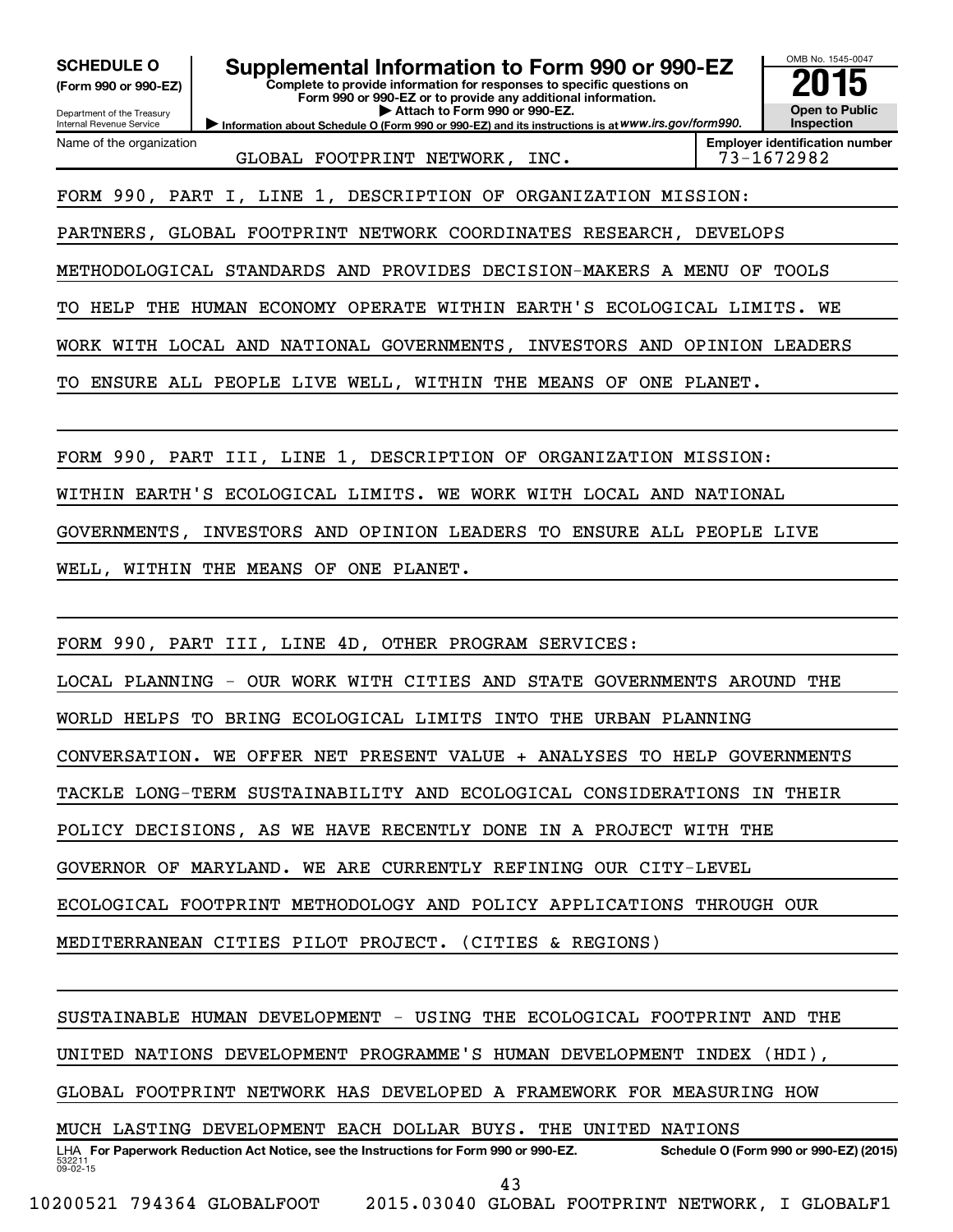| Schedule O (Form 990 or 990-EZ) (2015)                                      | Page 2                                              |
|-----------------------------------------------------------------------------|-----------------------------------------------------|
| Name of the organization<br>GLOBAL FOOTPRINT NETWORK, INC.                  | <b>Employer identification number</b><br>73-1672982 |
| DEVELOPMENT PROGRAMME INCLUDES THE FOOTPRINT IN ITS "HUMAN DEVELOPMENT      |                                                     |
| REPORT" AND ALSO INCLUDES THE "HDI-FOOTPRINT FRAMEWORK." IN ADDITION WE     |                                                     |
| ARE COLLABORATING WITH GRAM VIKAS AND INTERNATIONAL DEVELOPMENT             |                                                     |
| ENTERPRISE-INDIA TO APPLY THIS FRAMEWORK TO THEIR ON-THE-GROUND             |                                                     |
| PROJECTS AND IDENTIFY THE "SUSTAINABLE DEVELOPMENT RETURN ON                |                                                     |
| INVESTMENT" (SDROI). (HUMAN DEVELOPMENT)                                    |                                                     |
| EXPENSES \$ 426,296. INCLUDING GRANTS OF \$ 0. REVENUE \$ 37,672.           |                                                     |
|                                                                             |                                                     |
| FORM 990, PART VI, SECTION A, LINE 2:                                       |                                                     |
| SUSAN BURNS, FOUNDER/CEO, IS MARRIED TO MATHIS WACKERNAGEL, PRESIDENT.      |                                                     |
|                                                                             |                                                     |
| FORM 990, PART VI, SECTION A, LINE 7A:                                      |                                                     |
| PER THE BYLAWS, MATHIS WACKERNAGEL AND SUSAN BURNS HAVE THE AUTHORITY TO    |                                                     |
| EACH APPOINT 2 MEMBERS TO THE BOARD OF DIRECTORS.                           |                                                     |
|                                                                             |                                                     |
| FORM 990, PART VI, SECTION B, LINE 11:                                      |                                                     |
| THE FOUNDER/CEO AND ACCOUNTING MANAGER REVIEW THE FORM 990 PRIOR TO FILING, |                                                     |
| BEFORE THEY PROVIDE A COMPLETE COPY OF THE 990 TO ALL MEMBERS OF THE BOARD  |                                                     |
| FOR APPROVAL.                                                               |                                                     |
|                                                                             |                                                     |
| FORM 990, PART VI, SECTION B, LINE 12C:                                     |                                                     |
| mus covertem on tymponem pottay to promotpumpo                              |                                                     |

THE CONFLICT OF INTEREST POLICY IS DISTRIBUTED TO BOARD MEMBERS AND ALL MEMBERS OF THE GOVERNING BODY. POTENTIAL CONFLICTS OF INTEREST WOULD BE DISCUSSED AT THIS TIME.

FORM 990, PART VI, SECTION B, LINE 15:

SALARIES FOR ALL EMPLOYEES, INCLUDING OFFICERS AND KEY INDIVIDUALS, IS

532212 09-02-15 **Schedule O (Form 990 or 990-EZ) (2015)** DETERMINED BASED ON COMPARABLE RATES AS DETERMINED VIA COMPENSATION SUTDIES 10200521 794364 GLOBALFOOT 2015.03040 GLOBAL FOOTPRINT NETWORK, I GLOBALF1 44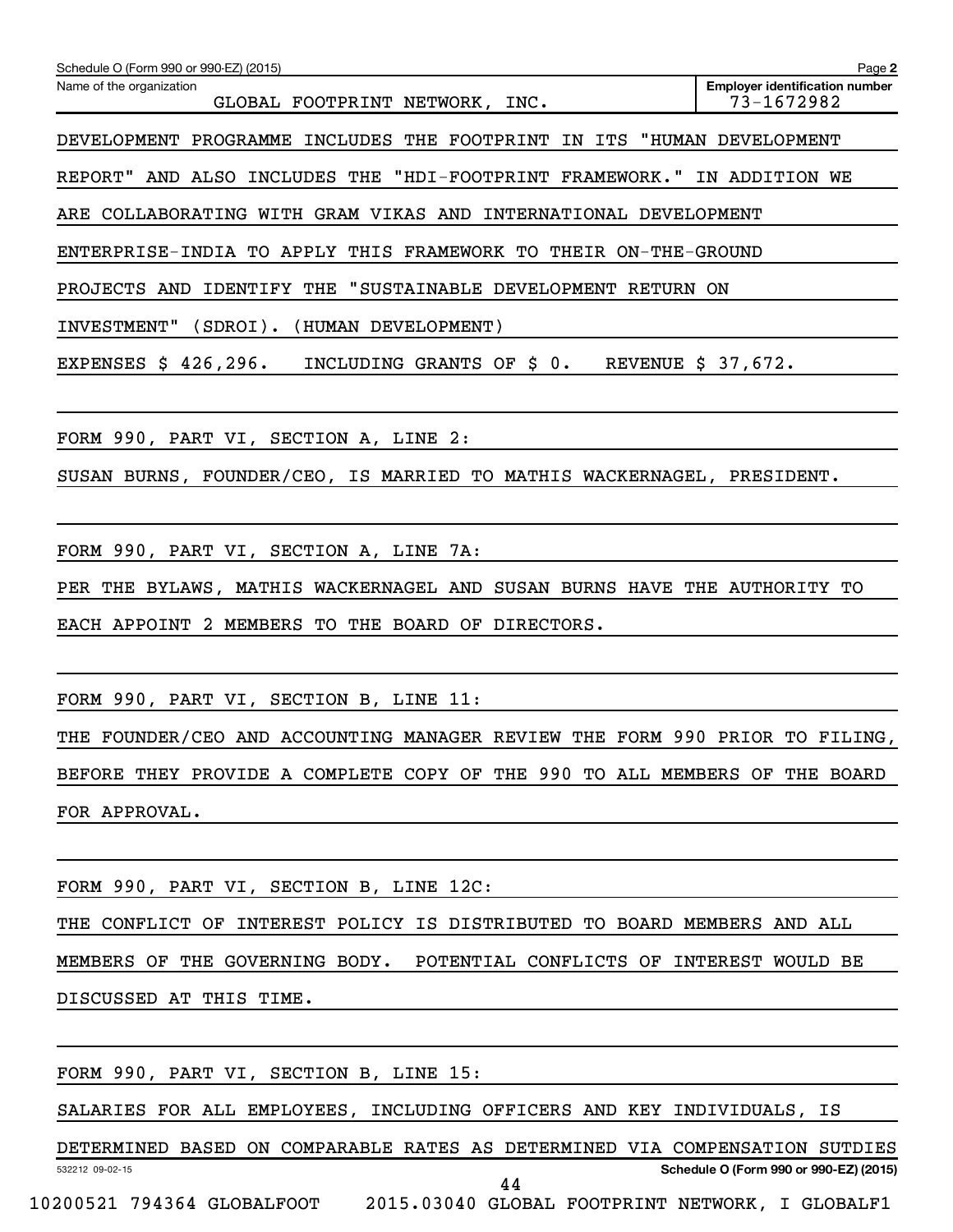| TOTAL EXPENSES                                                              | 207.<br>Schedule O (Form 990 or 990-EZ) (2015) |
|-----------------------------------------------------------------------------|------------------------------------------------|
| FUNDRAISING EXPENSES                                                        | 0.                                             |
| MANAGEMENT AND GENERAL EXPENSES                                             | 207.                                           |
| PROGRAM SERVICE EXPENSES                                                    | $0$ .                                          |
| HUMAN RESOURCES:                                                            |                                                |
| TOTAL EXPENSES                                                              | 306,074.                                       |
| FUNDRAISING EXPENSES                                                        | 136,358.                                       |
| MANAGEMENT AND GENERAL EXPENSES                                             | 5,902.                                         |
| PROGRAM SERVICE EXPENSES                                                    | 163,814.                                       |
| TECHNICAL SERVICES:                                                         |                                                |
| FORM 990, PART IX, LINE 11G, OTHER FEES:                                    |                                                |
|                                                                             |                                                |
| GOVERNING DOCUMENTS AND CONFLICT OF INTEREST POLICY WILL BE PROVIDED TO THE |                                                |
| BE MADE PUBLICLY AVAILABLE AS APPLICABLE LAW MAY REQUIRE. OTHERWISE, THE    |                                                |
| DISCLOSURE RULES (OR STATE PUBLIC DISCLOSURE RULES), THESE DOCUMENTS WILL   |                                                |
| INTEREST POLICY OF THE ORGANIZATION THAT ARE SUBJECT TO THE FEDERAL PUBLIC  |                                                |
| THE GOVERNING DOCUMENTS (ARTICLES OF INCORPORATION, BYLAWS) AND CONFLICT OF |                                                |
| FORM 990, PART VI, SECTION C, LINE 19:                                      |                                                |
| ORGANIZATION. THE FORM 990 IS AVAILABLE ON THE GUIDESTAR WEBSITE.           |                                                |
| POLICY AND FINANCIAL STATEMENTS AVAILABLE UPON REQUEST OF AN INDIVIDUAL OR  |                                                |
| THE ORGANIZATION MAKES IT'S GOVERNING DOCUMENTS, CONFLICT OF INTEREST       |                                                |
| FORM 990, PART VI, SECTION C, LINE 18:                                      |                                                |
|                                                                             |                                                |

Schedule O (Form 990 or 990-EZ) (2015)

Name of the organization

GLOBAL FOOTPRINT NETWORK, INC.

**2 Employer identification number**

AND ARE INCLUDED IN THE BUDGET. THE CEO, PRESIDENT AND HIGHEST PAID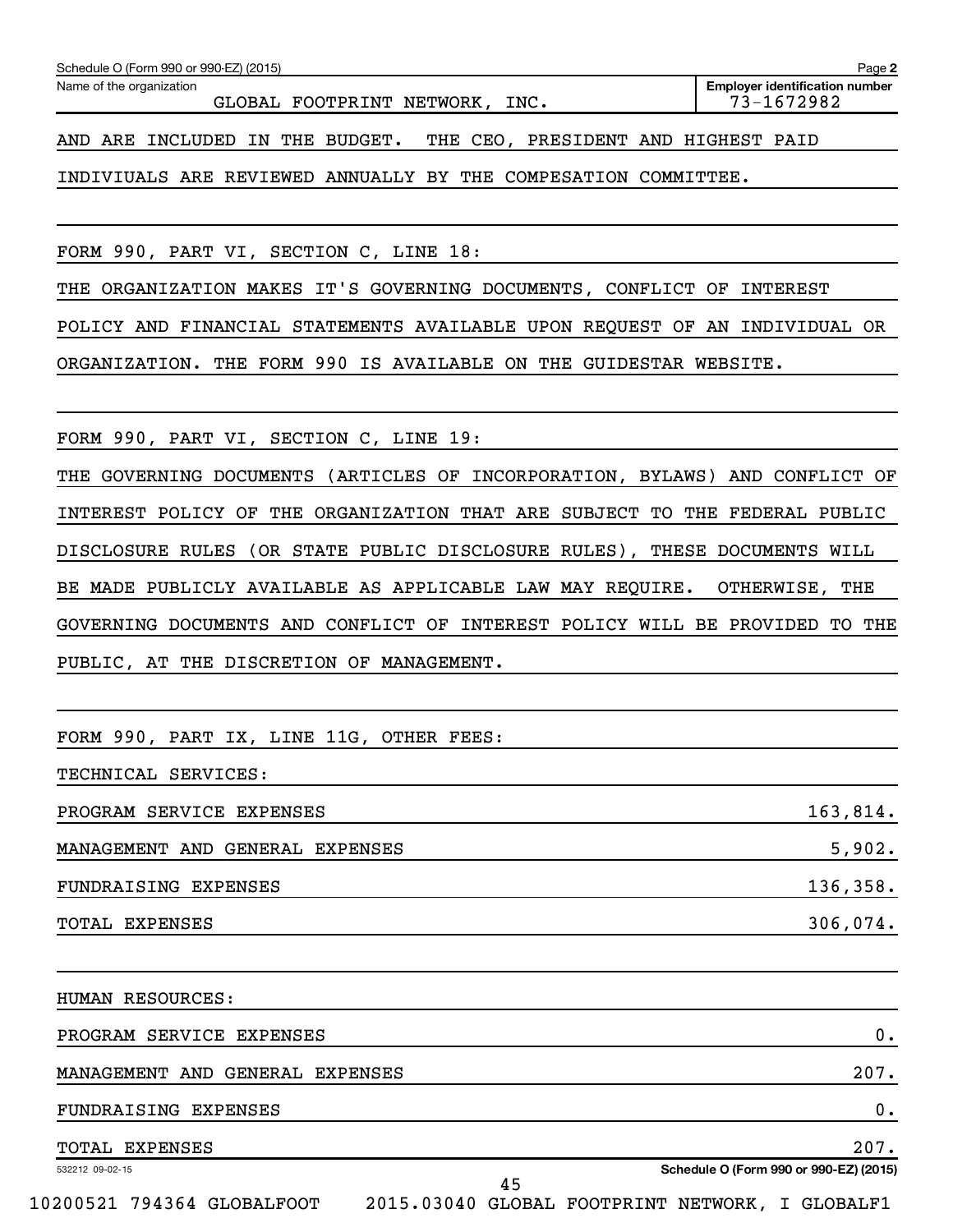| Schedule O (Form 990 or 990-EZ) (2015) | Page 2                    |      |                                                     |
|----------------------------------------|---------------------------|------|-----------------------------------------------------|
| Name of the organization               | GLOBAL FOOTPRINT NETWORK, | INC. | <b>Employer identification number</b><br>73-1672982 |
|                                        |                           |      |                                                     |

| PROGRAM SERVICE EXPENSES                               | 57,059.   |
|--------------------------------------------------------|-----------|
| MANAGEMENT AND GENERAL EXPENSES                        | 12,712.   |
| FUNDRAISING EXPENSES                                   | 14,093.   |
| TOTAL EXPENSES                                         | 83,864.   |
| TOTAL OTHER FEES ON FORM 990, PART IX, LINE 11G, COL A | 390, 145. |

FORM 990, PART XII, LINE 2C

IT CONSULTING:

NO CHANGES TO THE PROCESS HAVE BEEN MADE SINCE THE PRIOR YEAR.

FORM 990, SCHEDULE L, PART IV, COLUMN B

THEIR BOARD IS CONTROLLED BY CURRENT AND FORMER GLOBAL FOOTPRINT

NETWORK TRUSTEES, DIRECTORS, OFFICERS AND KEY EMPLOYEES.

532212 09-02-15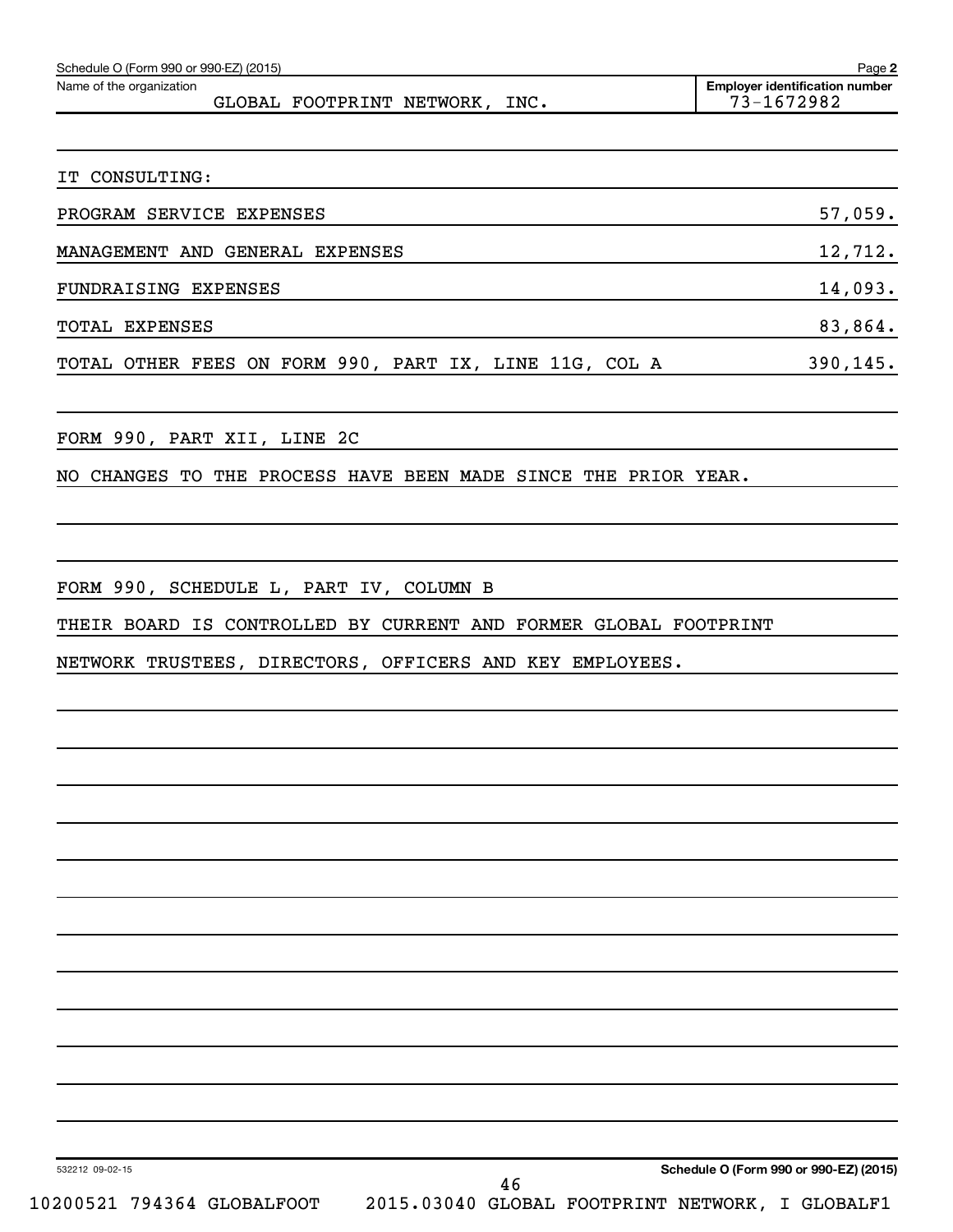| <b>SCHEDULE R</b> |
|-------------------|
|                   |

Department of the Treasury Internal Revenue Service

## **Related Organizations and Unrelated Partnerships**

**(Form 990) Complete if the organization answered "Yes" on Form 990, Part IV, line 33, 34, 35b, 36, or 37.** |

**Attach to Form 990. Contract to Public Contract of Public** 

**Most Information about Schedule R (Form 990) and its instructions is at www.irs.gov/form990.** This pection

Name of the organization

## GLOBAL FOOTPRINT NETWORK, INC.

Part I ldentification of Disregarded Entities Complete if the organization answered "Yes" on Form 990, Part IV, line 33.

| (a)<br>Name, address, and EIN (if applicable)<br>of disregarded entity | (b)<br>Primary activity | (c)<br>Legal domicile (state or<br>foreign country) | (d)<br>Total income | (e)<br>End-of-year assets | (f)<br>Direct controlling<br>entity |
|------------------------------------------------------------------------|-------------------------|-----------------------------------------------------|---------------------|---------------------------|-------------------------------------|
|                                                                        |                         |                                                     |                     |                           |                                     |
|                                                                        |                         |                                                     |                     |                           |                                     |
|                                                                        |                         |                                                     |                     |                           |                                     |
|                                                                        |                         |                                                     |                     |                           |                                     |

#### **Part II** Identification of Related Tax-Exempt Organizations Complete if the organization answered "Yes" on Form 990, Part IV, line 34 because it had one or more related tax-exempt<br>Complete it is a seriest of the two wears organizations during the tax year.

| (a)<br>Name, address, and EIN<br>of related organization | (b)<br>Primary activity   | (c)<br>Legal domicile (state or<br>foreign country) | (d)<br>Exempt Code<br>section | (e)<br>Public charity<br>status (if section | (f)<br>Direct controlling<br>entity | $(g)$<br>Section 512(b)(13) | controlled<br>entity? |
|----------------------------------------------------------|---------------------------|-----------------------------------------------------|-------------------------------|---------------------------------------------|-------------------------------------|-----------------------------|-----------------------|
|                                                          |                           |                                                     |                               | 501(c)(3))                                  |                                     | Yes                         | No.                   |
| GLOBAL FOOTPRINT NETWORK-SWITZERLAND                     | <b>PROMOTE AND SECURE</b> |                                                     |                               |                                             |                                     |                             |                       |
| FOUNDATION, INTL ENVIR HSE 2, 7-9 CHEMIN DE              | FINANCIAL SUPPORT FOR THE |                                                     |                               |                                             |                                     |                             |                       |
| BALEXE, GENEVA, SWITZERLAND 1219                         | ECOLOGICAL FOOTPRINT      | SWITZERLAND                                         | STIFTUNG                      | N/A                                         | N/A                                 |                             | х                     |
| GLOBAL FOOTPRINT NETWORK-EUROPE AISBL                    | PROMOTE AND SECURE        |                                                     |                               |                                             |                                     |                             |                       |
| 168 AVENUE DE TERVURENLAAN, 7TH FLOOR, MAILB             | FINANCIAL SUPPORT FOR THE |                                                     |                               |                                             |                                     |                             |                       |
| BRUSSELS, BELGIUM 1150                                   | ECOLOGICAL FOOTPRINT      | BELGIUM                                             | AISBL                         | N/A                                         | N/A                                 |                             | х                     |
|                                                          |                           |                                                     |                               |                                             |                                     |                             |                       |
|                                                          |                           |                                                     |                               |                                             |                                     |                             |                       |

**For Paperwork Reduction Act Notice, see the Instructions for Form 990. Schedule R (Form 990) 2015**

OMB No. 1545-0047

**2015**<br>Open to Public

**Employer identification number**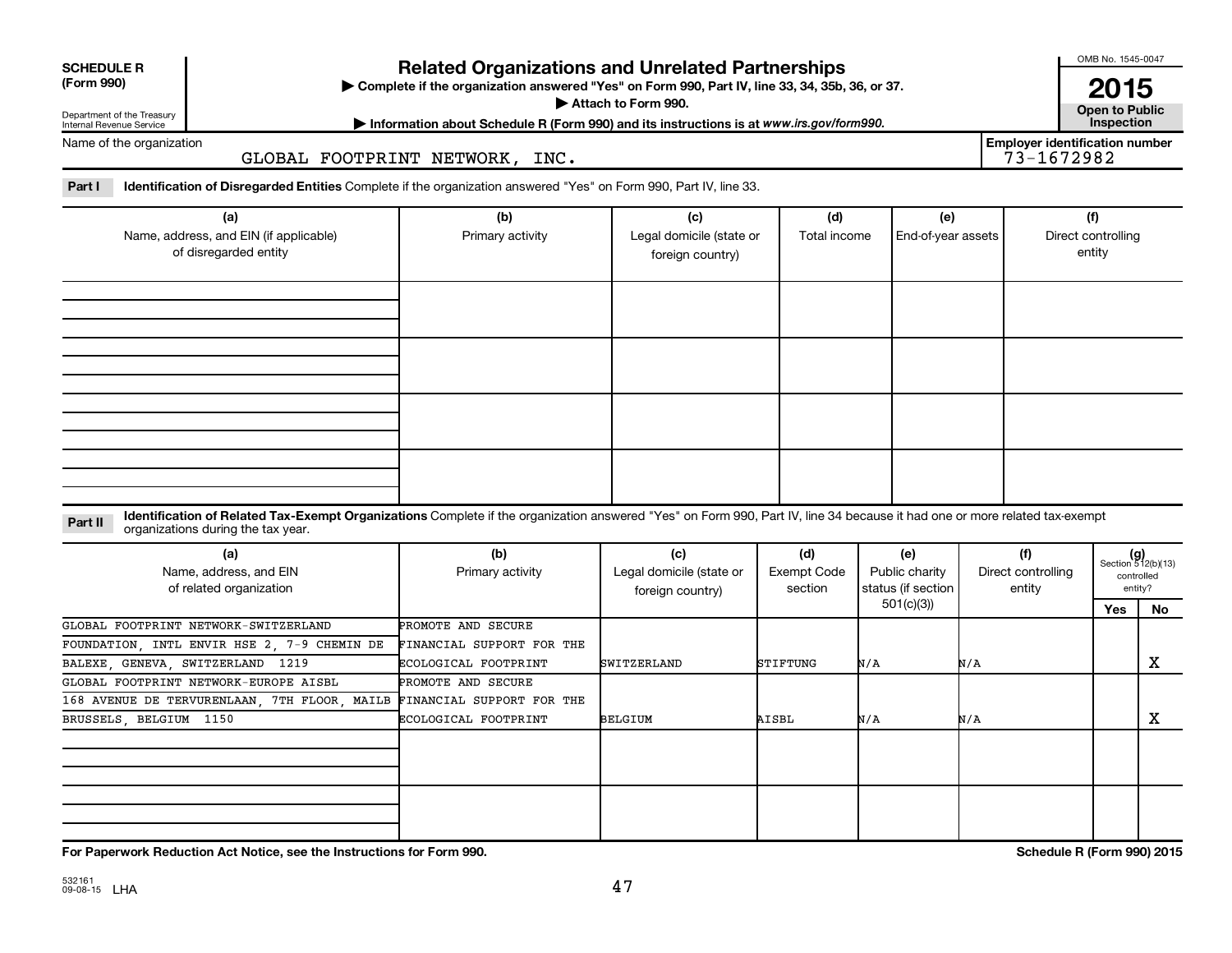## Schedule R (Form 990) 2015 Page GLOBAL FOOTPRINT NETWORK, INC. 73-1672982

**2**

Part III Identification of Related Organizations Taxable as a Partnership Complete if the organization answered "Yes" on Form 990, Part IV, line 34 because it had one or more related<br>Read to the organizations tracted as a organizations treated as a partnership during the tax year.

| (a)                                                                                                                                                                                                                                                                       | (b)              | (c)                                       | (d)                          | (e)                                                                   |               | (f)                      |               | (g)                               | (h)                              |           | (i)                                           | (i)    | (k)                                                     |
|---------------------------------------------------------------------------------------------------------------------------------------------------------------------------------------------------------------------------------------------------------------------------|------------------|-------------------------------------------|------------------------------|-----------------------------------------------------------------------|---------------|--------------------------|---------------|-----------------------------------|----------------------------------|-----------|-----------------------------------------------|--------|---------------------------------------------------------|
| Name, address, and EIN<br>of related organization                                                                                                                                                                                                                         | Primary activity | Legal<br>domicile<br>(state or<br>foreign | Direct controlling<br>entity | Predominant income<br>(related, unrelated,<br>excluded from tax under |               | Share of total<br>income |               | Share of<br>end-of-year<br>assets | Disproportionate<br>allocations? |           | Code V-UBI<br>amount in box<br>20 of Schedule |        | General or Percentage<br>managing<br>partner? ownership |
|                                                                                                                                                                                                                                                                           |                  | country)                                  |                              | sections 512-514)                                                     |               |                          |               |                                   | Yes                              | <b>No</b> | K-1 (Form 1065)<br>Mes No                     |        |                                                         |
|                                                                                                                                                                                                                                                                           |                  |                                           |                              |                                                                       |               |                          |               |                                   |                                  |           |                                               |        |                                                         |
|                                                                                                                                                                                                                                                                           |                  |                                           |                              |                                                                       |               |                          |               |                                   |                                  |           |                                               |        |                                                         |
|                                                                                                                                                                                                                                                                           |                  |                                           |                              |                                                                       |               |                          |               |                                   |                                  |           |                                               |        |                                                         |
|                                                                                                                                                                                                                                                                           |                  |                                           |                              |                                                                       |               |                          |               |                                   |                                  |           |                                               |        |                                                         |
|                                                                                                                                                                                                                                                                           |                  |                                           |                              |                                                                       |               |                          |               |                                   |                                  |           |                                               |        |                                                         |
|                                                                                                                                                                                                                                                                           |                  |                                           |                              |                                                                       |               |                          |               |                                   |                                  |           |                                               |        |                                                         |
|                                                                                                                                                                                                                                                                           |                  |                                           |                              |                                                                       |               |                          |               |                                   |                                  |           |                                               |        |                                                         |
|                                                                                                                                                                                                                                                                           |                  |                                           |                              |                                                                       |               |                          |               |                                   |                                  |           |                                               |        |                                                         |
|                                                                                                                                                                                                                                                                           |                  |                                           |                              |                                                                       |               |                          |               |                                   |                                  |           |                                               |        |                                                         |
|                                                                                                                                                                                                                                                                           |                  |                                           |                              |                                                                       |               |                          |               |                                   |                                  |           |                                               |        |                                                         |
|                                                                                                                                                                                                                                                                           |                  |                                           |                              |                                                                       |               |                          |               |                                   |                                  |           |                                               |        |                                                         |
|                                                                                                                                                                                                                                                                           |                  |                                           |                              |                                                                       |               |                          |               |                                   |                                  |           |                                               |        |                                                         |
|                                                                                                                                                                                                                                                                           |                  |                                           |                              |                                                                       |               |                          |               |                                   |                                  |           |                                               |        |                                                         |
|                                                                                                                                                                                                                                                                           |                  |                                           |                              |                                                                       |               |                          |               |                                   |                                  |           |                                               |        |                                                         |
|                                                                                                                                                                                                                                                                           |                  |                                           |                              |                                                                       |               |                          |               |                                   |                                  |           |                                               |        |                                                         |
|                                                                                                                                                                                                                                                                           |                  |                                           |                              |                                                                       |               |                          |               |                                   |                                  |           |                                               |        |                                                         |
| Identification of Related Organizations Taxable as a Corporation or Trust Complete if the organization answered "Yes" on Form 990, Part IV, line 34 because it had one or more related<br>Part IV<br>organizations treated as a corporation or trust during the tax year. |                  |                                           |                              |                                                                       |               |                          |               |                                   |                                  |           |                                               |        |                                                         |
| $\sim$                                                                                                                                                                                                                                                                    |                  |                                           | $\cdots$                     | $\sim$ $\sim$                                                         | $\sim$ $\sim$ |                          | $\sim$ $\sim$ | $\overline{a}$                    |                                  |           | $\sim$ $\sim$                                 | $\sim$ | $\cdots$                                                |

| (a)                                               | (b)              | (c)                                    | (d)                          | (e)                                             | (f)                      | (g)                               | (h)                       |                                                                                                                                   |  |
|---------------------------------------------------|------------------|----------------------------------------|------------------------------|-------------------------------------------------|--------------------------|-----------------------------------|---------------------------|-----------------------------------------------------------------------------------------------------------------------------------|--|
| Name, address, and EIN<br>of related organization | Primary activity | Legal domicile<br>(state or<br>foreign | Direct controlling<br>entity | Type of entity<br>(C corp, S corp,<br>or trust) | Share of total<br>income | Share of<br>end-of-year<br>assets | Percentage<br>  ownership | $\begin{array}{c} \textbf{(i)}\\ \text{Section}\\ 5\,12 \text{(b)} \text{(13)}\\ \text{controlled} \\ \text{entity?} \end{array}$ |  |
|                                                   |                  | country)                               |                              |                                                 |                          |                                   |                           | Yes   No                                                                                                                          |  |
|                                                   |                  |                                        |                              |                                                 |                          |                                   |                           |                                                                                                                                   |  |
|                                                   |                  |                                        |                              |                                                 |                          |                                   |                           |                                                                                                                                   |  |
|                                                   |                  |                                        |                              |                                                 |                          |                                   |                           |                                                                                                                                   |  |
|                                                   |                  |                                        |                              |                                                 |                          |                                   |                           |                                                                                                                                   |  |
|                                                   |                  |                                        |                              |                                                 |                          |                                   |                           |                                                                                                                                   |  |
|                                                   |                  |                                        |                              |                                                 |                          |                                   |                           |                                                                                                                                   |  |
|                                                   |                  |                                        |                              |                                                 |                          |                                   |                           |                                                                                                                                   |  |
|                                                   |                  |                                        |                              |                                                 |                          |                                   |                           |                                                                                                                                   |  |
|                                                   |                  |                                        |                              |                                                 |                          |                                   |                           |                                                                                                                                   |  |
|                                                   |                  |                                        |                              |                                                 |                          |                                   |                           |                                                                                                                                   |  |
|                                                   |                  |                                        |                              |                                                 |                          |                                   |                           |                                                                                                                                   |  |
|                                                   |                  |                                        |                              |                                                 |                          |                                   |                           |                                                                                                                                   |  |
|                                                   |                  |                                        |                              |                                                 |                          |                                   |                           |                                                                                                                                   |  |
|                                                   |                  |                                        |                              |                                                 |                          |                                   |                           |                                                                                                                                   |  |
|                                                   |                  |                                        |                              |                                                 |                          |                                   |                           |                                                                                                                                   |  |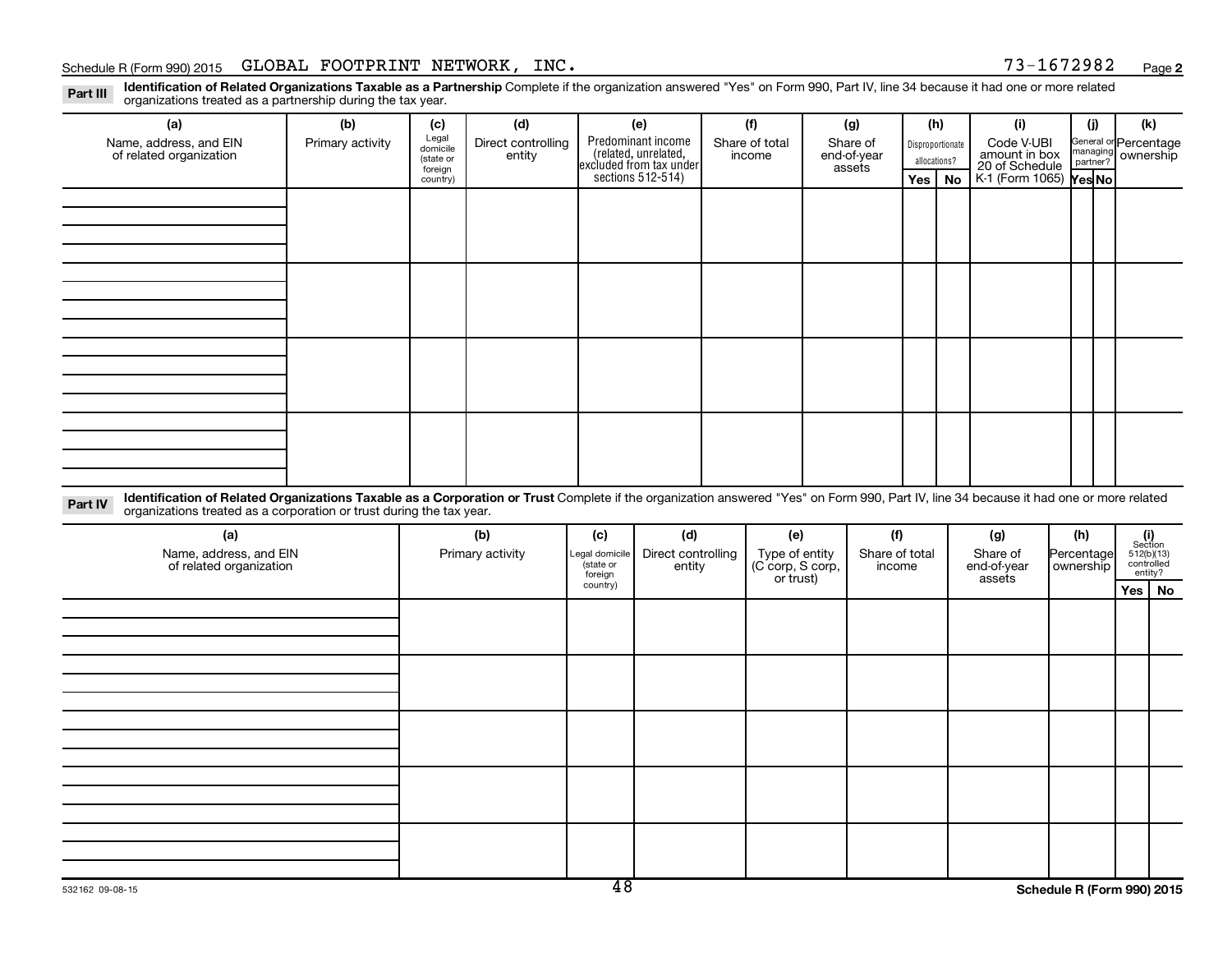## Schedule R (Form 990) 2015 Page GLOBAL FOOTPRINT NETWORK, INC. 73-1672982

| Part V Transactions With Related Organizations Complete if the organization answered "Yes" on Form 990, Part IV, line 34, 35b, or 36. |  |  |  |
|---------------------------------------------------------------------------------------------------------------------------------------|--|--|--|
|                                                                                                                                       |  |  |  |

|   | Note. Complete line 1 if any entity is listed in Parts II, III, or IV of this schedule.                                                                                                                                              |     |     |                                                       |                | Yes                     | l No                                    |  |  |
|---|--------------------------------------------------------------------------------------------------------------------------------------------------------------------------------------------------------------------------------------|-----|-----|-------------------------------------------------------|----------------|-------------------------|-----------------------------------------|--|--|
|   | During the tax year, did the organization engage in any of the following transactions with one or more related organizations listed in Parts II-IV?                                                                                  |     |     |                                                       |                |                         |                                         |  |  |
|   |                                                                                                                                                                                                                                      |     |     |                                                       | 1a             |                         | X                                       |  |  |
|   |                                                                                                                                                                                                                                      |     |     |                                                       | 1 <sub>b</sub> | х                       |                                         |  |  |
|   | c Gift, grant, or capital contribution from related organization(s) manufaction contains and content of the contribution from related organization(s) manufaction content and contribution from related organization(s) manufa       |     |     |                                                       | 1 <sub>c</sub> |                         | $\overline{\mathbf{x}}$                 |  |  |
|   |                                                                                                                                                                                                                                      |     |     |                                                       | 1 <sub>d</sub> |                         | $\mathbf{x}$                            |  |  |
|   | e Loans or loan guarantees by related organization(s) material contents and content to content the content of the content of the content of the content of the content of the content of the content of the content of the con       |     |     |                                                       | 1e             |                         | $\overline{\mathbf{x}}$                 |  |  |
|   |                                                                                                                                                                                                                                      |     |     |                                                       |                |                         |                                         |  |  |
|   | Dividends from related organization(s) machinesis and contract the contract of the contract of the contract of                                                                                                                       |     |     |                                                       | 1f             |                         | X                                       |  |  |
| a | Sale of assets to related organization(s) macrocommunically contained and contained and contained and contained and contained and contained and contained and contained and contained and contained and contained and containe       |     |     |                                                       | 1 <sub>q</sub> |                         | $\overline{\text{x}}$                   |  |  |
|   | h Purchase of assets from related organization(s) manufactured content to the content of the content of the content of the content of the content of the content of the content of the content of the content of the content o       |     |     |                                                       | 1 <sub>h</sub> |                         | $\mathbf{x}$<br>$\overline{\mathbf{x}}$ |  |  |
|   | 1i<br>Exchange of assets with related organization(s) macrocommutation control and account of the set of the control of the set of the set of the set of the set of the set of the set of the set of the set of the set of the set o |     |     |                                                       |                |                         |                                         |  |  |
|   | 1j                                                                                                                                                                                                                                   |     |     |                                                       |                |                         |                                         |  |  |
|   |                                                                                                                                                                                                                                      |     |     |                                                       |                |                         |                                         |  |  |
|   |                                                                                                                                                                                                                                      |     |     |                                                       | 1k             |                         | X                                       |  |  |
|   |                                                                                                                                                                                                                                      |     |     |                                                       | 11             | $\overline{\textbf{x}}$ |                                         |  |  |
|   |                                                                                                                                                                                                                                      |     |     |                                                       | 1 <sub>m</sub> | $\overline{\textbf{x}}$ |                                         |  |  |
|   |                                                                                                                                                                                                                                      |     |     |                                                       | 1n             | $\overline{\textbf{x}}$ |                                         |  |  |
|   | o Sharing of paid employees with related organization(s) manufactured content to the state of the state of the state organization(s) manufactured content of the state of the state organization(s) manufactured content of th       |     |     |                                                       | 1 <sub>0</sub> |                         | X                                       |  |  |
|   |                                                                                                                                                                                                                                      |     |     |                                                       |                |                         |                                         |  |  |
|   |                                                                                                                                                                                                                                      |     |     |                                                       | 1p             |                         | X                                       |  |  |
| a |                                                                                                                                                                                                                                      |     |     |                                                       | 1a             |                         | X                                       |  |  |
|   |                                                                                                                                                                                                                                      |     |     |                                                       |                |                         |                                         |  |  |
|   | Other transfer of cash or property to related organization(s) CONSERVIERD CONDUCTS CONSERVIER SERVIERS OF DETAILS                                                                                                                    |     |     |                                                       | 1r             |                         | $\overline{\mathbf{X}}$                 |  |  |
|   |                                                                                                                                                                                                                                      |     |     |                                                       | 1s             |                         | $\mathbf{x}$                            |  |  |
|   | 2 If the answer to any of the above is "Yes," see the instructions for information on who must complete this line, including covered relationships and transaction thresholds.                                                       |     |     |                                                       |                |                         |                                         |  |  |
|   | (a)                                                                                                                                                                                                                                  | (b) | (c) | (d)                                                   |                |                         |                                         |  |  |
|   | Nome of roloted organization                                                                                                                                                                                                         |     |     | $\begin{pmatrix} 1 & 1 & 1 \ 0 & 0 & 0 \end{pmatrix}$ |                |                         |                                         |  |  |

| Name of related organization              | נשן<br>Transaction<br>type (a-s) | ्⊽<br>Amount involved | la)<br>Method of determining amount involved |
|-------------------------------------------|----------------------------------|-----------------------|----------------------------------------------|
| GLOBAL FOOTPRINT NETWORK-SWITZERLAND      |                                  |                       |                                              |
| (1) FOUNDATION                            | L                                |                       | 0. STAFF HOURS                               |
| (2) GLOBAL FOOTPRINT NETWORK-EUROPE AISBL |                                  |                       | 0. STAFF HOURS                               |
| GLOBAL FOOTPRINT NETWORK-SWITZERLAND      |                                  |                       |                                              |
| (3) FOUNDATION                            | М                                |                       | 0. STAFF HOURS-NOT TRACKED                   |
| (4) GLOBAL FOOTPRINT NETWORK-EUROPE AISBL | М                                |                       | 0. STAFF HOURS-NOT TRACKED                   |
| GLOBAL FOOTPRINT NETWORK-SWITZERLAND      |                                  |                       |                                              |
| (5) FOUNDATION                            | N                                |                       | 0. MAIL LISTS -NOT VALUED                    |
| (6) GLOBAL FOOTPRINT NETWORK-EUROPE AISBL | N<br>$\sqrt{2}$                  |                       | 0. MAIL LISTS -NOT VALUED                    |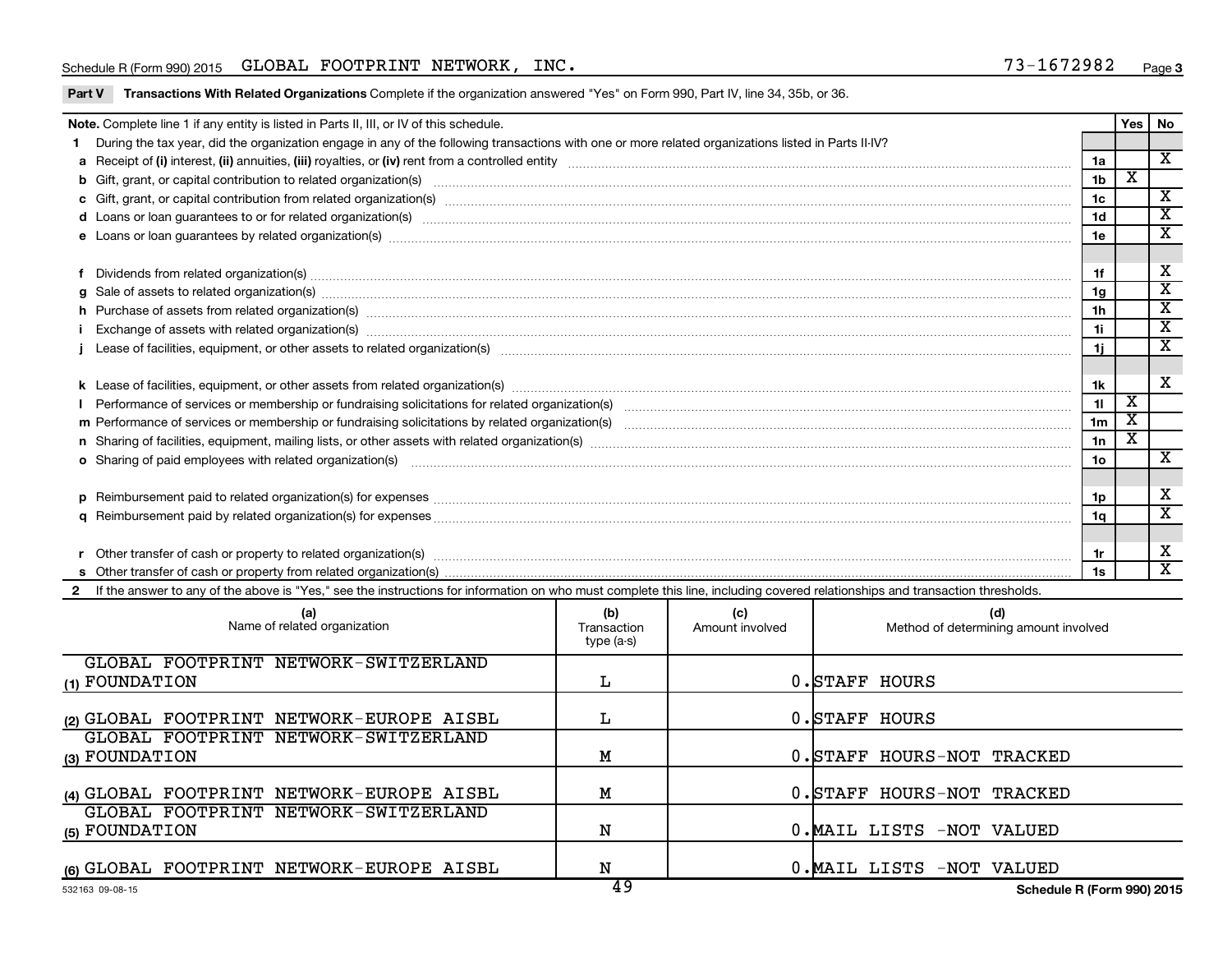#### Schedule R (Form 990) GLOBAL FOOTPRINT NETWORK, INC. 2008 2012 13-1672982

**Part V Continuation of Transactions With Related Organizations**  (Schedule R (Form 990), Part V, line 2)

| (a)<br>Name of other organization                                                                 | (b)<br>Transaction<br>type (a-r) | (c)<br>Amount involved | (d)<br>Method of determining<br>amount involved |
|---------------------------------------------------------------------------------------------------|----------------------------------|------------------------|-------------------------------------------------|
| GLOBAL FOOTPRINT NETWORK-SWITZERLAND<br>(7) FOUNDATION                                            | $\mathsf O$                      |                        | 0. STAFF HOURS                                  |
| (8)                                                                                               |                                  |                        |                                                 |
| (9)                                                                                               |                                  |                        |                                                 |
| (10)                                                                                              |                                  |                        |                                                 |
| (11)                                                                                              |                                  |                        |                                                 |
| (12)                                                                                              |                                  |                        |                                                 |
| (13)                                                                                              |                                  |                        |                                                 |
|                                                                                                   |                                  |                        |                                                 |
| (14)<br>the control of the control of the control of the control of the control of the control of |                                  |                        |                                                 |
| (15)                                                                                              |                                  |                        |                                                 |
| (16)                                                                                              |                                  |                        |                                                 |
| (17)                                                                                              |                                  |                        |                                                 |
| (18)                                                                                              |                                  |                        |                                                 |
| (19)                                                                                              |                                  |                        |                                                 |
| (20)                                                                                              |                                  |                        |                                                 |
| (21)                                                                                              |                                  |                        |                                                 |
| (22)                                                                                              |                                  |                        |                                                 |
| (23)                                                                                              |                                  |                        |                                                 |
| (24)                                                                                              |                                  |                        |                                                 |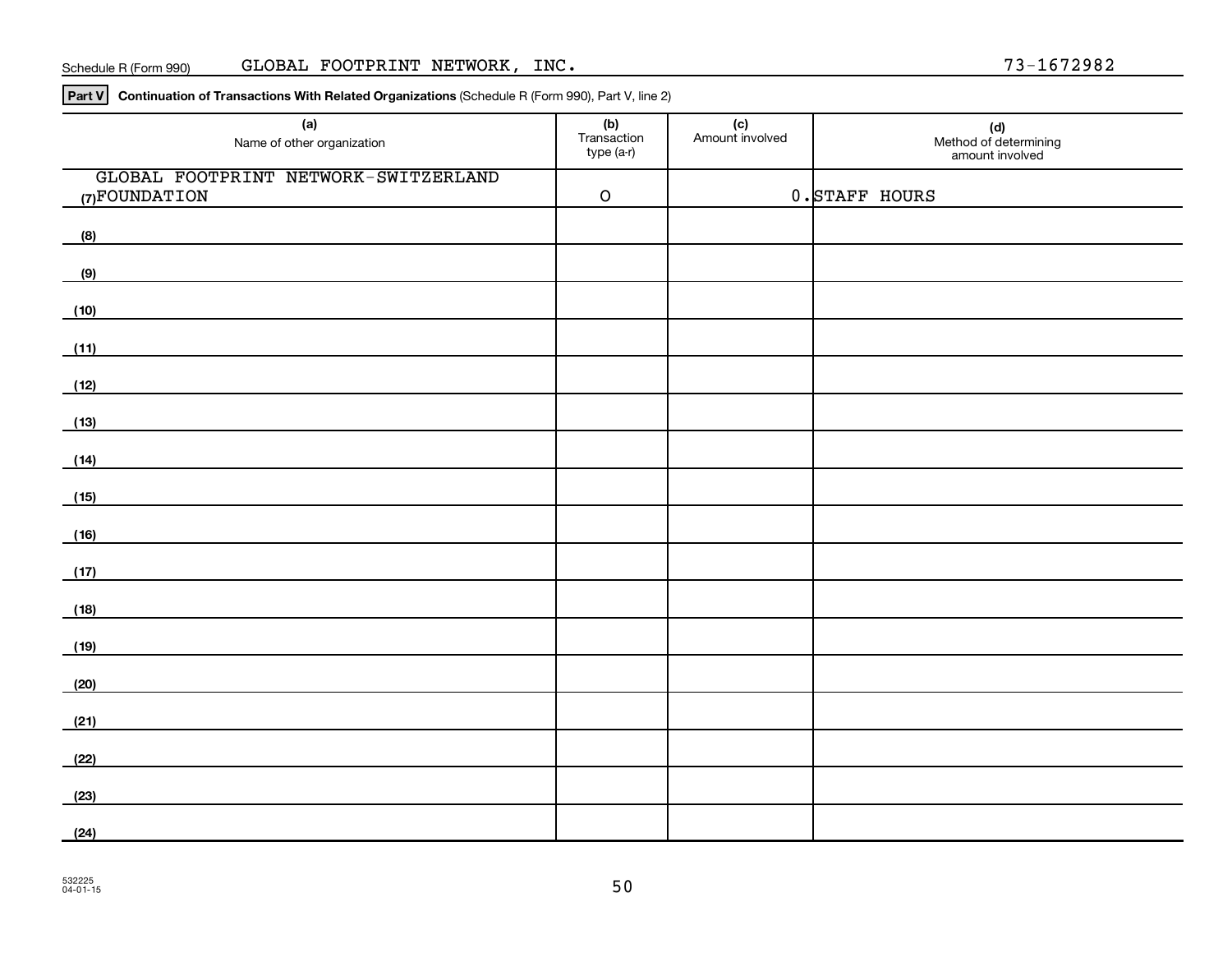## Schedule R (Form 990) 2015 Page GLOBAL FOOTPRINT NETWORK, INC. 73-1672982

Part VI Unrelated Organizations Taxable as a Partnership Complete if the organization answered "Yes" on Form 990, Part IV, line 37.

Provide the following information for each entity taxed as a partnership through which the organization conducted more than five percent of its activities (measured by total assets or gross revenue) that was not a related organization. See instructions regarding exclusion for certain investment partnerships.

| (a)<br>Name, address, and EIN<br>of entity | - -<br>(b)<br>Primary activity | (c)<br>Legal domicile<br>(state or foreign<br>country) | . . <b>. .</b> .<br>(d)<br>Predominant income<br>(related, unrelated,<br>excluded from tax under<br>sections 512-514) | $(e)$<br>Are all<br>partners sec.<br>$501(c)(3)$<br>orgs.?<br>Yes No | (f)<br>Share of<br>total<br>income | (g)<br>Share of<br>end-of-year<br>assets | (h)<br>Disproportionate<br>allocations?<br>Yes No | (i)<br>Code V-UBI<br>amount in box 20 managing<br>of Schedule K-1 partner?<br>(Form 1065)<br>ves No | (i)<br>Yes NO | (k) |
|--------------------------------------------|--------------------------------|--------------------------------------------------------|-----------------------------------------------------------------------------------------------------------------------|----------------------------------------------------------------------|------------------------------------|------------------------------------------|---------------------------------------------------|-----------------------------------------------------------------------------------------------------|---------------|-----|
|                                            |                                |                                                        |                                                                                                                       |                                                                      |                                    |                                          |                                                   |                                                                                                     |               |     |
|                                            |                                |                                                        |                                                                                                                       |                                                                      |                                    |                                          |                                                   |                                                                                                     |               |     |
|                                            |                                |                                                        |                                                                                                                       |                                                                      |                                    |                                          |                                                   |                                                                                                     |               |     |
|                                            |                                |                                                        |                                                                                                                       |                                                                      |                                    |                                          |                                                   |                                                                                                     |               |     |
|                                            |                                |                                                        |                                                                                                                       |                                                                      |                                    |                                          |                                                   |                                                                                                     |               |     |
|                                            |                                |                                                        |                                                                                                                       |                                                                      |                                    |                                          |                                                   |                                                                                                     |               |     |
|                                            |                                |                                                        |                                                                                                                       |                                                                      |                                    |                                          |                                                   |                                                                                                     |               |     |
|                                            |                                |                                                        |                                                                                                                       |                                                                      |                                    |                                          |                                                   |                                                                                                     |               |     |

**Schedule R (Form 990) 2015**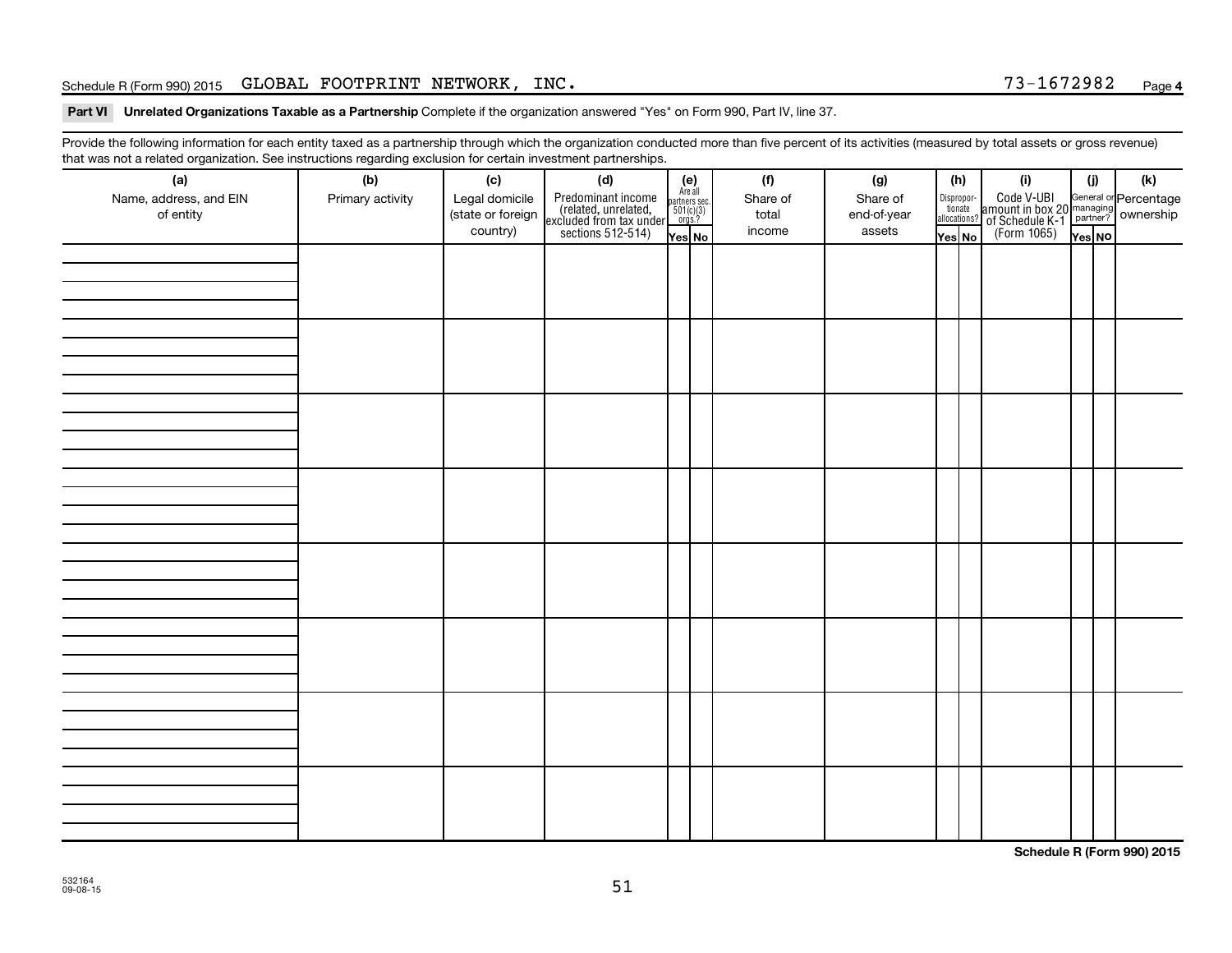**Part VII Schedule R (Form 990) 2015 CLOB**<br>**Part VII Supplemental Information** 

Provide additional information for responses to questions on Schedule R (see instructions).

| 532165 09-08-15 |                            |  |            |  | Schedule R (Form 990) 2015                      |
|-----------------|----------------------------|--|------------|--|-------------------------------------------------|
|                 | 10200521 794364 GLOBALFOOT |  | ${\bf 52}$ |  | 2015.03040 GLOBAL FOOTPRINT NETWORK, I GLOBALF1 |
|                 |                            |  |            |  |                                                 |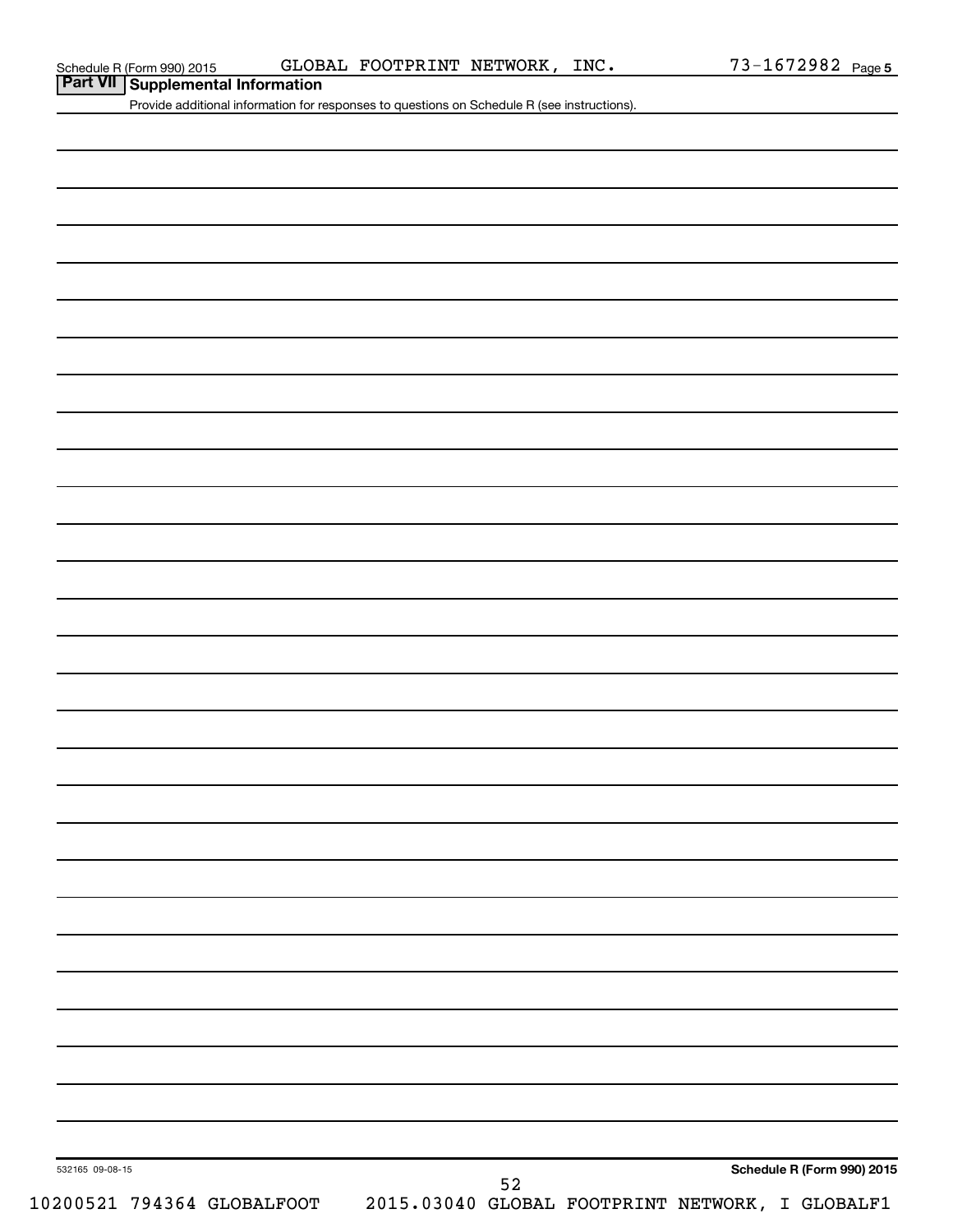## FORM 990 PAGE 10 990

| Asset<br>No. | Description                                      | Date<br>Acquired | Method | Life      | Line<br>No. | Unadjusted<br>Cost Or Basis | Bus %<br>Excl | Reduction In<br><b>Basis</b> | <b>Basis For</b><br>Depreciation | Accumulated<br>Depreciation | Current<br>Sec 179 | <b>Current Year</b><br>Deduction |
|--------------|--------------------------------------------------|------------------|--------|-----------|-------------|-----------------------------|---------------|------------------------------|----------------------------------|-----------------------------|--------------------|----------------------------------|
|              | EQUIPMENT &<br>1FURNITURE                        | 090604SL         |        | $5.00$ 16 |             | 1,400.                      |               |                              | 1,400.                           | 1,400.                      |                    | $0$ .                            |
|              | SPEAKER PHONE -                                  |                  |        |           |             |                             |               |                              |                                  |                             |                    |                                  |
|              | 2DONATED                                         | 123104SL         |        | 4.00 16   |             | 1,000.                      |               |                              | 1,000.                           | 1,000.                      |                    | 0.                               |
|              | COMPUTER-DELL<br>$3$ INSPIRON 5100 - DON123104SL |                  |        | $5.00$ 16 |             | 1,672.                      |               |                              | 1,672.                           | 1,672.                      |                    | $\mathbf 0$ .                    |
|              | COMPUTER-DELL                                    |                  |        |           |             |                             |               |                              |                                  |                             |                    |                                  |
|              | $4$ INSPIRON 5100 - DON123104SL                  |                  |        | $5.00$ 16 |             | 609.                        |               |                              | 609.                             | 609.                        |                    | 0.                               |
|              | COMPUTER-DIMENSION<br>55150 W/ FLAT PANEL        | 0412065L         |        | 5.00      | 16          | 985.                        |               |                              | 985.                             | 985                         |                    | $\mathbf 0$ .                    |
|              | COMPUTER-DIMENSION<br>65150 W / FLAT PANEL       | 0423065L         |        | $5.00$ 16 |             | 844.                        |               |                              | 844.                             | 844.                        |                    | $\mathbf 0$ .                    |
|              | SONY VAIO LAPTOP                                 |                  |        |           |             |                             |               |                              |                                  |                             |                    |                                  |
|              | 7COMPUTER                                        | 0530065L         |        | $5.00$ 16 |             | 2,265.                      |               |                              | 2, 265.                          | 2, 265.                     |                    | $\mathbf 0$ .                    |
|              | GOLIGHTLY ONLINE<br>8COMMUNITY SOFTWARE          | 060606           |        | $5.00$ 16 |             | 24,250.                     |               |                              | 24, 250.                         | 24,250.                     |                    | $\mathbf 0$ .                    |
|              | CLICK TOOLS                                      |                  |        |           |             |                             |               |                              |                                  |                             |                    |                                  |
|              | 9SOFTWARE                                        | 063006SL         |        | $5.00$ 16 |             | 2,294.                      |               |                              | 2, 294.                          | 2, 294.                     |                    | $\mathbf 0$ .                    |
|              | 10SERVER, DELL                                   | $073006$ SL      |        | $5.00$ 16 |             | 3,291.                      |               |                              | 3, 291.                          | 3,291.                      |                    | $\mathbf 0$ .                    |
|              | 9 OPTI 320                                       |                  |        |           |             |                             |               |                              |                                  |                             |                    |                                  |
|              | 11COMPUTERS                                      | 0122075L         |        | $5.00$ 16 |             | 6,944.                      |               |                              | 6,944.                           | 6,944.                      |                    | $\mathbf 0$ .                    |
|              | 12OPTI 745 COMPUTER                              | 0122075L         |        | $5.00$ 16 |             | 1,523.                      |               |                              | 1,523.                           | 1,523.                      |                    | $\mathbf 0$ .                    |
|              | 13PE 2900 SERVER                                 | 0122075L         |        | $5.00$ 16 |             | 3,584.                      |               |                              | 3,584.                           | 3,584.                      |                    | $0$ .                            |
|              | 2 OPTIPLEX 745                                   |                  |        |           |             |                             |               |                              |                                  |                             |                    |                                  |
|              | 14COMPUTERS                                      | 080107SL         |        | $5.00$ 16 |             | 3,305.                      |               |                              | 3,305.                           | 3,305.                      |                    | $\mathbf 0$ .                    |
|              | 2 OPTIPLEX 320<br>15COMPUTERS                    | 080107SL         |        | $5.00$ 16 |             | 1,610.                      |               |                              | 1,610.                           | 1,610.                      |                    | $\mathbf 0$ .                    |
|              | <b>SERVER RACK</b>                               |                  |        |           |             |                             |               |                              |                                  |                             |                    |                                  |
|              | 16CONVERSION                                     | 0828075L         |        | $5.00$ 16 |             | 1,077.                      |               |                              | 1,077.                           | 1,077.                      |                    | $\mathbf 0$ .                    |
|              | <b>INNOVATION RACK</b><br>17 HARDWARE            | 0830075L         |        | $5.00$ 16 |             | 942.                        |               |                              | 942.                             | 942.                        |                    | $\mathbf 0$ .                    |
|              | TERRASTATION II NAS                              |                  |        |           |             |                             |               |                              |                                  |                             |                    |                                  |
|              | 18COMPUTER                                       | 0928075L         |        | $5.00$ 16 |             | 1,087.                      |               |                              | 1,087.                           | 1,087.                      |                    | 0.                               |

528102 04-01-15

(D) - Asset disposed \* TTC, Section 179, Salvage, Bonus, Commercial Revitalization Deduction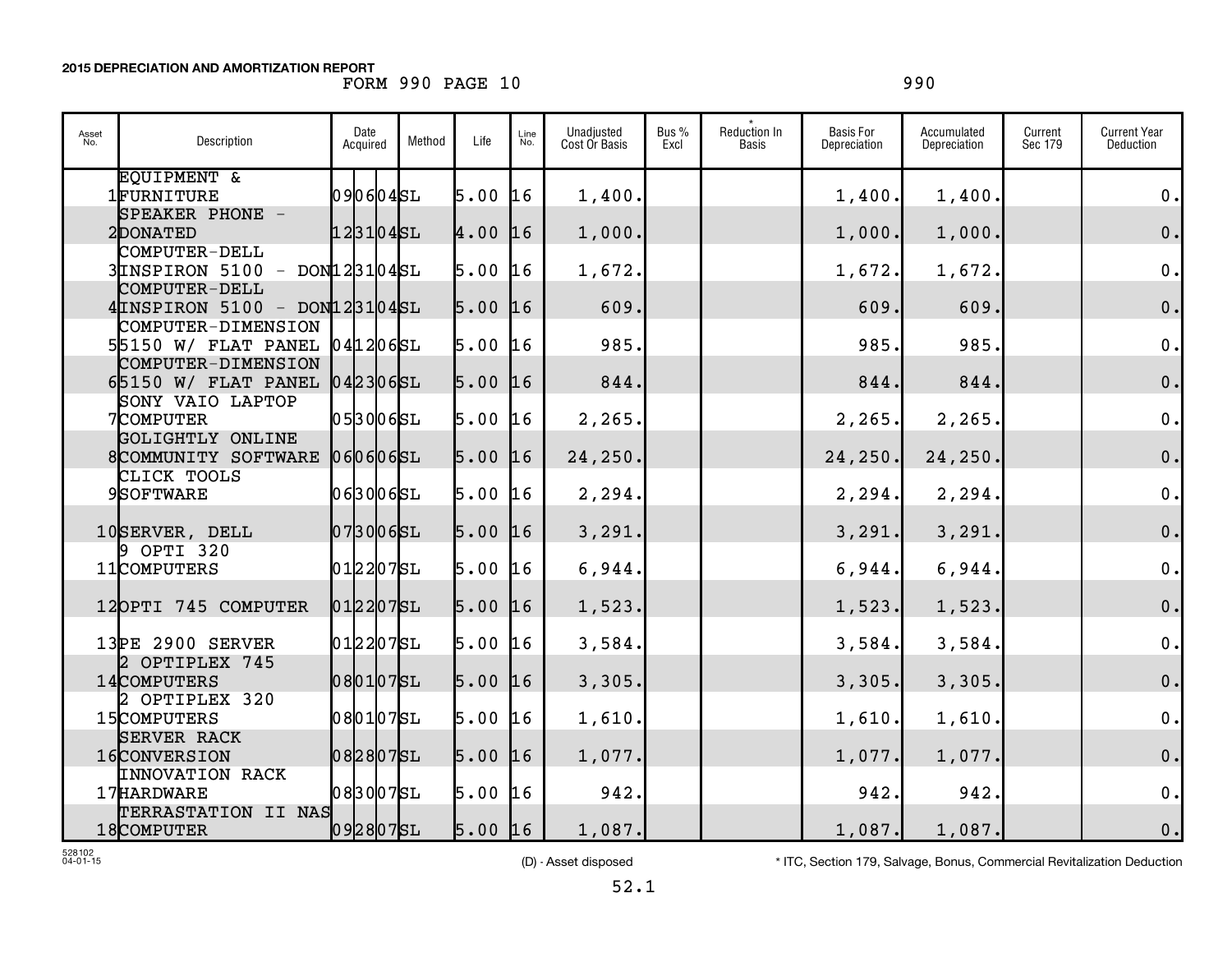## FORM 990 PAGE 10 990

| Asset<br>No. | Description                                       | Date<br>Acquired | Method | Life      | Line<br>No. | Unadjusted<br>Cost Or Basis | Bus %<br>Excl | Reduction In<br><b>Basis</b> | Basis For<br>Depreciation | Accumulated<br>Depreciation | Current<br>Sec 179 | <b>Current Year</b><br><b>Deduction</b> |
|--------------|---------------------------------------------------|------------------|--------|-----------|-------------|-----------------------------|---------------|------------------------------|---------------------------|-----------------------------|--------------------|-----------------------------------------|
|              | LONOVO TPZ61T<br>19LAPTOP                         | 070107SL         |        | 5.00      | 16          | 2,271.                      |               |                              | 2,271.                    | 2,265.                      |                    | 0.                                      |
|              | COORDINATED<br>20RESOURCES CUBICLE W09 14 07 SL   |                  |        | $5.00$ 16 |             | 10,087.                     |               |                              | 10,087.                   | 10,087.                     |                    | 0.                                      |
|              | FRIANT RECEPTION<br>21STATION, DONATED            | $060407$ SL      |        | $5.00$ 16 |             | 10,134.                     |               |                              | 10,134.                   | 10,134.                     |                    | $\mathbf 0$ .                           |
|              | CARPET, PAINT &<br>22 PUMP WORK FOR OFFIC103107SL |                  |        | 5.00      | 16          | 11,988.                     |               |                              | 11,988.                   | 11,988.                     |                    | 0.                                      |
|              | 23OFFICE EQUIPMENT                                | 0104085L         |        | 5.00      | 16          | 859.                        |               |                              | 859.                      | 859.                        |                    | $\mathbf 0$ .                           |
|              | 24OFFICE EQUIPMENT                                | 0211085L         |        | $5.00$ 16 |             | 234.                        |               |                              | 234.                      | 234.                        |                    | 0.                                      |
|              | 253 DELL COMPUTERS                                | 0621085L         |        | 5.00      | 16          | 4,593.                      |               |                              | 4,593.                    | 4,593.                      |                    | 0.                                      |
|              | 26ONYX SPEAKER PHONES073008SL                     |                  |        | $5.00$ 16 |             | 1,925.                      |               |                              | 1,925.                    | 1,925.                      |                    | 0.                                      |
|              | 272 DELL COMPUTERS                                | 1016085L         |        | $5.00$ 16 |             | 1,186.                      |               |                              | 1,186.                    | 1,186.                      |                    | $\mathbf 0$ .                           |
|              | HP PRINTER P1006<br>$28$ (DONATED)                | 0701085L         |        | 5.00      | 16          | 90.                         |               |                              | 90.                       | 90.                         |                    | 0.                                      |
|              | 29OFFICE FURNITURE                                | 081808SL         |        | 7.00      | 16          | 2,686.                      |               |                              | 2,686.                    | 2,686                       |                    | 0.                                      |
|              | 30TABLE (DONATED)                                 | 0501085L         |        | $7.00$ 16 |             | 250.                        |               |                              | 250.                      | 240.                        |                    | 10.                                     |
|              | 31DELL LAPTOP                                     | 011609SL         |        | 3.00      | 16          | 1,753.                      |               |                              | 1,753.                    | 1,753.                      |                    | 0.                                      |
|              | SERVER BACUP SET,<br>32HARDWARE                   | 112309SL         |        | $3.00$ 16 |             | 1,620.                      |               |                              | 1,620.                    | 1,620.                      |                    | 0.                                      |
|              | <b>33DELL PROJECTOR</b>                           | 120309SL         |        | $3.00$ 16 |             | 933.                        |               |                              | 933.                      | 933.                        |                    | $\mathbf 0$ .                           |
|              | <b>BACKUP SERVER</b><br>34SOFTWARE                | 112309SL         |        | 3.00      | 16          | 1,462.                      |               |                              | 1,462.                    | 1,462.                      |                    | 0.                                      |
|              | SOFTWARE -<br>35MATHWORKS                         | 1118115L         |        | 4.00 16   |             | 2,100.                      |               |                              | 2,100.                    | 1,633.                      |                    | 467.                                    |
|              | NETWORK SECURITY<br>36APPLIANCE                   | 062811sL         |        | $4.00$ 16 |             | 1,246.                      |               |                              | 1, 246.                   | 1,079.                      |                    | 167.                                    |

528102 04-01-15

(D) - Asset disposed \* ITC, Section 179, Salvage, Bonus, Commercial Revitalization Deduction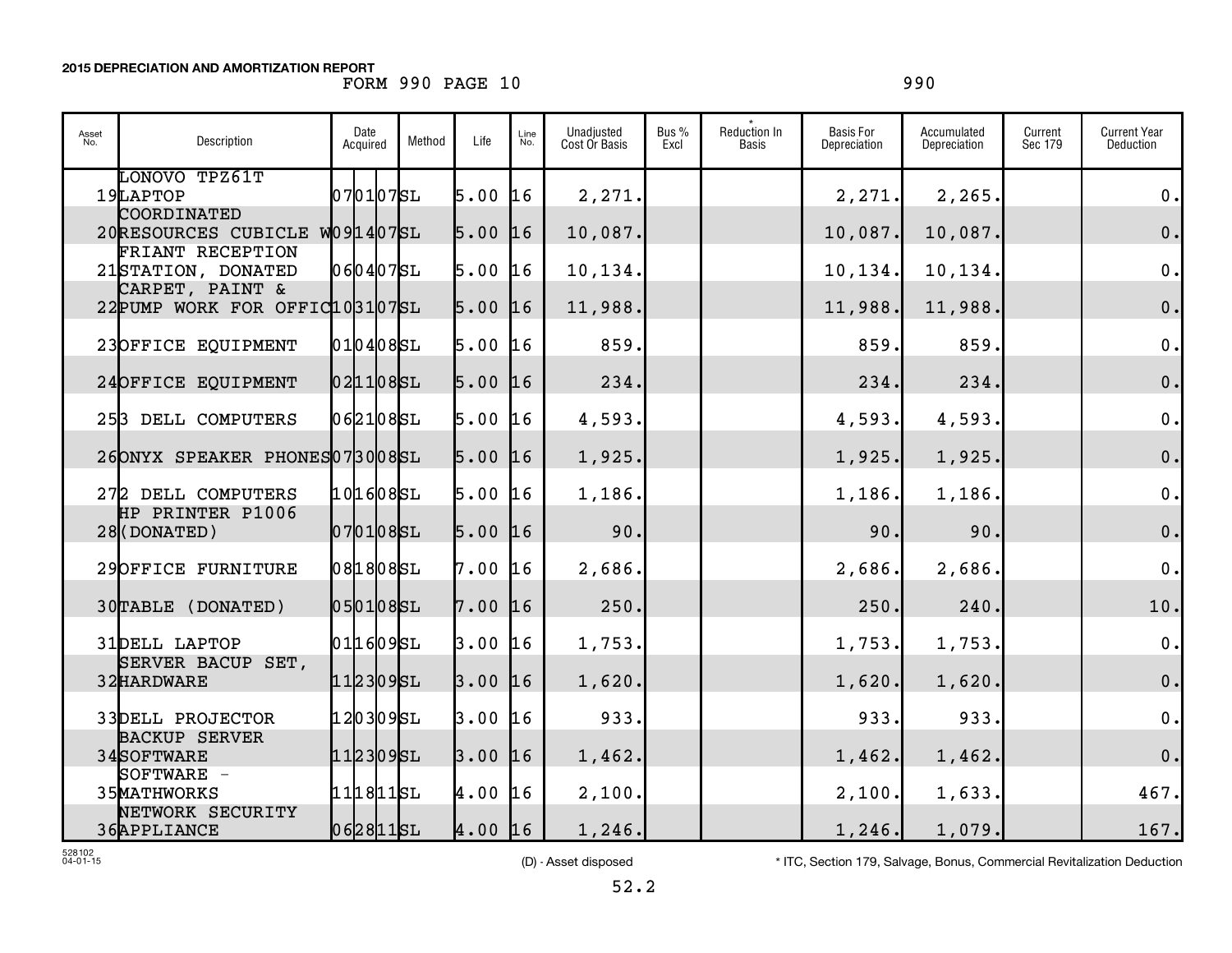## FORM 990 PAGE 10 990

| Asset<br>No. | Description                              | Date<br>Acquired | Method | Life      | Line<br>No. | Unadjusted<br>Cost Or Basis | Bus%<br>Excl | Reduction In<br><b>Basis</b> | <b>Basis For</b><br>Depreciation | Accumulated<br>Depreciation | Current<br>Sec 179 | <b>Current Year</b><br>Deduction |
|--------------|------------------------------------------|------------------|--------|-----------|-------------|-----------------------------|--------------|------------------------------|----------------------------------|-----------------------------|--------------------|----------------------------------|
|              | 37STOVE                                  | 0806125L         |        | 7.00      | 16          | 1,399.                      |              |                              | 1,399.                           | 483.                        |                    | 200.                             |
|              | 38COMPUTER                               | 0127125L         |        | $5.00$ 16 |             | 1,905.                      |              |                              | 1,905.                           | 1,111.                      |                    | 381.                             |
|              | COMPUTER - LATITUDE<br>39E6420           | $051112$ SL      |        | $5.00$ 16 |             | 1,845                       |              |                              | 1,845.                           | 984                         |                    | 369.                             |
|              | 40COMPUTER                               | 121912sL         |        | $5.00$ 16 |             | 1,820.                      |              |                              | 1,820.                           | 728.                        |                    | 364.                             |
|              | 41COMPUTER                               | 121912sL         |        | $5.00$ 16 |             | 1,820.                      |              |                              | 1,820.                           | 728.                        |                    | 364.                             |
|              | 42SERVER UPGRADES                        | 07 25 13 SL      |        | $7.00$ 16 |             | 35,806.                     |              |                              | 35,806.                          | 7,247                       |                    | 4,655.                           |
|              | 43LAPTOPS-GENEVA                         | 1031135L         |        | 4.00      | 16          | 3,398.                      |              |                              | 3,398.                           | 992.                        |                    | 850.                             |
|              | 44QUICKBOOKS SOFTWARE082214SL            |                  |        | $3.00$ 16 |             | 2,550.                      |              |                              | 2,550.                           | 283.                        |                    | 850.                             |
|              | <b>SERVER ROOM AIR</b><br>45CONDITIONING | 022814SL         |        | $5.00$ 16 |             | 9,122.                      |              |                              | 9,122.                           | 1,520.                      |                    | 1,824.                           |
|              | 46DELL LAPTOP                            | 061614SL         |        | $3.00$ 16 |             | 1,919.                      |              |                              | 1,919.                           | 320.                        |                    | 640.                             |
|              | ROUTER AND FIREWALL<br>47UPGRADE         | 0716145L         |        | $2.00$ 16 |             | 1,398.                      |              |                              | 1,398.                           | 193.                        |                    | 699.                             |
|              | 48R & S COMPUTER                         | 0918145L         |        | $3.00$ 16 |             | 1,344.                      |              |                              | 1,344.                           | 112.                        |                    | 448.                             |
|              | 49GENEVA SERVER                          | 123114SL         |        | 7.00      | 16          | 6,325.                      |              |                              | 6,325.                           |                             |                    | 904.                             |
|              | BATTERY BACKUP -<br>50GENEVA SERVER      | 1231145L         |        | $7.00$ 16 |             | 752.                        |              |                              | 752                              |                             |                    | 107.                             |
|              | 51DELL COMPUTER                          | $041515$ SL      |        | 3.00      | 16          | 2,275.                      |              |                              | 2,275                            |                             |                    | 569.                             |
|              | TOTAL 990 PAGE 10<br><b>DEPR</b>         |                  |        |           |             | 187,777.                    |              | 0.1                          | 187,777.                         | 128,150.                    | 0.                 | 13,868.                          |
|              | CURRENT ACTIVITY                         |                  |        |           |             |                             |              |                              |                                  |                             |                    |                                  |
|              | BEGINNING BALANCE                        |                  |        |           |             | 185,502.                    |              |                              | $0.\vert 185,502.\vert 128,150.$ |                             |                    |                                  |

## 528102 04-01-15

(D) - Asset disposed \* 1TC, Section 179, Salvage, Bonus, Commercial Revitalization Deduction